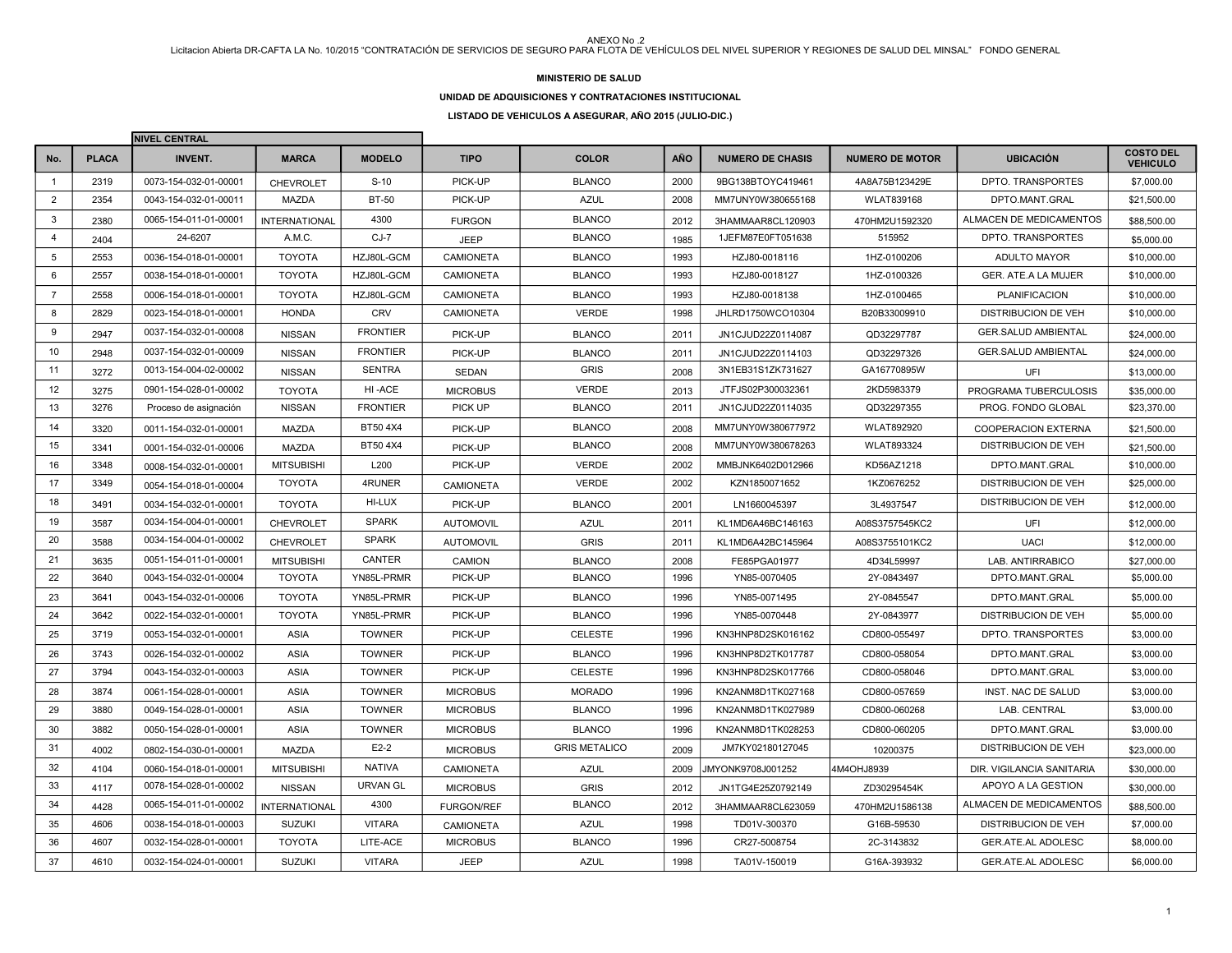| No. | <b>PLACA</b> | <b>INVENT.</b>        | <b>MARCA</b>         | <b>MODELO</b>         | <b>TIPO</b>       | <b>COLOR</b>         | AÑO  | <b>NUMERO DE CHASIS</b> | <b>NUMERO DE MOTOR</b> | <b>UBICACIÓN</b>           | <b>COSTO DEL</b><br><b>VEHICULO</b> |
|-----|--------------|-----------------------|----------------------|-----------------------|-------------------|----------------------|------|-------------------------|------------------------|----------------------------|-------------------------------------|
| 38  | 4628         | 0037-154-030-01-00001 | <b>TOYOTA</b>        | HI-LUX                | PICK-UP           | <b>BLANCO</b>        | 2001 | JTFDE626100060285       | 3L5101393              | <b>DISTRIBUCION DE VEH</b> | \$12,000.00                         |
| 39  | 4693         | 0008-154-032-01-00002 | <b>NISSAN</b>        | <b>FRONTIER</b>       | PICK-UP           | <b>BLANCO</b>        | 2013 | 3N6PD23Y4ZK924640       | YD25476599T            | <b>U.GESTION 1ER NIVEL</b> | \$25,000.00                         |
| 40  | 4792         | 0052-154-018-01-00002 | <b>NISSAN</b>        | <b>XTRAIL S</b>       | <b>CAMIONETA</b>  | <b>BEIGE</b>         | 2011 | JN1TBNT30Z0153490       | QR251891898            | <b>CENABI</b>              | \$30,000.00                         |
| 41  | 4816         | 0001-154-032-01-00009 | <b>MAZDA</b>         | <b>BT 50</b>          | PICK UP           | <b>GRIS</b>          | 2012 | MM7UNY0W4C0909595       | WLAT1312371            | COMUNICACIONES             | \$25,000.00                         |
| 42  | 4827         | 0032-154-028-01-00002 | <b>TOYOTA</b>        | LITE ACE              | <b>MICROBUS</b>   | <b>BLANCO</b>        | 1996 | CR27-5008755            | 2C-3122262             | <b>DISTRIBUCION DE VEH</b> | \$8,000.00                          |
| 43  | 5062         | 0006-154-018-01-00003 | <b>MITSUBISHI</b>    | <b>LANCER RALLIA</b>  | <b>AUTOMOVIL</b>  | <b>GRIS / BLANCO</b> | 2007 | JMYSRCS6A7U000842       | 4G94RC9153             | DIR. DESARROLLO RR HH      | \$15,000.00                         |
| 44  | 5063         | 0006-154-018-01-00003 | <b>HYUNDAI</b>       | <b>TUCSON</b>         | <b>CAMIONETA</b>  | AZUL / GRIS OSCURO   | 2006 | KMHJN81BP6U245891       | G4GC5349302            | <b>PLANIFICACION</b>       | \$23,000.00                         |
| 45  | 5066         | 0059-154-004-02-00004 | <b>HYUNDAI</b>       | <b>ACCENT</b>         | <b>AUTOMOVIL</b>  | <b>CELESTE</b>       | 2006 | KMHCG41FP6U658648       | G4EA5796129            | D.INFRAESTRUCTURA SANIT    | \$13,000.00                         |
| 46  | 5068         | 0037-154-004-01-00001 | <b>TOYOTA</b>        | <b>YARIS</b>          | <b>AUTOMOVIL</b>  | <b>BLANCO</b>        | 2012 | JTDBW93330L035597       | 2NZ6167121             | <b>GER.SALUD AMBIENTAL</b> | \$18,047.00                         |
| 47  | 5077         | 0010-154-018-01-00002 | <b>HYUNDAI</b>       | <b>TUCSON 4X</b>      | <b>AUTOMOVIL</b>  | <b>ROJO</b>          | 2006 | KMHJN81BP6U243602       | G4GC5334888            | COMUNICACIONES             | \$23,000.00                         |
| 48  | 5078         | 0059-154-004-02-00003 | <b>HYUNDAI</b>       | <b>ACCENT</b>         | <b>AUTOMOVIL</b>  | <b>BLANCO</b>        | 2006 | KMHCG41FP6U658084       | G4EA5794562            | D.INFRAESTRUCTURA SANIT    | \$13,000.00                         |
| 49  | 5164         | 0065-154-011-01-00003 | <b>INTERNATIONAL</b> | 4300                  | <b>FURGON/REF</b> | <b>BLANCO</b>        | 2012 | 3HAMMAAR5CL623058       | 470HM2U1586137         | ALMACEN DE MEDICAMENTOS    | \$88,500.00                         |
| 50  | 5336         | 0033-154-018-01-00001 | <b>JEEP</b>          | CHEROKEE              | CAMIONETA         | <b>AZUL</b>          | 2006 | 1J4GL48K06W278593       | N/T                    | U. ADM REC. HUMANOS        | \$12,500.00                         |
| 51  | 5355         | 0009-154-018-01-00001 | <b>JEEP</b>          | CHEROKEE              | CAMIONETA         | KAKI                 | 2006 | 1J4GL48K56W251292       | N/T                    | U. PROMOCION. SALUD        | \$12,500.00                         |
| 52  | 5700         | 0054-154-032-01-00006 | <b>TOYOTA</b>        | HI-LUX                | PICK-UP           | <b>VERDE</b>         | 1999 | LN1660019501            | 3L4997300              | <b>DISTRIBUCION DE VEH</b> | \$15,000.00                         |
| 53  | 5749         | 0065-154-032-01-00003 | <b>TOYOTA</b>        | HI-LUX                | PICK-UP           | <b>BLANCO</b>        | 1999 | LN1660026455            | 3L4743209              | ALMACEN DE MEDICAMENTOS    | \$15,000.00                         |
| 54  | 5878         | 0046-154-018-01-0002  | <b>TOYOTA</b>        | RAV <sub>4</sub>      | <b>CAMIONETA</b>  | <b>BLANCO</b>        | 2010 | JTMBD33V300003859       | 2AZH345040             | <b>VIH/SIDA</b>            | \$30,000.00                         |
| 55  | 5881         | 0054-154-028-01-00002 | <b>TOYOTA</b>        | <b>HIACE</b>          | <b>MICROBUS</b>   | <b>BLANCO</b>        | 2010 | JTFJSO2P700018592       | 2KD1935721             | <b>VIH/SIDA</b>            | \$30,000.00                         |
| 56  | 5898         | 0060-154-032-01-00010 | MAZDA                | <b>B2900CL</b>        | PICK-UP           | <b>GRIS</b>          | 2002 | MM7UNY08100169540       | W94T111190             | <b>VECTORES</b>            | \$10,000.00                         |
| 57  | 6024         | 0056-154-018-01-00001 | <b>JEEP</b>          | CHEROKEE              | <b>CAMIONETA</b>  | <b>BEIGE</b>         | 2006 | 1J4GL48K66W278565       | N/T                    | <b>U.DE SALUD MENTAL</b>   | \$12,500.00                         |
| 58  | 6047         | 0023-154-018-01-00003 | JEEP                 | CHEROKEE              | CAMIONETA         | <b>GRIS</b>          | 2006 | 1J4GL48KX6W278603       | N/T                    | <b>U. DE ENFERMERIA</b>    | \$12,500.00                         |
| 59  | 6065         | 0023-154-018-01-00004 | <b>JEEP</b>          | <b>GRAND CHEROKEI</b> | CAMIONETA         | <b>BEIGE</b>         | 2006 | 1J4GR48K66C340191       | N/T                    | <b>U. DE ENFERMERIA</b>    | \$17,000.00                         |
| 60  | 6099         | 0018-154-018-01-00001 | <b>JEEP</b>          | CHEROKEE              | <b>CAMIONETA</b>  | <b>BLANCO</b>        | 2007 | 1J4GL48KX7W526768       | N/T                    | <b>U. DE PROYECTOS</b>     | \$14,000.00                         |
| 61  | 6198         | 0809-154-018-01-00003 | <b>JEEP</b>          | CHEROKEE              | <b>CAMIONETA</b>  | <b>PLATEADO</b>      | 2007 | 1J4GL48KX7W686763       | N/T                    | <b>SEM</b>                 | \$14,000.00                         |
| 62  | 6199         | 0034-154-018-01-00001 | JEEP                 | <b>CHEROKEE</b>       | <b>CAMIONETA</b>  | <b>AZUL</b>          | 2007 | 1J4GL48K87W613259       | N/T                    | DISTRIBUCION DE VEH        | \$14,000.00                         |
| 63  | 6223         | 0078-154-032-01-00001 | <b>NISSAN</b>        | <b>FRONTIER</b>       | PICK-UP           | <b>BLANCO</b>        | 2011 | JN1CJUD22Z0112585       | QD32292164             | APOYO A LA GESTION         | \$24,000.00                         |
| 64  | 6239         | 0901-154-004-01-00001 | <b>HYUNDAI</b>       | <b>ACCENT T/M</b>     | SEDAN             | <b>AZUL</b>          | 2011 | KMHCN41AABU589491       | G4EEA677646            | <b>FONDO GLOBAL</b>        | \$15,000.00                         |
| 65  | 6274         | 0809-154-018-01-00001 | <b>JEEP</b>          | CHEROKEE              | CAMIONETA         | <b>NEGRO</b>         | 2006 | 1J4GL48K46W278595       | N/T                    | INST. NAC DE SALUD         | \$12,500.00                         |
| 66  | 6282         | 0901-154-028-01-00001 | <b>NISSAN</b>        | <b>URVAN</b>          | <b>MICROBUS</b>   | <b>AZUL</b>          | 2011 | JN1TG4E25Z0787878       | ZD30257429K            | PROGRAMA TUBERCULOSIS      | \$26,000.00                         |
| 67  | 6286         | 0078-154-028-01-00001 | <b>NISSAN</b>        | <b>URVAN</b>          | <b>MICROBUS</b>   | <b>AZUL</b>          | 2011 | JN1TG4E25Z0787787       | ZD30256613K            | APOYO A LA GESTION         | \$26,000.00                         |
| 68  | 6380         | 0001-154-032-01-00005 | <b>MAZDA</b>         | BT-50 4X4             | PICK-UP           | AZUL CLARO METALICO  | 2009 | MM7UNY0W490813423       | <b>WLAT965536</b>      | <b>MINISTRA</b>            | \$21,500.00                         |
| 69  | 6468         | 0809-154-018-01-00002 | <b>JEEP</b>          | CHEROKEE              | CAMIONETA         | <b>BEIGE</b>         | 2006 | 1J4GL48K06W247103       | N/T                    | INST. NAC DE SALUD         | \$12,500.00                         |
| 70  | 6583         | 0065-154-010-01-0001  | <b>FORD</b>          | F-600                 | CAMION            | <b>BLANCO</b>        | 1988 | K64JVA-30462            | VX-029850              | ALMACEN DE MEDICAMENTOS    | \$5,000.00                          |
| 71  | 6625         | 0031-154-032-01-00001 | <b>MAZDA</b>         | <b>BT-50</b>          | PICK UP           | <b>BLANCO</b>        | 2013 | MM7UNY0W4D0916825       | WLAT1339495            | <b>UNRA</b>                | \$27,138.00                         |
| 72  | 6717         | 0022-154-018-01-00002 | SSANGYONG            | <b>REXTON</b>         | <b>CAMIONETA</b>  | <b>AZUL</b>          | 2004 | KPTGOB1DS4P083239       | 66292510006034         | <b>DESASTRES</b>           | \$15,000.00                         |
| 73  | 6739         | 0040-154-004-01-00001 | CHEVROLET            | <b>SPARK</b>          | <b>AUTOMOVIL</b>  | <b>AZUL</b>          | 2012 | KL1MD6A45CC142686       | A08S3899969KC2         | CORRESPON. Y ARCHIVO       | \$12,000.00                         |
| 74  | 6793         | 0029-154-004-02-00001 | <b>NISSAN</b>        | <b>PRIMERA</b>        | <b>CARRO</b>      | <b>BLANCO</b>        | 1997 | SJNBAAP11U0139075       | GA16-411919Q           | <b>DISTRIBUCION DE VEH</b> | \$5,000.00                          |
| 75  | 6829         | 0043-154-010-01-00001 | <b>FORD</b>          | F-600                 | CAMION            | <b>BLANCO</b>        | 1988 | 1FDNK64P9JVA58277       | 4D33G43350             | DPTO.MANT.GRAL             | \$5,000.00                          |
| 76  | 6830         | 0065-154-010-01-00006 | <b>FORD</b>          | F-600                 | CAMION            | <b>BLANCO</b>        | 1988 | IFDNK64P3JVA58274       | VX038417               | ALMACEN DE MEDICAMENTOS    | \$5,000.00                          |
| 77  | 6978         | 0043-154-008-01-00001 | <b>FORD</b>          | F-700                 | CAMION            | <b>BLANCO</b>        | 1990 | 1FDNJ75P8LVA26768       | N/T                    | DPTO.MANT.GRAL             | \$15,000.00                         |
| 78  | 6996         | 0044-154-032-01-00002 | <b>NISSAN</b>        | <b>VLM121SF</b>       | PICK UP           | <b>BLANCO</b>        | 1991 | BMD21-430611            | TD27-134548            | DPTO. TRANSPORTES          | \$5,000.00                          |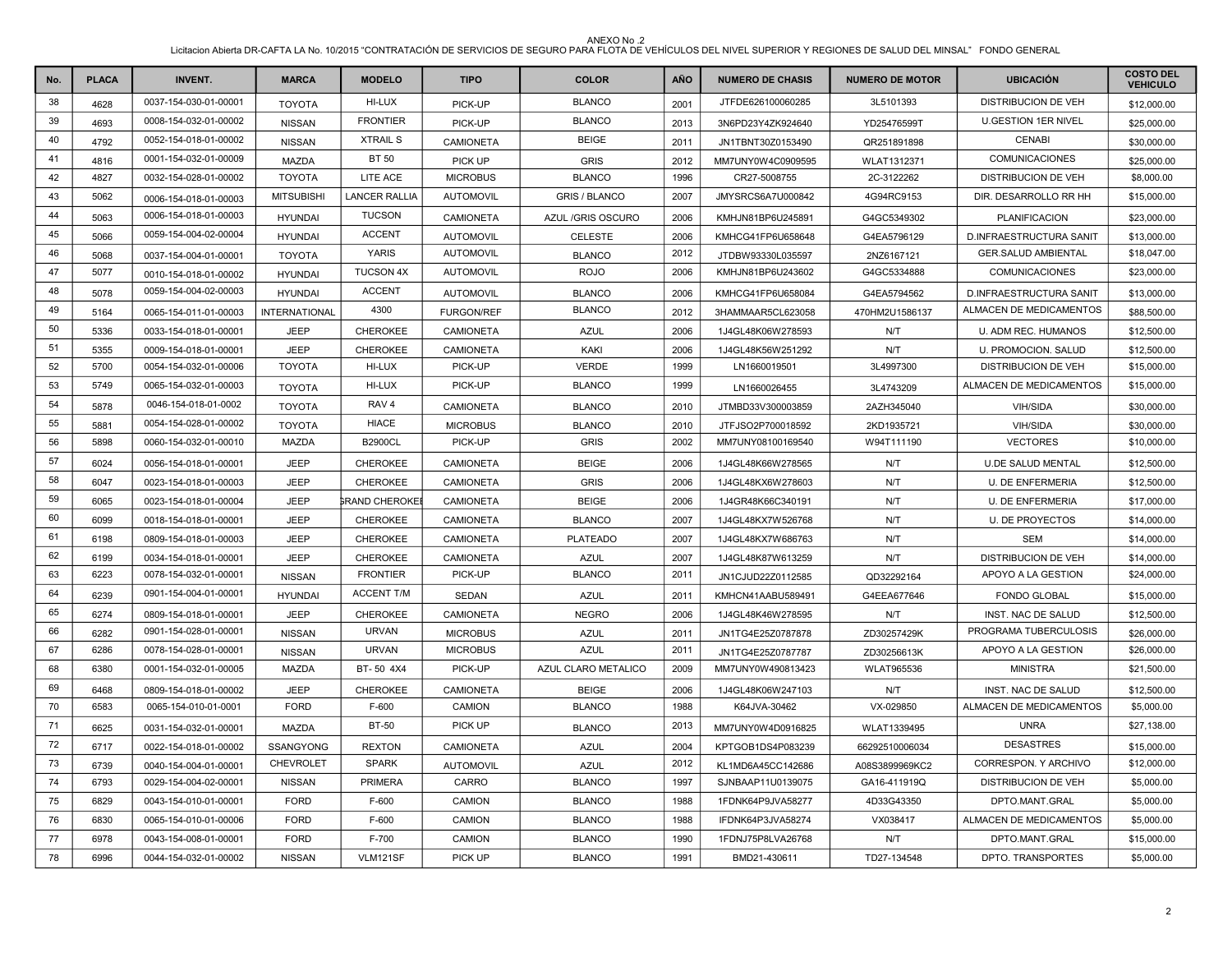| No. | <b>PLACA</b> | <b>INVENT.</b>        | <b>MARCA</b>      | <b>MODELO</b>     | <b>TIPO</b>      | <b>COLOR</b>    | AÑO  | <b>NUMERO DE CHASIS</b> | <b>NUMERO DE MOTOR</b> | <b>UBICACIÓN</b>           | <b>COSTO DEL</b><br><b>VEHICULO</b> |
|-----|--------------|-----------------------|-------------------|-------------------|------------------|-----------------|------|-------------------------|------------------------|----------------------------|-------------------------------------|
| 79  | 7129         | 0036-154-004-02-00001 | <b>NISSAN</b>     | <b>PRIMERA</b>    | CARRO            | <b>BLANCO</b>   | 1997 | SJNBAAP11U0139231       | GA16-412026Q           | <b>DISTRIBUCION DE VEH</b> | \$5,000.00                          |
| 80  | 7140         | 0012-154-004-02-00001 | <b>NISSAN</b>     | <b>PRIMERA</b>    | CARRO            | <b>BLANCO</b>   | 1997 | SJNBAAP11U0139315       | GA16-411666Q           | <b>JURIDICO</b>            | \$5,000.00                          |
| 81  | 7239         | 0026-154-004-02-00001 | <b>NISSAN</b>     | <b>PRIMERA</b>    | CARRO            | <b>BLANCO</b>   | 1997 | SJNBAAP11U0139300       | GA16-412044Q           | ALMACEN DE MEDICAMENTOS    | \$5,000.00                          |
| 82  | 7543         | 0809-154-032-01-00001 | MAZDA             | <b>BT 50</b>      | PICK UP          | <b>BLANCO</b>   | 2013 | MM7UNYOW4D0921252       | WLAT1352262            | INST. NAC DE SALUD         | \$24,000.00                         |
| 83  | 7728         | Proceso de asignación | <b>NISSAN</b>     | <b>FRONTIER</b>   | PICK UP          | <b>BLANCO</b>   | 2013 | 3N6PD23Y4ZK920541       | YD25448539T            | <b>DTIC</b>                | \$28,790.00                         |
| 84  | 7738         | Proceso de asignación | <b>NISSAN</b>     | <b>FRONTIER</b>   | PICK UP          | <b>BLANCO</b>   | 2013 | 3N6PD23Y9ZK920860       | YD25442842T            | DIR. SER. EMER. MEDICAS    | \$28,790.00                         |
| 85  | 7739         | Proceso de asignación | <b>NISSAN</b>     | <b>FRONTIER</b>   | PICK UP          | <b>BLANCO</b>   | 2013 | 3N6PD23Y8ZK920784       | YD25448887T            | DIR. SER. EMER. MEDICAS    | \$28,790.00                         |
| 86  | 7740         | Proceso de asignación | <b>NISSAN</b>     | <b>FRONTIER</b>   | PICK UP          | <b>BLANCO</b>   | 2013 | 3N6PD23Y3ZK920787       | YD25448885T            | <b>UCP</b>                 | \$28,790.00                         |
| 87  | 7918         | 0065-154-010-01-00004 | <b>NISSAN</b>     | NIMI-00379        | <b>FURGON</b>    | <b>BLANCO</b>   | 1997 | VWAM141FATA386771       | FE6-108124D            | ALMACEN DE MEDICAMENTOS    | \$10,000.00                         |
| 88  | 7945         | 0065-154-010-01-00005 | <b>NISSAN</b>     | NIMI-00379        | <b>FURGON</b>    | <b>BLANCO</b>   | 1997 | VWAM141FATA386681       | FE6-108139D            | ALMACEN DE MEDICAMENTOS    | \$10,000.00                         |
| 89  | 8102         | 0046-154-032-01-00004 | <b>NISSAN</b>     | D22 4X4 FRO       | PICK-UP          | <b>AZUL</b>     | 2006 | JN1CUD22Z0743520        | QD32220213             | <b>PROG VIH/SIDA</b>       | \$21,500.00                         |
| 90  | 8120         | 0039-154-032-01-00001 | <b>NISSAN</b>     | <b>FRONTIER</b>   | PICK UP          | <b>BLANCO</b>   | 2013 | 3N6PD23Y6ZK923344       | YD25454832T            | <b>U.DERECH. SALUD</b>     | \$25,190.00                         |
| 91  | 8121         | 0039-154-032-01-00002 | <b>NISSAN</b>     | <b>FRONTIER</b>   | PICK UP          | <b>BLANCO</b>   | 2013 | 3N6PD23YXZK923640       | YD25459551T            | <b>U.DERECH. SALUD</b>     | \$25,190.00                         |
| 92  | 8346         | 0060-154-032-01-00023 | <b>NISSAN</b>     | <b>FRONTIER</b>   | PICK-UP          | <b>GRIS</b>     | 2004 | JN1CHGD22Z0073213       | TD27734365             | <b>VECTORES</b>            | \$12,000.00                         |
| 93  | 8412         | 0026-154-004-01-00001 | CHEVROLET         | <b>SPARK GT</b>   | <b>AUTOMOVIL</b> | <b>BLANCO</b>   | 2013 | KL1CD6A12DC520899       | B10D1858903KC3         | <b>UACI</b>                | \$13,000.00                         |
| 94  | 8413         | 0067154-018-01-00001  | <b>TOYOTA</b>     | HZJ80L-GCM        | <b>CAMIONETA</b> | <b>AZUL</b>     | 1993 | HZJ80-0018135           | 1HZ-0100441            | <b>DISTRIBUCION DE VEH</b> | \$10,000.00                         |
| 95  | 8480         | 0051-154-032-01-00001 | <b>FORD</b>       | $F-250$           | PICK-UP          | <b>BLANCO</b>   | 1991 | 1FTHF26M4MNA96179       | 7.3DU2U922692          | LAB. ANTIRRABICO           | \$5,000.00                          |
| 96  | 8634         | Proceso de asignación | <b>NISSAN</b>     | <b>XTRAIL</b>     | <b>CAMIONETA</b> | <b>PLATEADO</b> | 2010 | JN1TBNT30Z0148947       | QR25973349A            | CONASAN                    | \$21,500.00                         |
| 97  | 9124         | Proceso de asignación | <b>SUZUKI</b>     | <b>JIMNY JX</b>   | <b>RUSTICO</b>   | <b>BLANCO</b>   | 2015 | JS3JB43V9F4301012       | M13A2375264            | <b>GER.SALUD AMBIENTAL</b> | \$23,165.00                         |
| 98  | 9179         | Proceso de asignación | <b>SUZUKI</b>     | <b>JIMNY JX</b>   | <b>RUSTICO</b>   | <b>PLATEADO</b> | 2015 | JS3JB43V7F4301042       | M13A2375563            | <b>GER.SALUD AMBIENTAL</b> | \$23,165.00                         |
| 99  | 10121        | 0037-154-010-01-00003 | <b>ISUZU</b>      | <b>FSR</b>        | CAMION           | <b>BLANCO</b>   | 2007 | JALFSR33L77000050       | 6HHI-418832            | <b>GER.SALUD AMBIENTAL</b> | \$30,000.00                         |
| 100 | 10143        | 0060-154-032-01-00024 | <b>MAZDA</b>      | <b>BT50</b>       | PICK-UP          | <b>GRIS</b>     | 2007 | MM7UNY0W370613000       | WLAT740670             | DIR. VIGILANCIA SANITARIA  | \$21,000.00                         |
| 101 | 10299        | 0049-154-032-01-00001 | <b>MAZDA</b>      | 2900CL            | PICK-UP          | <b>AZUL</b>     | 2003 | MM7UNY08100201611       | W9AT123240             | LAB. CENTRAL               | \$15,000.00                         |
| 102 | 10566        | 0043-154-032-01-00008 | <b>TOYOTA</b>     | W166L-PRMOS       | PICK-UP          | <b>VERDE</b>    | 2000 | LN166-0040949           | 3L-4906697             | DPTO.MANT.GRAL             | \$15,000.00                         |
| 103 | 10948        | 0052-154-010-01-00002 | <b>MITSUBISHI</b> | 3.5T              | <b>FURGON</b>    | <b>BLANCO</b>   | 2007 | FE515BA43920            | 4D32L11495             | <b>CENABI</b>              | \$28,000.00                         |
| 104 | 10973        | 0003-154-004-02-00002 | <b>VOLVO</b>      | $S-40$            | <b>AUTOMOVIL</b> | <b>BLANCO</b>   | 2002 | YV1VS14K31S653968       | B4184S2221041          | DISTRIBUCION DE VEH        | \$10,000.00                         |
| 105 | 10996        | 0053-154-018-01-00002 | A.M.C.            | CHEROKEE          | <b>CAMIONETA</b> | <b>BLANCO</b>   | 1997 | 1J4FJ68V8VL610982       | 706MX04                | <b>DISTRIBUCION DE VEH</b> | \$10,000.00                         |
| 106 | 11278        | 0050-154-028-01-00002 | <b>MITSUBISHI</b> | $L-300$           | <b>MICROBUS</b>  | <b>BLANCO</b>   | 2007 | JMYHNP15W7A001716       | 4D56LD8734             | LAB.CONTROL DE CALIDAD     | \$21,500.00                         |
| 107 | 11306        | 0044-154-032-01-0003  | <b>TOYOTA</b>     | HI-LUX            | PICK-UP          | <b>BLANCO</b>   | 1988 | YN67-0018787            | 4Y-0199100             | <b>SERV. AUXILIARES</b>    | \$5,000.00                          |
| 108 | 11309        | 0005-154-018-01-00002 | <b>MITSUBISHI</b> | <b>NATIVA</b>     | CAMIONETA        | <b>BEIGE</b>    | 2007 | JMYONK9707J000462       | 4M4OHG2608             | DIRECC.1er. NIVEL ATENCION | \$25,000.00                         |
| 109 | 11343        | Proceso de asignación | <b>MAZDA</b>      | <b>BT-50</b>      | <b>PICK UP</b>   | <b>GRIS</b>     | 2015 | MM7UNY0W4F0940791       | WLAT1396773            | SERVICIOS AUXILIARES       | \$21,500.00                         |
| 110 | 11513        | 0046-154-032-01-00006 | <b>MAZDA</b>      | B2900             | PICK-UP          | <b>BLANCO</b>   | 2007 | MM7UNY08200433184       | W9AT172775             | PROG VIH/SIDA              | \$21,500.00                         |
| 111 | 11580        | 0037-154-032-01-00007 | MAZDA             | B2900             | PICK-UP          | <b>BLANCO</b>   | 2007 | MM7UNY08200433022       | W9AT172516             | <b>GER.SALUD AMBIENTAL</b> | \$21,500.00                         |
| 112 | 11704        | 0053-154-014-01-00001 | <b>FORD</b>       | F-600             | CAMION           | <b>BLANCO</b>   | 1990 | 1FDNK64PXLVA03999       | VX0624                 | DPTO. TRANSPORTES          | \$5,000.00                          |
| 113 | 11850        | 0003-154-004-02-00001 | PEUGEOT           | 306 XR            | CARRO            | <b>NEGRO</b>    | 2000 | VF37BNFZWYPOO6588       | NFZ-10FX1ZPSAO700378   | <b>DISTRIBUCION DE VEH</b> | \$7,000.00                          |
| 114 | 11852        | 0003-154-018-01-00001 | <b>NISSAN</b>     | <b>TERRANO II</b> | <b>CAMIONETA</b> | <b>BLANCO</b>   | 2001 | VSKTVR20U0472299        | TD-014954-Y            | <b>DISTRIBUCION DE VEH</b> | \$20,000.00                         |
| 115 | 11967        | 0062-154-032-01-00004 | <b>MAZDA</b>      | B2900             | PICK-UP          | <b>BLANCO</b>   | 2006 | MM7UNY08200413164       | W9AT161834             | PROGRAMA TUBERCULOSIS      | \$21,500.00                         |
| 116 | 11970        | 0061-154-032-01-00002 | <b>MAZDA</b>      | B2900             | PICK-UP          | <b>BLANCO</b>   | 2006 | MM7UNY08200413178       | W9AT161840             | INST. NAC DE SALUD         | \$21,500.00                         |
| 117 | 12186        | 0062-154-032-01-00003 | MAZDA             | 2500 DC           | PICK-UP          | <b>AZUL</b>     | 2006 | MM7UNY0W200416485       | <b>WLAT660042</b>      | PROGRAMA TUBERCULOSIS      | \$21,000.00                         |
| 118 | 12270        | 0005-154-018-01-00001 | <b>ISUZU</b>      | <b>TROOPER</b>    | <b>CAMIONETA</b> | <b>GRIS</b>     | 1996 | JACUBS69GT8100966       | 177494                 | DISTRIBUCION DE VEH        | \$8,000.00                          |
| 119 | 12299        | 0043-154-022-01-00003 | <b>COLUMET</b>    | N/D               | AMBULANCIA/FG    | <b>BLANCO</b>   | 1991 | 44KFB6487MWZ17358       | <b>KMWZ17358</b>       | PROGRAMA TUBERCULOSIS      | \$31,500.00                         |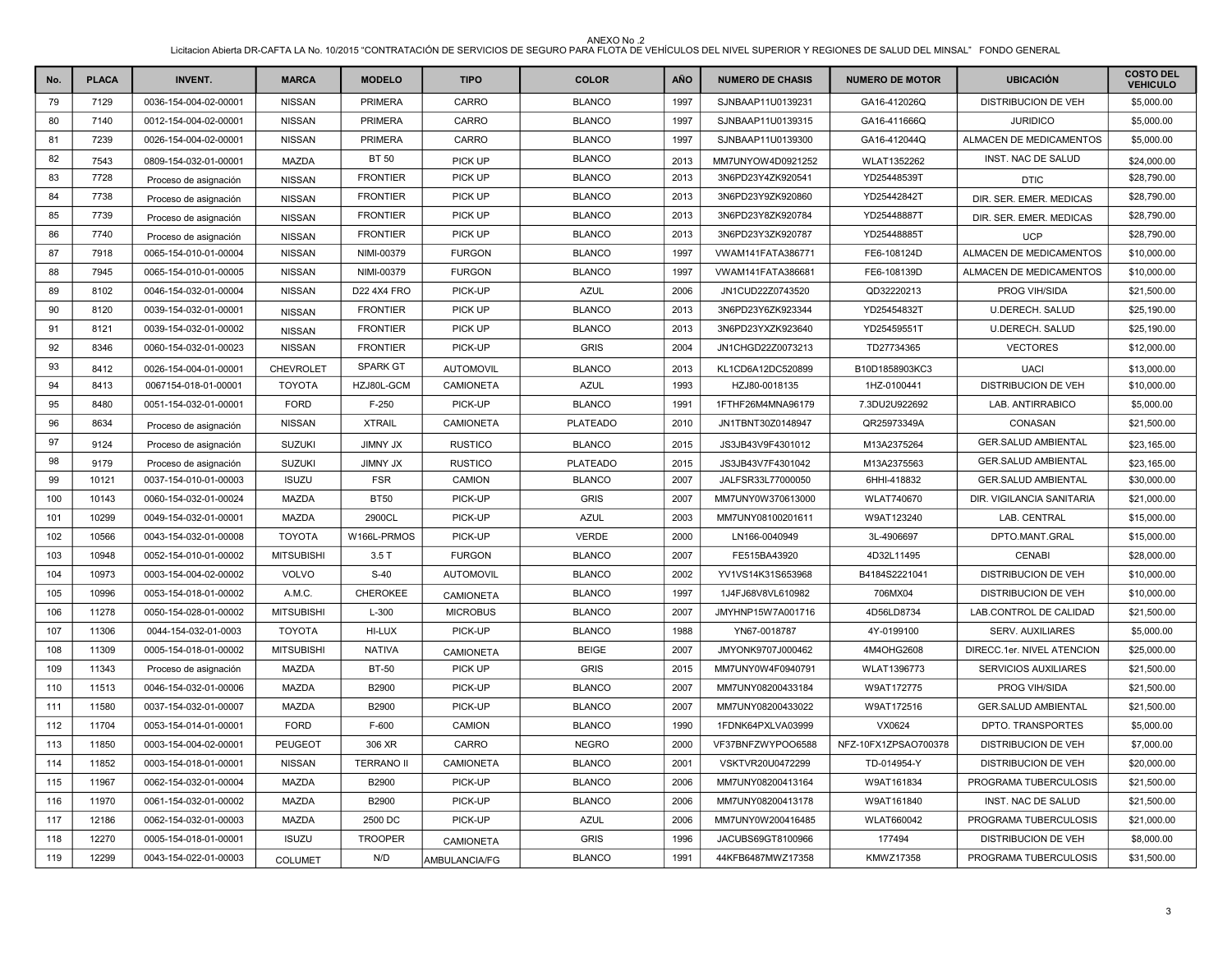| No. | <b>PLACA</b> | <b>INVENT.</b>        | <b>MARCA</b>      | <b>MODELO</b>      | <b>TIPO</b>      | <b>COLOR</b>       | AÑO  | <b>NUMERO DE CHASIS</b> | <b>NUMERO DE MOTOR</b> | <b>UBICACIÓN</b>           | <b>COSTO DEL</b><br><b>VEHICULO</b> |
|-----|--------------|-----------------------|-------------------|--------------------|------------------|--------------------|------|-------------------------|------------------------|----------------------------|-------------------------------------|
| 120 | 12490        | 0066-154-032-01-00001 | <b>NISSAN</b>     | D22 4X4 FRO        | PICK-UP          | <b>BLANCO</b>      | 2006 | JN1CUD22Z0743451        | QD32220084             | <b>VECTORES</b>            | \$21,500.00                         |
| 121 | 12504        | 0037-154-010-01-00002 | <b>NISSAN</b>     | N/D                | PICK-UP 4X4      | <b>BLANCO</b>      | 2007 | 3N6GD13S6ZK853611       | TD27763853             | <b>CENABI</b>              | \$15,000.00                         |
| 122 | 12508        | 0066-154-032-01-00002 | <b>NISSAN</b>     | D22 4X4 FRO        | PICK-UP          | <b>GRIS</b>        | 2006 | JN1CUD22Z0743571        | QD32220306             | <b>VECTORES</b>            | \$21,500.00                         |
| 123 | 12527        | 0066-154-032-01-00003 | <b>NISSAN</b>     | <b>D22 4X4 FRO</b> | PICK-UP          | <b>GRIS</b>        | 2006 | JN1CUD22Z0743369        | QD32218319             | <b>VECTORES</b>            | \$21,500.00                         |
| 124 | 12528        | 0066-154-032-01-00004 | <b>NISSAN</b>     | D22 4X4 FRO        | PICK-UP          | <b>BLANCO</b>      | 2006 | JN1CUD22Z0743443        | QD32220042             | <b>VECTORES</b>            | \$21,500.00                         |
| 125 | 12863        | 0022-154-018-01-00001 | <b>TOYOTA</b>     | <b>FOUR RUNNER</b> | <b>CAMIONETA</b> | <b>BEIGE</b>       | 1997 | RZN185-0027577          | 3RZ-1536316            | <b>DESASTRES</b>           | \$12,000.00                         |
| 126 | 13092        | 0059-154-004-02-00002 | <b>NISSAN</b>     | <b>SENTRA</b>      | <b>AUTOMOVIL</b> | <b>GRIS</b>        | 2007 | 3NIEB31S8ZK716574       | GA16861454V            | <b>JURIDICO</b>            | \$13,000.00                         |
| 127 | 13163        | 0037-154-032-01-00004 | <b>NISSAN</b>     | <b>FRONTIER DC</b> | PICK-UP          | <b>BLANCO</b>      | 2006 | JN1CJUD22Z0740830       | QD32212861             | <b>DISTRIBUCION DE VEH</b> | \$21,500.00                         |
| 128 | 13168        | 0037-154-032-01-00005 | <b>NISSAN</b>     | <b>FRONTIER DC</b> | PICK-UP          | <b>BLANCO</b>      | 2006 | JN1CJUD22Z0740948       | QD32213026             | <b>GER.SALUD AMBIENTAL</b> | \$21,500.00                         |
| 129 | 13270        | 0043-154-032-01-00001 | <b>FORD</b>       | $F-250$            | PICK-UP          | <b>BEIGE</b>       | 1990 | 1FTHF26M3LNB575843      | DU2U844534             | DPTO.MANT.GRAL             | \$5,000.00                          |
| 130 | 13428        | 0001-154-032-01-00003 | <b>MITSUBISHI</b> | $L-200$            | PICK-UP          | <b>AZUL</b>        | 1994 | DJNK34RPO1840           | 4D56-GC-0928           | <b>SERV. AUXILIARES</b>    | \$5,000.00                          |
| 131 | 13431        | 0001-154-032-01-00001 | <b>TOYOTA</b>     | YN85L-PRMR         | PICK-UP          | <b>BLANCO</b>      | 1996 | YN85-0070385            | 2Y-0843322             | <b>GER.SALUD AMBIENTAL</b> | \$5,000.00                          |
| 132 | 13432        | 0001-154-032-01-00002 | <b>NISSAN</b>     | YN85L-PRMR         | PICK-UP          | <b>AZUL</b>        | 1996 | 6LSUD21-001607          | KA24-076164R           | <b>DISTRIBUCION DE VEH</b> | \$5,000.00                          |
| 133 | 13543        | 0004-154-018-01-00001 | <b>TOYOTA</b>     | HZJ80L-GCM         | <b>CAMIONETA</b> | <b>GRIS CLARO</b>  | 1993 | HZJ80-0018136           | 1HZ-0100449            | <b>U.DE PROYECTOS</b>      | \$10,000.00                         |
| 134 | 13545        | 0010-154-018-01-00001 | <b>TOYOTA</b>     | HZJ80L-GCM         | <b>CAMIONETA</b> | <b>GRIS OSCURO</b> | 1993 | HZJ80-0018140           | 1HZ-0100483            | <b>DISTRIBUCION DE VEH</b> | \$10,000.00                         |
| 135 | 13709        | 0059-154-004-02-00001 | <b>NISSAN</b>     | <b>SENTRA</b>      | <b>AUTOMOVIL</b> | <b>GRIS</b>        | 2007 | 3N1EB3151ZK715959       | GA16857196V            | <b>DISTRIBUCION DE VEH</b> | \$13,000.00                         |
| 136 | 13779        | 0059-154-018-01-00002 | <b>HYUNDAI</b>    | <b>TUCSON</b>      | <b>CAMIONETA</b> | <b>PLATEADO</b>    | 2007 | KMHJM81BP7U500261       | G4GC6673206            | D.INFRAESTRUCTURA SANIT    | \$24,000.00                         |
| 137 | 14110        | 0032-154-018-01-00001 | A.M.C.            | CHEROKEE           | <b>CAMIONETA</b> | <b>AZUL</b>        | 1996 | 1J4FJ28H4TL241599       | 504HX12                | <b>DISTRIBUCION DE VEH</b> | \$6,000.00                          |
| 138 | 14271        | 0043-154-022-01-00001 | <b>NISSAN</b>     | <b>ATLEON</b>      | QUIROFANO MOVIL  | <b>BLANCO</b>      | 2001 | VWAWETTK011513628       | B660000957Y            | DPTO.MANT.GRAL             | \$40,000.00                         |
| 139 | 14458        | 0043-154-032-01-00005 | <b>NISSAN</b>     | UBLMD21SFC         | PICK-UP          | <b>BLANCO</b>      | 1996 | UBMD21-501595           | TD27-433005            | DPTO.MANT.GRAL             | \$10,000.00                         |
| 140 | 14801        | 0060-154-032-01-00005 | <b>TOYOTA</b>     | W166L-PRMOS        | PICK-UP          | <b>VERDE</b>       | 2000 | LN166-0044748           | 3L-4951562             | DIR. VIGILANCIA SANITARIA  | \$15,000.00                         |
| 141 | 14802        | 0060-154-032-01-00002 | <b>TOYOTA</b>     | W166L-PRMOS        | PICK-UP          | <b>VERDE</b>       | 2000 | LN166-0044824           | 3L-4952625             | DIR. VIGILANCIA SANITARIA  | \$15,000.00                         |
| 142 | 14803        | 0060-154-032-01-00001 | <b>TOYOTA</b>     | W166L-PRMOS        | PICK-UP          | <b>VERDE</b>       | 2000 | LN166-0044524           | 3L-4949033             | DIR. VIGILANCIA SANITARIA  | \$15,000.00                         |
| 143 | 8632         | 0060-154-032-01-00021 | <b>MITSUBISHI</b> | K34TJUNSL          | PICK-UP          | <b>VERDE</b>       | 2000 | JMYJNK3401P000112       | 4D56KA1212             | ALMACEN DE MEDICAMENTOS    | \$12,000.00                         |
| 144 | 14811        | 0060-154-032-01-00003 | <b>MITSUBISHI</b> | K34TJUNSL          | PICK-UP          | <b>BEIGE</b>       | 2000 | JMYJNK3401P000125       | 4D56KA1762             | DIR. VIGILANCIA SANITARIA  | \$12,000.00                         |
| 145 | 14813        | 0037-154-032-01-00002 | <b>MITSUBISHI</b> | K34TJUNSL          | PICK-UP          | <b>GRIS</b>        | 2000 | JMYJNK3401P000117       | 4D56KA1348             | <b>GER.SALUD AMBIENTAL</b> | \$12,000.00                         |
| 146 | 14814        | 0060-154-032-01-00004 | <b>MITSUBISHI</b> | K34TJUNSL          | PICK-UP          | <b>BLANCO</b>      | 2000 | JMYJNK3401P000121       | 4D56KA1569             | DIR. VIGILANCIA SANITARIA  | \$12,000.00                         |
| 147 | 14988        | 0030-154-004-02-00001 | <b>NISSAN</b>     | <b>SENTRA B13</b>  | CARRO            | <b>GRIS</b>        | 2007 | 3N1EB31S2ZK724170       | GA16-718075W           | <b>DIRMED</b>              | \$15,000.00                         |
| 148 | 14991        | 0031-154-004-02-00002 | <b>NISSAN</b>     | SENTRA B13         | CARRO            | <b>GRIS</b>        | 2007 | 3N1EB31S8ZK722441       | GA16-710114W           | <b>U. ABASTECIMIENTOS</b>  | \$15,000.00                         |
| 149 | 15071        | 0050-154-032-01-00001 | <b>MAZDA</b>      | <b>B200 DC 4X4</b> | PICK-UP          | <b>BLANCO</b>      | 2002 | MM7UNY08100176867       | W9AT114346             | LAB.CONTROL DE CALIDAD     | \$15,000.00                         |
| 150 | 15489        | 0060-154-032-01-00015 | MAZDA             | <b>B2900CL</b>     | PICK-UP          | <b>BLANCO</b>      | 2002 | MM7UNY08100167602       | W94T110362             | <b>VECTORES</b>            | \$10,000.00                         |
| 151 | 15490        | 0060-154-032-01-00014 | <b>MAZDA</b>      | <b>B2900CL</b>     | PICK-UP          | <b>VERDE</b>       | 2002 | MM7UNY08100171938       | W94T112058             | <b>VECTORES</b>            | \$10,000.00                         |
| 152 | 15491        | 0060-154-032-01-00013 | MAZDA             | <b>B2900CL</b>     | PICK-UP          | <b>BLANCO</b>      | 2002 | MM7UNY08100172120       | W94T112145             | <b>VECTORES</b>            | \$10,000.00                         |
| 153 | 15492        | 0010-154-032-01-00001 | <b>MAZDA</b>      | <b>B2900CL</b>     | PICK-UP          | <b>BLANCO</b>      | 2002 | MM7UNY08100176521       | W94T114173             | DPTO.MANT.GRAL             | \$10,000.00                         |
| 154 | 15494        | 0060-154-032-01-00011 | MAZDA             | <b>B2900CL</b>     | PICK-UP          | <b>BLANCO</b>      | 2002 | MM7UNY08100169610       | W94T111300             | <b>VECTORES</b>            | \$10,000.00                         |
| 155 | 15496        | 0060-154-032-01-00009 | <b>MAZDA</b>      | <b>B2900CL</b>     | PICK-UP          | <b>VERDE</b>       | 2002 | MM7UNY08100169640       | W94T111287             | <b>VECTORES</b>            | \$10,000.00                         |
| 156 | 15497        | 0060-154-032-01-00008 | MAZDA             | <b>B2900CL</b>     | PICK-UP          | <b>BLANCO</b>      | 2002 | MM7UNY08100167679       | W94T110370             | <b>VECTORES</b>            | \$10,000.00                         |
| 157 | 15498        | 0060-154-032-01-00007 | MAZDA             | <b>B2900CL</b>     | PICK-UP          | <b>BLANCO</b>      | 2002 | MM7UNY08100172170       | W94T112251             | <b>VECTORES</b>            | \$10,000.00                         |
| 158 | 15635        | 0017-154-018-01-00001 | <b>NISSAN</b>     | <b>TERRANO II</b>  | <b>CAMIONETA</b> | <b>BLANCO</b>      | 2001 | VSKTVR20U0472297        | TD-015042-Y            | <b>INGENIERIA</b>          | \$20,000.00                         |
| 159 | 15636        | 0006-154-018-01-00002 | <b>NISSAN</b>     | <b>TERRANO II</b>  | CAMIONETA        | <b>BLANCO</b>      | 2001 | VSKTVR20U0472298        | TD-015039-Y            | <b>DISTRIBUCION DE VEH</b> | \$20,000.00                         |
| 160 | 15638        | 0004-154-018-01-00002 | <b>NISSAN</b>     | <b>TERRANO II</b>  | <b>CAMIONETA</b> | <b>BLANCO</b>      | 2001 | VSKTVR20U0472296        | TD-014882-Y            | <b>DISTRIBUCION DE VEH</b> | \$20,000.00                         |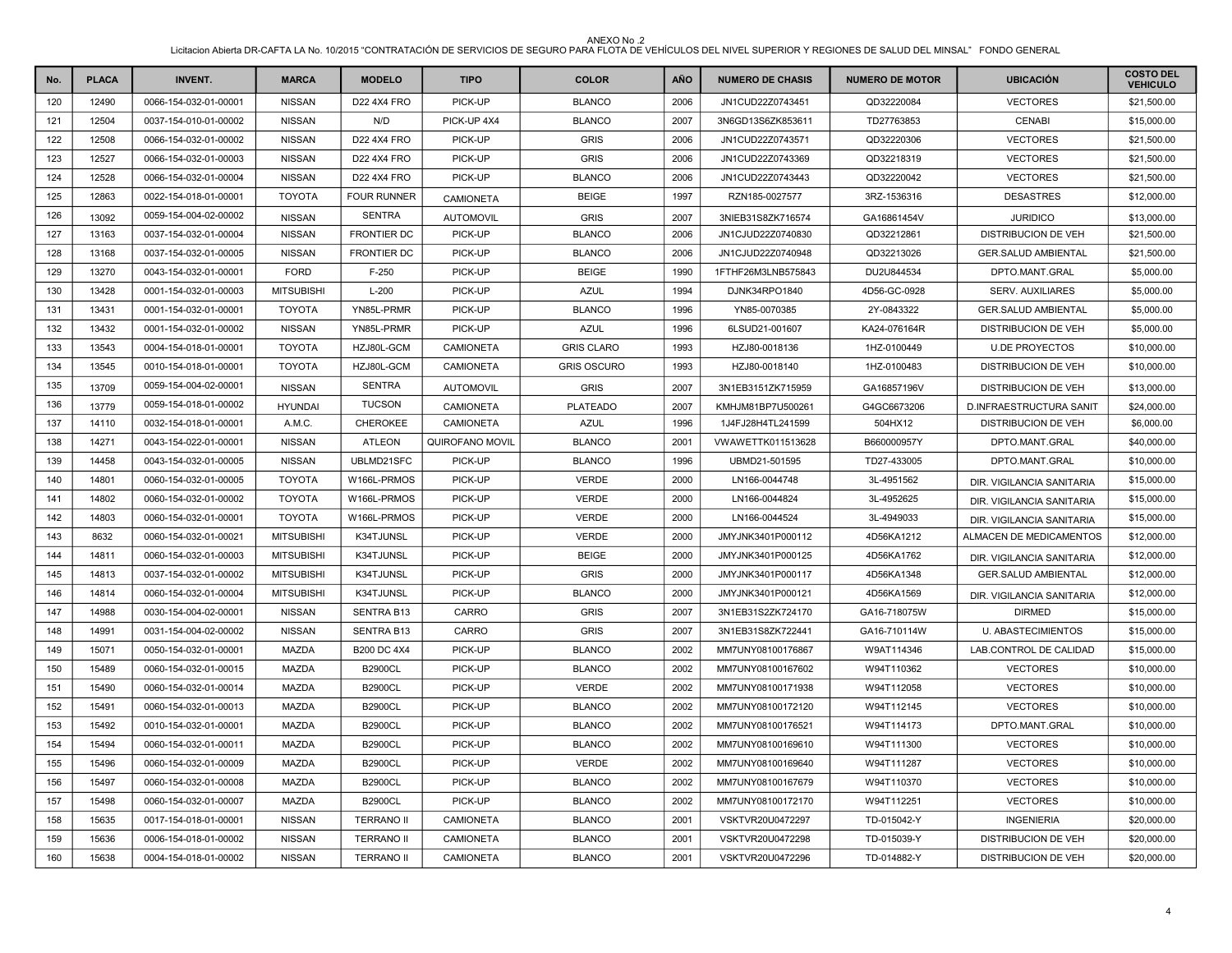| No. | <b>PLACA</b> | <b>INVENT.</b>        | <b>MARCA</b>      | <b>MODELO</b>         | <b>TIPO</b>        | <b>COLOR</b>         | <b>AÑO</b> | <b>NUMERO DE CHASIS</b> | <b>NUMERO DE MOTOR</b> | <b>UBICACIÓN</b>            | <b>COSTO DEL</b><br><b>VEHICULO</b> |
|-----|--------------|-----------------------|-------------------|-----------------------|--------------------|----------------------|------------|-------------------------|------------------------|-----------------------------|-------------------------------------|
| 161 | 15712        | 0043-154-022-01-00002 | <b>NISSAN</b>     | <b>ATLEON</b>         | QUIROFANO MOVIL    | <b>BLANCO</b>        | 2002       | VWAWETTK011513627       | B660000950Y            | DPTO.MANT.GRAL              | \$40,000.00                         |
| 162 | 15755        | 0034-154-004-02-00001 | <b>PEUGEOT</b>    | <b>AUTOMOVIL</b>      | <b>AUTOMOVIL</b>   | <b>VERDE</b>         | 1995       | VF37BL6A930866626       | PSAL6A10KJD 2-2000333  | DPTO. TRANSPORTES           | \$5,000.00                          |
| 163 | 15966        | 0052-154-010-01-00001 | <b>TOYOTA</b>     | <b>DINA</b>           | <b>FURGON</b>      | <b>BLANCO</b>        | 2002       | 1TSNY037504000910       | 198974                 | <b>CENABI</b>               | \$30,000.00                         |
| 164 | 16325        | 0076-154-004-02-00001 | <b>NISSAN</b>     | <b>SENTRA EX-SA</b>   | CARRO              | <b>BLANCO</b>        | 2003       | 3N1EB31SXZK113755       | GA16869098R            | <b>DISTRIBUCION DE VEH</b>  | \$10,000.00                         |
| 165 | 16355        | 0060-154-032-01-00022 | <b>NISSAN</b>     | PICK-UP4X2            | PICK-UP            | <b>GRIS</b>          | 1998       | 3NIGD13S2ZK-003481      | TD27-576437            | U. PRO.DE LA SALUD          | \$7,000.00                          |
| 166 | 16378        | 0030-154-032-01-00002 | <b>NISSAN</b>     | CVPULCF21N            | PICK-UP            | <b>BLANCO</b>        | 1996       | JN1CGUD2170504678       | TD27-469576            | <b>DIRMED</b>               | \$12,000.00                         |
| 167 | 16379        | 0023-154-018-01-00002 | <b>MITSUBISHI</b> | <b>MONTERO</b>        | <b>CAMIONETA</b>   | <b>BLANCO</b>        | 1998       | JNYHNV360XJ000124       | 4N40CN4141             | <b>DISTRIBUCION DE VEH</b>  | \$15,000.00                         |
| 168 | 16380        | 0005-154-004-02-00001 | <b>PEUGEOT</b>    | 306 XR                | CARRO              | <b>AZUL METALICO</b> | 2000       | VF37BNFZWYPOO5009       | NFZ-10FX1ZPSA0653701   | <b>DISTRIBUCION DE VEH</b>  | \$7,000.00                          |
| 169 | 16381        | 0023-154-028-01-00001 | <b>MITSUBISHI</b> | <b>ROSA</b>           | <b>MICROBUS</b>    | <b>BLANCO</b>        | 1998       | BE637G-A00838           | 4D33-G43350            | DPTO.MANT.GRAL              | \$20,000.00                         |
| 170 | 16485        | 0031-154-004-02-00001 | <b>TOYOTA</b>     | <b>YARIS</b>          | <b>AUTOMOVIL</b>   | <b>BLANCO</b>        | 2005       | JTDBT113500355597       | 1NZB3220533            | <b>UNRA</b>                 | \$12,000.00                         |
| 171 | 16490        | 0030-154-032-01-00003 | <b>MAZDA</b>      | B2900                 | PICK-UP            | <b>BLANCO</b>        | 2004       | MM7UNY08200344809       | W9AT137853             | <b>DIRMED</b>               | \$16,000.00                         |
| 172 | 16535        | 0060-154-032-01-00018 | <b>MITSUBISHI</b> | $L-200$               | PICK-UP            | <b>BLANCO</b>        | 1996       | DJMK320TP00298          | 4G63-SN6408            | <b>VECTORES</b>             | \$7,000.00                          |
| 173 | 16607        | 0026-154-032-01-00001 | <b>TOYOTA</b>     | HI-LUX                | PICK-UP            | <b>BLANCO</b>        | 1996       | YN85-0072291            | 2Y-0849530             | <b>U. ABASTECIMIENTOS</b>   | \$7,000.00                          |
| 174 | 16890        | 0046-154-018-01-00001 | <b>NISSAN</b>     | PATROL 4X4            | <b>CAMIONETA</b>   | <b>BEIGE</b>         | 2004       | JN1TESY61Z0543382       | ZD30163144A            | PROG VIH/SIDA               | \$25,000.00                         |
| 175 | 16891        | 0062-154-018-01-00001 | <b>NISSAN</b>     | PATROL4X4             | <b>CAMIONETA</b>   | <b>ROJO</b>          | 2004       | JN1TESY61Z0543274       | ZD30158833A            | PROGRAMA TUBERCULOSIS       | \$25,000.00                         |
| 176 | 17136        | 0059-154-032-01-00001 | <b>MITSUBISHI</b> | $L-200$               | PICK-UP            | <b>BLANCO</b>        | 2003       | MMBJNK7703D08342        | 4M4CMA2008             | D.INFRAESTRUCTURA SANIT     | \$23,000.00                         |
| 177 | 17137        | 0059-154-018-01-00001 | <b>MITSUBISHI</b> | <b>NATIVA</b>         | <b>CAMIONETA</b>   | <b>AZUL</b>          | 2003       | JMYONK9707J000482       | 6G72QG1843             | <b>COMUNICACIONES</b>       | \$24,000.00                         |
| 178 | 17148        | 0054-154-032-01-00004 | <b>TOYOTA</b>     | HI-LUX                | PICK-UP            | <b>GRIS</b>          | 2004       | JTFDE626800099701       | 3L5312936              | <b>SERV. AUXILIARES</b>     | \$21,500.00                         |
| 179 | 17249        | 0043-154-032-01-00010 | <b>TOYOTA</b>     | HI-LUX 4X4            | PICK-UP            | <b>BLANCO</b>        | 1996       | LN060136483             | 3L-4120635             | DPTO.MANT.GRAL              | \$12,000.00                         |
| 180 | 17833        | 0046-154-032-01-00003 | <b>MAZDA</b>      | B2500                 | PICK-UP            | <b>GRIS</b>          | 2005       | MM7UNYOW200380484       | <b>WLAT543913</b>      | PROG VIH/SIDA               | \$18,000.00                         |
| 181 | 17858        | 0046-154-032-01-00002 | <b>MAZDA</b>      | B2500                 | PICK-UP            | <b>BLANCO</b>        | 2005       | MM7UNYO8250360524       | <b>WLAT143669</b>      | PROG VIH/SIDA               | \$16,000.00                         |
| 182 | 17859        | 0060-154-032-01-00020 | <b>MAZDA</b>      | B2500                 | PICK-UP            | <b>GRIS</b>          | 2005       | MM7UNY0W200380370       | <b>WLAT543783</b>      | DIR. VIGILANCIA SANITARIA   | \$18,000.00                         |
| 183 | 17913        | 0046-154-010-01-00002 | <b>ISUZU</b>      | <b>NKR</b>            | <b>FURGON</b>      | <b>BLANCO</b>        | 2005       | JAANKR66E57100293       | 201989                 | PROG VIH/SIDA               | \$30,000.00                         |
| 184 | 17914        | 0046-154-010-01-00001 | <b>ISUZU</b>      | <b>NKR</b>            | <b>FURGON</b>      | <b>BLANCO</b>        | 2005       | JAANKR66E57100292       | 201836                 | PROG VIH/SIDA               | \$30,000.00                         |
| 185 | 77428        | 0037-154-030-01-00002 | YAMAHA            | DT125                 | <b>MOTOCICLETA</b> | AZULC/F MULTICOLOR   | 2010       | DEO2X055226             | 3TT177952              | <b>GER.SALUD AMBIENTAL</b>  | \$2,600.00                          |
| 186 | 94933        | 0001-154-018-01-00003 | <b>TOYOTA</b>     | <b>L.CRUISER</b>      | CAMIONETA          | <b>GRIS</b>          | 2008       | JTEBY25J300059313       | 1KZ1684001             | VICEMINISTRO DE SERVICIOS   | \$40,000.00                         |
| 187 | 94941        | 0002-154-018-01-00004 | <b>NISSAN</b>     | PATROL                | <b>CAMIONETA</b>   | <b>GRIS</b>          | 2007       | JN1TESY61Z0559572       | ZD30089117K            | <b>MINISTRA</b>             | \$35,000.00                         |
| 188 | 162067       | 0002-154-018-01-00001 | <b>TOYOTA</b>     | <b>FOUR RUNNER</b>    | <b>CAMIONETA</b>   | <b>GRIS</b>          | 2004       | JTEBY14R608001036       | 1KZ1045518             | <b>MINISTRA</b>             | \$30,000.00                         |
| 189 | 166938       | 0007-154-018-01-00002 | <b>FORD</b>       | <b>EXPLORER</b>       | <b>CAMIONETA</b>   | OCRE MET.            | 2006       | 1FMEU74E96UB56754       | N/T                    | VICEMINISTRO POLITICAS      | \$30,000.00                         |
| 190 | 300555       | 0002-154-018-01-00001 | <b>NISSAN</b>     | PATROL SGL            | <b>CAMIONETA</b>   | <b>GRIS</b>          | 2004       | JN1TESY61Z0543263       | ZD30158437A            | VICEMINISTRO POLITICAS      | \$30,000.00                         |
| 191 | 300687       | 0001-154-018-01-00004 | <b>JEEP</b>       | <b>GRAND CHEROKEI</b> | <b>CAMIONETA</b>   | <b>GRIS</b>          | 2006       | 1J8HR58N86C311892       | N/T                    | <b>MINISTRA</b>             | \$17,000.00                         |
| 192 | 474902       | 0001-154-018-01-00001 | <b>TOYOTA</b>     | <b>LAND CRUISER</b>   | <b>CAMIONETA</b>   | <b>GRIS</b>          | 2002       | JTEHA05-X01000854       | 1HD-0216422            | VICEMINISTRO POLITICAS      | \$30,000.00                         |
| 193 | 578711       | 0005-154-018-01-00003 | <b>MITSUBISHI</b> | OUTLANDER             | <b>CAMIONETA</b>   | <b>GRIS CLARO</b>    | 2007       | JMYXRCU5W7U002109       | 4G69MT8916             | <b>DIRECCION HOSPITALES</b> | \$30,000.00                         |
| 194 | 579414       | 0002-154-018-01-00003 | <b>MITSUBISHI</b> | OUTLANDER             | <b>CAMIONETA</b>   | <b>GRIS OSCURO</b>   | 2007       | JMYXRCU5W7U002126       | 4G69MT8399             | <b>GERENCIA OPERACIONES</b> | \$30,000.00                         |
| 195 | 592848       | 0001-154-018-01-00002 | <b>MITSUBISHI</b> | OUTLANDER             | CAMIONETA          | <b>NEGRO</b>         | 2008       | JMYXTCW5W8Z001668       | 8G19834812             | VICEMINISTRO DE SERVICIOS   | \$30,000.00                         |
|     |              |                       |                   |                       |                    |                      |            |                         |                        |                             | \$3,431,525.00                      |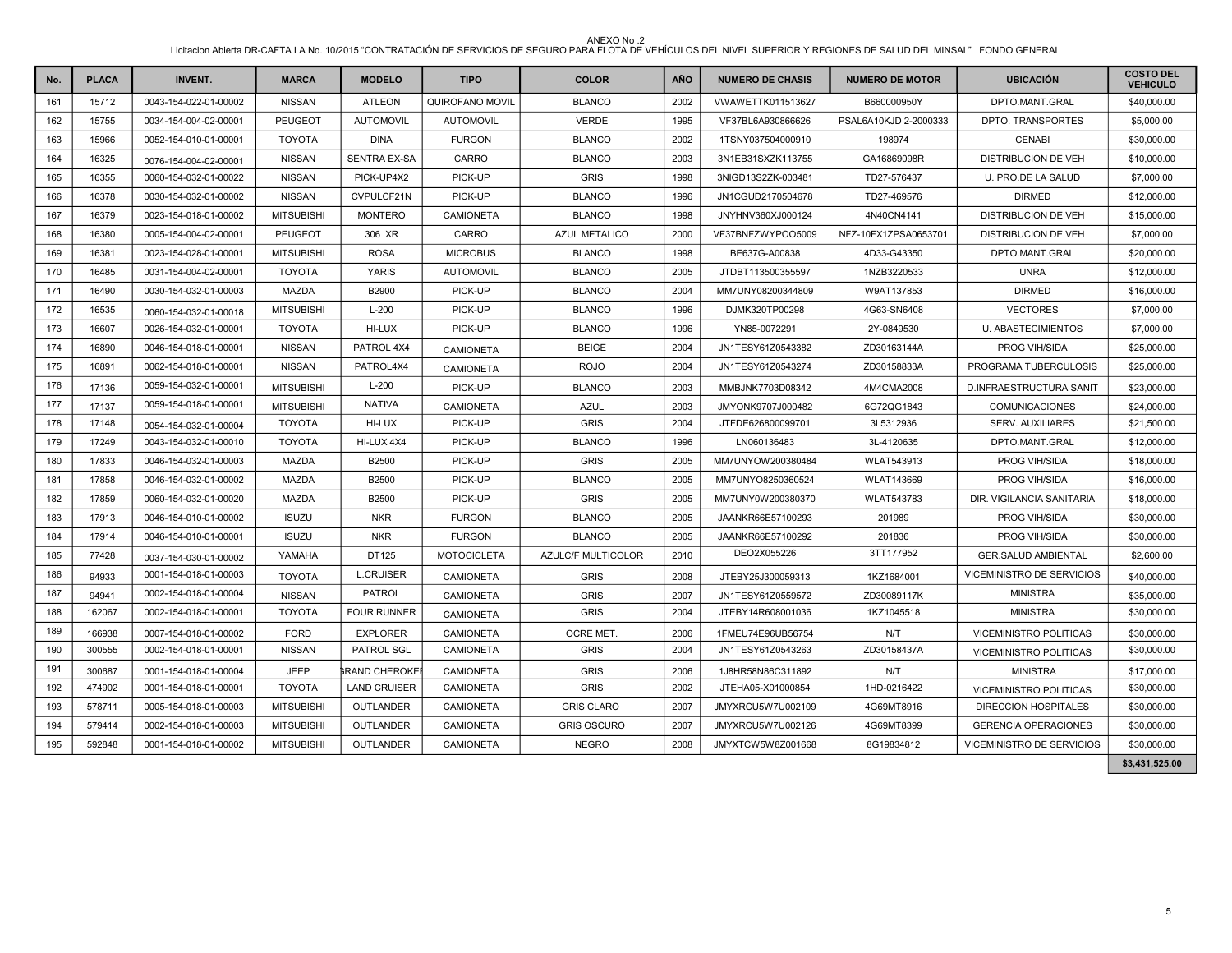ANEXO No .2<br>Licitacion Abierta DR-CAFTA LA No. 10/2015 "CONTRATACIÓN DE SERVICIOS DE SEGURO PARA FLOTA DE VEHÍCULOS DEL NIVEL SUPERIOR Y REGIONES DE SALUD DEL MINSAL" FONDO GENERAL **No. PLACA INVENT. MARCA MODELO TIPO COLOR AÑO NUMERO DE CHASIS NUMERO DE MOTOR UBICACIÓN COSTO DEL** 

|                |              | <b>REGION OCCIDENTAL</b> |                   |                   |                   |               |            |                         |                        |                          |                                     |
|----------------|--------------|--------------------------|-------------------|-------------------|-------------------|---------------|------------|-------------------------|------------------------|--------------------------|-------------------------------------|
| No.            | <b>PLACA</b> | <b>INVENT.</b>           | <b>MARCA</b>      | <b>MODELO</b>     | <b>TIPO</b>       | <b>COLOR</b>  | <b>AÑO</b> | <b>NUMERO DE CHASIS</b> | <b>NUMERO DE MOTOR</b> | <b>UBICACIÓN</b>         | <b>COSTO DEL</b><br><b>VEHICULO</b> |
| $\overline{1}$ | 2032         | Proceso de asignación    | <b>NISSAN</b>     | <b>FRONTIER</b>   | PICK UP           | <b>BLANCO</b> | 2013       | 3N6PD23Y3ZK921731       | YD25450754T            | R.OCCIDENTAL             | \$25,190.00                         |
| $\overline{2}$ | 2087         | 0167-154-032-01-0000     | <b>MITSUBISHI</b> | $L-200$           | PICK-UP           | <b>AZUL</b>   | 2004       | MMBJNK7704D089171       | 4M4OMA3457             | <b>REGION OCCIDENTAL</b> | \$15,000.00                         |
| 3              | 2092         | 0084-154-032-01-00003    | <b>MITSUBISHI</b> | $L-200$           | PICK-UP           | <b>AZUL</b>   | 2005       | MMBJNK7705D025643       | 4M40MA4084             | <b>REGION OCCIDENTAL</b> | \$15,000.00                         |
| 4              | 2094         | 0090-154-032-01-00001    | <b>MAZDA</b>      | B2900             | PICK-UP           | <b>BLANCO</b> | 2006       | MM7UNY08200395113       | W9AT155545             | <b>REGION OCCIDENTAL</b> | \$21,000.00                         |
| 5              | 2095         | 0166-154-032-01-00001    | <b>MAZDA</b>      | B2900             | PICK-UP           | <b>GRIS</b>   | 2006       | MM7UNY08200398437       | W9AT157696             | <b>REGION OCCIDENTAL</b> | \$21,000.00                         |
| 6              | 2100         | 0086-154-032-01-00001    | <b>MAZDA</b>      | B2900             | PICK-UP           | <b>BEIGE</b>  | 2004       | MM7UNY08200341769       | W9AT137061             | <b>REGION OCCIDENTAL</b> | \$15,000.00                         |
| $\overline{7}$ | 2103         | 0172-154-032-01-00002    | <b>MAZDA</b>      | B2900             | PICK-UP           | <b>GRIS</b>   | 2003       | MM7UNY08200339433       | W9AT136484             | <b>REGION OCCIDENTAL</b> | \$15,000.00                         |
| 8              | 2104         | 0100-154-032-01-00001    | <b>SSANGYON</b>   | <b>MUSSO 290S</b> | PICK-UP           | <b>BLANCO</b> | 2004       | KPAVA2EDS4P352691       | 66292010047989         | <b>REGION OCCIDENTAL</b> | \$15,000.00                         |
| 9              | 2134         | 0173-154-032-01-00002    | <b>ISUZU</b>      | DOBLE CABINA      | PICK-UP           | <b>BLANCO</b> | 2003       | JAATFS55H47100049       | 951357                 | <b>REGION OCCIDENTAL</b> | \$15,000.00                         |
| 10             | 2183         | 0695-154-032-01-00001    | <b>MAZDA</b>      | <b>BT-50</b>      | PICK-UP           | <b>BLANCO</b> | 2008       | MM7UNY0W380650545       | <b>WLAT828927</b>      | <b>REGION OCCIDENTAL</b> | \$21,500.00                         |
| 11             | 2279         | 0801-154-032-01-00005    | <b>MAZDA</b>      | <b>BT-50</b>      | PICK-UP           | <b>AZUL</b>   | 2008       | MM7UNY0W380651989       | <b>WLAT831557</b>      | <b>REGION OCCIDENTAL</b> | \$21,500.00                         |
| 12             | 2280         | 0094-154-032-01-00001    | MAZDA             | <b>BT-50</b>      | PICK-UP           | <b>OCRE</b>   | 2008       | MM7UNY0W380651017       | <b>WLAT829806</b>      | <b>REGION OCCIDENTAL</b> | \$21,500.00                         |
| 13             | 2282         | 0104-154-032-01-00001    | <b>MAZDA</b>      | <b>BT-50</b>      | PICK-UP           | <b>BLANCO</b> | 2008       | MM7UNY0W380651008       | <b>WLAT829457</b>      | <b>REGION OCCIDENTAL</b> | \$21,500.00                         |
| 14             | 2286         | 0102-154-032-01-00001    | <b>MAZDA</b>      | <b>BT-50</b>      | PICK-UP           | <b>BLANCO</b> | 2008       | MM7UNY0W380651268       | WLAT830276             | <b>REGION OCCIDENTAL</b> | \$21,500.00                         |
| 15             | 2287         | 0697-154-032-01-00001    | <b>MAZDA</b>      | <b>BT-50</b>      | PICK-UP           | <b>AZUL</b>   | 2008       | MM7UNY0W380651636       | <b>WLAT831048</b>      | <b>REGION OCCIDENTAL</b> | \$21,500.00                         |
| 16             | 2290         | 0103-154-032-01-00001    | <b>MAZDA</b>      | <b>BT-50</b>      | PICK-UP           | <b>BLANCO</b> | 2008       | MM7UNY0W380650734       | WLAT829216             | <b>REGION OCCIDENTAL</b> | \$21,500.00                         |
| 17             | 2292         | 0089-154-032-01-00001    | <b>MAZDA</b>      | <b>BT-50</b>      | PICK-UP           | <b>OCRE</b>   | 2008       | MM7UNY0W380651011       | <b>WLAT829817</b>      | <b>REGION OCCIDENTAL</b> | \$21,500.00                         |
| 18             | 2293         | 0162-154-032-01-00001    | <b>MAZDA</b>      | <b>BT-50</b>      | PICK-UP           | <b>AZUL</b>   | 2008       | MM7UNY0W380651301       | <b>WLAT829381</b>      | <b>REGION OCCIDENTAL</b> | \$21,500.00                         |
| 19             | 2295         | 0158-154-032-01-00001    | MAZDA             | <b>BT-50</b>      | PICK-UP           | <b>BLANCO</b> | 2008       | MM7UNY0W380647029       | WLAT819116             | <b>REGION OCCIDENTAL</b> | \$21,500.00                         |
| 20             | 2296         | 0174-154-032-01-00001    | <b>MAZDA</b>      | <b>BT-50</b>      | PICK-UP           | <b>BEIGE</b>  | 2008       | MM7UNY0W380651761       | <b>WLAT831257</b>      | <b>REGION OCCIDENTAL</b> | \$21,500.00                         |
| 21             | 2300         | 0693-154-032-01-00001    | <b>MAZDA</b>      | <b>BT-50</b>      | PICK-UP           | <b>GRIS</b>   | 2008       | MM7UNY0W380651160       | <b>WLAT830113</b>      | <b>REGION OCCIDENTAL</b> | \$21,500.00                         |
| 22             | 2305         | 0801-154-032-01-00006    | <b>MAZDA</b>      | <b>BT-50</b>      | PICK-UP           | <b>GRIS</b>   | 2008       | MM7UNY0W380651918       | WLAT831481             | <b>REGION OCCIDENTAL</b> | \$21,500.00                         |
| 23             | 2306         | 0156-154-032-01-00001    | MAZDA             | <b>BT-50</b>      | PICK-UP           | OCRE          | 2008       | MM7UNY0W380647564       | <b>WLAT819044</b>      | <b>REGION OCCIDENTAL</b> | \$21,500.00                         |
| 24             | 2327         | 0159-154-032-01-00001    | MAZDA             | <b>BT-50</b>      | PICK-UP           | <b>GRIS</b>   | 2008       | MM7UNY0W380651004       | <b>WLAT829849</b>      | <b>REGION OCCIDENTAL</b> | \$21,500.00                         |
| 25             | 2330         | 0163-154-032-01-00001    | <b>MAZDA</b>      | <b>BT-50</b>      | PICK-UP           | <b>GRIS</b>   | 2008       | MM7UNY0W380651040       | <b>WLAT829792</b>      | <b>REGION OCCIDENTAL</b> | \$21,500.00                         |
| 26             | 2333         | 0161-154-032-01-00001    | <b>MAZDA</b>      | <b>BT-50</b>      | PICK-UP           | <b>GRIS</b>   | 2008       | MM7UNY0W380647832       | WLAT8820705            | <b>REGION OCCIDENTAL</b> | \$21,500.00                         |
| 27             | 2355         | 0804-154-032-01-00006    | <b>MAZDA</b>      | <b>BT-50</b>      | PICK-UP           | <b>GRIS</b>   | 2008       | MM7UNY0W380656215       | WLAT839873             | <b>REGION OCCIDENTAL</b> | \$21,500.00                         |
| 28             | 2357         | 0707-154-032-01-00003    | <b>MAZDA</b>      | <b>BT-50</b>      | PICK-UP           | <b>AZUL</b>   | 2008       | MM7UNY0W380655530       | <b>WLAT839872</b>      | <b>REGION OCCIDENTAL</b> | \$21,500.00                         |
| 29             | 2359         | 0803-154-032-01-00007    | MAZDA             | <b>BT-50</b>      | PICK-UP           | <b>AZUL</b>   | 2008       | MM7UNY0W380655880       | <b>WLAT840452</b>      | <b>REGION OCCIDENTAL</b> | \$21,500.00                         |
| 30             | 2368         | 0802-154-032-01-00009    | <b>MAZDA</b>      | <b>BT-50</b>      | PICK-UP           | <b>AZUL</b>   | 2008       | MM7UNY0W380655631       | WLAT840111             | <b>REGION OCCIDENTAL</b> | \$21,500.00                         |
| 31             | 2384         | 0157-154-032-01-00001    | <b>MAZDA</b>      | <b>BT-50</b>      | PICK-UP           | OCRE          | 2008       | MM7UNY0W380655268       | <b>WLAT839367</b>      | <b>REGION OCCIDENTAL</b> | \$21,500.00                         |
| 32             | 2387         | 0712-154-032-01-00006    | MAZDA             | <b>BT-50</b>      | PICK-UP           | <b>BEIGE</b>  | 2008       | MM7UNY0W380655121       | <b>WLAT839029</b>      | <b>REGION OCCIDENTAL</b> | \$21,500.00                         |
| 33             | 3173         | 0693-154-032-01-00006    | <b>NISSAN</b>     | <b>FRONTIER</b>   | PICK-UP           | <b>BLANCO</b> | 2005       | JN1CJUD22Z0069110       | QD32208447             | <b>REGION OCCIDENTAL</b> | \$21,500.00                         |
| 34             | 3174         | 0722-154-032-01-00002    | <b>TOYOTA</b>     | HI-LUX            | PICK-UP           | <b>ROJO</b>   | 2003       | JTFDE626500098151       | 3L-5306018             | <b>REGION OCCIDENTAL</b> | \$15,000.00                         |
| 35             | 3260         | 0159-154-002-01-00001    | <b>NISSAN</b>     | PATROL 4.2 DSL    | <b>AMBULANCIA</b> | <b>BLANCO</b> | 2008       | JN1TCSY61Z0566343       | TD42-197112            | U.S. DE CUISNAHUAT       | \$20,000.00                         |
| 36             | 3266         | 0158-154-002-01-00001    | <b>NISSAN</b>     | PATROL 4.2 DSL    | AMBULANCIA        | <b>BLANCO</b> | 2008       | JN1TCSY61Z0566421       | TD42-197313            | U.S. DE CALUCO           | \$20,000.00                         |
| 37             | 3358         | 0801-154-032-01-00004    | <b>MAZDA</b>      | BT504X4           | PICK-UP           | <b>BEIGE</b>  | 2008       | MM7UNY0W380677113       | <b>WLAT891145</b>      | <b>REGION OCCIDENTAL</b> | \$21,500.00                         |

**VEHICULO**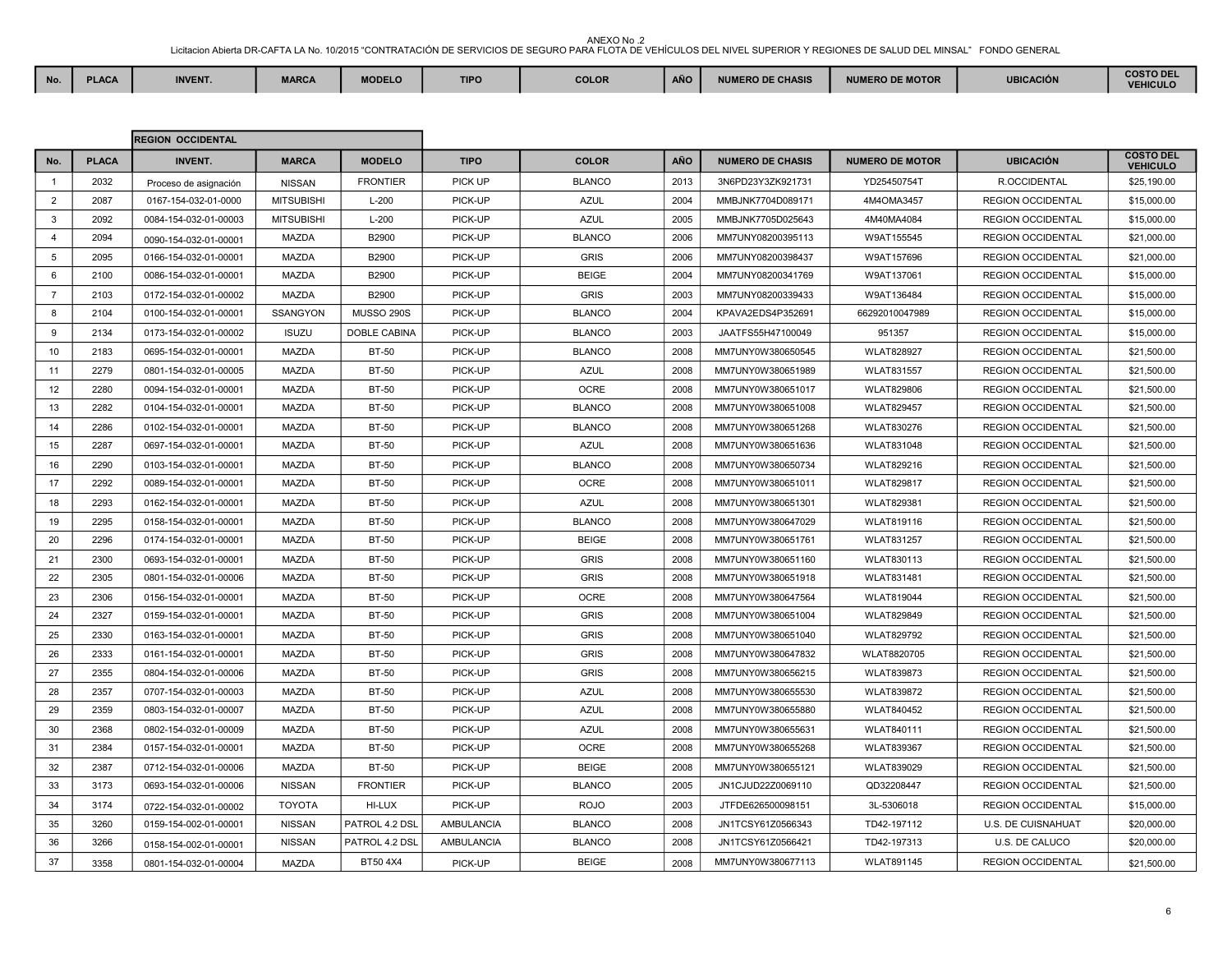| No.    | <b>PLACA</b> | <b>INVENT.</b>        | <b>MARCA</b>         | <b>MODELO</b>       | <b>TIPO</b>        | <b>COLOR</b>            | <b>AÑO</b> | <b>NUMERO DE CHASIS</b> | <b>NUMERO DE MOTOR</b> | <b>UBICACIÓN</b>                        | <b>COSTO DEL</b><br><b>VEHICULO</b> |
|--------|--------------|-----------------------|----------------------|---------------------|--------------------|-------------------------|------------|-------------------------|------------------------|-----------------------------------------|-------------------------------------|
| 38     | 3490         | Proceso de asignación | <b>NISSAN</b>        | <b>FRONTIER</b>     | PICK-UP            | <b>BLANCO</b>           | 2013       | 3N6PD23Y4ZK924198       | YD25475457T            | <b>TACUBA</b>                           | \$25,000.00                         |
| 39     | 3680         | Proceso de asignación | <b>NISSAN</b>        | <b>FRONTIER</b>     | PICK-UP            | <b>BLANCO</b>           | 2013       | 3N6PD23Y5ZK924761       | YD25475828T            | <b>TACUBA</b>                           | \$25,000.00                         |
| 40     | 3769         | 0139-154-002-01-00001 | <b>NISSAN</b>        | PATROL 4.2 DSL      | AMBULANCIA         | <b>BLANCO</b>           | 2008       | JN1TCSY61Z0568355       | TD42200618             | U.S. DE STGO. DE LA FRONT.              | \$20,000.00                         |
| 41     | 3946         | 0712-154-030-01-00003 | <b>MAZDA</b>         | <b>BT50</b>         | PICK-UP            | AZUL CLARO METALICO     | 2009       | MM7UNY0W490828833       | <b>WLTA140964</b>      | U.S. SAN JULIAN                         | \$22,000.00                         |
| 42     | 4276         | 0162-154-032-01-00004 | <b>MITSUBISHI</b>    | L200                | <b>PICK UP</b>     | <b>BLANCO</b>           | 2011       | MMBJNKB70BD045474       | 4M40UAC4157            | U.S. IZALCO                             | \$25,000.00                         |
| 43     | 4278         | 0100-154-032-01-00002 | <b>MITSUBISHI</b>    | L200                | <b>PICK UP</b>     | <b>BLANCO</b>           | 2011       | MMBJNKB70BD037198       | 4M40UAC3732            | U.S. SAN JOSE LOS NARANJOS              | \$25,000.00                         |
| 44     | 4286         | 0695-154-032-01-00003 | <b>MITSUBISHI</b>    | L200                | PICK UP            | <b>BLANCO</b>           | 2011       | MMBJNKB70BD044253       | 4M40UAC4080            | SIBASI STA ANA                          | \$25,000.00                         |
| 45     | 4434         | Proceso de asignación | <b>INTERNATIONAL</b> | 4300                | <b>FURGON</b>      | <b>BLANCO</b>           | 2012       | 3HAMMAAR8CL120900       | 470HM2U1592385         | <b>REGION OCCIDENTAL</b>                | \$88,500.00                         |
| 46     | 4908         | Proceso de asignación | <b>TOYOTA</b>        | <b>LAND CRUISER</b> | AMBULANCIA         | <b>BLANCO</b>           | 2012       | JTERB71J000064231       | 1HZ0690750             | U.S. CHALCHUAPA                         | \$20,000.00                         |
| 47     | 4957         | Proceso de asignación | <b>TOYOTA</b>        | <b>LAND CRUISER</b> | AMBULANCIA         | <b>BLANCO</b>           | 2012       | JTERB71J800064221       | 1HZ0690528             | U.S. SONZACATE                          | \$20,000.00                         |
| 48     | 4966         | 0117-154-002-01-00001 | <b>TOYOTA</b>        | HZJ78L-RJMRS        | AMBULANCIA         | <b>BLANCO C/FRANJAS</b> | 2009       | JTERB71J600052987       | 1HZ-0621267            | <b>SANTA ANA</b>                        | \$20,000.00                         |
| 49     | 4996         | 0102-154-002-01-00001 | <b>TOYOTA</b>        | HZJ78L-RJMRS        | AMBULANCIA         | <b>BLANCO C/FRANJAS</b> | 2009       | JTERB71J400052941       | 1HZ-0621068            | AHUACHAPAN                              | \$20,000.00                         |
| 50     | 5176         | Proceso de asignación | <b>SUSUKI</b>        | <b>TS-185</b>       | <b>MOTOCICLETA</b> | <b>ROJO</b>             | 2007       | 9FSSG11A37CO28422       | TS1852175823           | <b>REGION OCCIDENTAL</b>                | \$2,600.00                          |
| 51     | 5177         | Proceso de asignación | <b>SUSUKI</b>        | <b>TS-185</b>       | <b>MOTOCICLETA</b> | <b>ROJO</b>             | 2007       | 9FSSG11A57CO28423       | TS1852175821           | <b>REGION OCCIDENTAL</b>                | \$2,600.00                          |
| 52     | 5179         | Proceso de asignación | <b>SUSUKI</b>        | TS-185              | <b>MOTOCICLETA</b> | <b>ROJO</b>             | 2007       | 9FSSG11A07CO28426       | TS1852175831           | <b>REGION OCCIDENTAL</b>                | \$2,600.00                          |
| 53     | 5180         | Proceso de asignación | <b>SUSUKI</b>        | TS-185              | <b>MOTOCICLETA</b> | <b>ROJO</b>             | 2007       | 9FSSG11A17CO28421       | TS1852175828           | <b>REGION OCCIDENTAL</b>                | \$2,600.00                          |
| 54     | 5183         | Proceso de asignación | <b>SUSUKI</b>        | TS-185              | <b>MOTOCICLETA</b> | <b>ROJO</b>             | 2007       | 9FSSG11A27CO28427       | TS1852175830           | <b>REGION OCCIDENTAL</b>                | \$2,600.00                          |
| 55     | 5193         | Proceso de asignación | <b>SUSUKI</b>        | TS-185              | <b>MOTOCICLETA</b> | <b>ROJO</b>             | 2007       | 9FSSG11A67CO28429       | TS1852175818           | <b>REGION OCCIDENTAL</b>                | \$2,600.00                          |
| 56     | 5203         | Proceso de asignación | <b>SUSUKI</b>        | <b>TS-185</b>       | <b>MOTOCICLETA</b> | <b>ROJO</b>             | 2007       | 9FSSG11A77CO28424       | TS1852175841           | <b>REGION OCCIDENTAL</b>                | \$2,600.00                          |
| 57     | 5603         | 0140-154-032-01-00001 | <b>NISSAN</b>        | <b>FRONTIER</b>     | PICK-UP            | <b>NEGRO</b>            | 1998       | WC331755                | 668993MKA24            | <b>U.DE S TEXISTEPEQUE</b>              | \$5,000.00                          |
| 58     | 5606         | 0123-154-032-01-00001 | <b>MAZDA</b>         | B2500               | PICK-UP            | <b>ROJO</b>             | 2000       | MM7UNYOW100121064       | <b>WLAT138117</b>      | <b>U.DE S.TOMAS PINEDA</b>              | \$12,000.00                         |
| 59     | 5826         | 0801-154-032-01-00009 | <b>TOYOTA</b>        | HI-LUX 4X4          | PICK-UP            | CAFÉ                    | 2010       | MROFR22G800654445       | 2KD7588857             | <b>REGION OCCIDENTAL</b>                | \$27,000.00                         |
| 60     | 6074         | 0094-154-032-01-00002 | <b>NISSAN</b>        | <b>FRONTIER</b>     | PICK-UP            | <b>BLANCO</b>           | 2011       | JN1CJUD22Z0112803       | QD32-292443            | US DE GUAYMANGO                         | \$23,370.00                         |
| 61     | 6122         | 0096-154-032-01-00001 | <b>NISSAN</b>        | <b>FRONTIER</b>     | PICK-UP            | <b>PLATEADO</b>         | 2011       | JN1CJUD22Z0112680       | QD32-291916            | US DE JUJUTLA                           | \$23,370.00                         |
| 62     | 6242         | 0103-154-032-01-00002 | <b>NISSAN</b>        | <b>FRONTIER</b>     | PICK-UP            | <b>BLANCO</b>           | 2011       | JN1CJUD22Z0112794       | QD32-292028            | US DE TACUBA                            | \$23,370.00                         |
| 63     | 6272         | Proceso de asignación | KIA                  | K2700               | <b>FURGON</b>      | <b>BLANCO</b>           | 2012       | KNCSHX71CC7599169       | J2589661               | U.S.CALUCO                              | \$25,000.00                         |
| 64     | 6345         | 0084-154-032-01-00001 | <b>NISSAN</b>        | <b>FRONTIER</b>     | PICK-UP            | <b>PLATEADO</b>         | 2011       | JN1CJUD22Z0112871       | QD32-292584            | US DE AHUACHAPAN                        | \$23,370.00                         |
| 65     | 6403         | 0801-154-032-01-00012 | <b>TOYOTA</b>        | HI-LUX              | PICK-UP            | <b>BLANCO</b>           | 2001       | LN166-0046261           | 3L4969316              | U.S.STA.BARBA (SIBA.STA.ANA)            | \$15,000.00                         |
| 66     | 6432         | Proceso de asignación | <b>NISSAN</b>        | <b>FRONTIER</b>     | PICK UP            | <b>VERDE</b>            | 2006       | JN1CJUD22Z0743405       | QD32219980             | <b>U.S.EL CONGO</b>                     | \$15,000.00                         |
| 67     | 6440         | 0122-154-032-01-00001 | <b>NISSAN</b>        | <b>FRONTIER</b>     | PICK-UP            | <b>PLATEADO</b>         | 2011       | JN1CJUD22Z0112734       | QD32-292184            | US DE COATEPEQUE                        | \$23,370.00                         |
| 68     | 6497         | 0150-154-032-01-00002 | <b>NISSAN</b>        | <b>FRONTIER</b>     | PICK-UP            | <b>PLATEADO</b>         | 2011       | JN1CJUD22Z0112645       | QD32-291922            | US DE CHALCHUAPA                        | \$23,370.00                         |
| 69     | 6602         | 0085-154-032-01-00001 | <b>NISSAN</b>        | <b>FRONTIER</b>     | PICK-UP            | <b>PLATEADO</b>         | 2011       | JN1CJUD22Z0112699       | QD32-292052            | <b>US DE APANECA</b>                    | \$23,370.00                         |
| 70     | 6691         | Proceso de asignación | <b>NISSAN</b>        | <b>FRONTIER</b>     | PICK UP            | <b>GRIS</b>             | 2010       | JN1CJUD22Z0110023       | QD32282309             | <b>U.S.CUISNAHUAT</b>                   | \$21,000.00                         |
| 71     | 6703         | 0139-154-032-01-00001 | <b>NISSAN</b>        | <b>FRONTIER</b>     | PICK-UP            | <b>BLANCO</b>           | 2011       | JN1CJUD22Z0112781       | QD32-292172            | US DE SANTIAGO DE LA<br><b>FRONTERA</b> | \$23,370.00                         |
| $72\,$ | 6719         | 0693-154-032-01-00005 | <b>ISUZU</b>         |                     | PICK-UP            | <b>GRIS</b>             | 2003       | JAATFS69H37101817       | 935249                 | SIBASI AHUACHAPAN                       | \$15,000.00                         |
| 73     | 7112         | 0150-154-032-01-00001 | <b>NISSAN</b>        | <b>FRONTIER</b>     | PICK-UP            | <b>BLANCO</b>           | 2011       | JN1CJUD22Z0111422       | QD32-287820            | <b>U.S CHALCHUAPA</b>                   | \$23,370.00                         |
| 74     | 7117         | 0152-154-032-01-00001 | <b>NISSAN</b>        | <b>FRONTIER</b>     | PICK-UP            | <b>NEGRO</b>            | 2011       | JN1CJUD22Z0111226       | QD32-286891            | <b>U.S EL PORVENIR</b>                  | \$23,370.00                         |
| 75     | 7226         | 0173-154-032-01-00001 | <b>NISSAN</b>        | <b>FRONTIER</b>     | PICK-UP            | <b>BLANCO</b>           | 2011       | JN1CJUD22Z0112446       | QD32-291410            | US DE SANTA ISABEL<br><b>ISHUATAN</b>   | \$23,370.00                         |
| 76     | 7227         | 0172-154-032-01-00001 | <b>NISSAN</b>        | <b>FRONTIER</b>     | PICK-UP            | <b>BLANCO</b>           | 2011       | JN1CJUD22Z0112497       | QD32-291377            | US DE SATA CATARINA<br>MASSAHUAT        | \$23,370.00                         |
| 77     | 7245         | 0158-154-032-01-00002 | <b>NISSAN</b>        | <b>FRONTIER</b>     | PICK-UP            | <b>BLANCO</b>           | 2011       | JN1CJUD22Z0112786       | QD32-292293            | US DE CALUCO                            | \$23,370.00                         |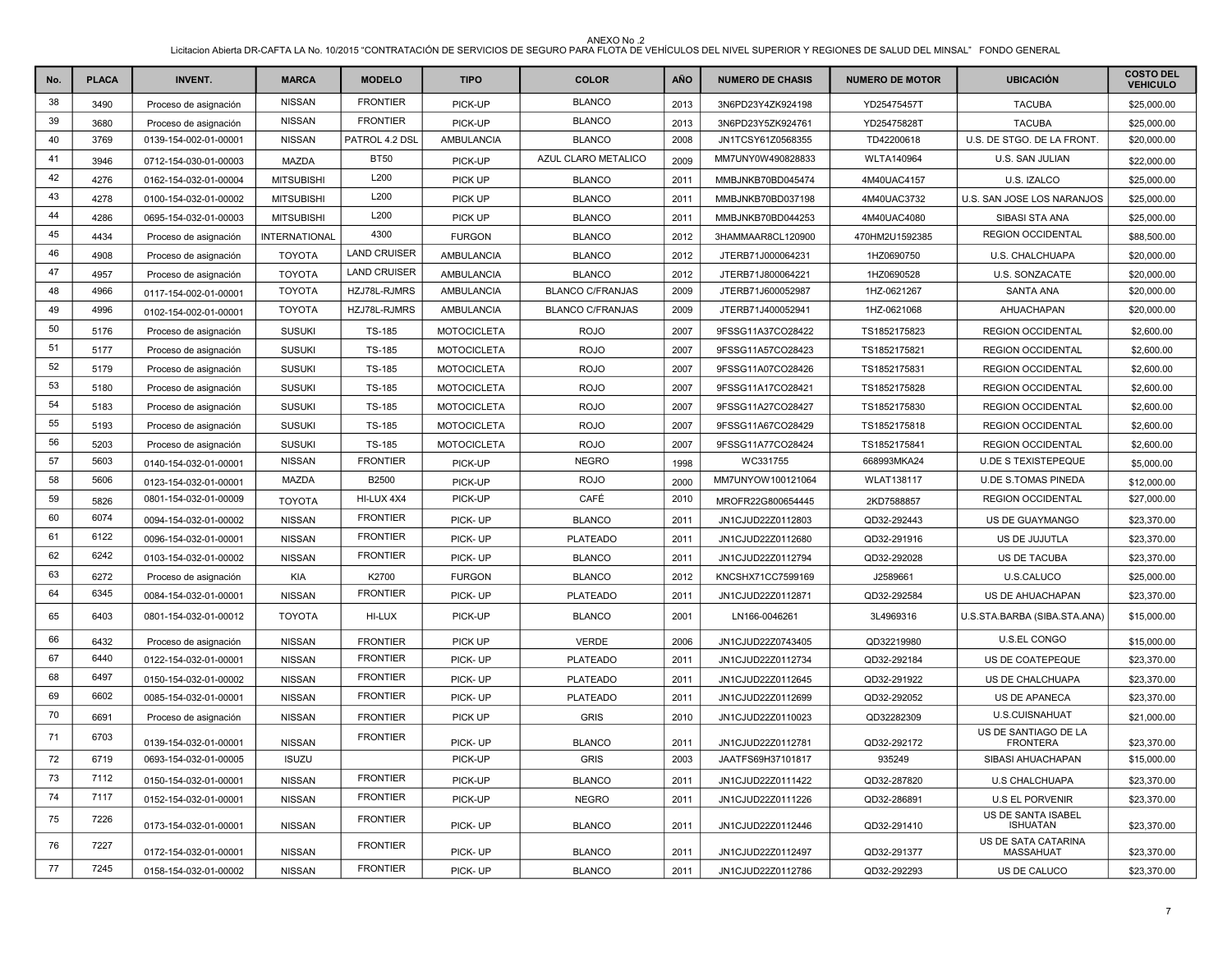| No. | <b>PLACA</b> | <b>INVENT.</b>        | <b>MARCA</b>   | <b>MODELO</b>   | <b>TIPO</b>         | <b>COLOR</b>                                                  | <b>AÑO</b> | <b>NUMERO DE CHASIS</b> | <b>NUMERO DE MOTOR</b> | <b>UBICACIÓN</b>          | <b>COSTO DEL</b><br><b>VEHICULO</b> |
|-----|--------------|-----------------------|----------------|-----------------|---------------------|---------------------------------------------------------------|------------|-------------------------|------------------------|---------------------------|-------------------------------------|
| 78  | 7344         | 0190-154-032-01-00001 | <b>NISSAN</b>  | <b>FRONTIER</b> | PICK-UP             | <b>PLATEADO</b>                                               | 2011       | JN1CJUD22Z0112748       | QD32-292579            | US DE JAYAQUE             | \$23,370.00                         |
| 79  | 7509         | 0167-154-032-01-00003 | <b>NISSAN</b>  | <b>FRONTIER</b> | PICK-UP             | <b>GRIS</b>                                                   | 2007       | JN1CJUD22Z0085814       | QD32242987             | <b>U.DE S. NAHUIZALCO</b> | \$21,500.00                         |
| 80  | 7709         | Proceso de asignación | <b>NISSAN</b>  | <b>FRONTIER</b> | PICK UP             | <b>BLANCO</b>                                                 | 2013       | 3N6PD23Y5ZK920936       | YD25446348T            | NAHUIZALCO                | \$28,790.00                         |
| 81  | 7710         | Proceso de asignación | <b>NISSAN</b>  | <b>FRONTIER</b> | PICK UP             | <b>BLANCO</b>                                                 | 2013       | 3N6PD23Y1ZK920917       | YD25446351T            | <b>IZALCO</b>             | \$28,790.00                         |
| 82  | 7711         | Proceso de asignación | <b>NISSAN</b>  | <b>FRONTIER</b> | PICK UP             | <b>BLANCO</b>                                                 | 2013       | 3N6PD23Y6ZK920900       | YD25442886T            | <b>IZALCO</b>             | \$28,790.00                         |
| 83  | 7714         | Proceso de asignación | <b>NISSAN</b>  | <b>FRONTIER</b> | PICK UP             | <b>BLANCO</b>                                                 | 2013       | 3N6PD23YXZK920897       | YD25442899T            | SONSONATE                 | \$28,790.00                         |
| 84  | 7716         | Proceso de asignación | <b>NISSAN</b>  | <b>FRONTIER</b> | PICK UP             | <b>BLANCO</b>                                                 | 2013       | 3N6PD23Y6ZK920850       | YD25448883T            | <b>ACAJUTLA</b>           | \$28,790.00                         |
| 85  | 7730         | Proceso de asignación | <b>NISSAN</b>  | <b>FRONTIER</b> | PICK UP             | <b>BLANCO</b>                                                 | 2013       | 3N6PD23Y8ZK920509       | YD25448900T            | DTIC R. OCCIDENTE         | \$28,790.00                         |
| 86  | 8025         | Proceso de asignación | <b>HYUNDAI</b> | COUNTY          | <b>MICROBUS</b>     | <b>BEIGE</b>                                                  | 2013       | KMJHG17BPDC058535       | KMJHG17BPDC058535      | SEDE REGIONAL             | \$55,000.00                         |
| 87  | 8103         | Proceso de asignación | MAZDA          | <b>BT-50</b>    | PICK-UP             | <b>GRIS</b>                                                   | 2014       | MM7UNYOW4E0930155       | WLAT1373007            | <b>REGION OCCIDENTAL</b>  | \$21,500.00                         |
| 88  | 8655         | Proceso de asignación | <b>NISSAN</b>  | <b>FRONTIER</b> | DOBLE CABINA        | <b>BLANCO</b>                                                 | 2014       | 3N6PD23Y5ZK926445       | YD25603252P            | <b>UCSF TACUBA</b>        | \$27,815.14                         |
| 89  | 8636         | Proceso de asignación | MAZDA          | <b>B2500 CL</b> | PICK-UP             | <b>VERDE</b>                                                  | 2002       | MM7UNYOW100169586       | <b>WLAT262728</b>      | <b>U.S. ARMENIA</b>       | \$15,000.00                         |
| 90  | 8676         | Proceso de asignación | <b>TOYOTA</b>  | HI LUX          | PICK UP             | <b>BLANCO</b>                                                 | 2005       | JTFDE626600141900       | 3L5566182              | U.S DE AHUACHAPAN         | \$21,500.00                         |
| 91  | 8746         | 0103-154-002-01-00001 | <b>NISSAN</b>  | PATROL 4.2 DSL  | AMBULANCIA          | <b>BLANCO</b>                                                 | 2009       | JN1TCSY61Z0571371       | TD42-205859            | <b>U.S. DE TACUBA</b>     | \$20,000.00                         |
| 92  | 8946         | Proceso de asignación | <b>NISSAN</b>  | PATROL 4.2 DSL  | AMBULANCIA          | <b>BLANCO</b>                                                 | 2009       | JN1TCSY61Z0571376       | TD42-206029            | U.S. JUJUTLA              | \$20,000.00                         |
| 93  | 9022         | Proceso de asignación | YAMAHA         | <b>YBR125G</b>  | <b>TODO TERRENO</b> | AZUL NEGRO FRANJAS<br><b>MULTICOLOR</b><br>AZUL NEGRU FRANJAS | 2014       | LBPKE1316E0068593       | JYM154FMI*13026571*    | <b>UCSF ATIQUIZAYA</b>    | \$1,725.66                          |
| 94  | 9694         | Proceso de asignación | YAMAHA         | <b>YBR125G</b>  | <b>TODO TERRENO</b> | <b>MULTICOLOR</b>                                             | 2014       | LBPKE1312E0068588       | JYM154FMI*13026556*    | <b>UCSF ATIQUIZAYA</b>    | \$1,725.66                          |
| 95  | 9910         | Proceso de asignación | YAMAHA         | <b>YBR125G</b>  | TODO TERRENO        | <b>AZUL NEGRU FRANJAS</b><br><b>MULTICOLOR</b>                | 2014       | LBPKE1318E0068577       | JYM154FMI*13026515*    | <b>UCSF ATIQUIZAYA</b>    | \$1,725.66                          |
| 96  | 9911         | Proceso de asignación | YAMAHA         | <b>YBR125G</b>  | <b>TODO TERRENO</b> | <b>AZUL NEGRO FRANJAS</b><br>MULTICOLOR                       | 2014       | LBPKE1319E0068717       | JYM154FMI*13027205*    | <b>UCSF LA HERADURA</b>   | \$1,725.66                          |
| 97  | 9949         | Proceso de asignación | YAMAHA         | <b>YBR125G</b>  | <b>TODO TERRENO</b> | <b>AZUL NEGRO FRANJAS</b><br><b>MULTICOLOR</b>                | 2014       | LBPKE1314E0068592       | JYM154FMI*13026573*    | <b>UCSF CARA SUCIA</b>    | \$1,725.66                          |
| 98  | 10028        | Proceso de asignación | YAMAHA         | <b>YBR125G</b>  | <b>TODO TERRENO</b> | AZUL NEGRU FRANJAS<br>MULTICOLOR                              | 2014       | LBPKE1318E0068580       | JYM154FMI*13026620*    | <b>UCSF CARA SUCIA</b>    | \$1,725.66                          |
| 99  | 10075        | Proceso de asignación | YAMAHA         | <b>YBR125G</b>  | <b>TODO TERRENO</b> | AZUL NEGRU FRANJAS<br><b>MULTICOLOR</b>                       | 2014       | LBPKE1319E0068572       | JYM154FMI*13026641*    | <b>UCSF GUAYAPA</b>       | \$1,725.66                          |
| 100 | 10276        | 0486-154-030-01-00003 | YAMAHA         | DT175           | <b>MOTOCICLETA</b>  | AZULC/F MULTICOLOR                                            | 2007       | DG01X-018359            | 3TS-099333             | U.S. DE APASTEPEQUE       | \$2,600.00                          |
| 101 | 10374        | Proceso de asignación | YAMAHA         | <b>YBR125G</b>  | <b>TODO TERRENO</b> | <b>AZUL NEGRU FRANJAS</b><br><b>MULTICOLOR</b>                | 2014       | LBPKE1317E0068585       | JYM154FMI*13026623*    | UCSF JOSE NARANJO         | \$1,725.66                          |
| 102 | 10392        | Proceso de asignación | YAMAHA         | <b>YBR125G</b>  | <b>TODO TERRENO</b> | AZUL NEGRO FRANJAS<br><b>MULTICOLOR</b>                       | 2014       | LBPKE1319E0068586       | JYM154FMI*13026619*    | <b>UCSF GUAYMANGO</b>     | \$1,725.66                          |
| 103 | 10404        | Proceso de asignación | YAMAHA         | <b>YBR125G</b>  | <b>TODO TERRENO</b> | AZUL NEGRU FRANJAS<br><b>MULTICOLOR</b>                       | 2014       | LBPKE1312E0068560       | JYM154FMI*13026700*    | <b>UCSF TACUBA</b>        | \$1,725.66                          |
| 104 | 10493        | Proceso de asignación | YAMAHA         | <b>YBR125G</b>  | <b>TODO TERRENO</b> | AZUL NEGRU FRANJAS<br><b>MULTICOLOR</b>                       | 2014       | LBPKE1314E0068589       | JYM154FMI*13026624*    | UCSF PLANES DE LA LAGUNA  | \$1,725.66                          |
| 105 | 10625        | 0121-154-032-01-00002 | <b>MAZDA</b>   | B2900           | PICK-UP             | <b>VERDE</b>                                                  | 2003       | MM7UNY08100201627       | W9AT123259             | SIBASI STA ANA            | \$15,000.00                         |
| 106 | 10691        | 0801-154-030-01-00006 | YAMAHA         | DT175           | <b>MOTOCICLETA</b>  | AZULC/F MULTICOLOR                                            | 2007       | DG01X-018363            | 3TS-099335             | <b>SIBASI STA ANA</b>     | \$2,600.00                          |
| 107 | 10694        | 0156-154-030-01-00001 | YAMAHA         | DT175           | <b>MOTOCICLETA</b>  | ROJO CON FRANJAS                                              | 2007       | DG01X-018320            | 3TS-099291             | U.S. DE ACAJUTLA          | \$2,600.00                          |
| 108 | 10703        | 0722-154-030-01-00002 | YAMAHA         | DT175           | <b>MOTOCICLETA</b>  | ROJO CON FRANJAS                                              | 2007       | DG01X-018327            | 3TS-099301             | US.SALINAS D.AYACA.       | \$2,600.00                          |
| 109 | 10705        | 0162-154-030-01-00003 | YAMAHA         | DT175           | <b>MOTOCICLETA</b>  | <b>AZULC/F MULTICOLOR</b>                                     | 2007       | DG01X-018369            | 3TS-099324             | U.S. DE IZALCO            | \$2,600.00                          |
| 110 | 10951        | 0159-154-030-01-00002 | YAMAHA         | DT175           | <b>MOTOCICLETA</b>  | AZULC/F MULTICOLOR                                            | 2007       | DG01X-018365            | 3TS-099339             | U.S. DE SAN JULIAN        | \$2,600.00                          |
| 111 | 11126        | 0168-154-030-01-00001 | YAMAHA         | DT175           | <b>MOTOCICLETA</b>  | AZULC/F MULTICOLOR                                            | 2007       | DG01X-018368            | 3TS-099325             | U.S. DE NAHUILINGO        | \$2,600.00                          |
| 112 | 11128        | 0697-154-030-01-00008 | YAMAHA         | DT175           | <b>MOTOCICLETA</b>  | ROJO CON FRANJAS                                              | 2007       | DG01X-018319            | 3TS-099293             | SIBASI DE SONSONATE       | \$2,600.00                          |
| 113 | 11129        | 0697-154-030-01-00007 | YAMAHA         | DT175           | <b>MOTOCICLETA</b>  | <b>AZULC/F MULTICOLOR</b>                                     | 2007       | DG01X-018374            | 3TS-099342             | SIBASI DE SONSONATE       | \$2,600.00                          |
| 114 | 11132        | 0697-154-030-01-00005 | YAMAHA         | DT175           | <b>MOTOCICLETA</b>  | <b>AZULC/F MULTICOLOR</b>                                     | 2007       | DG01X-018360            | 3TS-099332             | SIBASI DE SONSONATE       | \$2,600.00                          |
| 115 | 11134        | 0093-154-030-01-00001 | YAMAHA         | DT175           | <b>MOTOCICLETA</b>  | <b>AZULC/F MULTICOLOR</b>                                     | 2007       | DG01X-018388            | 3TS-099340             | US.LA BARRA D.STGO.       | \$2,600.00                          |
| 116 | 11136        | 0097-154-030-01-00002 | YAMAHA         | DT175           | <b>MOTOCICLETA</b>  | AZULC/F MULTICOLOR                                            | 2007       | DG01X-018375            | 3TS-099353             | U.S. DE LA HACHADURA      | \$2,600.00                          |
| 117 | 11138        | 0693-154-030-01-00008 | YAMAHA         | DT175           | <b>MOTOCICLETA</b>  | AZULC/F MULTICOLOR                                            | 2007       | DG01X-018376            | 3TS-099351             | SIBASI AHUACHAPAN         | \$2,600.00                          |
| 118 | 97667        | 0693-154-030-01-00004 | YAMAHA         | DT175           | <b>MOTOCICLETA</b>  | <b>AZULC/F MULTICOLOR</b>                                     | 2007       | DG01X-018380            | 3TS-099360             | SIBASI AHUACHAPAN         | \$2,600.00                          |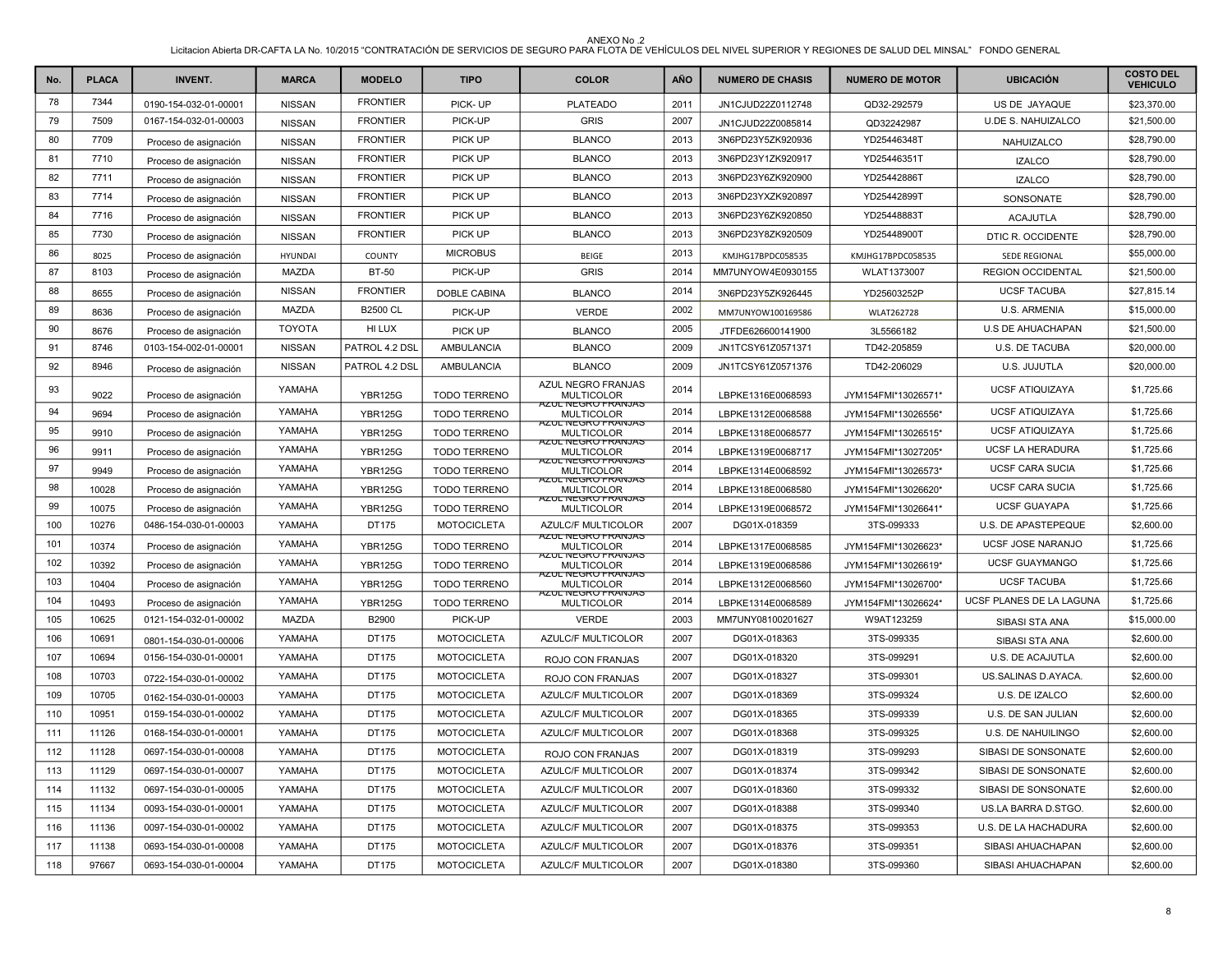| No. | <b>PLACA</b> | <b>INVENT.</b>                                   | <b>MARCA</b>         | <b>MODELO</b>  | <b>TIPO</b>         | <b>COLOR</b>                                   | <b>AÑO</b> | <b>NUMERO DE CHASIS</b> | <b>NUMERO DE MOTOR</b> | <b>UBICACIÓN</b>                          | <b>COSTO DEL</b><br><b>VEHICULO</b> |
|-----|--------------|--------------------------------------------------|----------------------|----------------|---------------------|------------------------------------------------|------------|-------------------------|------------------------|-------------------------------------------|-------------------------------------|
| 119 | 11151        | 0801-154-030-01-00002                            | YAMAHA               | DT175          | <b>MOTOCICLETA</b>  | AZULC/F MULTICOLOR                             | 2007       | DG01X-018367            | 3TS-099328             | SIBASI DE METAPAN                         | \$2,600.00                          |
| 120 | 11162        | 0150-154-030-01-00002                            | YAMAHA               | DT175          | <b>MOTOCICLETA</b>  | ROJO CON FRANJAS                               | 2007       | DG01X-018396            | 3TS-099363             | SIBASI DE CHALCHUAPA                      | \$2,600.00                          |
| 121 | 11163        | 0737-154-030-01-00001                            | YAMAHA               | DT175          | <b>MOTOCICLETA</b>  | ROJO CON FRANJAS                               | 2007       | DG01X-018397            | 3TS-099366             | SIBASI DE CHALCHUAPA                      | \$2,600.00                          |
| 122 | 11287        | Proceso de asignación                            | YAMAHA               | <b>YBR125G</b> | <b>TODO TERRENO</b> | <b>AZUL NEGRO FRANJAS</b><br><b>MULTICOLOR</b> | 2014       | LBPKE1310E0068573       | JYM154FMI*13026640*    | <b>UCSF SANTA LUCIA</b>                   | \$1,725.66                          |
| 123 | 11344        | Proceso de asignación                            | YAMAHA               | <b>YBR125G</b> | <b>TODO TERRENO</b> | <b>AZUL NEGRU FRANJAS</b><br><b>MULTICOLOR</b> | 2014       | LBPKE1316E0068576       | JYM154FMI*13026562*    | <b>UCSF ARMENIA</b>                       | \$1,725.66                          |
| 124 | 11620        | 0801-154-032-01-00007                            | <b>MAZDA</b>         | B2900          | PICK-UP             | <b>BLANCO</b>                                  | 2007       | MM7UNY08200433114       | W9AT172636             | <b>REGION OCCIDENTAL</b>                  | \$21,500.00                         |
| 125 | 11649        | 0801-154-032-01-00008                            | <b>MAZDA</b>         | B2900          | PICK-UP             | <b>BLANCO</b>                                  | 2007       | MM7UNY08200432924       | W9AT172336             | <b>REGION OCCIDENTAL</b>                  | \$21,500.00                         |
| 126 | 11666        | 0167-154-032-01-00002                            | <b>MAZDA</b>         | B2900          | PICK-UP             | <b>BLANCO</b>                                  | 2007       | MM7UNY08200433009       | W9AT172449             | SIBASI SONSONATE                          | \$21,500.00                         |
| 127 | 11676        | 0722-154-032-01-00001                            | <b>MAZDA</b>         | B2900          | PICK-UP             | <b>BLANCO</b>                                  | 2007       | MM7UNY08200432923       | W9AT172380             | SIBASI SONSONATE                          | \$21,500.00                         |
| 128 | 11679        | 0697-154-032-01-00003                            | <b>MAZDA</b>         | <b>B2900</b>   | PICK-UP             | <b>BLANCO</b>                                  | 2007       | MM7UNY08200432803       | W9AT172142             | SIBASI SONSONATE                          | \$21,500.00                         |
| 129 | 11681        | 0162-154-032-01-00002                            | <b>MAZDA</b>         | <b>B2900</b>   | PICK-UP             | <b>BLANCO</b>                                  | 2007       | MM7UNY08200432804       | W9AT172125             | SIBASI SONSONATE                          | \$21,500.00                         |
| 130 | 11683        | 0170-154-032-01-00001                            | <b>MAZDA</b>         | B2900          | PICK-UP             | <b>BLANCO</b>                                  | 2007       | MM7UNY08200432922       | W9AT172355             | SIBASI SONSONATE                          | \$21,500.00                         |
| 131 | 11684        | 0103-154-032-01-00003                            | <b>MAZDA</b>         | B2900          | PICK-UP             | <b>BLANCO</b>                                  | 2007       | MM7UNY08200432663       | W9AT171957             | SIBASI AHUACHAPAN                         | \$21,500.00                         |
| 132 | 11685        | 0087-154-032-01-00001                            | <b>MAZDA</b>         | B2900          | PICK-UP             | <b>BLANCO</b>                                  | 2007       | MM7UNY08200432733       | W9AT172026             | SIBASI AHUACHAPAN                         | \$21,500.00                         |
| 133 | 11687        | 0093-154-032-01-00001                            | <b>MAZDA</b>         | B2900          | PICK-UP             | <b>BLANCO</b>                                  | 2007       | MM7UNY08200433204       | W9AT172776             | SIBASI AHUACHAPAN                         | \$21,500.00                         |
| 134 | 11688        | 0084-154-032-01-00002                            | <b>MAZDA</b>         | B2900          | PICK-UP             | <b>BLANCO</b>                                  | 2007       | MM7UNY08200433194       | W9AT172772             | SIBASI AHUACHAPAN                         | \$21,500.00                         |
| 135 | 11689        | 0693-154-032-01-00003                            | <b>MAZDA</b>         | B2900          | PICK-UP             | <b>BLANCO</b>                                  | 2007       | MM7UNY08200433202       | W9AT172748             | SIBASI AHUACHAPAN                         | \$21,500.00                         |
| 136 | 11896        | Proceso de asignación                            | YAMAHA               | DT175          | <b>MOTOCICLETA</b>  | <b>ROJO</b>                                    | 2007       | DGO1X019372             | 3TS100365              | <b>REGION OCCIDENTAL</b>                  | \$2,600.00                          |
| 137 | 12027        | Proceso de asignación                            | YAMAHA               | <b>YBR125G</b> | <b>TODO TERRENO</b> | <b>AZUL NEGRU FRANJAS</b><br><b>MULTICOLOR</b> | 2014       | LBPKE1313E0068731       | JYM154FMI*13027234*    | SIBASI SONSONATE                          | \$1,725.66                          |
| 138 | 12103        | Proceso de asignación                            | YAMAHA               | <b>YBR125G</b> | <b>TODO TERRENO</b> | <b>AZUL NEGRU FRANJAS</b><br><b>MULTICOLOR</b> | 2014       | LBPKE1313E0068602       | JYM154FMI*13026992*    | SIBASI SONSONATE                          | \$1,725.66                          |
| 139 | 12162        | Proceso de asignación                            | YAMAHA               | <b>YBR125G</b> | <b>TODO TERRENO</b> | <b>AZUL NEGRU FRANJAS</b><br>MULTICOLOR        | 2014       | LBPKE1319E0068619       | JYM154FMI*13027142*    | <b>UCSF JUAYUA</b>                        | \$1,725.66                          |
| 140 | 5049         | 0801-154-032-01-00002                            | MAZDA                | B2900 4X4      | PICK-UP             | <b>VERDE</b>                                   | 2006       | MM7UNY08200395294       | W9AT155889             | SIBASI STA ANA                            | \$21,500.00                         |
| 141 | 12298        | 0801-154-032-01-00003                            | <b>MAZDA</b>         | B2900 4X4      | PICK-UP             | <b>VERDE</b>                                   | 2006       | MM7UNY08200395650       | W9AT156787             | SIBASI STA ANA                            | \$21,500.00                         |
| 142 | 13444        | 0801-154-032-01-00010                            | <b>MITSUBISHI</b>    | L-200 4X4 CD   | PICK-UP             | <b>GRIS</b>                                    | 2006       | MMBJNK7406F019874       | 4D56CF1942             | <b>REGION OCCIDENTAL</b>                  | \$21,500.00                         |
| 143 | 14804        | Proceso de asignación                            | <b>TOYOTA</b>        | W166L-PRMOS    | PICK-UP             | <b>ROJO</b>                                    | 2000       | LN166-0043377           | 3L-4935504             | <b>REGION OCCIDENTAL</b>                  | \$15,000.00                         |
| 144 | 15820        | 0136-154-032-01-00001                            | MAZDA                | B2900          | PICK-UP             | <b>BLANCO</b>                                  | 2002       | MN7UNY0810018064        | W9AT115528             | U.S.SN.RAFAEL (SIBA.STA.ANA)              | \$15,000.00                         |
| 145 | 16475        | 0008-154-018-01-00001                            | <b>MERCEDES BENZ</b> | 2900D 4X4      | JEEP                | <b>BLANCO</b>                                  | 1996       | WDB46133817104982       | 60294210002633         | PROYECTO ANGELES, MIS.<br><b>JAPONESA</b> | \$7,000.00                          |
| 146 | 16826        | 0801-154-032-01-00001                            | <b>MITSUBISHI</b>    | L200 4 X 4 DC  | <b>PICKUP</b>       | <b>VERDE</b>                                   | 2004       | MMBJMK7404D010350       | 4D56BL7680             | SIBASI STA ANA                            | \$15,000.00                         |
| 147 | 16827        | 0697-154-032-01-00002                            | <b>MITSUBISHI</b>    | K74TGJENXFL    | PICK-UP             | <b>ROJO</b>                                    | 2004       | MMBJNK7404D011095       | 4D56BL7645             | SIBASI SONSONATE                          | \$15,000.00                         |
| 148 | 16828        | 0693-154-032-01-00007                            | <b>MITSUBISHI</b>    | L200 4 X 4 DC  | <b>PICKUP</b>       | <b>VERDE</b>                                   | 2004       | MMBJNK7404D010831       | 4D56BL7643             | SIBASI AHUACHAPAN                         | \$15,000.00                         |
| 149 | 16908        | Proceso de asignación                            | MAZDA                | B2900 4X4      | <b>PICKUP</b>       | <b>OCRE</b>                                    | 2005       | MM7UNY08200359500       | W9AT143326             | <b>UCSF METAPAN</b>                       | \$18,000.00                         |
| 150 | 17147        | 0697-154-032-01-00004                            | <b>TOYOTA</b>        | HI-LUX         | PICK-UP             | <b>BLANCO</b>                                  | 2004       | JTFDE626500111464       | 3L5374178              | SIBASI SONSONATE                          | \$21,500.00                         |
| 151 | 17149        | 0693-154-032-01-00004                            | <b>TOYOTA</b>        | HI-LUX         | PICK-UP             | <b>BLANCO</b>                                  | 2004       | JTFDE626000111520       | 3L-5374371             | SIBASI AHUACHAPAN                         | \$21,500.00                         |
| 152 | 17826        | Proceso de asignación                            | <b>MITSUBISHI</b>    | L-200 4X4 CD   | PICK-UP             | <b>VERDE</b>                                   | 2005       | MMBJNK7705D033519       | 4M40MA4219             | SIBASI STA ANA                            | \$18,000.00                         |
| 153 | 144237       | 0697-154-030-01-00002                            | YAMAHA               | DT175          | <b>MOTOCICLETA</b>  | <b>AZULC/F MULTICOLOR</b>                      | 2006       | DG01X-014086            | 3TS-095068             | SIBASI SONSONATE                          | \$2,600.00                          |
| 154 | 21123        | 0697-154-030-01-00003                            | YAMAHA               | DT175          | <b>MOTOCICLETA</b>  | AZULC/F MULTICOLOR                             | 2006       | DG01X-014263            | 3TS-095241             | SIBASI SONSONATE                          | \$2,600.00                          |
| 155 | 51283        | 0053-154-030-01-00001 y<br>0098-154-030-01-00001 | <b>HONDA</b>         | CG125          | <b>MOTOCICLETA</b>  | <b>BLANCO</b>                                  | 2004       | 9C2JC30604R500226       | JC30E64500226          | <b>REGION OCCIDENTAL</b>                  | \$2,600.00                          |
| 156 | 61343        | 0801-154-030-01-00017                            | YAMAHA               | DT175          | <b>MOTOCICLETA</b>  | <b>BLANCO</b>                                  | 2008       | DG01X021454             | 3TS102423              | <b>REGION OCCIDENTAL</b>                  | \$2,600.00                          |
| 157 | 62250        | 0698-154-030-01-00001                            | <b>SUZUKI</b>        | <b>TS185</b>   | <b>MOTOCICLETA</b>  | AZULC/F MULTICOLOR                             | 2008       | 9FSSG11A98C031102       | TS1852183510           | U.S. HACHADURA                            | \$2,600.00                          |
| 158 | 62252        | 0614-154-030-01-00001                            | <b>SUZUKI</b>        | TS185          | <b>MOTOCICLETA</b>  | AZULC/F MULTICOLOR                             | 2008       | 9FSSG11A78C031096       | TS1852183521           | U.S. TACUBA                               | \$2,600.00                          |
| 159 | 62254        | 0773-154-030-01-00001                            | <b>SUZUKI</b>        | TS185          | <b>MOTOCICLETA</b>  | AZULC/F MULTICOLOR                             | 2008       | 9FSSG11A68C031087       | TS1852183524           | U.S. CARA SUCIA                           | \$2,600.00                          |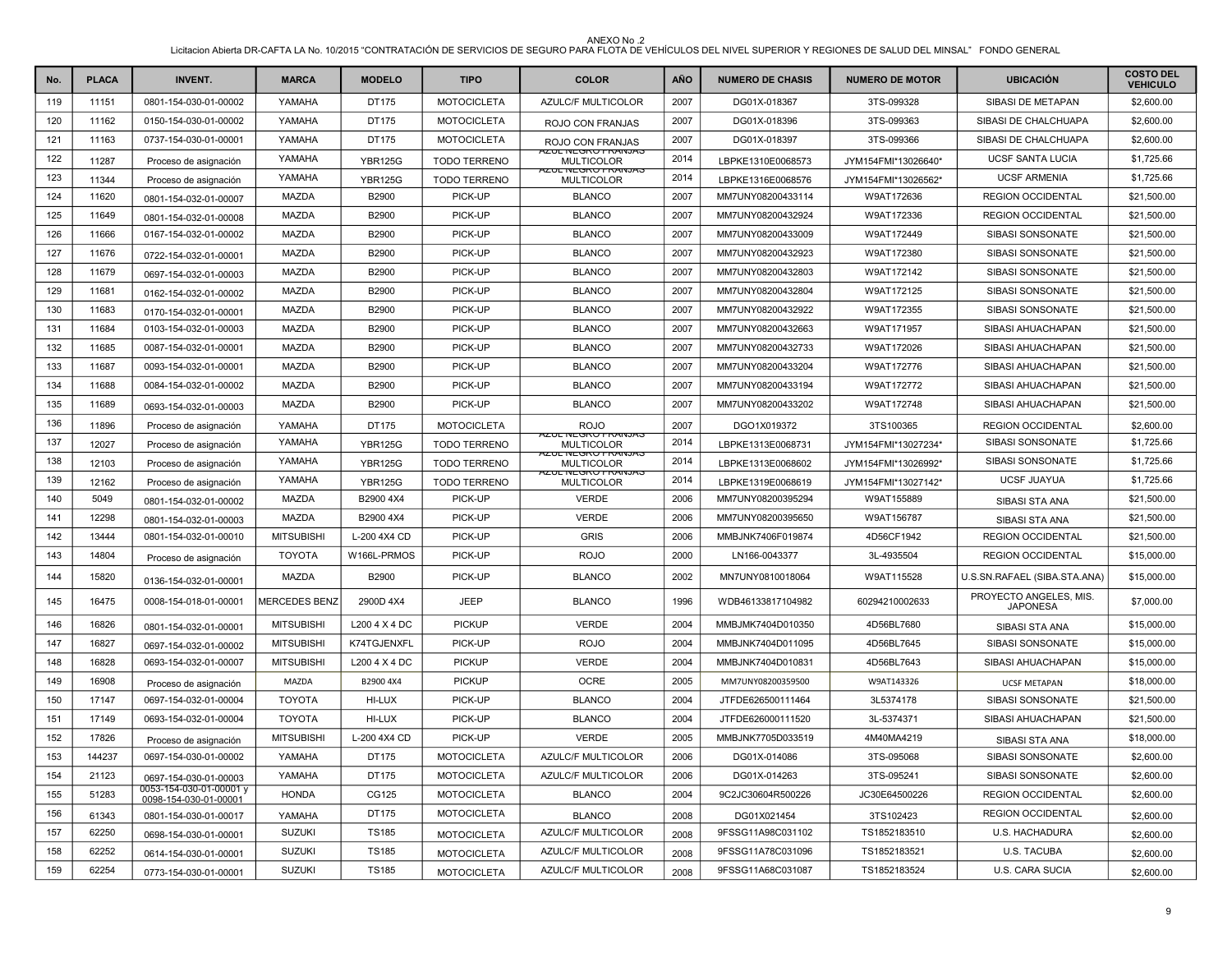| No. | <b>PLACA</b> | <b>INVENT.</b>                                   | <b>MARCA</b>  | <b>MODELO</b>  | <b>TIPO</b>        | <b>COLOR</b>                     | <b>AÑO</b> | <b>NUMERO DE CHASIS</b> | <b>NUMERO DE MOTOR</b> | <b>UBICACIÓN</b>                               | <b>COSTO DEL</b><br><b>VEHICULO</b> |
|-----|--------------|--------------------------------------------------|---------------|----------------|--------------------|----------------------------------|------------|-------------------------|------------------------|------------------------------------------------|-------------------------------------|
| 160 | 62255        | 0515-154-030-01-00001                            | <b>SUZUKI</b> | <b>TS185</b>   | <b>MOTOCICLETA</b> | AZULC/F MULTICOLOR               | 2008       | 9FSSG11A98C031083       | TS1852183530           | U.S. JUJUTLA                                   | \$2,600.00                          |
| 161 | 62257        | 0205-154-030-01-00001                            | <b>SUZUKI</b> | TS185          | <b>MOTOCICLETA</b> | AZULC/F MULTICOLOR               | 2008       | 9FSSG11AX8C031092       | TS1852183533           | U.S. ARMENIA                                   | \$2,600.00                          |
| 162 | 62258        | 0094-154-030-01-00001                            | <b>SUZUKI</b> | TS185          | <b>MOTOCICLETA</b> | AZULC/F MULTICOLOR               | 2008       | 9FSSG11A78C031101       | TS1852183517           | U.S. DE AHUACHAPAN                             | \$2,600.00                          |
| 163 | 62259        | 0172-154-030-01-00001 y<br>0722-154-030-01-00005 | <b>SUZUKI</b> | <b>TS185</b>   | <b>MOTOCICLETA</b> | AZULC/F MULTICOLOR               | 2008       | 9FSSG11A28C031099       | TS1852183522           | U.S. METAPAN                                   | \$2,600.00                          |
| 164 | 62268        | 0089-154-030-01-00001                            | <b>SUZUKI</b> | <b>TS185</b>   | <b>MOTOCICLETA</b> | AZULC/F MULTICOLOR               | 2008       | 9FSSG11AX8C031108       | TS1852183519           | U.S. CARA SUCIA                                | \$2,600.00                          |
| 165 | 62274        | 0140-154-030-01-00001                            | <b>SUZUKI</b> | <b>TS185</b>   | <b>MOTOCICLETA</b> | AZULC/F MULTICOLOR               | 2008       | 9FSSG11A58C031114       | TS1852183593           | U.S. TEXISTEPEQUE                              | \$2,600.00                          |
| 166 | 62277        | 0162-154-030-01-00002                            | <b>SUZUKI</b> | <b>TS185</b>   | <b>MOTOCICLETA</b> | AZULC/F MULTICOLOR               | 2008       | 9FSSG11A38C031094       | TS1852183526           | U.S. IZALCO                                    | \$2,600.00                          |
| 167 | 62278        | 0158-154-030-01-00002                            | <b>SUZUKI</b> | <b>TS185</b>   | <b>MOTOCICLETA</b> | AZULC/F MULTICOLOR               | 2008       | 9FSSG11A88C031110       | TS1852183508           | U.S. CALUCO                                    | \$2,600.00                          |
| 168 | 62281        | 0203-154-030-01-00001                            | <b>SUZUKI</b> | <b>TS185</b>   | <b>MOTOCICLETA</b> | AZULC/F MULTICOLOR               | 2008       | 9FSSG11A48C031086       | TS1852183515           | U.S. TEXISTEPEQUE                              | \$2,600.00                          |
| 169 | 102397       | 0084-154-030-01-00001                            | <b>SUZUKI</b> | <b>TS185</b>   | <b>MOTOCICLETA</b> | AZULC/F MULTICOLOR               | 2008       | 9FSSG11A98C031097       | TS1852183527           | U.S. CANDE. D L FRO.                           | \$2,600.00                          |
| 170 | 62283        | 0173-154-030-01-00001                            | <b>SUZUKI</b> | <b>TS185</b>   | <b>MOTOCICLETA</b> | AZULC/F MULTICOLOR               | 2008       | 9FSSG11AX8C031111       | TS1852183509           | U.S. COATEPEQUE                                | \$2,600.00                          |
| 171 | 62284        | 0097-154-030-01-00001                            | <b>SUZUKI</b> | <b>TS185</b>   | <b>MOTOCICLETA</b> | AZULC/F MULTICOLOR               | 2008       | 9FSSG11AX8C031089       | TS1852183514           | U.S. NAHUIZALCO                                | \$2,600.00                          |
| 172 | 66207        | 0801-154-030-01-00018                            | YAMAHA        | DT175          | <b>MOTOCICLETA</b> | BLANCO C/F GRIS, ROJO            | 2008       | DGO1X022761             | 3TS103752              | SIBASI STA ANA                                 | \$2,600.00                          |
| 173 | 69283        | PENDIENT.                                        | YAMAHA        | DT 175         | <b>SCRAMBLER</b>   | <b>BLANCO FRANJAS MULTICOLOF</b> | 2012       | DGO1X035268             | 3TS116237              | <b>REGION OCCIDENTAL</b>                       | \$2,600.00                          |
| 174 | 75668        | 0094-154-030-01-00002                            | YAMAHA        | DT175          | <b>MOTOCICLETA</b> | AZULC/F MULTICOLOR               | 2010       | DG01X025365             | 3TS106327              | SIBASI AHUACHAPAN                              | \$2,600.00                          |
| 175 | 77152        | 0161-154-030-01-00002                            | YAMAHA        | DT175          | <b>MOTOCICLETA</b> | AZULC/F MULTICOLOR               | 2010       | DGO1X025589             | 3TS106534              | SIBASI SANTA ANA                               | \$2,600.00                          |
| 176 | 77424        | 0123-154-030-01-00001                            | YAMAHA        | DT125          | <b>MOTOCICLETA</b> | <b>AZULC/F MULTICOLOR</b>        | 2010       | DEO2X055227             | 3TT177964              | <b>REGION OCCIDENTAL</b>                       | \$2,600.00                          |
| 177 | 77849        | 0508-154-030-01-00001                            | YAMAHA        | DT175          | <b>MOTOCICLETA</b> | AZULC/F MULTICOLOR               | 2010       | DG01X025339             | 3TS106313              | <b>U.S. CONCEPCION BATRES</b>                  | \$2,600.00                          |
| 178 | 79321        | Proceso de asignación                            | <b>SUSUKI</b> | <b>TS-185</b>  | <b>MOTOCICLETA</b> | <b>ROJO</b>                      | 2007       | 9FSSG11A47CO28428       | TS1852175824           | <b>REGION OCCIDENTAL</b>                       | \$2,600.00                          |
| 179 | 79742        | Proceso de asignación                            | <b>SUSUKI</b> | <b>TS-185</b>  | <b>MOTOCICLETA</b> | <b>ROJO</b>                      | 2007       | 9FSSG11A97CO28425       | TS1852175840           | <b>REGION OCCIDENTAL</b>                       | \$2,600.00                          |
| 180 | 81736        | 0120-154-030-01-00002                            | YAMAHA        | DT175          | <b>MOTOCICLETA</b> | AZULC/F MULTICOLOR               | 2010       | DGO1X025591             | 3TS106543              | SIBASI SONSONATE                               | \$2,600.00                          |
| 181 | 87296        | PENDIENT.                                        | YAMAHA        | DT 175         | <b>SCRAMBLER</b>   | BLANCO FRANJAS MULTICOLOR        | 2011       | DGO1X032114             | 3TS113083              | <b>REGION OCCIDENTAL</b>                       | \$2,600.00                          |
| 182 | 87291        | PENDIENT.                                        | YAMAHA        | DT 175         | <b>SCRAMBLER</b>   | BLANCO FRANJAS MULTICOLOR        | 2011       | DGO1X032067             | 3TS113037              | <b>REGION OCCIDENTAL</b>                       | \$2,600.00                          |
| 183 | 87288        | PENDIENT.                                        | YAMAHA        | DT 175         | <b>SCRAMBLER</b>   | BLANCO FRANJAS MULTICOLOR        | 2011       | DGO1X032083             | 3TS113053              | <b>REGION OCCIDENTAL</b>                       | \$2,600.00                          |
| 184 | 87287        | PENDIENT.                                        | YAMAHA        | DT 175         | <b>SCRAMBLER</b>   | BLANCO FRANJAS MULTICOLOR        | 2011       | DGO1X032066             | 3TS113035              | <b>REGION OCCIDENTAL</b>                       | \$2,600.00                          |
| 185 | 87285        | PENDIENT.                                        | YAMAHA        | DT 175         | <b>SCRAMBLER</b>   | BLANCO FRANJAS MULTICOLOR        | 2011       | DGO1X032070             | 3TS113040              | <b>REGION OCCIDENTAL</b>                       | \$2,600.00                          |
| 186 | 87284        | PENDIENT.                                        | YAMAHA        | DT 175         | <b>SCRAMBLER</b>   | BLANCO FRANJAS MULTICOLOR        | 2011       | DGO1X032103             | 3TS113072              | <b>REGION OCCIDENTAL</b>                       | \$2,600.00                          |
| 187 | 87726        | 0773-154-030-01-00002                            | <b>SUZUKI</b> | <b>TS185</b>   | <b>MOTOCICLETA</b> | AZULC/F MULTICOLOR               | 2008       | 9FSSG11A08C031084       | TS1852183534           | U.S. CHALCHUAPA                                | \$2,600.00                          |
| 188 | 94762        | Proceso de asignación                            | <b>HONDA</b>  | <b>CGL125</b>  | <b>MOTOCICLETA</b> | <b>ROJO</b>                      | 2012       | LWBPCJ1F2C1018941       | WH156FMI212C74536      | U.S. CARA SUCIA                                | \$1,910.00                          |
| 189 | 94975        | Proceso de asignación                            | <b>HONDA</b>  | <b>CGL125</b>  | <b>MOTOCICLETA</b> | <b>ROJO</b>                      | 2012       | LWBPCJ1F4C1018942       | WH156FMI212C74479      | <b>U.S GUAYAPAABAJO</b>                        | \$1,910.00                          |
| 190 | 94977        | Proceso de asignación                            | <b>HONDA</b>  | <b>CGL125</b>  | <b>MOTOCICLETA</b> | <b>ROJO</b>                      | 2012       | LWBPCJ1F6C1018943       | WH156FMI212C74559      | U.S. AHUACHAPAN                                | \$1,910.00                          |
| 191 | 94979        | Proceso de asignación                            | <b>HONDA</b>  | <b>CGL125</b>  | <b>MOTOCICLETA</b> | <b>ROJO</b>                      | 2012       | LWBPCJ1F8C1019009       | WH156FMI212C74605      | U.S. JUJUTLA                                   | \$1,910.00                          |
| 192 | 94980        | Proceso de asignación                            | <b>HONDA</b>  | <b>CGL125</b>  | <b>MOTOCICLETA</b> | AZUL                             | 2012       | LWBPCJ1F0C1019036       | WH156FMI212C74633      | <b>U.S SAN JULIAN</b>                          | \$1,910.00                          |
| 193 | 94982        | Proceso de asignación                            | <b>HONDA</b>  | <b>CGL125</b>  | <b>MOTOCICLETA</b> | <b>ROJO</b>                      | 2012       | LWBPCJ1F4C1019329       | WH156FMI212C75657      | U.S. SALINA DE AYACACHAPA                      | \$1,910.00                          |
| 194 | 94985        | Proceso de asignación                            | <b>HONDA</b>  | <b>CGL125</b>  | <b>MOTOCICLETA</b> | <b>ROJO</b>                      | 2012       | LWBPCJ1F1C1019353       | WH156FMI212C75682      | <b>U.S. METALIO</b>                            | \$1,910.00                          |
| 195 | 94987        | Proceso de asignación                            | <b>HONDA</b>  | CGL125         | <b>MOTOCICLETA</b> | <b>AZUL</b>                      | 2012       | LWBPCJ1F8C1018992       | WH156FMI212C73936      | U.S. CALUCO                                    | \$1,910.00                          |
| 196 | 94989        | Proceso de asignación                            | <b>HONDA</b>  | CGL125         | <b>MOTOCICLETA</b> | <b>AZUL</b>                      | 2012       | LWBPCJ1F9C1019102       | WH156FMI212C74688      | <b>U.S CANDELARIA DE LA</b><br><b>FRONTERA</b> | \$1,910.00                          |
| 197 | 94990        | Proceso de asignación                            | <b>HONDA</b>  | CGL125         | <b>MOTOCICLETA</b> | <b>AZUL</b>                      | 2012       | LWBPCJ1F6C1019056       | WH156FMI212C74679      | U.S. DR. TOMAS PINEDA<br><b>MARTINEZ</b>       | \$1,910.00                          |
| 198 | 94999        | Proceso de asignación                            | <b>HONDA</b>  | CGL125         | <b>MOTOCICLETA</b> | <b>AZUL</b>                      | 2012       | LWBPCJ1F6C1019042       | WH156FMI212C74623      | U.S. GUARNECIA SAN MIGUEL                      | \$1,910.00                          |
| 199 | 103886       | Proceso de asignación                            | YAMAHA        | <b>YBR125G</b> | <b>MOTOCICLETA</b> | AZUL/NEGRO C/F<br>MULTICOLOR     | 2013       | LBPKE1312C0046264       | JYM154FMI*12004491*    | UCSF CANDELARIA DE LA<br><b>FRONTERA</b>       | \$2,190.01                          |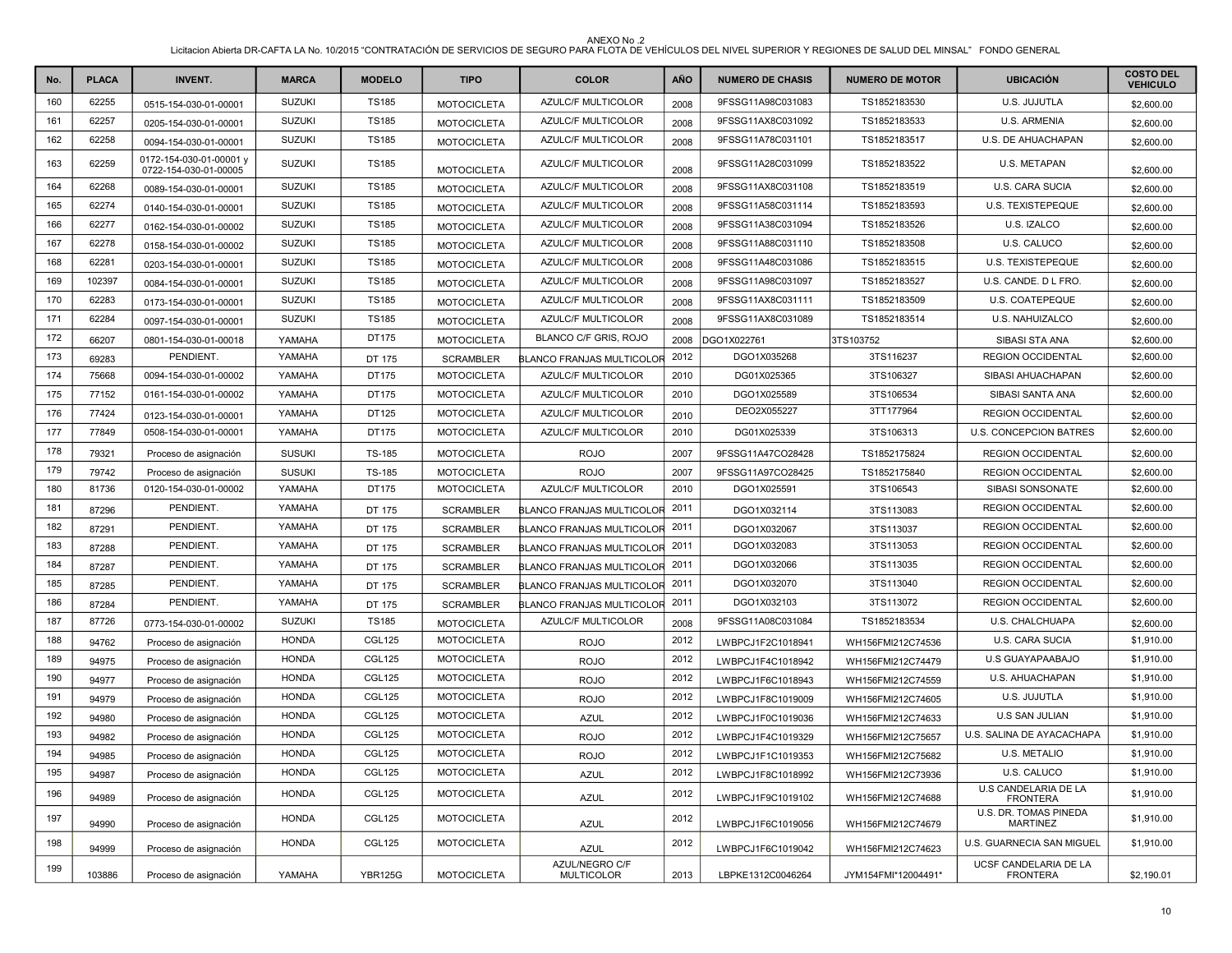| No. | <b>PLACA</b> | <b>INVENT.</b>        | <b>MARCA</b>  | <b>MODELO</b>    | <b>TIPO</b>         | <b>COLOR</b>                                                   | <b>AÑO</b> | <b>NUMERO DE CHASIS</b> | <b>NUMERO DE MOTOR</b> | <b>UBICACIÓN</b>                       | <b>COSTO DEL</b><br><b>VEHICULO</b> |
|-----|--------------|-----------------------|---------------|------------------|---------------------|----------------------------------------------------------------|------------|-------------------------|------------------------|----------------------------------------|-------------------------------------|
| 200 | 103887       | Proceso de asignación | YAMAHA        | <b>YBR125G</b>   | <b>MOTOCICLETA</b>  | <del>AZUL/INEGRU U/F</del><br><b>MULTICOLOR</b>                | 2013       | LBPKE1314C0046119       | JYM154FMI*12004331*    | UCSF EL CONGO                          | \$2,190.01                          |
| 201 | 103899       | Proceso de asignación | YAMAHA        | <b>YBR125G</b>   | <b>MOTOCICLETA</b>  | AZUL/NEGRO C/F<br><b>MULTICOLOR</b>                            | 2013       | LBPKE1313D0062586       | JYM154FMI*12060146*    | <b>UCSF METAPAN</b>                    | \$2,190.01                          |
| 202 | 103904       | Proceso de asignación | YAMAHA        | <b>YBR125G</b>   | <b>MOTOCICLETA</b>  | AZUL/INEGRU U/F<br><b>MULTICOLOR</b>                           | 2013       | LBPKE1313D0070834       | JYM154FMI*12061221*    | UCSF DR. TOMAS PINEDA                  | \$2,190.01                          |
| 203 | 103910       | Proceso de asignación | YAMAHA        | <b>YBR125G</b>   | <b>MOTOCICLETA</b>  | <b>AZUL/NEGRO C/F</b><br><b>MULTICOLOR</b>                     | 2013       | LBPKE1319C0046861       | JYM154FMI*12007540*    | UCSF DR. TOMAS PINEDA                  | \$2,190.01                          |
| 204 | 103911       | Proceso de asignación | YAMAHA        | <b>YBR125G</b>   | <b>MOTOCICLETA</b>  | AZUL/INEGRU U/F<br><b>MULTICOLOR</b><br><u>AZUL/INEGRU U/F</u> | 2013       | LBPKE1311C0046840       | JYM154FMI*12007213*    | <b>UCSF CHALCHUAPA</b>                 | \$2,190.01                          |
| 205 | 103912       | Proceso de asignación | YAMAHA        | <b>YBR125G</b>   | <b>MOTOCICLETA</b>  | <b>MULTICOLOR</b>                                              | 2013       | LBPKE1314D0070812       | JYM154FMI*12061256*    | <b>UCSF SONSONATE</b>                  | \$2,190.01                          |
| 206 | 103913       | Proceso de asignación | YAMAHA        | <b>YBR125G</b>   | <b>MOTOCICLETA</b>  | AZUL/NEGRO C/F<br><b>MULTICOLOR</b><br>AZUL/INEGRU U/F         | 2013       | LBPKE1319D0070806       | JYM154FMI*12061332*    | UCSF DR. LEONARDO LOPEZ<br>(SONZACATE) | \$2,190.01                          |
| 207 | 103914       | Proceso de asignación | YAMAHA        | <b>YBR125G</b>   | <b>MOTOCICLETA</b>  | <b>MULTICOLOR</b><br>AZUL/INEGRU G/F                           | 2013       | LBPKE1315D0070821       | JYM154FMI*12061267*    | <b>UCSF Izalco</b>                     | \$2,190.01                          |
| 208 | 103929       | Proceso de asignación | YAMAHA        | <b>YBR125G</b>   | <b>MOTOCICLETA</b>  | <b>MULTICOLOR</b>                                              | 2013       | LBPKE1314D0070860       | JYM154FMI*12061145*    | <b>UCSF Acajutla</b>                   | \$2,190.01                          |
| 209 | 103933       | Proceso de asignación | YAMAHA        | <b>YBR125G</b>   | <b>MOTOCICLETA</b>  | <u>AZUL/INEGRO C/I</u><br><b>MULTICOLOR</b>                    | 2013       | LBPKE1316D0062534       | JYM154FMI*12060078*    | <b>UCSF Ahuachapan</b>                 | \$2.190.01                          |
| 210 | 103937       | Proceso de asignación | YAMAHA        | <b>YBR125G</b>   | <b>MOTOCICLETA</b>  | <u>AZUL/INEGRU C/I</u><br><b>MULTICOLOR</b>                    | 2013       | LBPKE1318D0062552       | JYM154FMI*12060022*    | <b>UCSF Atiquizaya</b>                 | \$2,190.01                          |
| 211 | 103944       | Proceso de asignación | YAMAHA        | <b>YBR125G</b>   | <b>MOTOCICLETA</b>  | AZUL/INEGRU G/F<br><b>MULTICOLOR</b><br>AZUL/INEGRU U/F        | 2013       | LBPKE131XD0062519       | JYM154FMI*12060072*    | <b>UCSF Guaymango</b>                  | \$2,190.01                          |
| 212 | 103963       | Proceso de asignación | YAMAHA        | <b>YBR125G</b>   | <b>MOTOCICLETA</b>  | <b>MULTICOLOR</b>                                              | 2013       | LBPKE131XD0062343       | JYM154FMI*12056809*    | <b>UCSF Cara Sucia</b>                 | \$2.190.01                          |
| 213 | 125865       | Proceso de asignación | YAMAHA        | <b>XTZ125</b>    | <b>SCRAMBLER</b>    | NEGRO FRANJAS MULTICOLOR                                       | 2014       | LBPKE1805E0016257       | E3N2E-011796           | <b>UCSF TACUBA</b>                     | \$2,790.00                          |
| 214 | 125866       | Proceso de asignación | YAMAHA        | <b>XTZ125</b>    | <b>SCRAMBLER</b>    | <b>INEGRO FRANJAS MULTICOLOR</b>                               | 2014       | LBPKE1804E0016251       | E3N2E-012003           | <b>UCSF TACUBA</b>                     | \$2,790.00                          |
| 215 | 125909       | Proceso de asignación | YAMAHA        | <b>XTZ125</b>    | <b>SCRAMBLER</b>    | NEGRO FRANJAS MULTICOLOR                                       | 2014       | LBPKE1806E0009950       | E3N2E-014351           | <b>UCSF GALEANO</b>                    | \$2,790.00                          |
| 216 | 125911       | Proceso de asignación | YAMAHA        | XTZ125           | <b>SCRAMBLER</b>    | NEGRO FRANJAS MULTICOLOR                                       | 2014       | LBPKE1806E0009933       | E3N2E-014423           | <b>UCSF EL VALLE</b>                   | \$2,790.00                          |
| 217 | 125913       | Proceso de asignación | YAMAHA        | <b>XTZ125</b>    | <b>SCRAMBLER</b>    | NEGRO FRANJAS MULTICOLORI                                      | 2014       | LBPKE1809E0009912       | E3N2E-014313           | <b>UCSF MAGDALENA</b>                  | \$2,790.00                          |
| 218 | 125914       | Proceso de asignación | YAMAHA        | <b>XTZ125</b>    | <b>SCRAMBLER</b>    | <b>NEGRO FRANJAS MULTICOLOR</b>                                | 2014       | LBPKE180XE0009949       | E3N2E-014350           | <b>UCSF PANDEADURA</b>                 | \$2,790.00                          |
| 219 | 125916       | Proceso de asignación | YAMAHA        | <b>XTZ125</b>    | <b>SCRAMBLER</b>    | NEGRO FRANJAS MULTICOLOR                                       | 2014       | LBPKE1801E0009919       | E3N2E-014364           | <b>UCSF LAS PALMERAS</b>               | \$2,790.00                          |
| 220 | 148965       | PENDIENT.             | YAMAHA        | <b>YBR125G</b>   | <b>TODO TERRENO</b> | JO NEGRO FRANJAS MULTICOL                                      | 2014       | LBPKE1317E0078744       | JYM154FMI*14014501*    | <b>REGION OCCIDENTAL</b>               | \$1,900.00                          |
| 221 | 148966       | PENDIENT.             | YAMAHA        | <b>YBR125G</b>   | <b>TODO TERRENO</b> | JO NEGRO FRANJAS MULTICOL                                      | 2014       | LBPKE1311E0078688       | JYM154FMI*14014431*    | <b>REGION OCCIDENTAL</b>               | \$1,900.00                          |
| 222 | 156087       | PENDIENT.             | <b>SUZUKI</b> | <b>EN 125 HU</b> | <b>MOTOCICLETA</b>  | ROJO C/F MULTIC.                                               | 2015       | LC6PCJK60E0001858       | F461A2S06743           | <b>UCSF CHINAMAS</b>                   | \$1,857.72                          |
| 223 | 156090       | PENDIENT.             | <b>SUZUKI</b> | <b>EN 125 HU</b> | <b>MOTOCICLETA</b>  | ROJO C/F MULTIC.                                               | 2015       | LC6PCJK64E0006092       | F461A2S09006           | CSF SAN FRANCISCO MENENDE              | \$1,857.72                          |
| 224 | 156091       | PENDIENT.             | <b>SUZUKI</b> | <b>EN 125 HU</b> | <b>MOTOCICLETA</b>  | NEGRO C/F. MULTIC.                                             | 2015       | LC6PCJK63E0006083       | F461A2S09014           | <b>UCSF SONSONATE</b>                  | \$1,857.72                          |
| 225 | 156092       | PENDIENT.             | <b>SUZUKI</b> | <b>EN 125 HU</b> | <b>MOTOCICLETA</b>  | NEGRO C/F, MULTIC.                                             | 2015       | LC6PCJK68F0003195       | F461A2S10762           | <b>UCSF ACAJUTLA</b>                   | \$1,857.72                          |
| 226 | 156094       | PENDIENT.             | <b>SUZUKI</b> | <b>EN 125 HU</b> | <b>MOTOCICLETA</b>  | AZUL C/F. MULTIC.                                              | 2015       | LC6PCJK63E0006097       | F461A2S08997           | <b>UCSF IZALCO</b>                     | \$1,857.72                          |
| 227 | 156095       | PENDIENT.             | <b>SUZUKI</b> | <b>EN 125 HU</b> | <b>MOTOCICLETA</b>  | AZUL C/F. MULTIC.                                              | 2015       | LC6PCJK67F0003205       | F461A2S10751           | ICSF SAN SEBASTIAN SALITRILLO          | \$1,857.72                          |
| 228 | 156097       | PENDIENT.             | <b>SUZUKI</b> | <b>EN 125 HU</b> | <b>MOTOCICLETA</b>  | AZUL C/F. MULTIC.                                              | 2015       | LC6PCJK6XE0006095       | F461A2S09002           | <b>UCSF TEXISTEPEQUE</b>               | \$1,857.72                          |

| . .<br>w<br>ш<br>٠<br>. . |  |
|---------------------------|--|
|                           |  |

|     | <b>REGION PARACENTRAL</b> |                       |               |                 |                    |               |            |                         |                        |                           |                                     |
|-----|---------------------------|-----------------------|---------------|-----------------|--------------------|---------------|------------|-------------------------|------------------------|---------------------------|-------------------------------------|
| No. | <b>PLACA</b>              | <b>INVENT.</b>        | <b>MARCA</b>  | <b>MODELO</b>   | <b>TIPO</b>        | <b>COLOR</b>  | <b>AÑO</b> | <b>NUMERO DE CHASIS</b> | <b>NUMERO DE MOTOR</b> | <b>UBICACIÓN</b>          | <b>COSTO DEL</b><br><b>VEHICULO</b> |
|     | 1395                      | 0803-154-030-01-00003 | YAMAHA        | <b>YBR125</b>   | <b>MOTOCICLETA</b> | <b>ROJO</b>   | 2007       | LBPKE095160040593       | E387E001005            | <b>REGION PARACENTRAL</b> | \$2,600.00                          |
|     | 2221                      | 0803-154-018-01-00004 | A.M.C.        | <b>CHEROKEE</b> | <b>CAMIONETA</b>   | <b>BLANCO</b> | 1993       | 1J4FJ28B3PL516817       | 028118022R             | <b>REGION PARACENTRAL</b> | \$3,000.00                          |
|     | 2297                      | 0711-154-032-01-00008 | <b>MAZDA</b>  | <b>BT-50</b>    | PICK-UP            | <b>BEIGE</b>  | 2008       | MM7UNY0W380651909       | WLAT831403             | REGION PARACENTRAL        | \$21,500.00                         |
|     | 2388                      | 0803-154-032-01-00006 | <b>MAZDA</b>  | <b>BT-50</b>    | PICK-UP            | <b>BEIGE</b>  | 2008       | MM7UNY0W380655261       | WLAT839457             | REGION PARACENTRAL        | \$21,500.00                         |
|     | 3295                      | 0423-154-002-01-00001 | <b>NISSAN</b> | PATROL 4.2 DSL  | <b>AMBULANCIA</b>  | <b>BLANCO</b> | 2008       | JN1TCSY61Z0566280       | TD42-197029            | U.S. DE JUTIAPA           | \$20,000.00                         |
|     | 3309                      | 0486-154-032-01-00001 | <b>MAZDA</b>  | BT50 4X4        | PICK-UP            | <b>BLANCO</b> | 2008       | MM7UNY0W380677850       | WLAT892598             | U.S DE APASTEPEQUE        | \$21,500.00                         |
|     | 3337                      | 0803-154-032-01-00008 | <b>MAZDA</b>  | BT50 4X4        | PICK-UP            | <b>GRIS</b>   | 2008       | MM7UNY0W380677008       | WLAT890970             | <b>REGION PARACENTRAL</b> | \$21,500.00                         |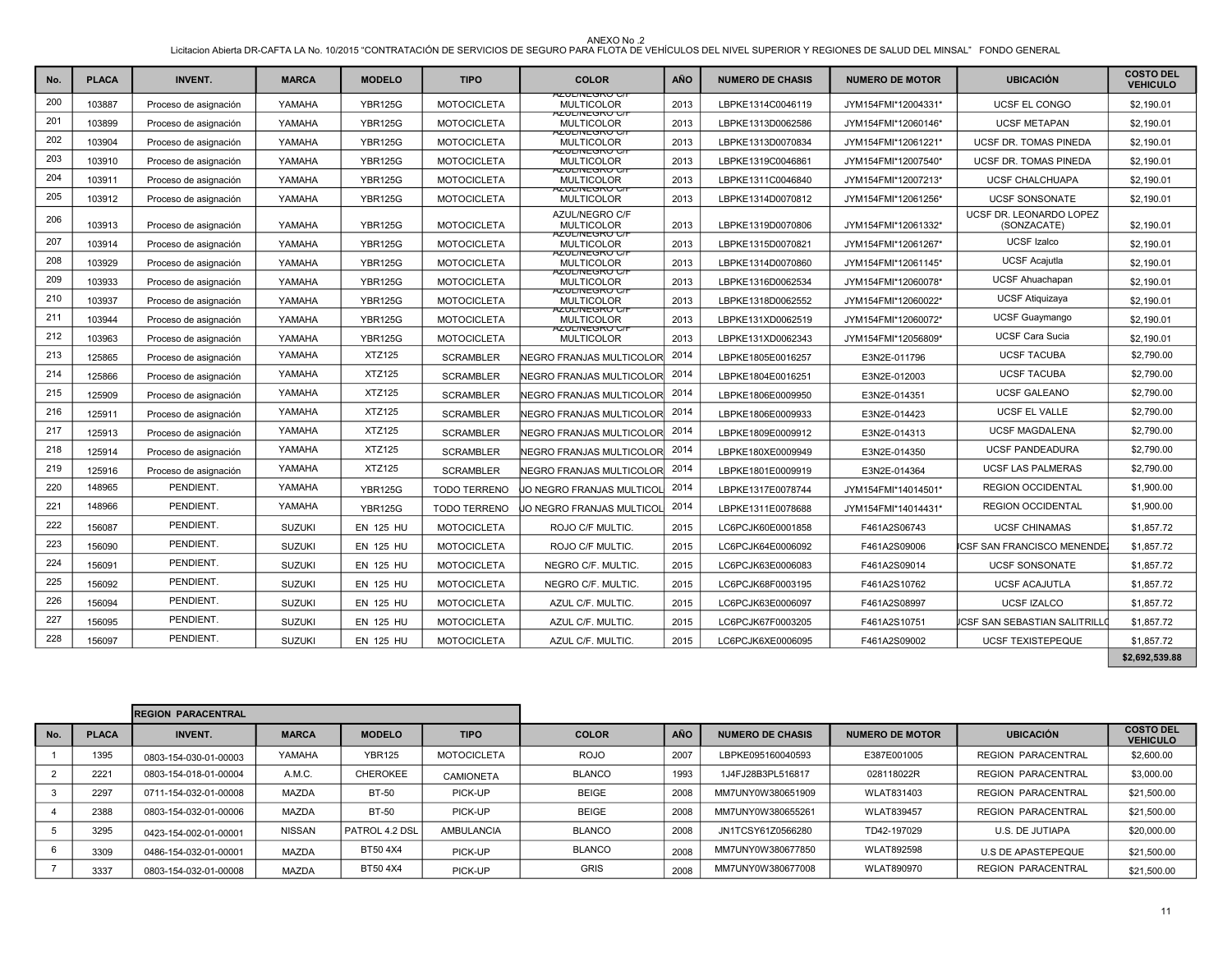| No. | <b>PLACA</b> | <b>INVENT.</b>        | <b>MARCA</b>         | <b>MODELO</b>       | <b>TIPO</b>       | <b>COLOR</b>            | AÑO  | <b>NUMERO DE CHASIS</b> | <b>NUMERO DE MOTOR</b> | <b>UBICACIÓN</b>          | <b>COSTO DEL</b><br><b>VEHICULO</b> |
|-----|--------------|-----------------------|----------------------|---------------------|-------------------|-------------------------|------|-------------------------|------------------------|---------------------------|-------------------------------------|
| 8   | 3339         | 0405-154-032-01-00001 | <b>MAZDA</b>         | BT50 4X4            | PICK-UP           | <b>GRIS</b>             | 2008 | MM7UNY0W380677102       | <b>WLAT891076</b>      | U.S. DE SENSUNTEPEQUE     | \$21,500.00                         |
| 9   | 3357         | 0712-154-032-01-00007 | <b>MAZDA</b>         | BT50 4X4            | PICK-UP           | <b>BEIGE</b>            | 2008 | MM7UNY0W380677328       | <b>WLAT891459</b>      | U.S. SAN VICENTE          | \$21,500.00                         |
| 10  | 3372         | Proceso de asignación | <b>NISSAN</b>        | <b>FRONTIER</b>     | PICK-UP           | <b>BLANCO</b>           | 2013 | 3N6PD23Y2ZK924409       | YD25476582T            | SENSUNTEPEQUE             | \$25,000.00                         |
| 11  | 3377         | Proceso de asignación | <b>NISSAN</b>        | <b>FRONTIER</b>     | PICK-UP           | <b>BLANCO</b>           | 2013 | 3N6PD23Y0ZK924389       | YD25475286T            | <b>ILOBASCO</b>           | \$25,000.00                         |
| 12  | 3378         | Proceso de asignación | <b>NISSAN</b>        | <b>FRONTIER</b>     | PICK-UP           | <b>BLANCO</b>           | 2013 | 3N6PD23Y4ZK924959       | YD25475930T            | <b>ILOBASCO</b>           | \$25,000.00                         |
| 13  | 3386         | Proceso de asignación | <b>NISSAN</b>        | <b>FRONTIER</b>     | PICK-UP           | <b>BLANCO</b>           | 2013 | 3N6PD23YXZK924951       | YD25475539T            | MONTE SAN JUAN            | \$25,000.00                         |
| 14  | 3397         | Proceso de asignación | <b>NISSAN</b>        | <b>FRONTIER</b>     | PICK-UP           | <b>BLANCO</b>           | 2013 | 3N6PD23Y5ZK924789       | YD25475550T            | APASTEPEQUE               | \$25,000.00                         |
| 15  | 3467         | Proceso de asignación | <b>NISSAN</b>        | <b>FRONTIER</b>     | PICK-UP           | <b>BLANCO</b>           | 2013 | 3N6PD23Y0ZK924781       | YD25475448T            | APASTEPEQUE               | \$25,000.00                         |
| 16  | 3471         | Proceso de asignación | <b>NISSAN</b>        | <b>FRONTIER</b>     | PICK-UP           | <b>BLANCO</b>           | 2013 | 3N6PD23Y1ZK924496       | YD25475547T            | <b>TECOLUCA</b>           | \$25,000.00                         |
| 17  | 3481         | Proceso de asignación | <b>NISSAN</b>        | <b>FRONTIER</b>     | PICK-UP           | <b>BLANCO</b>           | 2013 | 3N6PD23Y5ZK924680       | YD25476593T            | <b>TECOLUCA</b>           | \$25,000.00                         |
| 18  | 3486         | Proceso de asignación | <b>NISSAN</b>        | <b>FRONTIER</b>     | PICK-UP           | <b>BLANCO</b>           | 2013 | 3N6PD23Y8ZK924706       | YD25475822T            | <b>TECOLUCA</b>           | \$25,000.00                         |
| 19  | 3487         | Proceso de asignación | <b>NISSAN</b>        | <b>FRONTIER</b>     | PICK-UP           | <b>BLANCO</b>           | 2013 | 3N6PD23Y1ZK924501       | YD25475545T            | <b>TECOLUCA</b>           | \$25,000.00                         |
| 20  | 4287         | 0373-154-032-01-00001 | <b>MITSUBISHI</b>    | L200                | PICK UP           | <b>BLANCO</b>           | 2011 | MMBJNKB70BD044244       | 4M40UAC4070            | U.S. CANDELARIA           | \$25,000.00                         |
| 21  | 4289         | 0460-154-032-01-00001 | <b>MITSUBISHI</b>    | L200                | PICK UP           | <b>BLANCO</b>           | 2011 | MMBJNKB70BD044239       | 4M40UAC4067            | U.S. SAN PEDRO NONUALCO   | \$25,000.00                         |
| 22  | 4292         | 0710-154-032-01-00004 | <b>MITSUBISHI</b>    | L200                | PICK UP           | <b>BLANCO</b>           | 2011 | MMBJNKB70BD044731       | 4M40UAC4085            | SIBASI CABAÑAS            | \$25,000.00                         |
| 23  | 4427         | Proceso de asignación | <b>INTERNATIONAL</b> | 4300                | <b>FURGON/REF</b> | <b>BLANCO</b>           | 2012 | 3HAMMAAR8CL623056       | 470HM2U1586135         | REGION PARACENTRAL        | \$88,500.00                         |
| 24  | 4678         | 0002-154-018-01-00003 | <b>TOYOTA</b>        | HZJ78L-RJMRS        | AMBULANCIA        | <b>BLANCO C/FRANJAS</b> | 2009 | JTERB71J200052890       | 1HZ-0620875            | LA PAZ                    | \$20,000.00                         |
| 25  | 4849         | Proceso de asignación | <b>TOYOTA</b>        | <b>LAND CRUISER</b> | AMBULANCIA        | <b>BLANCO</b>           | 2012 | JTERB71J400064250       | 1HZ0690824             | U.S. OLOCUILTA            | \$20,000.00                         |
| 26  | 4850         | Proceso de asignación | <b>TOYOTA</b>        | <b>LAND CRUISER</b> | AMBULANCIA        | <b>BLANCO</b>           | 2012 | JTERB71JX00064172       | 1HZ0690101             | U.S. SAN PEDRO PERULAPAN  | \$20,000.00                         |
| 27  | 4855         | Proceso de asignación | <b>TOYOTA</b>        | <b>LAND CRUISER</b> | AMBULANCIA        | <b>BLANCO</b>           | 2012 | JTERB71JX00064088       | 1HZ0689655             | <b>REGION PARACENTRAL</b> | \$20,000.00                         |
| 28  | 4862         | 0375-154-002-01-00002 | <b>TOYOTA</b>        | HZJ78L-RJMRS        | AMBULANCIA        | <b>BLANCO C/FRANJAS</b> | 2009 | JTERB71J600052911       | 1HZ-0620944            | CUSCATLÁN                 | \$20,000.00                         |
| 29  | 4868         | 0463-154-002-01-00001 | <b>TOYOTA</b>        | HZJ78L-RJMRS        | AMBULANCIA        | <b>BLANCO C/FRANJAS</b> | 2009 | JTERB71J100052878       | 1HZ-0620823            | LA PAZ                    | \$20,000.00                         |
| 30  | 4870         | 0426-154-002-01-00001 | <b>TOYOTA</b>        | HZJ78L-RJMRS        | AMBULANCIA        | <b>BLANCO C/FRANJAS</b> | 2009 | JTERB71J400052888       | 1HZ-0620866            | CABAÑAS                   | \$20,000.00                         |
| 31  | 4888         | 0486-154-002-01-00002 | <b>TOYOTA</b>        | HZJ78L-RJMRS        | AMBULANCIA        | <b>BLANCO C/FRANJAS</b> | 2009 | JTERB71J500052849       | 1HZ-0620671            | LA PAZ                    | \$20,000.00                         |
| 32  | 4894         | 0458-154-002-01-00001 | <b>TOYOTA</b>        | HZJ78L-RJMRS        | AMBULANCIA        | <b>BLANCO C/FRANJAS</b> | 2009 | JTERB71J100052864       | 1HZ-0620764            | LA PAZ                    | \$20,000.00                         |
| 33  | 4900         | 0406-154-002-01-00001 | <b>TOYOTA</b>        | HZJ78L-RJMRS        | AMBULANCIA        | <b>BLANCO C/FRANJAS</b> | 2009 | JTERB71J600052830       | 1HZ-0620583            | CABAÑAS                   | \$20,000.00                         |
| 34  | 4912         | 0450-154-002-01-00001 | <b>TOYOTA</b>        | HZJ78L-RJMRS        | AMBULANCIA        | <b>BLANCO C/FRANJAS</b> | 2009 | JTERB71JX00052846       | 1HZ-0620657            | LA PAZ                    | \$20,000.00                         |
| 35  | 4914         | 0378-154-002-01-00001 | <b>TOYOTA</b>        | HZJ78L-RJMRS        | AMBULANCIA        | <b>BLANCO C/FRANJAS</b> | 2009 | JTERB71J200052789       | 1HZ-0620418            | CUSCATLÁN                 | \$20,000.00                         |
| 36  | 4915         | 0492-154-002-01-00001 | <b>TOYOTA</b>        | HZJ78L-RJMRS        | <b>AMBULANCIA</b> | <b>BLANCO C/FRANJAS</b> | 2009 | JTERB71J000052791       | 1HZ-0620424            | <b>SAN VICENTE</b>        | \$20,000.00                         |
| 37  | 4924         | 0493-154-002-01-00002 | <b>TOYOTA</b>        | HZJ78L-RJMRS        | AMBULANCIA        | <b>BLANCO C/FRANJAS</b> | 2009 | JTERB71J800053073       | 1HZ-0621688            | <b>SAN VICENTE</b>        | \$20,000.00                         |
| 38  | 4944         | 0449-154-002-01-00001 | <b>TOYOTA</b>        | HZJ78L-RJMRS        | AMBULANCIA        | <b>BLANCO C/FRANJAS</b> | 2009 | JTERB71J800052957       | 1HZ-0621148            | LA PAZ                    | \$20,000.00                         |
| 39  | 4946         | 0385-154-002-01-00002 | <b>TOYOTA</b>        | HZJ78L-RJMRS        | <b>AMBULANCIA</b> | <b>BLANCO C/FRANJAS</b> | 2009 | JTERB71J500052964       | 1HZ-0621172            | CUSCATLÁN                 | \$20,000.00                         |
| 40  | 4950         | 0422-154-002-01-00001 | <b>TOYOTA</b>        | HZJ78L-RJMRS        | AMBULANCIA        | <b>BLANCO C/FRANJAS</b> | 2009 | JTERB71J000052967       | 1HZ-0621198            | CABAÑAS                   | \$20,000.00                         |
| 41  | 4951         | 0465-154-002-01-00002 | <b>TOYOTA</b>        | HZJ78L-RJMRS        | AMBULANCIA        | <b>BLANCO C/FRANJAS</b> | 2009 | JTERB71J400052969       | 1HZ-0621204            | LA PAZ                    | \$20,000.00                         |
| 42  | 4954         | 0383-154-002-01-00001 | <b>TOYOTA</b>        | HZJ78L-RJMRS        | AMBULANCIA        | <b>BLANCO C/FRANJAS</b> | 2009 | JTERB71J000052984       | 1HZ-0621196            | CUSCATLÁN                 | \$20,000.00                         |
| 43  | 4972         | 0460-154-002-01-00002 | <b>TOYOTA</b>        | HZJ78L-RJMRS        | AMBULANCIA        | <b>BLANCO C/FRANJAS</b> | 2009 | JTERB71J800052991       | 1HZ-0621295            | LA PAZ                    | \$20,000.00                         |
| 44  | 4987         | 0500-154-002-01-00002 | <b>TOYOTA</b>        | HZJ78L-RJMRS        | AMBULANCIA        | <b>BLANCO C/FRANJAS</b> | 2009 | JTERB71J500052995       | 1HZ-0621317            | <b>SAN VICENTE</b>        | \$20,000.00                         |
| 45  | 5411         | 0454-154-004-01-00001 | MERC, BENZ           | 290GD               | CAMIONETA         | <b>BLANCO</b>           | 1997 | WDB46133817108957       | 60294210016152         | U.DE S.SN LUIS TALPA      | \$5,000.00                          |
| 46  | 5482         | 0438-154-004-01-00001 | VOLKSWAGEN           | GOLF                | <b>AUTOMOVIL</b>  | <b>BLANCO</b>           | 1995 | 3VW1931HLSM306710       | ADD050921              | <b>U.DE S. CUYULTITAN</b> | \$5,000.00                          |
| 47  | 5830         | 0803-154-032-01-00009 | <b>TOYOTA</b>        | HI-LUX 4X4          | PICK-UP           | CAFÉ                    | 2010 | MROFR22G700529551       | 2KD7579342             | REGION PARACENTRAL        | \$27,000.00                         |
| 48  | 7106         | 0422-154-032-01-00003 | <b>NISSAN</b>        | <b>FRONTIER</b>     | PICK-UP           | <b>BLANCO</b>           | 2011 | JN1CJUD22Z0111904       | QD32-289845            | <b>U.S ILOBASCO</b>       | \$23,370.00                         |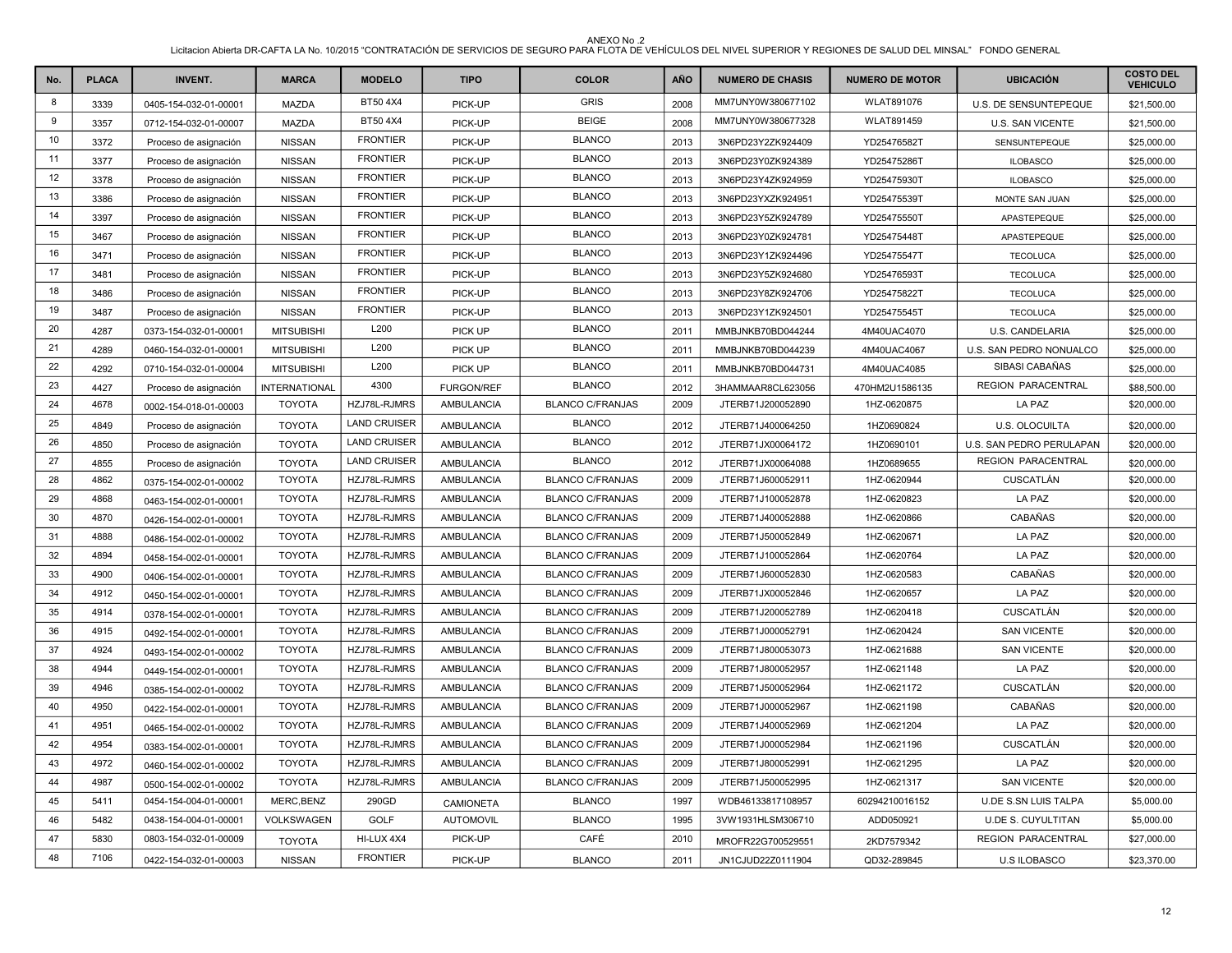| No. | <b>PLACA</b> | <b>INVENT.</b>        | <b>MARCA</b>  | <b>MODELO</b>       | <b>TIPO</b>        | <b>COLOR</b>              | <b>AÑO</b> | <b>NUMERO DE CHASIS</b> | <b>NUMERO DE MOTOR</b> | <b>UBICACIÓN</b>            | <b>COSTO DEL</b><br><b>VEHICULO</b> |
|-----|--------------|-----------------------|---------------|---------------------|--------------------|---------------------------|------------|-------------------------|------------------------|-----------------------------|-------------------------------------|
| 49  | 7115         | 0113-154-032-01-00001 | <b>NISSAN</b> | <b>FRONTIER</b>     | PICK-UP            | <b>BLANCO</b>             | 2011       | JN1CJUD22Z0111778       | QD32-289023            | <b>U.S MASAHUAT</b>         | \$23,370.00                         |
| 50  | 7119         | 0422-154-032-01-00002 | <b>NISSAN</b> | <b>FRONTIER</b>     | PICK-UP            | <b>NEGRO</b>              | 2011       | JN1CJUD22Z0111097       | QD32-286035            | <b>U.S ILOBASCO</b>         | \$23,370.00                         |
| 51  | 7124         | 0400-154-032-01-00001 | <b>NISSAN</b> | <b>FRONTIER</b>     | PICK-UP            | <b>VERDE</b>              | 2011       | JN1CJUD22Z0111476       | QD32-287768            | <b>U.S DOLORES</b>          | \$23,370.00                         |
| 52  | 7130         | 0406-154-032-01-00001 | <b>NISSAN</b> | <b>FRONTIER</b>     | PICK-UP            | <b>GRIS METALICO</b>      | 2011       | JN1CJUD22Z0111295       | QD32-287083            | <b>U.S VICTORIA</b>         | \$23,370.00                         |
| 53  | 7133         | 0405-154-032-01-00002 | <b>NISSAN</b> | <b>FRONTIER</b>     | PICK-UP            | <b>NEGRO</b>              | 2011       | JN1CJUD22Z0111543       | QD32-288064            | <b>U.S SENSUNTEPEQUE</b>    | \$23,370.00                         |
| 54  | 7247         | 0374-154-032-01-00001 | <b>NISSAN</b> | <b>FRONTIER</b>     | PICK-UP            | <b>PLATEADO</b>           | 2011       | JN1CJUD22Z0112652       | QD32-291905            | US DE EL CARMEN             | \$23,370.00                         |
| 55  | 7248         | 0379-154-032-01-00001 | <b>NISSAN</b> | <b>FRONTIER</b>     | PICK-UP            | <b>PLATEADO</b>           | 2011       | JN1CJUD22Z0112590       | QD32-291848            | US DE SAN JOSE GUAYABAL     | \$23,370.00                         |
| 56  | 7252         | 0380-154-032-01-00001 | <b>NISSAN</b> | <b>FRONTIER</b>     | PICK-UP            | <b>BLANCO</b>             | 2011       | JN1CJUD22Z0112806       | QD32-292506            | US DE SAN PEDRO PERULAPAN   | \$23,370.00                         |
| 57  | 7257         | 0381-154-032-01-00001 | <b>NISSAN</b> | <b>FRONTIER</b>     | PICK-UP            | <b>PLATEADO</b>           | 2011       | JN1CJUD22Z0112791       | QD32-292283            | US DE SAN RAFAEL CEDROS     | \$23,370.00                         |
| 58  | 7259         | 0707-154-032-01-00004 | <b>NISSAN</b> | <b>FRONTIER</b>     | PICK-UP            | <b>PLATEADO</b>           | 2011       | JN1CJUD22Z0112798       | QD32-292397            | US DE SUCHITOTO             | \$23,370.00                         |
| 59  | 7272         | Proceso de asignación | MAZDA         | <b>BT-50</b>        | PICK UP            | <b>BLANCO</b>             | 2013       | MM7UNY0W4D0919410       | WLAT1346668            | R. DE SALUD PARACENTRAL     | \$24,000.00                         |
| 60  | 7274         | Proceso de asignación | MAZDA         | <b>BT-50</b>        | PICK UP            | <b>BLANCO</b>             | 2013       | MM7UNY0W4D0919707       | WLAT1347341            | U.S. NUEVO EDEN DE SAN JUAN | \$24,000.00                         |
| 61  | 7275         | Proceso de asignación | <b>MAZDA</b>  | <b>BT-50</b>        | PICK UP            | <b>BLANCO</b>             | 2013       | MM7UNY0W4D0919465       | WLAT1346436            | SIBASI CABAÑAS              | \$24,000.00                         |
| 62  | 7278         | 0384-154-032-01-00001 | <b>NISSAN</b> | <b>FRONTIER</b>     | PICK-UP            | <b>PLATEADO</b>           | 2011       | JN1CJUD22Z0112619       | QD32-291925            | US DE SANTA CRUZ MICHAPA    | \$23,370.00                         |
| 63  | 7283         | 0385-154-032-01-00001 | <b>NISSAN</b> | <b>FRONTIER</b>     | PICK-UP            | <b>PLATEADO</b>           | 2011       | JN1CJUD22Z0112632       | QD32-292006            | <b>US DE TENANCINGO</b>     | \$23,370.00                         |
| 64  | 7288         | 0486-154-032-01-00002 | <b>NISSAN</b> | <b>FRONTIER</b>     | PICK-UP            | <b>BLANCO</b>             | 2011       | JN1CJUD22Z0112648       | QD32-292154            | US DE SAN PEDRO NONUALCO    | \$23,370.00                         |
| 65  | 7289         | 0380-154-032-01-00002 | <b>NISSAN</b> | <b>FRONTIER</b>     | PICK-UP            | <b>BLANCO</b>             | 2011       | JN1CJUD22Z0112814       | QD32-292583            | US DE SAN PEDRO PERULAPAN   | \$23,370.00                         |
| 66  | 7290         | 0455-154-032-01-00001 | <b>NISSAN</b> | <b>FRONTIER</b>     | PICK-UP            | <b>BLANCO</b>             | 2011       | JN1CJUD22Z0112819       | QD32-292580            | US DE SAN JUAN TEPEZONTE    | \$23,370.00                         |
| 67  | 7291         | 0500-154-032-01-00001 | <b>NISSAN</b> | <b>FRONTIER</b>     | PICK-UP            | <b>PLATEADO</b>           | 2011       | JN1CJUD22Z0112795       | QD32-292003            | <b>US DE VERAPAZ</b>        | \$23,370.00                         |
| 68  | 7292         | 0492-154-032-01-00001 | <b>NISSAN</b> | <b>FRONTIER</b>     | PICK-UP            | <b>PLATEADO</b>           | 2011       | JN1CJUD22Z0112776       | QD32-292132            | US DE SAN IDEFONSO          | \$23,370.00                         |
| 69  | 7293         | 0422-154-032-01-00004 | <b>NISSAN</b> | <b>FRONTIER</b>     | PICK-UP            | <b>PLATEADO</b>           | 2011       | JN1CJUD22Z0112735       | QD32-292020            | US DE ILOBASCO              | \$23,370.00                         |
| 70  | 7294         | 0426-154-032-01-00002 | <b>NISSAN</b> | <b>FRONTIER</b>     | PICK-UP            | <b>BLANCO</b>             | 2011       | JN1CJUD22Z0112629       | QD32-291950            | US DE TEJUTEPEQUE           | \$23,370.00                         |
| 71  | 7295         | 0405-154-032-01-00003 | <b>NISSAN</b> | <b>FRONTIER</b>     | PICK-UP            | <b>PLATEADO</b>           | 2011       | JN1CJUD22Z0112759       | QD32-292334            | US DE SENSUNTEPEQUE         | \$23,370.00                         |
| 72  | 7345         | Proceso de asignación | <b>NISSAN</b> | <b>FRONTIER</b>     | PICK-UP            | <b>BLANCO</b>             | 2011       | JN1CJUD22Z0112774       | QD32-292200            | SIBASI LA PAZ               | \$23,370.00                         |
| 73  | 7731         | Proceso de asignación | <b>NISSAN</b> | <b>FRONTIER</b>     | PICK UP            | <b>BLANCO</b>             | 2013       | 3N6PD23Y7ZK920498       | YD25450742T            | DTIC R. PARACENTRAL         | \$28,790.00                         |
| 74  | 8076         | Proceso de asignación | <b>TOYOTA</b> | <b>LAND CRUISER</b> | <b>AMBULANCIA</b>  | <b>BLANCO</b>             | 2013       | JTERB71J800071461       | 1HZ0746376             | U.S. SENSUNTEPEQUE          | \$20,000.00                         |
| 75  | 8077         | Proceso de asignación | <b>TOYOTA</b> | <b>LAND CRUISER</b> | AMBULANCIA         | <b>BLANCO</b>             | 2013       | JTERB71JX00071445       | 1HZ0746208             | US. TECOLUCA                | \$20,000.00                         |
| 76  | 8112         | Proceso de asignación | <b>NISSAN</b> | <b>FRONTIER</b>     | PICK UP            | <b>BLANCO</b>             | 2013       | 3N6PD23Y3ZK925309       | YD25601609P            | R.PARACENTRAL               | \$25,190.00                         |
| 77  | 10008        | 0712-154-032-01-00004 | <b>MAZDA</b>  | <b>BT50</b>         | PICK-UP            | <b>BLANCO</b>             | 2007       | MM7UNY0W380634800       | <b>WLAT791266</b>      | <b>REGION PARACENTRAL</b>   | \$21,500.00                         |
| 78  | 10231        | 0710-154-030-01-00004 | YAMAHA        | DT175               | <b>MOTOCICLETA</b> | ROJO CON FRANJAS          | 2007       | DG01X-018324            | 3TS-099290             | SIBASI ILOBASCO             | \$2,600.00                          |
| 79  | 10233        | 0456-154-030-01-00002 | YAMAHA        | DT175               | <b>MOTOCICLETA</b> | ROJO CON FRANJAS          | 2007       | DG01X-018322            | 3TS-099292             | US.SN.LUIS LA HERRA.        | \$2,600.00                          |
| 80  | 10236        | 0453-154-030-01-00001 | YAMAHA        | DT175               | <b>MOTOCICLETA</b> | ROJO CON FRANJAS          | 2007       | DG01X-018329            | 3TS-099296             | US.SAN JUAN NONUALCO        | \$2,600.00                          |
| 81  | 10239        | 0448-154-030-01-00001 | YAMAHA        | DT175               | <b>MOTOCICLETA</b> | AZULC/F MULTICOLOR        | 2007       | DG01X-018377            | 3TS-099357             | SIBASI DE LA PAZ            | \$2,600.00                          |
| 82  | 10240        | 0448-154-030-01-00002 | YAMAHA        | DT175               | <b>MOTOCICLETA</b> | AZULC/F MULTICOLOR        | 2007       | DG01X-018371            | 3TS-099345             | SIBASI DE LA PAZ            | \$2,600.00                          |
| 83  | 10241        | 0448-154-030-01-00003 | YAMAHA        | DT175               | <b>MOTOCICLETA</b> | <b>AZULC/F MULTICOLOR</b> | 2007       | DG01X-018379            | 3TS-099361             | SIBASI DE LA PAZ            | \$2,600.00                          |
| 84  | 10271        | 0448-154-030-01-00004 | YAMAHA        | DT175               | <b>MOTOCICLETA</b> | AZULC/F MULTICOLOR        | 2007       | DG01X-018378            | 3TS-099346             | SIBASI DE LA PAZ            | \$2,600.00                          |
| 85  | 10278        | 0712-154-030-01-00001 | YAMAHA        | DT175               | <b>MOTOCICLETA</b> | AZULC/F MULTICOLOR        | 2007       | DG01X-018366            | 3TS-099331             | SIBASI DE SAN VICENTE       | \$2,600.00                          |
| 86  | 10281        | 0712-154-030-01-00002 | YAMAHA        | DT175               | <b>MOTOCICLETA</b> | <b>AZULC/F MULTICOLOR</b> | 2007       | DG01X-018358            | 3TS-099327             | SIBASI DE SAN VICENTE       | \$2,600.00                          |
| 87  | 10309        | 0710-154-030-01-00005 | YAMAHA        | DT175               | <b>MOTOCICLETA</b> | AZULC/F MULTICOLOR        | 2007       | DG01X-018362            | 3TS-099338             | HOSP SENSUNTEPEQUE          | \$2,600.00                          |
| 88  | 10310        | 0707-154-030-01-00004 | YAMAHA        | DT175               | <b>MOTOCICLETA</b> | AZULC/F MULTICOLOR        | 2007       | DG01X-018370            | 3TS-099334             | SIBASI DE SUCHITOTO         | \$2,600.00                          |
| 89  | 10573        | 0463-154-032-01-00002 | <b>NISSAN</b> | <b>FRONTIER</b>     | PICK-UP            | <b>BLANCO</b>             | 2011       | JN1CJUD22Z0112599       | QD32291739             | US DE SANTA MARIA OSTUMA    | \$23,370.00                         |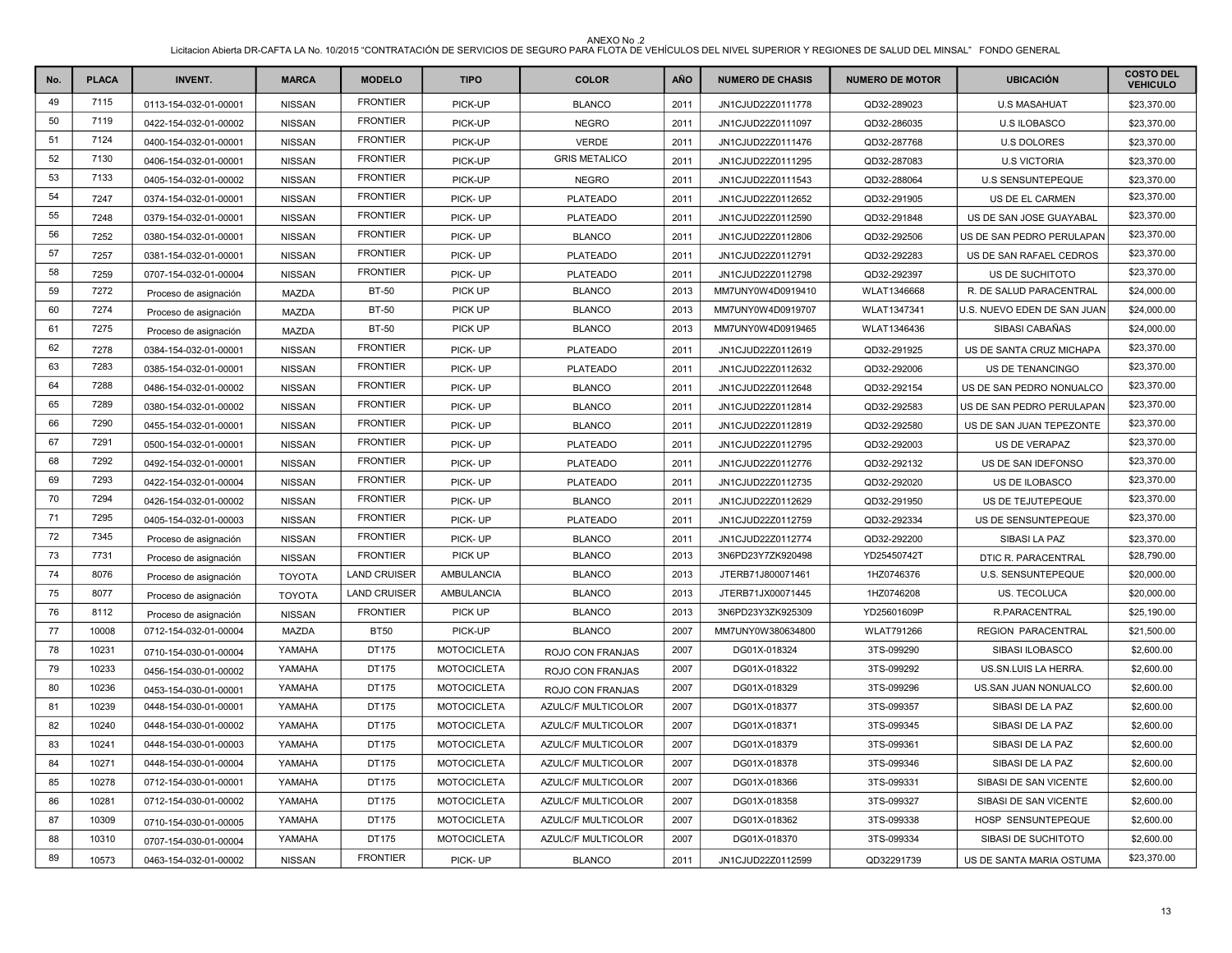| No. | <b>PLACA</b> | <b>INVENT.</b>        | <b>MARCA</b>      | <b>MODELO</b>  | <b>TIPO</b>         | <b>COLOR</b>                               | AÑO  | <b>NUMERO DE CHASIS</b> | <b>NUMERO DE MOTOR</b> | <b>UBICACIÓN</b>                             | <b>COSTO DEL</b><br><b>VEHICULO</b> |
|-----|--------------|-----------------------|-------------------|----------------|---------------------|--------------------------------------------|------|-------------------------|------------------------|----------------------------------------------|-------------------------------------|
| 90  | 11581        | 0803-154-032-01-00001 | <b>MAZDA</b>      | B2900          | PICK-UP             | <b>BLANCO</b>                              | 2007 | MM7UNY08200433010       | W9AT172549             | <b>REGION PARACENTRAL</b>                    | \$21,500.00                         |
| 91  | 11582        | 0803-154-032-01-00002 | MAZDA             | B2900          | PICK-UP             | <b>BLANCO</b>                              | 2007 | MM7UNY08200433253       | W9AT172902             | REGION PARACENTRAL                           | \$21,500.00                         |
| 92  | 11585        | 0422-154-032-01-00001 | <b>MAZDA</b>      | B2900          | PICK-UP             | <b>GRIS</b>                                | 2007 | MM7UNY08200430473       | W9AT170413             | <b>U.S. DE ILOBASCO</b>                      | \$21,500.00                         |
| 93  | 11588        | 0711-154-032-01-00009 | <b>MAZDA</b>      | B2900          | PICK-UP             | <b>BLANCO</b>                              | 2007 | MM7UNY08200433079       | W9AT172596             | SIBASI DE LA PAZ                             | \$21,500.00                         |
| 94  | 11589        | 0712-154-032-01-00001 | <b>MAZDA</b>      | B2900          | PICK-UP             | <b>BLANCO</b>                              | 2007 | MM7UNY08200433083       | W9AT172593             | SIBASI SN.VICENTE                            | \$21,500.00                         |
| 95  | 11597        | 0712-154-032-01-00002 | <b>MAZDA</b>      | B2900          | PICK-UP             | <b>BLANCO</b>                              | 2007 | MM7UNY08200433007       | W9AT172472             | SIBASI SN.VICENTE                            | \$21,500.00                         |
| 96  | 11606        | 0707-154-032-01-00001 | MAZDA             | B2900          | PICK-UP             | <b>BLANCO</b>                              | 2007 | MM7UNY08200433113       | W9AT172667             | SIBASI COJUTEPEQUE                           | \$21,500.00                         |
| 97  | 12066        | 0711-154-030-01-00003 | YAMAHA            | DT175          | <b>MOTOCICLETA</b>  | AZULC/F MULTICOLOR                         | 2007 | DG01X-018364            | 3TS-099330             | SIBASI LA PAZ                                | \$2,600.00                          |
| 98  | 12290        | Proceso de asignación | <b>MAZDA</b>      | B2900          | PICK-UP             | <b>VERDE</b>                               | 2006 | MM7UNY08200413005       | W9AT161626             | SIBASI LA PAZ                                | \$21,500.00                         |
| 99  | 13262        | Proceso de asignación | YAMAHA            | <b>YBR125G</b> | <b>TODO TERRENO</b> | NEGRO FRANJAS<br><b>MULTICOLOR</b>         | 2014 | LBPKE1313E0069667       | JYM154FMI*13026689*    | <b>UCSF CINQUERA</b>                         | \$1,725.66                          |
| 100 | 13513        | Proceso de asignación | YAMAHA            | <b>YBR125G</b> | <b>TODO TERRENO</b> | <b>VEGRU FRAIVJAS</b><br><b>MULTICOLOR</b> | 2014 | LBPKE1311E0069635       | JYM154FMI*13026660*    | SIBASI SENSUNTEPEQUE                         | \$1,725.66                          |
| 101 | 13546        | Proceso de asignación | YAMAHA            | <b>YBR125G</b> | <b>TODO TERRENO</b> | <b>VEGRU FRAINJAC</b><br><b>MULTICOLOR</b> | 2014 | LBPKE1319E0069656       | JYM154FMI*13026661*    | UCSF MONTE SAN JUAN                          | \$1,725.66                          |
| 102 | 13674        | Proceso de asignación | YAMAHA            | <b>YBR125G</b> | <b>TODO TERRENO</b> | <b>TEGRU FRANJAS</b><br><b>MULTICOLOR</b>  | 2014 | LBPKE1311E0069621       | JYM154FMI*13026643*    | UCSF STA CRUZ MICHAPA                        | \$1,725.66                          |
| 103 | 14012        | Proceso de asignación | YAMAHA            | <b>YBR125G</b> | <b>TODO TERRENO</b> | IEGRU FRAINJA)<br><b>MULTICOLOR</b>        | 2014 | LBPKE1316E0069663       | JYM154FMI*13026694*    | UCSF SAN PEDRO PERULAPAN                     | \$1,725.66                          |
| 104 | 14078        | Proceso de asignación | YAMAHA            | <b>YBR125G</b> | <b>TODO TERRENO</b> | <b>JEGRU FRANJAS</b><br><b>MULTICOLOR</b>  | 2014 | LBPKE1313E0069636       | JYM154FMI*13026659*    | SIBASI CUSCATLAN                             | \$1,725.66                          |
| 105 | 14170        | Proceso de asignación | YAMAHA            | <b>YBR125G</b> | <b>TODO TERRENO</b> | <b>VEGRU FRANJAS</b><br><b>MULTICOLOR</b>  | 2014 | LBPKE1310E0069660       | JYM154FMI*13026687*    | <b>UCSF PERIFERICA SAN</b><br><b>VICENTE</b> | \$1,725.66                          |
| 106 | 14188        | Proceso de asignación | YAMAHA            | <b>YBR125G</b> | <b>TODO TERRENO</b> | IEGRO FRANJA:<br><b>MULTICOLOR</b>         | 2014 | LBPKE1312E0069644       | JYM154FMI*13026676*    | UCSF SAN ILDELFONSO                          | \$1,725.66                          |
| 107 | 14246        | Proceso de asignación | YAMAHA            | <b>YBR125G</b> | TODO TERRENO        | <b>YEGRU FRANJAS</b><br><b>MULTICOLOR</b>  | 2014 | LBPKE1312E0069613       | JYM154FMI*13026618*    | SIBASI SAN VICENTE                           | \$1,725.66                          |
| 108 | 14275        | Proceso de asignación | YAMAHA            | <b>YBR125G</b> | <b>TODO TERRENO</b> | <b>EGRU FRAINJA</b><br><b>MULTICOLOR</b>   | 2014 | LBPKE1319E0069625       | JYM154FMI*13026637*    | UCSF SAN PEDRO MASAHUAT                      | \$1,725.66                          |
| 109 | 14276        | Proceso de asignación | YAMAHA            | <b>YBR125G</b> | <b>TODO TERRENO</b> | NEGRU FRANJAS<br><b>MULTICOLOR</b>         | 2014 | LBPKE1318E0069664       | JYM154FMI*13026693*    | <b>UCSF OLOCUILTA</b>                        | \$1,725.66                          |
| 110 | 14384        | Proceso de asignación | YAMAHA            | <b>YBR125G</b> | <b>TODO TERRENO</b> | IEGRU FRAINJA:<br><b>MULTICOLOR</b>        | 2014 | LBPKE1317E0069669       | JYM154FMI*13026672*    | UCSF SAN LUIS TALPA                          | \$1,725.66                          |
| 111 | 14552        | Proceso de asignación | YAMAHA            | <b>YBR125G</b> | <b>TODO TERRENO</b> | UL NEGRO FRANJA;<br><b>MULTICOLOR</b>      | 2014 | LBPKE1311E0068548       | JYM154FMI*13026578*    | UCSF ROSARIO LA PAZ                          | \$1,725.66                          |
| 112 | 14667        | Proceso de asignación | YAMAHA            | <b>YBR125G</b> | <b>TODO TERRENO</b> | VEGRU FRANJAS<br><b>MULTICOLOR</b>         | 2014 | LBPKE1316E0069596       | JYM154FMI*13026487*    | UCSF ROSARIO LA PAZ                          | \$1,725.66                          |
| 113 | 14800        | Proceso de asignación | <b>MITSUBISHI</b> | $L-200$        | PICK-UP             | <b>BLANCO</b>                              | 200  | JNYKNK140WP010498       | 4956JY5128             | U.S. DE OSTUMA (SIBA.L.PAZ)                  | \$10,000.00                         |
| 114 | 15023        | Proceso de asignación | <b>YUMBO</b>      | <b>SCOOTER</b> | <b>MOTOCICLETA</b>  | <b>AZUL</b>                                | 2010 | LFFWJT6C7A1000409       | 152QMIA50002062        | <b>U.S EL ZAPOTE</b>                         | \$1,100.00                          |
| 115 | 16383        | 0037-154-032-01-00003 | <b>NISSAN</b>     | UBLMD21SFC     | PICK-UP             | <b>BLANCO</b>                              | 1995 | 5LQUD21-002266          | NA20-014129W           | <b>GER.SALUD AMBIENTAL</b>                   | \$7,000.00                          |
| 116 | 17021        | 0710-154-032-01-00002 | <b>TOYOTA</b>     | HI-LUX         | PICK-UP             | <b>GRIS</b>                                | 2004 | JTFDE626300096401       | 3L-5298433             | SIBASI CUSCATLAN                             | \$21,500.00                         |
| 117 | 17370        | 0707-154-030-01-00005 | <b>HONDA</b>      | <b>XR125L</b>  | <b>MOTOCICLETA</b>  | <b>ROJO</b>                                | 2011 | LTMJD19A5B5218634       | JC30E6605478           | SIBASI CUSCATLAN                             | \$2,600.00                          |
| 118 | 17683        | 0712-154-032-01-00005 | <b>MITSUBISHI</b> | L-200 4X4 CD   | PICK-UP             | <b>BLANCO</b>                              | 2005 | MMBJNK7705D032909       | 4M40MA4212             | SIBASI SN.VICENTE                            | \$18,000.00                         |
| 119 | 17771        | 0707-154-032-01-00002 | <b>MITSUBISHI</b> | L-200 4X4 CD   | PICK-UP             | <b>VERDE</b>                               | 2005 | MMBJNK7705D032839       | 4M40MA4199             | SIBASI CUSCATLAN                             | \$18,000.00                         |
| 120 | 17775        | 0710-154-032-01-00001 | <b>MITSUBISHI</b> | L-200 4X4 CD   | PICK-UP             | <b>BLANCO</b>                              | 2005 | MMBJNK7705D033386       | 4M40MA4208             | SIBASI CUSCATLAN                             | \$18,000.00                         |
| 121 | 17776        | 0711-154-032-01-00003 | <b>MITSUBISHI</b> | L-200 4X4 CD   | PICK-UP             | <b>BLANCO</b>                              | 2005 | MMBJNK7705D032837       | 4M40MA4200             | SIBASI DE LA PAZ                             | \$18,000.00                         |
| 122 | 17777        | 0711-154-032-01-00004 | <b>MITSUBISHI</b> | L-200 4X4 CD   | PICK-UP             | <b>GRIS</b>                                | 2005 | MMBJNK7705D033114       | 4M40MA4203             | SIBASI DE LA PAZ                             | \$18,000.00                         |
| 123 | 20151        | 0712-154-030-01-00005 | YAMAHA            | DT175          | <b>MOTOCICLETA</b>  | <b>AZULC/F MULTICOLOR</b>                  | 2006 | DG01X-014082            | 3TS-095055             | SIBASI SN.VICENTE                            | \$2,600.00                          |
| 124 | 21196        | 0710-154-030-01-00003 | YAMAHA            | DT175          | <b>MOTOCICLETA</b>  | AZULC/F MULTICOLOR                         | 2006 | DG01X-014079            | 3TS-095052             | SIBASI ILOBASCO                              | \$2,600.00                          |
| 125 | 21198        | 0710-154-030-01-00002 | YAMAHA            | DT175          | <b>MOTOCICLETA</b>  | AZULC/F MULTICOLOR                         | 2006 | DG01X-014085            | 3TS-095062             | SIBASI SENSUNTEPEQUE                         | \$2,600.00                          |
| 126 | 21203        | 0712-154-030-01-00007 | YAMAHA            | DT175          | <b>MOTOCICLETA</b>  | AZULC/F MULTICOLOR                         | 2006 | DG01X-014088            | 3TS-095065             | SIBASI SN.VICENTE                            | \$2,600.00                          |
| 127 | 21241        | 0448-154-030-01-00005 | YAMAHA            | DT175          | <b>MOTOCICLETA</b>  | <b>AZULC/F MULTICOLOR</b>                  | 2006 | DG01X-012362            | 3TS-093320             | SIBASI LA PAZ                                | \$2,600.00                          |
| 128 | 21242        | 0397-154-030-01-00002 | YAMAHA            | DT175          | <b>MOTOCICLETA</b>  | <b>AZULC/F MULTICOLOR</b>                  | 2006 | DG01X-012346            | 3TS-093316             | <b>SIBASI SUCHITOTO</b>                      | \$2,600.00                          |
| 129 | 21276        | 0712-154-030-01-00006 | YAMAHA            | DT175          | <b>MOTOCICLETA</b>  | AZULC/F MULTICOLOR                         | 2006 | DG01X-014081            | 3TS-095070             | SIBASI SN.VICENTE                            | \$2,600.00                          |
| 130 | 55376        | 0381-154-030-01-00003 | YAMAHA            | DT175          | <b>MOTOCICLETA</b>  | <b>BLANCO C/FRANJAS</b>                    | 2007 | DG01X-019421            | 3TS-100387             | SIBASI CUSCATLAN                             | \$2,600.00                          |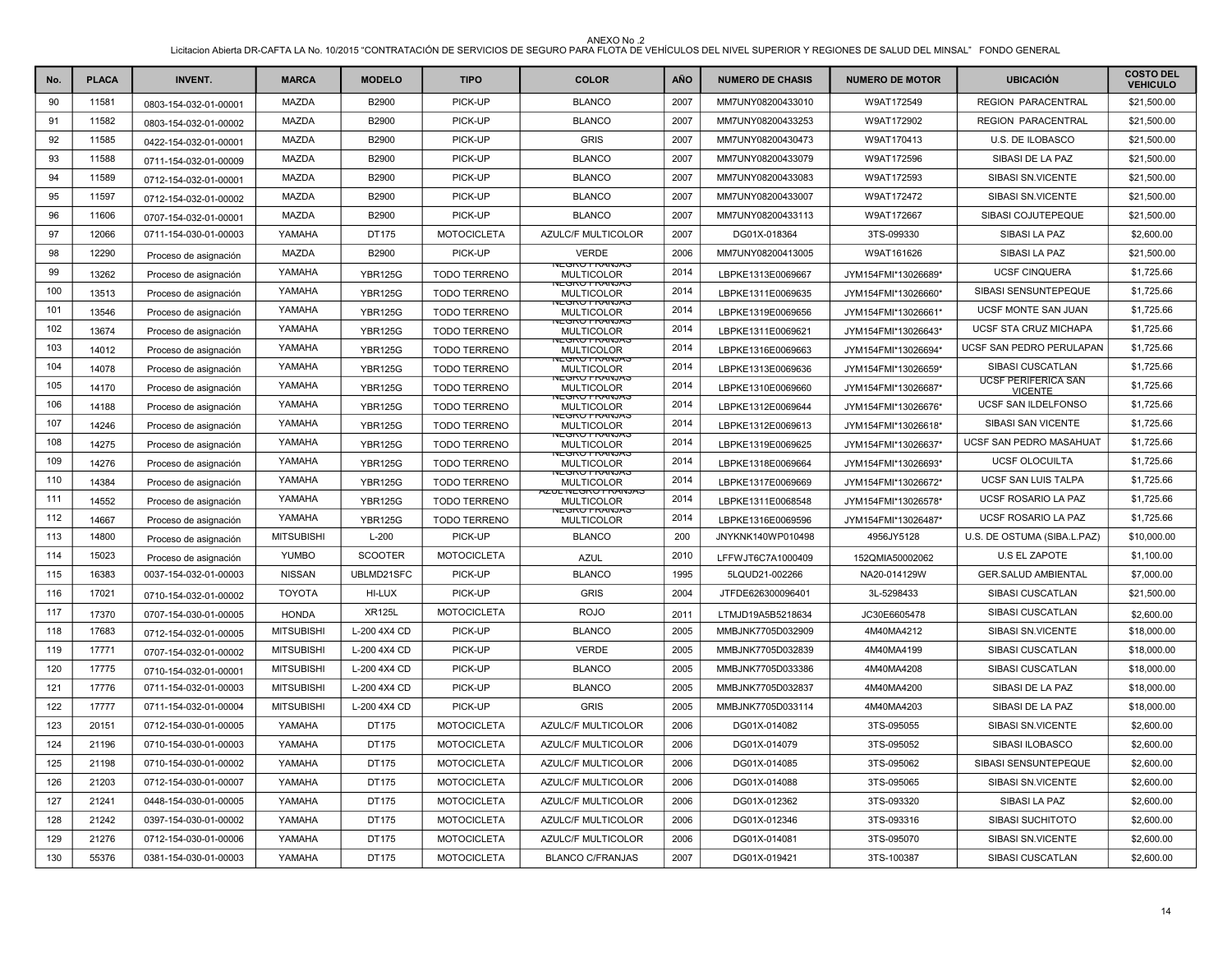| No. | <b>PLACA</b> | <b>INVENT.</b>        | <b>MARCA</b> | <b>MODELO</b>  | <b>TIPO</b>        | <b>COLOR</b>                                  | <b>AÑO</b> | <b>NUMERO DE CHASIS</b> | <b>NUMERO DE MOTOR</b> | <b>UBICACIÓN</b>                             | <b>COSTO DEL</b><br><b>VEHICULO</b> |
|-----|--------------|-----------------------|--------------|----------------|--------------------|-----------------------------------------------|------------|-------------------------|------------------------|----------------------------------------------|-------------------------------------|
| 131 | 61345        | 0422-154-030-01-00003 | YAMAHA       | DT175          | <b>MOTOCICLETA</b> | <b>BLANCO</b>                                 | 2008       | DG01X021455             | 3TS102430              | U.S. DE JUTIAPA                              | \$2,600.00                          |
| 132 | 61350        | 0422-154-030-01-00004 | YAMAHA       | DT175          | <b>MOTOCICLETA</b> | <b>ROJO</b>                                   | 2008       | DGO1X021293             | 3TS102264              | U.S. DE ILOBASCO                             | \$2,600.00                          |
| 133 | 61936        | 0439-154-030-01-00004 | <b>YUMBO</b> | DAKAR200       | <b>MOTOCICLETA</b> | <b>ROJO</b>                                   | 2008       | LZSJCML0X85002172       | ZS169FML58300120       | U.S. ZACATECOLUCA                            | \$1,700.00                          |
| 134 | 75666        | 0406-154-030-01-00001 | YAMAHA       | DT175          | <b>MOTOCICLETA</b> | AZULC/F MULTICOLOR                            | 2010       | DG01X025362             | 3TS106338              | SIBASI CABAÑAS                               | \$2,600.00                          |
| 135 | 75667        | 0496-154-030-01-00005 | YAMAHA       | DT175          | <b>MOTOCICLETA</b> | AZULC/F MULTICOLOR                            | 2010       | DG01X025368             | 3TS106330              | SIBASI SN.VICENTE                            | \$2,600.00                          |
| 136 | 75669        | 0420-154-030-01-00002 | YAMAHA       | DT175          | <b>MOTOCICLETA</b> | AZULC/F MULTICOLOR                            | 2010       | DG01X025360             | 3TS106351              | SIBASI CABAÑAS                               | \$2,600.00                          |
| 137 | 76835        | 0448-154-030-01-00015 | YAMAHA       | DT125          | <b>MOTOCICLETA</b> | AZULC/F MULTICOLOR                            | 2010       | DEO2X055228             | 3TT177974              | SIBASI SN.VICENTE                            | \$2,600.00                          |
| 138 | 76837        | Proceso de asignación | YAMAHA       | DT125          | <b>MOTOCICLETA</b> | AZULC/F MULTICOLOR                            | 2010       | DEO2X055223             | 3TT177973              | SIBASI LA PAZ                                | \$2,600.00                          |
| 139 | 83852        | Proceso de asignación | YAMAHA       | DT175          | <b>MOTOCICLETA</b> | AZULC/F MULTICOLOR                            | 2010       | DG01X-031127            | 3TS-112113             | <b>U.S EL PORVENIR</b>                       | \$2,600.00                          |
| 140 | 83853        | 0139-154-030-01-00001 | YAMAHA       | DT175          | <b>MOTOCICLETA</b> | AZULC/F MULTICOLOR                            | 2010       | DG01X-031126            | 3TS-112112             | <b>U.S SANTIAGO DE LA</b><br><b>FRONTERA</b> | \$2,600.00                          |
| 141 | 83854        | 0422-154-030-01-00006 | YAMAHA       | DT175          | <b>MOTOCICLETA</b> | AZULC/F MULTICOLOR                            | 2010       | DG01X-031131            | 3TS-112095             | <b>U.S ILOBASCO</b>                          | \$2,600.00                          |
| 142 | 83855        | 0422-154-030-01-00005 | YAMAHA       | DT175          | <b>MOTOCICLETA</b> | ROJO CON FRANJAS                              | 2010       | DG01X-030909            | 3TS-111875             | <b>U.S ILOBASCO</b>                          | \$2,600.00                          |
| 143 | 83860        | 0402-154-030-01-00002 | YAMAHA       | DT175          | <b>MOTOCICLETA</b> | AZULC/F MULTICOLOR                            | 2010       | DG01X-031118            | 3TS-112088             | <b>U.S NUEVO EDEN</b>                        | \$2,600.00                          |
| 144 | 87320        | PENDIENT.             | YAMAHA       | DT 175         | <b>SCRAMBLER</b>   | <b>BLANCO FRANJAS MULTICOLOR</b>              | 2011       | DGO1X032115             | 3TS113084              | <b>REGION PARACENTRAL</b>                    | \$2,600.00                          |
| 145 | 87319        | PENDIENT.             | YAMAHA       | DT 175         | <b>SCRAMBLER</b>   | <b>ILANCO FRANJAS MULTICOLOR</b>              | 2011       | DGO1X032102             | 3TS113071              | <b>REGION PARACENTRAL</b>                    | \$2,600.00                          |
| 146 | 87318        | PENDIENT.             | YAMAHA       | DT 175         | <b>SCRAMBLER</b>   | BLANCO FRANJAS MULTICOLOR                     | 2011       | DGO1X032111             | 3TS113080              | <b>REGION PARACENTRAL</b>                    | \$2,600.00                          |
| 147 | 87317        | PENDIENT.             | YAMAHA       | DT 175         | <b>SCRAMBLER</b>   | BLANCO FRANJAS MULTICOLOR                     | 2011       | DGO1X032116             | 3TS113085              | <b>REGION PARACENTRAL</b>                    | \$2,600.00                          |
| 148 | 95043        | Proceso de asignación | <b>HONDA</b> | <b>CGL125</b>  | <b>MOTOCICLETA</b> | <b>PLATEADO</b>                               | 2012       | LWBPCJ1F1C1018901       | WH156FMI212C74511      | U.S. SAN CRISTOBAL                           | \$1,910.00                          |
| 149 | 95044        | Proceso de asignación | <b>HONDA</b> | <b>CGL125</b>  | <b>MOTOCICLETA</b> | <b>NEGRO</b>                                  | 2012       | LWBPCJ1F7C1018871       | WH156FMI212C74471      | U.S. SAN RAMON                               | \$1,910.00                          |
| 150 | 95045        | Proceso de asignación | <b>HONDA</b> | <b>CGL125</b>  | <b>MOTOCICLETA</b> | <b>NEGRO</b>                                  | 2012       | LWBPCJ1FXC1019187       | WH156FMI212C75514      | U.S. NUEVO EDEN DE SAN JUAN                  | \$1,910.00                          |
| 151 | 95046        | Proceso de asignación | <b>HONDA</b> | CGL125         | <b>MOTOCICLETA</b> | <b>PLATEADO</b>                               | 2012       | LWBPCJ1FXC1018914       | WH156FMI212C74514      | U.S. SANTA MARTA                             | \$1,910.00                          |
| 152 | 95047        | Proceso de asignación | <b>HONDA</b> | <b>CGL125</b>  | <b>MOTOCICLETA</b> | <b>NEGRO</b>                                  | 2012       | LWBPCJ1F6C1019168       | WH156FMI212C74800      | SIBASI CABAÑAS                               | \$1,910.00                          |
| 153 | 95048        | Proceso de asignación | <b>HONDA</b> | <b>CGL125</b>  | <b>MOTOCICLETA</b> | <b>NEGRO</b>                                  | 2012       | LWBPCJ1FXC1019173       | WH156FMI212C74707      | U.S. GUADALUPE                               | \$1,910.00                          |
| 154 | 95049        | Proceso de asignación | <b>HONDA</b> | <b>CGL125</b>  | <b>MOTOCICLETA</b> | <b>NEGRO</b>                                  | 2012       | LWBPCJ1F4C1018794       | WH156FMI212C73905      | <b>U.S. SAN LORENZO</b>                      | \$1,910.00                          |
| 155 | 95050        | Proceso de asignación | <b>HONDA</b> | <b>CGL125</b>  | <b>MOTOCICLETA</b> | <b>NEGRO</b>                                  | 2012       | LWBPCJ1F8C1018815       | WH156FMI212C73916      | SIBASI SAN VICENTE                           | \$1,910.00                          |
| 156 | 95052        | Proceso de asignación | <b>HONDA</b> | <b>CGL125</b>  | <b>MOTOCICLETA</b> | <b>PLATEADO</b>                               | 2012       | LWBPCJ1F5C1019386       | WH156FMI212C75630      | U.S. SAN RAFAEL OBRAJUELO                    | \$1,910.00                          |
| 157 | 95054        | Proceso de asignación | <b>HONDA</b> | <b>CGL125</b>  | <b>MOTOCICLETA</b> | <b>PLATEADO</b>                               | 2012       | LWBPCJ1F5C1018917       | WH156FMI212C74527      | U.S. ROSARIO LA PAZ                          | \$1,910.00                          |
| 158 | 95058        | Proceso de asignación | <b>HONDA</b> | <b>CGL125</b>  | <b>MOTOCICLETA</b> | <b>PLATEADO</b>                               | 2012       | LWBPCJ1F1C1019367       | WH156FMI212C75616      | SIBASI LA PAZ                                | \$1,910.00                          |
| 159 | 95059        | Proceso de asignación | <b>HONDA</b> | <b>CGL125</b>  | <b>MOTOCICLETA</b> | <b>NEGRO</b>                                  | 2012       | LWBPCJ1F1C1018803       | WH156FMI212C73933      | <b>SEDE DE VECTORES EL</b><br><b>ROSARIO</b> | \$1,910.00                          |
| 160 | 103782       | Proceso de asignación | YAMAHA       | <b>YBR125G</b> | <b>MOTOCICLETA</b> | AZUL/INEGRU U<br><b>MULTICOLOR</b>            | 2013       | LBPKE1314C0046234       | JYM154FMI*12004467*    | UCSF Dr. Alberto Galeano                     | \$2,190.01                          |
| 161 | 103783       | Proceso de asignación | YAMAHA       | <b>YBR125G</b> | <b>MOTOCICLETA</b> | AZUL/INEGRU G<br><b>MULTICOLOR</b>            | 2013       | LBPKE1316C0046235       | JYM154FMI*12004393*    | <b>UCSF Olocuilta</b>                        | \$2,190.01                          |
| 162 | 103905       | Proceso de asignación | YAMAHA       | <b>YBR125G</b> | <b>MOTOCICLETA</b> | AZUL/INEGRU U<br><b>MULTICOLOR</b>            | 2013       | LBPKE1317D0062655       | JYM154FMI*12060214*    | UCSF Rosario de la Paz                       | \$2,190.01                          |
| 163 | 103906       | Proceso de asignación | YAMAHA       | <b>YBR125G</b> | <b>MOTOCICLETA</b> | AZUL/INEGRU G<br><b>MULTICOLOR</b>            | 2013       | LBPKE131XD0064321       | JYM154FMI*12061241*    | <b>UCSF Santiago Nonualco</b>                | \$2,190.01                          |
| 164 | 103907       | Proceso de asignación | YAMAHA       | <b>YBR125G</b> | <b>MOTOCICLETA</b> | AZUL/INEGRU U<br><b>MULTICOLOR</b>            | 2013       | LBPKE1316D0070858       | JYM154FMI*12061122*    | UCSF Periferica de Cojutepeque               | \$2,190.01                          |
| 165 | 103915       | Proceso de asignación | YAMAHA       | <b>YBR125G</b> | <b>MOTOCICLETA</b> | RZULINEGRU G<br><b>MULTICOLOR</b>             | 2013       | LBPKE1315D0070818       | JYM154FMI*12061234*    | UCSF San Pedro Perulapan                     | \$2,190.01                          |
| 166 | 103917       | Proceso de asignación | YAMAHA       | <b>YBR125G</b> | <b>MOTOCICLETA</b> | AZUL/INEGRU U<br><b>MULTICOLOR</b>            | 2013       | LBPKE1319D0064181       | JYM154FMI*12060998*    | <b>UCSF San Rafael Cedros</b>                | \$2,190.01                          |
| 167 | 103918       | Proceso de asignación | YAMAHA       | <b>YBR125G</b> | <b>MOTOCICLETA</b> | AZUL/NEGRO G/<br><b>MULTICOLOR</b>            | 2013       | LBPKE131XD0062536       | JYM154FMI*12060104*    | <b>UCSF Candelaria Cuscatlan</b>             | \$2,190.01                          |
| 168 | 103926       | Proceso de asignación | YAMAHA       | <b>YBR125G</b> | <b>MOTOCICLETA</b> | <del>AZUL/INEGRU G</del><br><b>MULTICOLOR</b> | 2013       | LBPKE1310C0046554       | JYM154FMI*12005554*    | <b>UCSF Apastepeque</b>                      | \$2,190.01                          |
| 169 | 103927       | Proceso de asignación | YAMAHA       | <b>YBR125G</b> | <b>MOTOCICLETA</b> | <del>AZUL/INEGRU U</del><br><b>MULTICOLOR</b> | 2013       | LBPKE1317D0070805       | JYM154FMI*12061330*    | <b>UCSF Verapaz</b>                          | \$2,190.01                          |
| 170 | 103928       | Proceso de asignación | YAMAHA       | <b>YBR125G</b> | <b>MOTOCICLETA</b> | AZUL/INEGRU U<br>MULTICOLOR                   | 2013       | LBPKE1310D0070807       | JYM154FMI*12061329*    | <b>UCSF Tecoluca</b>                         | \$2,190.01                          |
| 171 | 103935       | Proceso de asignación | YAMAHA       | <b>YBR125G</b> | <b>MOTOCICLETA</b> | AZUL/INEGRU C/I<br><b>MULTICOLOR</b>          | 2013       | LBPKE1319D0062639       | JYM154FMI*12060205*    | <b>UCSF San Vicente</b>                      | \$2,190.01                          |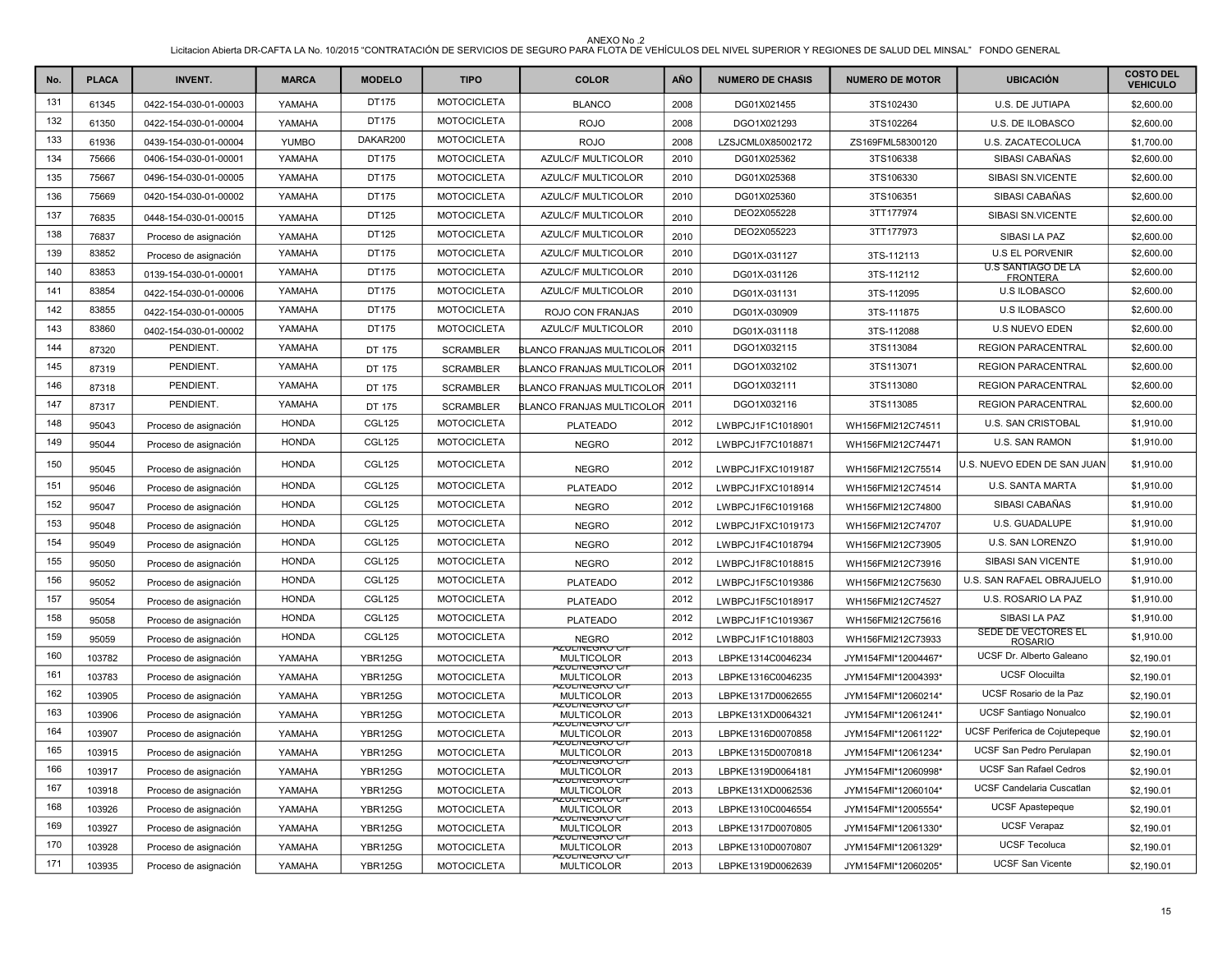| No. | <b>PLACA</b> | <b>INVENT.</b>        | <b>MARCA</b>  | <b>MODELO</b>    | <b>TIPO</b>        | <b>COLOR</b>                                | AÑO  | <b>NUMERO DE CHASIS</b> | <b>NUMERO DE MOTOR</b> | <b>UBICACIÓN</b>             | <b>COSTO DEL</b><br><b>VEHICULO</b> |
|-----|--------------|-----------------------|---------------|------------------|--------------------|---------------------------------------------|------|-------------------------|------------------------|------------------------------|-------------------------------------|
| 172 | 103940       | Proceso de asignación | YAMAHA        | <b>YBR125G</b>   | <b>MOTOCICLETA</b> | 920L/NEGRO C/<br><b>MULTICOLOR</b>          | 2013 | LBPKE1316D0062372       | JYM154FMI*12056824*    | UCSF Sensuntepeque           | \$2,190.01                          |
| 173 | 103943       | Proceso de asignación | YAMAHA        | <b>YBR125G</b>   | <b>MOTOCICLETA</b> | 920L/NEGRO G<br><b>MULTICOLOR</b>           | 2013 | LBPKE1314C0046802       | JYM154FMI*12007481*    | <b>UCSF Victoria</b>         | \$2,190.01                          |
| 174 | 103947       | Proceso de asignación | YAMAHA        | <b>YBR125G</b>   | <b>MOTOCICLETA</b> | <u> YZUL/INEGRU UZ</u><br><b>MULTICOLOR</b> | 2013 | LBPKE1315D0062346       | JYM154FMI*12056805*    | <b>UCSF Tejutepeque</b>      | \$2,190.01                          |
| 175 | 103967       | Proceso de asignación | YAMAHA        | <b>YBR125G</b>   | <b>MOTOCICLETA</b> | KUL/INEGRU C<br><b>MULTICOLOR</b>           | 2013 | LBPKE1316D0062310       | JYM154FMI*12056936*    | UCSF Ilobasco                | \$2,190.01                          |
| 176 | 109134       | Proceso de asignación | YAMAHA        | <b>YBR125G</b>   | SUPER-TRAIL        | <b>AZUL NEGRA</b>                           | 2013 | LBPKE1319D0071020       | JYM154FMI*13043188*    | U.S SENSUNTEPEQUE            | \$1,950.00                          |
| 177 | 109135       | Proceso de asignación | YAMAHA        | <b>YBR125G</b>   | SUPER-TRAIL        | <b>AZUL NEGRA</b>                           | 2013 | LBPKE1317D0071033       | JYM154FMI*13043190*    | <b>U.S SENSUNTEPEQUE</b>     | \$1,950.00                          |
| 178 | 109136       | Proceso de asignación | YAMAHA        | <b>YBR125G</b>   | SUPER-TRAIL        | <b>AZUL NEGRA</b>                           | 2013 | LBPKE1318D0071641       | JYM154FMI*13043121*    | <b>U.S ILOBASCO</b>          | \$1,950.00                          |
| 179 | 109137       | Proceso de asignación | YAMAHA        | <b>YBR125G</b>   | SUPER-TRAIL        | AZUL NEGRA                                  | 2013 | LBPKE1317D0071694       | JYM154FMI*13043155*    | <b>U.S ILOBASCO</b>          | \$1,950.00                          |
| 180 | 109138       | Proceso de asignación | YAMAHA        | <b>YBR125G</b>   | SUPER-TRAIL        | <b>AZUL NEGRA</b>                           | 2013 | LBPKE131XD0071673       | JYM154FMI*13043132*    | U.S SANTA MARIA OSTUMA       | \$1,950.00                          |
| 181 | 109139       | Proceso de asignación | YAMAHA        | <b>YBR125G</b>   | SUPER-TRAIL        | AZUL NEGRA                                  | 2013 | LBPKE1312D0071635       | JYM154FMI*13043114*    | U.S SAN ANTONIO MASAHUAT     | \$1,950.00                          |
| 182 | 109140       | Proceso de asignación | YAMAHA        | <b>YBR125G</b>   | SUPER-TRAIL        | <b>AZUL NEGRA</b>                           | 2013 | LBPKE1312D0071019       | JYM154FMI*13043195*    | U.S SAN ESTEBAN CATARINA     | \$1,950.00                          |
| 183 | 109141       | Proceso de asignación | YAMAHA        | <b>YBR125G</b>   | SUPER-TRAIL        | <b>AZUL NEGRA</b>                           | 2013 | LBPKE1319D0071650       | JYM154FMI*13043119*    | U.S SAN IDELFONSO            | \$1,950.00                          |
| 184 | 109142       | Proceso de asignación | YAMAHA        | <b>YBR125G</b>   | SUPER-TRAIL        | <b>AZUL NEGRA</b>                           | 2013 | LBPKE131XD0071642       | JYM154FMI*13043055*    | <b>U.S SAN CRISTOBAL</b>     | \$1,950.00                          |
| 185 | 109143       | Proceso de asignación | YAMAHA        | <b>YBR125G</b>   | SUPER-TRAIL        | <b>AZUL NEGRA</b>                           | 2013 | LBPKE1310D0071648       | JYM154FMI*13043102*    | U.S APASTEPEQUE              | \$1,950.00                          |
| 186 | 109154       | Proceso de asignación | YAMAHA        | <b>YBR125G</b>   | SUPER-TRAIL        | AZUL NEGRA                                  | 2013 | LBPKE1313D0071689       | JYM154FMI*13043172*    | <b>U.S TECOLUCA</b>          | \$1,950.00                          |
| 187 | 109168       | Proceso de asignación | YAMAHA        | <b>YBR125G</b>   | SUPER-TRAIL        | <b>AZUL NEGRA</b>                           | 2013 | LBPKE1312D0071666       | JYM154FMI*13043148*    | <b>U.S TECOLUCA</b>          | \$1,950.00                          |
| 188 | 109173       | Proceso de asignación | YAMAHA        | <b>YBR125G</b>   | SUPER-TRAIL        | <b>AZUL NEGRA</b>                           | 2013 | LBPKE1310D0071021       | JYM154FMI*13043194*    | <b>U.S SENSUNTEPEQUE</b>     | \$1,950.00                          |
| 189 | 110431       | Proceso de asignación | YAMAHA        | XTZ-125          | <b>MOTOCICLETA</b> | <b>AZC/F MULTC</b>                          | 2013 | LBPKE180XD0010274       | E3N2E005669            | <b>REGION PARAC.</b>         | \$2,600.00                          |
| 190 | 118042       | Proceso de asignación | YAMAHA        | <b>XTZ125</b>    | <b>MOTOCICLETA</b> | NEGRO/F/M                                   | 2013 | LBPKE1804D0007371       | E3N2E004489            | R.PARACENTRAL                | \$2,600.00                          |
| 191 | 125926       | Proceso de asignación | YAMAHA        | <b>XTZ125</b>    | <b>SCRAMBLER</b>   | AZUL FRANJAS MULTICOLOR                     | 2014 | LBPKE1800E0018725       | E3N2E-014322           | <b>UCSF ILOBASCO</b>         | \$2,790.00                          |
| 192 | 125927       | Proceso de asignación | YAMAHA        | <b>XTZ125</b>    | <b>SCRAMBLER</b>   | AZUL FRANJAS MULTICOLOR                     | 2014 | LBPKE1807E0018723       | E3N2E-014326           | <b>UCSF SENSUNTEPEQUE</b>    | \$2,790.00                          |
| 193 | 125928       | Proceso de asignación | YAMAHA        | <b>XTZ125</b>    | <b>SCRAMBLER</b>   | AZUL FRANJAS MULTICOLOR                     | 2014 | LBPKE1805E0018719       | E3N2E-014327           | <b>UCSF TECOLUCA</b>         | \$2,790.00                          |
| 194 | 125929       | Proceso de asignación | YAMAHA        | <b>XTZ125</b>    | <b>SCRAMBLER</b>   | AZUL FRANJAS MULTICOLOR                     | 2014 | LBPKE1804E0018744       | E3N2E-014418           | <b>UCSF SAN CARLOS LEMPA</b> | \$2,790.00                          |
| 195 | 125930       | Proceso de asignación | YAMAHA        | <b>XTZ125</b>    | <b>SCRAMBLER</b>   | AZUL FRANJAS MULTICOLOR                     | 2014 | LBPKE1803E0018718       | E3N2E-014331           | UCSF SAN NICOLAS LEMPA       | \$2,790.00                          |
| 196 | 125931       | Proceso de asignación | YAMAHA        | <b>XTZ125</b>    | <b>SCRAMBLER</b>   | AZUL FRANJAS MULTICOLOR                     | 2014 | LBPKE1809E0018710       | E3N2E-014335           | <b>UCSF APASTEPEQUE</b>      | \$2,790.00                          |
| 197 | 125932       | Proceso de asignación | YAMAHA        | <b>XTZ125</b>    | <b>SCRAMBLER</b>   | AZUL FRANJAS MULTICOLOR                     | 2014 | LBPKE1805E0018705       | E3N2E-014345           | UCSF SAN ILDELFONSO          | \$2,790.00                          |
| 198 | 125934       | Proceso de asignación | YAMAHA        | <b>XTZ125</b>    | <b>SCRAMBLER</b>   | AZUL FRANJAS MULTICOLOR                     | 2014 | LBPKE1801E0018748       | E3N2E-014311           | <b>UCSF SAN ESTEBAN</b>      | \$2,790.00                          |
| 199 | 125935       | Proceso de asignación | YAMAHA        | <b>XTZ125</b>    | <b>SCRAMBLER</b>   | BLANCO FRANJAS MULTICOLOR                   | 2014 | LBPKE1809E0017749       | E3N2E-014404           | UCSF SANTA MARIA OSTUMA      | \$2,790.00                          |
| 200 | 125936       | Proceso de asignación | YAMAHA        | <b>XTZ125</b>    | <b>SCRAMBLER</b>   | BLANCO FRANJAS MULTICOLOR 2014              |      | LBPKE180XE0017730       | E3N2E-014325           | UCSF SAN ANTONIO MASAHUAT    | \$2,790.00                          |
| 201 | 125937       | Proceso de asignación | YAMAHA        | <b>XTZ125</b>    | <b>SCRAMBLER</b>   | BLANCO FRANJAS MULTICOLOR                   | 2014 | LBPKE1803E0017746       | E3N2E-014446           | UCSF MONTE SAN JUAN          | \$2,790.00                          |
| 202 | 125938       | Proceso de asignación | YAMAHA        | <b>XTZ125</b>    | <b>SCRAMBLER</b>   | BLANCO FRANJAS MULTICOLOR 2014              |      | LBPKE1804E0017724       | E3N2E-014439           | <b>UCSF SAN CRISTOBAL</b>    | \$2,790.00                          |
| 203 | 125939       | Proceso de asignación | YAMAHA        | <b>XTZ125</b>    | <b>SCRAMBLER</b>   | BLANCO FRANJAS MULTICOLOR                   | 2014 | LBPKE1806E0017708       | E3N2E-014395           | <b>UCSF ILOBASCO</b>         | \$2,790.00                          |
| 204 | 125940       | Proceso de asignación | YAMAHA        | <b>XTZ125</b>    | <b>SCRAMBLER</b>   | BLANCO FRANJAS MULTICOLOR 2014              |      | LBPKE180XE0017758       | E3N2E-014352           | <b>UCSF SENSUNTEPEQUE</b>    | \$2,790.00                          |
| 205 | 125941       | Proceso de asignación | YAMAHA        | <b>XTZ125</b>    | <b>SCRAMBLER</b>   | AZUL FRANJAS MULTICOLOR                     | 2014 | LBPKE1806E0010080       | E3N2E-014445           | <b>UCSF SENSUNTEPEQUE</b>    | \$2,790.00                          |
| 206 | 156172       | Proceso de asignación | <b>SUZUKI</b> | <b>EN 125 HU</b> | <b>MOTOCICLETA</b> | ROJO C/F MULTIC.                            | 2015 | LC6PCJK60E0006087       | F461A2S09010           | UCSF SUCHITOTO               | \$1,857.72                          |
| 207 | 156176       | Proceso de asignación | <b>SUZUKI</b> | <b>EN 125 HU</b> | <b>MOTOCICLETA</b> | ROJO C/F MULTIC.                            | 2015 | LC6PCJK69F0003223       | F461A2S10737           | UCSF PERF. COJUTEPEQUE       | \$1,857.72                          |
| 208 | 156181       | Proceso de asignación | <b>SUZUKI</b> | <b>EN 125 HU</b> | <b>MOTOCICLETA</b> | ROJO C/F MULTIC.                            | 2015 | LC6PCJK62F0003225       | F461A2S10728           | UCSF SANTA CRUZ MICHAPA      | \$1,857.72                          |
| 209 | 156184       | Proceso de asignación | <b>SUZUKI</b> | <b>EN 125 HU</b> | <b>MOTOCICLETA</b> | ROJO C/F MULTIC.                            | 2015 | LC6PCJK67F0003222       | F461A2S10736           | SIBASI CUSCATLAN             | \$1,857.72                          |
| 210 | 156189       | Proceso de asignación | <b>SUZUKI</b> | <b>EN 125 HU</b> | <b>MOTOCICLETA</b> | ROJO C/F MULTIC.                            | 2015 | LC6PCJK67F0003219       | F461A2S10744           | SIBASI CUSCATLAN             | \$1,857.72                          |
| 211 | 156190       | Proceso de asignación | <b>SUZUKI</b> | <b>EN 125 HU</b> | <b>MOTOCICLETA</b> | ROJO C/F MULTIC.                            | 2015 | LC6PCJK6XF0003215       | F461A2S10742           | <b>UCSF SANTA LUCIA</b>      | \$1,857.72                          |
| 212 | 156193       | Proceso de asignación | <b>SUZUKI</b> | EN 125 HU        | <b>MOTOCICLETA</b> | ROJO C/F MULTIC.                            | 2015 | LC6PCJK62F0003211       | F461A2S10745           | UCSF TEJUTEPEQUE             | \$1,857.72                          |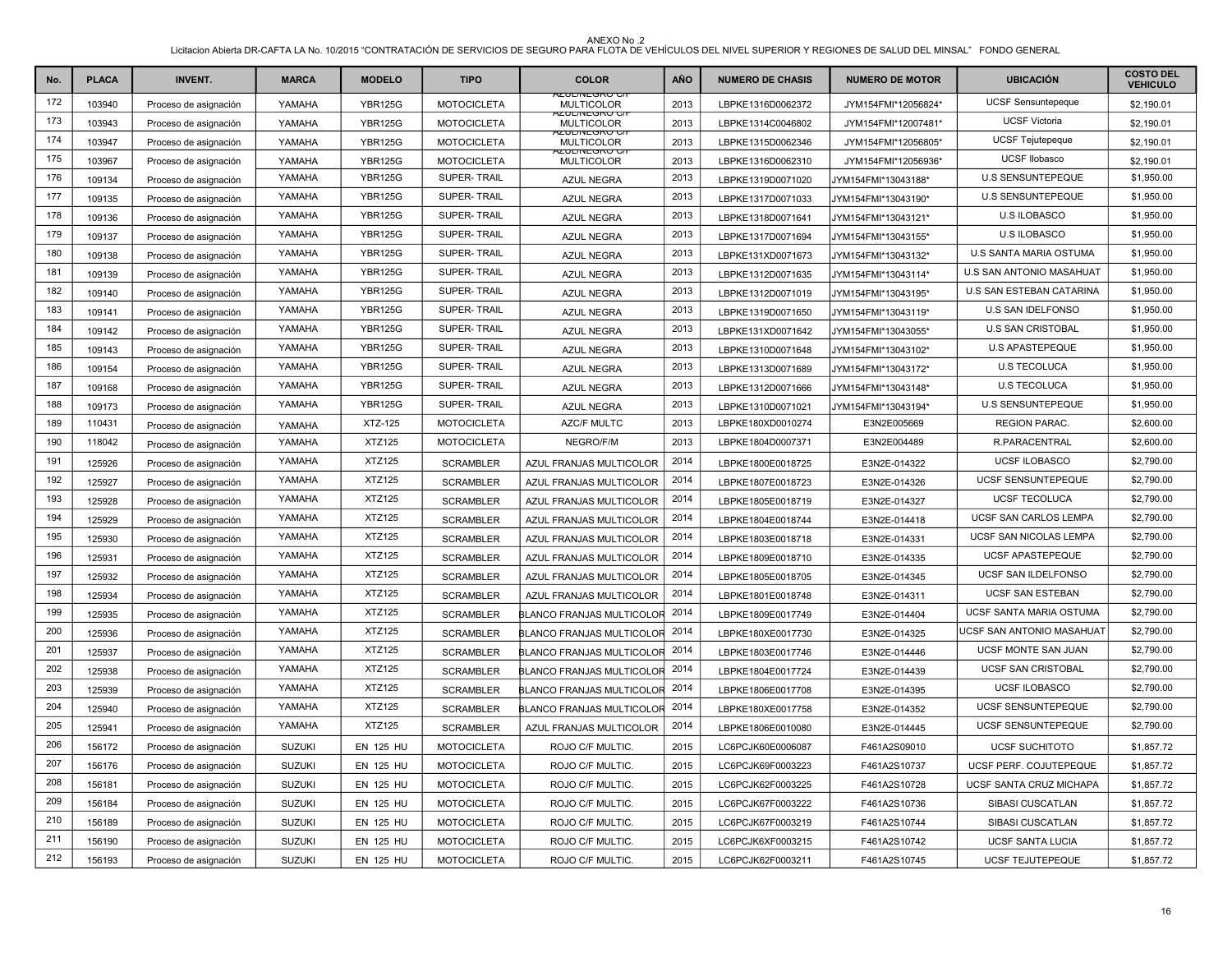ANEXO No .2<br>Licitacion Abierta DR-CAFTA LA No. 10/2015 "CONTRATACIÓN DE SERVICIOS DE SEGURO PARA FLOTA DE VEHÍCULOS DEL NIVEL SUPERIOR Y REGIONES DE SALUD DEL MINSAL" FONDO GENERAL

| No. | <b>PLACA</b> | <b>INVENT.</b>        | <b>MARCA</b>  | <b>MODELO</b>    | <b>TIPO</b>        | <b>COLOR</b>       | <b>AÑO</b> | <b>NUMERO DE CHASIS</b> | <b>NUMERO DE MOTOR</b> | <b>UBICACIÓN</b>           | <b>COSTO DEL</b><br><b>VEHICULO</b> |
|-----|--------------|-----------------------|---------------|------------------|--------------------|--------------------|------------|-------------------------|------------------------|----------------------------|-------------------------------------|
| 213 | 156195       | Proceso de asignación | <b>SUZUKI</b> | <b>EN 125 HU</b> | <b>MOTOCICLETA</b> | AZUL C/F. MULTIC.  | 2015       | LC6PCJK68E0006080       | F461A2S09000           | <b>UCSF SAN ISIDRO</b>     | \$1,857.72                          |
| 214 | 156197       | Proceso de asignación | <b>SUZUKI</b> | <b>EN 125 HU</b> | <b>MOTOCICLETA</b> | ROJO C/F MULTIC.   | 2015       | LC6PCJK60E0006090       | F461A2S09007           | SIBASI CABAÑAS             | \$1,857.72                          |
| 215 | 156199       | Proceso de asignación | <b>SUZUKI</b> | EN 125 HU        | <b>MOTOCICLETA</b> | ROJO C/F MULTIC.   | 2015       | LC6PCJK62E0006088       | F461A2S09011           | SIBASI CABAÑAS             | \$1,857.72                          |
| 216 | 156201       | Proceso de asignación | <b>SUZUKI</b> | <b>EN 125 HU</b> | <b>MOTOCICLETA</b> | AMARILLO C/F.MULT. | 2015       | LC6PCJK61E0006079       | F461A2S09019           | <b>UCSF APASTEPEQUE</b>    | \$1,857.72                          |
| 217 | 156203       | Proceso de asignación | <b>SUZUKI</b> | <b>EN 125 HU</b> | <b>MOTOCICLETA</b> | ROJO C/F MULTIC.   | 2015       | LC6PCJK64F0003212       | F461A2S10740           | <b>UCSF SAN SEBASTIAN</b>  | \$1,857.72                          |
| 218 | 156205       | Proceso de asignación | <b>SUZUKI</b> | <b>EN 125 HU</b> | <b>MOTOCICLETA</b> | AZUL C/F. MULTIC.  | 2015       | LC6PCJK68E0006094       | F461A2S09003           | SIBASI SAN VICENTE         | \$1,857.72                          |
| 219 | 156211       | Proceso de asignación | <b>SUZUKI</b> | <b>EN 125 HU</b> | <b>MOTOCICLETA</b> | NEGRO C/F. MULTIC. | 2015       | LC6PCJK61F0003202       | F461A2S10756           | <b>UCSF ZACATECOLUCA</b>   | \$1,857.72                          |
| 220 | 156214       | Proceso de asignación | <b>SUZUKI</b> | <b>EN 125 HU</b> | <b>MOTOCICLETA</b> | NEGRO C/F. MULTIC. | 2015       | LC6PCJK69F0003206       | F461A2S10752           | <b>UCSF ROSARIO LA PAZ</b> | \$1,857.72                          |
| 221 | 156218       | Proceso de asignación | <b>SUZUKI</b> | EN 125 HU        | <b>MOTOCICLETA</b> | AMARILLO C/F.MULT. | 2015       | LC6PCJK64E0006075       | F461A2S08998           | <b>UCSF ROSARIO LA PAZ</b> | \$1,857.72                          |
|     |              |                       |               |                  |                    |                    |            |                         |                        |                            | \$2,333,832.92                      |

|                |              | <b>REGION CENTRAL</b> |                   |                     |                    |                           |            |                         |                        |                                        |                                     |
|----------------|--------------|-----------------------|-------------------|---------------------|--------------------|---------------------------|------------|-------------------------|------------------------|----------------------------------------|-------------------------------------|
| No.            | <b>PLACA</b> | <b>INVENT.</b>        | <b>MARCA</b>      | <b>MODELO</b>       | <b>TIPO</b>        | <b>COLOR</b>              | <b>AÑO</b> | <b>NUMERO DE CHASIS</b> | <b>NUMERO DE MOTOR</b> | <b>UBICACIÓN</b>                       | <b>COSTO DEL</b><br><b>VEHICULO</b> |
| $\mathbf{1}$   | 2041         | Proceso de asignación | <b>NISSAN</b>     | <b>FRONTIER</b>     | PICK UP            | <b>BLANCO</b>             | 2013       | 3N6PD23Y7ZK925412       | YD25601874P            | <b>R.CENTRAL</b>                       | \$25,190.00                         |
| $\overline{2}$ | 2585         | 0802-154-004-01-00002 | <b>TOYOTA</b>     | <b>LAND CRUISER</b> | <b>CAMIONETA</b>   | <b>BLANCO</b>             | 1993       | HZJ75-0017284           | 1HZ-0100467            | <b>REGION CENTRAL</b>                  | \$5,000.00                          |
| 3              | 2662         | 0195-154-032-01-00001 | <b>MITSUBISHI</b> | $L-200$             | PICK-UP            | <b>ROJO</b>               | 1994       | DJNK340RPO1947          | 4D56-GC-2528           | <b>REGION CENTRAL</b>                  | \$5,000.00                          |
| $\overline{4}$ | 2970         | 0273-154-002-01-00001 | <b>TOYOTA</b>     | HZJ78L-RJMRS        | <b>AMBULANCIA</b>  | <b>BLANCO C/FRANJAS</b>   | 2009       | JTERB71J400053071       | 1HZ-0621677            | CHALATENANGO                           | \$20,000.00                         |
| 5              | 2971         | 0267-154-002-01-00001 | <b>TOYOTA</b>     | HZJ78L-RJMRS        | <b>AMBULANCIA</b>  | <b>BLANCO C/FRANJAS</b>   | 2009       | JTERB71J100053058       | 1HZ-0621606            | CHALATENANGO                           | \$20,000.00                         |
| 6              | 3076         | 0192-154-032-01-00001 | <b>NISSAN</b>     | <b>FRONTIER</b>     | PICK-UP            | PLATEADO / MET            | 2011       | JN1CJUD22Z0112566       | QD32291653             | <b>US DE HUIZUCAR</b>                  | \$23,370.00                         |
| $\overline{7}$ | 3109         | 0207-154-032-01-00001 | <b>NISSAN</b>     | <b>FRONTIER</b>     | PICK-UP            | <b>BLANCO</b>             | 2011       | JN1CJUD22Z0112410       | QD32291266             | US DE TALNIQUE                         | \$23,370.00                         |
| 8              | 3156         | 0185-154-032-01-00002 | <b>NISSAN</b>     | <b>FRONTIER</b>     | PICK-UP            | <b>BLANCO</b>             | 2011       | JN1CJUD22Z0112573       | QD32291628             | US DE CIUDAD ARCE                      | \$23,370.00                         |
| 9              | 3168         | 0202-154-032-01-00001 | <b>NISSAN</b>     | <b>FRONTIER</b>     | PICK-UP            | <b>BLANCO</b>             | 2011       | JN1CJUD22Z0112561       | QD32291550             | US DE SAN JOSE VILLANUEVA              | \$23,370.00                         |
| 10             | 3252         | 0205-154-032-01-00001 | <b>NISSAN</b>     | <b>FRONTIER</b>     | PICK-UP            | <b>BLANCO</b>             | 2011       | JN1CJUD22Z0112568       | QD32291615             | US DE TACACHICO                        | \$23,370.00                         |
| 11             | 3262         | 0275-154-002-01-00002 | <b>NISSAN</b>     | PATROL 4.2 DSL      | <b>AMBULANCIA</b>  | <b>BLANCO</b>             | 2008       | JN1TCSY61Z0566344       | TD42-197184            | U.S. DE SAN FERNANDO                   | \$20,000.00                         |
| 12             | 3286         | 0267-154-032-01-00001 | <b>NISSAN</b>     | <b>FRONTIER</b>     | PICK-UP            | PLATEADO / MET            | 2011       | JN1CJUD22Z0112451       | QD32291359             | US DE NOMBRE DE JESUS                  | \$23,370.00                         |
| 13             | 3290         | 0262-154-032-01-00001 | <b>NISSAN</b>     | <b>FRONTIER</b>     | PICK-UP            | <b>BLANCO</b>             | 2011       | JN1CJUD22Z0112522       | QD32291419             | US DE EL CARRIZAL                      | \$23,370.00                         |
| 14             | 3323         | 0186-154-032-01-00001 | <b>MAZDA</b>      | BT50 4X4            | PICK-UP            | <b>ROJO</b>               | 2008       | MM7UNY0W380677762       | <b>WLAT892357</b>      | U.S. DE COMASAGUA                      | \$21,500.00                         |
| 15             | 3340         | 0802-154-032-01-00010 | <b>MAZDA</b>      | BT50 4X4            | PICK-UP            | <b>GRIS</b>               | 2008       | MM7UNY0W380677295       | WLAT891340             | <b>REGION CENTRAL</b>                  | \$21,500.00                         |
| 16             | 3774         | 0266-154-002-01-00001 | <b>NISSAN</b>     | PATROL 4.2 DSL      | AMBULANCIA         | <b>BLANCO</b>             | 2008       | JN1TCSY61Z0568334       | TD42200550             | <b>U.S. LAS VUELTAS</b>                | \$20,000.00                         |
| 17             | 3775         | 0270-154-002-01-00001 | <b>NISSAN</b>     | PATROL 4.2 DSL      | <b>AMBULANCIA</b>  | <b>BLANCO</b>             | 2008       | JN1TCSY61Z0568327       | TD42200625             | <b>U.S. DE POTONICO</b>                | \$20,000.00                         |
| 18             | 3795         | 0269-154-002-01-00001 | <b>NISSAN</b>     | PATROL 4.2 DSL      | AMBULANCIA         | <b>BLANCO</b>             | 2008       | JN1TCSY61Z0567961       | TD42199882             | U.S. SN. JOSE OJOS DE AGUA             | \$20,000.00                         |
| 19             | 3800         | 0272-154-002-01-00001 | <b>NISSAN</b>     | PATROL 4.2 DSL      | <b>AMBULANCIA</b>  | <b>BLANCO</b>             | 2008       | JN1TCSY61Z0568284       | TD42200493             | U.S. SN. ANTONIO LOS<br><b>RANCHOS</b> | \$20,000.00                         |
| 20             | 3801         | 0257-154-002-01-00001 | <b>NISSAN</b>     | PATROL 4.2 DSL      | <b>AMBULANCIA</b>  | <b>BLANCO</b>             | 2008       | JN1TCSY61Z0568296       | TD42200537             | U.S. DE ARCATAO                        | \$20,000.00                         |
| 21             | 3802         | 0265-154-002-01-00001 | <b>NISSAN</b>     | PATROL 4.2 DSL      | <b>AMBULANCIA</b>  | <b>BLANCO</b>             | 2008       | JN1TCSY61Z0568306       | TD42200542             | U.S. DE LA LAGUNA                      | \$20,000.00                         |
| 22             | 3911         | Proceso de asignación | <b>ASIA HERO</b>  | CARGO125R           | <b>MOTOCICLETA</b> | <b>AZULC/F MULTICOLOR</b> | 2010       | L5DPCJF18AZL00663       | 157FMI10LO3444         | <b>REGION CENTRAL</b>                  | \$2,600.00                          |
| 23             | 4265         | Proceso de asignación | <b>MITSUBISHI</b> | L200                | PICK UP            | <b>BLANCO</b>             | 2011       | MMBJNKB70BD044236       | 4M40UAC4069            | U.S. TEJUTLA                           | \$25,000.00                         |
| 24             | 4266         | Proceso de asignación | <b>MITSUBISHI</b> | L200                | PICK UP            | <b>BLANCO</b>             | 2011       | MMBJNKB70BD024790       | 4M40UAC2740            | SIBASI LA LIBERTAD                     | \$25,000.00                         |
| 25             | 4268         | Proceso de asignación | <b>MITSUBISHI</b> | L200                | PICK UP            | <b>BLANCO</b>             | 2011       | MMBJNKB70BD024785       | 4M40UAC2749            | SIBASI CHALATENANGO                    | \$25,000.00                         |
| 26             | 4291         | Proceso de asignación | <b>NISSAN</b>     | <b>FRONTIER</b>     | PICK-UP            | <b>BLANCO</b>             | 2013       | 3N6PD23Y0ZK924912       | YD25475847T            | <b>CHILTIUPAN</b>                      | \$25,000.00                         |
| 27             | 4433         | Proceso de asignación | INTERNATIONAL     | 4300                | <b>FURGON</b>      | <b>BLANCO</b>             | 2012       | 3HAMMAAR8CL120899       | 470HM2U1592325         | <b>REGION CENTRAL</b>                  | \$88,500.00                         |
| 28             | 4860         | 0271-154-002-01-00002 | <b>TOYOTA</b>     | HZJ78L-RJMRS        | <b>AMBULANCIA</b>  | <b>BLANCO C/FRANJAS</b>   | 2009       | JTERB71J500052902       | 1HZ-0620933            | CHALATENANGO                           | \$20,000.00                         |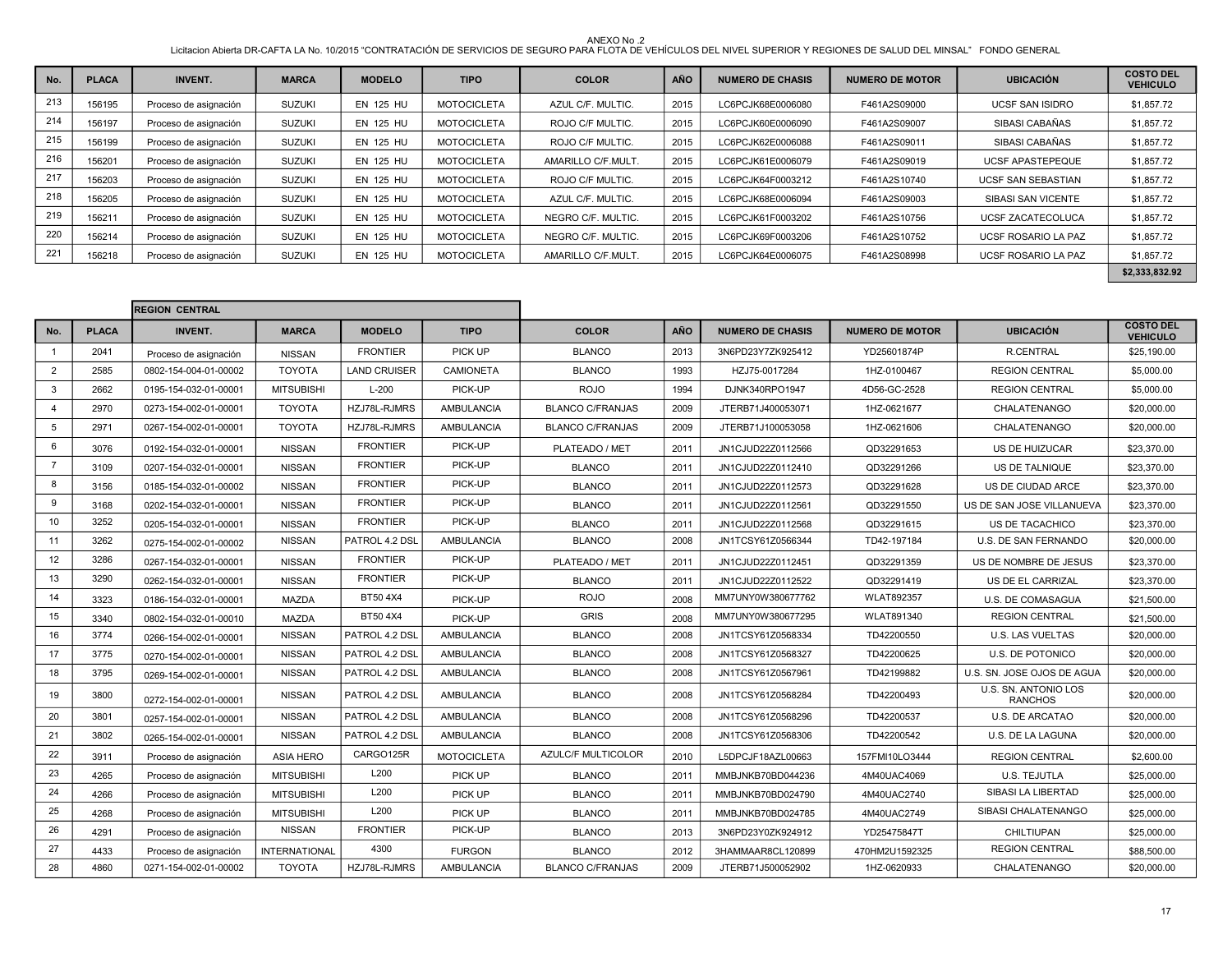| No. | <b>PLACA</b> | <b>INVENT.</b>        | <b>MARCA</b>  | <b>MODELO</b>       | <b>TIPO</b>        | <b>COLOR</b>              | <b>AÑO</b> | <b>NUMERO DE CHASIS</b> | <b>NUMERO DE MOTOR</b> | <b>UBICACIÓN</b>                       | <b>COSTO DEL</b><br><b>VEHICULO</b> |
|-----|--------------|-----------------------|---------------|---------------------|--------------------|---------------------------|------------|-------------------------|------------------------|----------------------------------------|-------------------------------------|
| 29  | 4861         | Proceso de asignación | <b>TOYOTA</b> | <b>LAND CRUISER</b> | AMBULANCIA         | <b>BLANCO</b>             | 2012       | JTERB71J900064227       | 1HZ0690626             | U.S. LA PALMA                          | \$20,000.00                         |
| 30  | 4865         | 0278-154-002-01-00001 | <b>TOYOTA</b> | HZJ78L-RJMRS        | AMBULANCIA         | <b>BLANCO C/FRANJAS</b>   | 2009       | JTERB71J400052874       | 1HZ-0620796            | CHALATENANGO                           | \$20,000.00                         |
| 31  | 4866         | Proceso de asignación | <b>TOYOTA</b> | <b>LAND CRUISER</b> | <b>AMBULANCIA</b>  | <b>BLANCO</b>             | 2012       | JTERB71J800064249       | 1HZ0690819             | U.S. GUARJILA                          | \$20,000.00                         |
| 32  | 4884         | Proceso de asignación | <b>TOYOTA</b> | <b>LAND CRUISER</b> | AMBULANCIA         | <b>BLANCO</b>             | 2012       | JTERB71J600064198       | 1HZ0690487             | <b>REGION CENTRAL</b>                  | \$20,000.00                         |
| 33  | 4898         | 0268-154-002-01-00001 | <b>TOYOTA</b> | HZJ78L-RJMRS        | AMBULANCIA         | <b>BLANCO C/FRANJAS</b>   | 2009       | JTERB71J400052826       | 1HZ-0620567            | CHALATENANGO                           | \$20,000.00                         |
| 34  | 4899         | 0186-154-002-01-00002 | <b>TOYOTA</b> | HZJ78L-RJMRS        | AMBULANCIA         | <b>BLANCO C/FRANJAS</b>   | 2009       | JTERB71J800052828       | 1HZ-0620574            | LA LIBERTAD                            | \$20,000.00                         |
| 35  | 4909         | 0187-154-002-01-00001 | <b>TOYOTA</b> | HZJ78L-RJMRS        | AMBULANCIA         | <b>BLANCO C/FRANJAS</b>   | 2009       | JTERB71J600052844       | 1HZ-0620650            | <b>LA LIBERTAD</b>                     | \$20,000.00                         |
| 36  | 4939         | 0280-154-002-01-00001 | <b>TOYOTA</b> | HZJ78L-RJMRS        | AMBULANCIA         | <b>BLANCO C/FRANJAS</b>   | 2009       | JTERB71J900053051       | 1HZ-0621564            | CHALATENANGO                           | \$20,000.00                         |
| 37  | 4941         | 0260-154-002-01-00001 | <b>TOYOTA</b> | HZJ78L-RJMRS        | AMBULANCIA         | <b>BLANCO C/FRANJAS</b>   | 2009       | JTERB71J400053054       | 1HZ-0621583            | CHALATENANGO                           | \$20,000.00                         |
| 38  | 4943         | 0279-154-002-01-00001 | <b>TOYOTA</b> | HZJ78L-RJMRS        | AMBULANCIA         | <b>BLANCO C/FRANJAS</b>   | 2009       | JTERB71J400052955       | 1HZ-0621131            | CHALATENANGO                           | \$20,000.00                         |
| 39  | 4989         | 0259-154-002-01-00001 | <b>TOYOTA</b> | HZJ78L-RJMRS        | <b>AMBULANCIA</b>  | <b>BLANCO C/FRANJAS</b>   | 2009       | JTERB71J700053047       | 1HZ-0621547            | CHALATENANGO                           | \$20,000.00                         |
| 40  | 4997         | 0237-154-002-01-00001 | <b>TOYOTA</b> | HZJ78L-RJMRS        | AMBULANCIA         | <b>BLANCO C/FRANJAS</b>   | 2009       | JTERB71J500052947       | 1HZ-0621083            | CHALATENANGO                           | \$20,000.00                         |
| 41  | 5002         | 0262-154-002-01-00001 | <b>TOYOTA</b> | HZJ78L-RJMRS        | <b>AMBULANCIA</b>  | <b>BLANCO C/FRANJAS</b>   | 2009       | JTERB71J900052918       | 1HZ-0620971            | CHALATENANGO                           | \$20,000.00                         |
| 42  | 5798         | 0241-154-032-01-00001 | <b>NISSAN</b> | <b>FRONTIER</b>     | PICK-UP            | PLATEADO / MET            | 2011       | JN1CJUD22Z0112809       | QD32-292333            | US DELA REINA                          | \$23,370.00                         |
| 43  | 5804         | 0270-154-032-01-00001 | <b>NISSAN</b> | <b>FRONTIER</b>     | PICK-UP            | PLATEADO / MET            | 2011       | JN1CJUD22Z0112777       | QD32-292187            | US DE POTONICO                         | \$23,370.00                         |
| 44  | 5842         | Proceso de asignación | <b>TOYOTA</b> | HI-LUX 4X4          | PICK-UP            | CAFÉ                      | 2010       | MROFR22G800530062       | 2KD7601494             | <b>REGION CENTRAL</b>                  | \$27,000.00                         |
| 45  | 7095         | 0200-154-032-01-00001 | <b>NISSAN</b> | <b>FRONTIER</b>     | PICK-UP            | <b>BLANCO</b>             | 2011       | JN1CJUD22Z0111977       | QD32-290348            | <b>U.S SACACOYO</b>                    | \$23,370.00                         |
| 46  | 7096         | 0208-154-032-01-00001 | <b>NISSAN</b> | <b>FRONTIER</b>     | PICK-UP            | <b>BLANCO</b>             | 2011       | JN1CJUD22Z0111676       | QD32-289386            | <b>U.S TAMANIQUE</b>                   | \$23,370.00                         |
| 47  | 7097         | 0185-154-032-01-00001 | <b>NISSAN</b> | <b>FRONTIER</b>     | PICK-UP            | <b>BLANCO</b>             | 2011       | JN1CJUD22Z0111591       | QD32-288746            | U.S CIUDAD ARCE                        | \$23,370.00                         |
| 48  | 7098         | 0244-154-032-01-00001 | <b>NISSAN</b> | <b>FRONTIER</b>     | PICK-UP            | <b>BLANCO</b>             | 2011       | JN1CJUD22Z0112057       | QD32-290304            | <b>U.S SAN IGNACIO</b>                 | \$23,370.00                         |
| 49  | 7100         | 0240-154-032-01-00001 | <b>NISSAN</b> | <b>FRONTIER</b>     | PICK-UP            | <b>BLANCO</b>             | 2011       | JN1CJUD22Z0111992       | QD32-290035            | <b>U.S LA PALMA</b>                    | \$23,370.00                         |
| 50  | 7103         | 0237-154-032-01-00001 | <b>NISSAN</b> | <b>FRONTIER</b>     | PICK-UP            | ROJO METALICO             | 2011       | JN1CJUD22Z0111940       | QD32-290178            | <b>U.S AGUA CALIENTE</b>               | \$23,370.00                         |
| 51  | 7104         | 0260-154-032-01-00001 | <b>NISSAN</b> | <b>FRONTIER</b>     | PICK-UP            | <b>BLANCO</b>             | 2011       | JN1CJUD22Z0111581       | QD32-288545            | <b>U.S CONCEPCION</b><br>QUEZALTEPEQUE | \$23,370.00                         |
| 52  | 7105         | 0261-154-032-01-00001 | <b>NISSAN</b> | <b>FRONTIER</b>     | PICK-UP            | <b>BLANCO</b>             | 2011       | JN1CJUD22Z0111265       | QD32-287042            | <b>U.S DULCE NOMBRE</b>                | \$23,370.00                         |
| 53  | 7120         | 0237-154-032-01-00001 | <b>NISSAN</b> | <b>FRONTIER</b>     | PICK-UP            | ROJO METALICO             | 2011       | JN1CJUD22Z0111564       | QD32-288593            | <b>U.S GUARJILA</b>                    | \$23,370.00                         |
| 54  | 7354         | 0698-154-032-01-00002 | <b>NISSAN</b> | <b>FRONTIER</b>     | PICK-UP            | <b>PLATEADO</b>           | 2011       | JN1CJUD22Z0112767       | QD32-292140            | SIBASI LA LIBERTAD                     | \$23,370.00                         |
| 55  | 7717         | Proceso de asignación | <b>NISSAN</b> | <b>FRONTIER</b>     | PICK UP            | <b>BLANCO</b>             | 2013       | 3N6PD23Y2ZK920845       | YD25448542T            | QUEZALTEPEQUE                          | \$28,790.00                         |
| 56  | 7718         | Proceso de asignación | <b>NISSAN</b> | <b>FRONTIER</b>     | PICK UP            | <b>BLANCO</b>             | 2013       | 3N6PD23YXZK920835       | YD25449931T            | <b>COLON</b>                           | \$28,790.00                         |
| 57  | 7719         | Proceso de asignación | <b>NISSAN</b> | <b>FRONTIER</b>     | PICK UP            | <b>BLANCO</b>             | 2013       | 3N6PD23Y3ZK920790       | YD25449082T            | CHALATENANGO                           | \$28,790.00                         |
| 58  | 7720         | Proceso de asignación | <b>NISSAN</b> | <b>FRONTIER</b>     | PICK UP            | <b>BLANCO</b>             | 2013       | 3N6PD23Y2ZK920943       | YD25446349T            | <b>TEJUTLA</b>                         | \$28,790.00                         |
| 59  | 7734         | Proceso de asignación | <b>NISSAN</b> | <b>FRONTIER</b>     | <b>PICK UP</b>     | <b>BLANCO</b>             | 2013       | 3N6PD23Y5ZK920855       | YD25448884T            | DTIC R. CENTRAL                        | \$28,790.00                         |
| 60  | 8192         | Proceso de asignación | MAZDA         | BT50 4X4            | PICK-UP            | <b>GRIS</b>               | 2014       | MM7UNYOW4E0931162       | WLAT1375572            | <b>REGION CENTRAL</b>                  | \$21,500.00                         |
| 61  | 9746         | 0700-154-030-01-00016 | YAMAHA        | DT175               | <b>MOTOCICLETA</b> | <b>AZULC/F MULTICOLOR</b> | 2007       | DG01X-018580            | 3TS-099539             | SIBASI CHALATENANGO                    | \$2,600.00                          |
| 62  | 9747         | 0700-154-030-01-00017 | YAMAHA        | DT175               | <b>MOTOCICLETA</b> | <b>AZULC/F MULTICOLOR</b> | 2007       | DG01X-018578            | 3TS-099549             | SIBASI CHALATENANGO                    | \$2,600.00                          |
| 63  | 9749         | 0700-154-030-01-00018 | YAMAHA        | DT175               | <b>MOTOCICLETA</b> | <b>AZULC/F MULTICOLOR</b> | 2007       | DG01X-018575            | 3TS-099560             | SIBASI CHALATENANGO                    | \$2,600.00                          |
| 64  | 9751         | 0265-154-030-01-00001 | YAMAHA        | DT175               | <b>MOTOCICLETA</b> | AZULC/F MULTICOLOR        | 2007       | DG01X-018576            | 3TS-099546             | U.S. LAS VUELTAS                       | \$2,600.00                          |
| 65  | 9752         | 0700-154-030-01-00019 | YAMAHA        | DT175               | <b>MOTOCICLETA</b> | <b>AZULC/F MULTICOLOR</b> | 2007       | DG01X-018586            | 3TS-099558             | SIBASI CHALATENANGO                    | \$2,600.00                          |
| 66  | 9754         | 0700-154-030-01-00020 | YAMAHA        | DT175               | <b>MOTOCICLETA</b> | <b>AZULC/F MULTICOLOR</b> | 2007       | DG01X-018583            | 3TS-099551             | SIBASI CHALATENANGO                    | \$2,600.00                          |
| 67  | 9758         | 0240-154-030-01-00002 | YAMAHA        | DT175               | <b>MOTOCICLETA</b> | <b>AZULC/F MULTICOLOR</b> | 2007       | DG01X-018579            | 3TS-099563             | SIBASI NVA. CONCEPCION                 | \$2,600.00                          |
| 68  | 9761         | 0195-154-030-01-00002 | YAMAHA        | DT175               | <b>MOTOCICLETA</b> | <b>AZULC/F MULTICOLOR</b> | 2007       | DG01X-018572            | 3TS-099537             | U.S. PTO.DE L.LIBER                    | \$2,600.00                          |
| 69  | 9764         | 0802-154-030-01-00002 | YAMAHA        | DT175               | <b>MOTOCICLETA</b> | <b>AZULC/F MULTICOLOR</b> | 2007       | DG01X-018382            | 3TS-099343             | SIBASI LA LIBERTAD                     | \$2,600.00                          |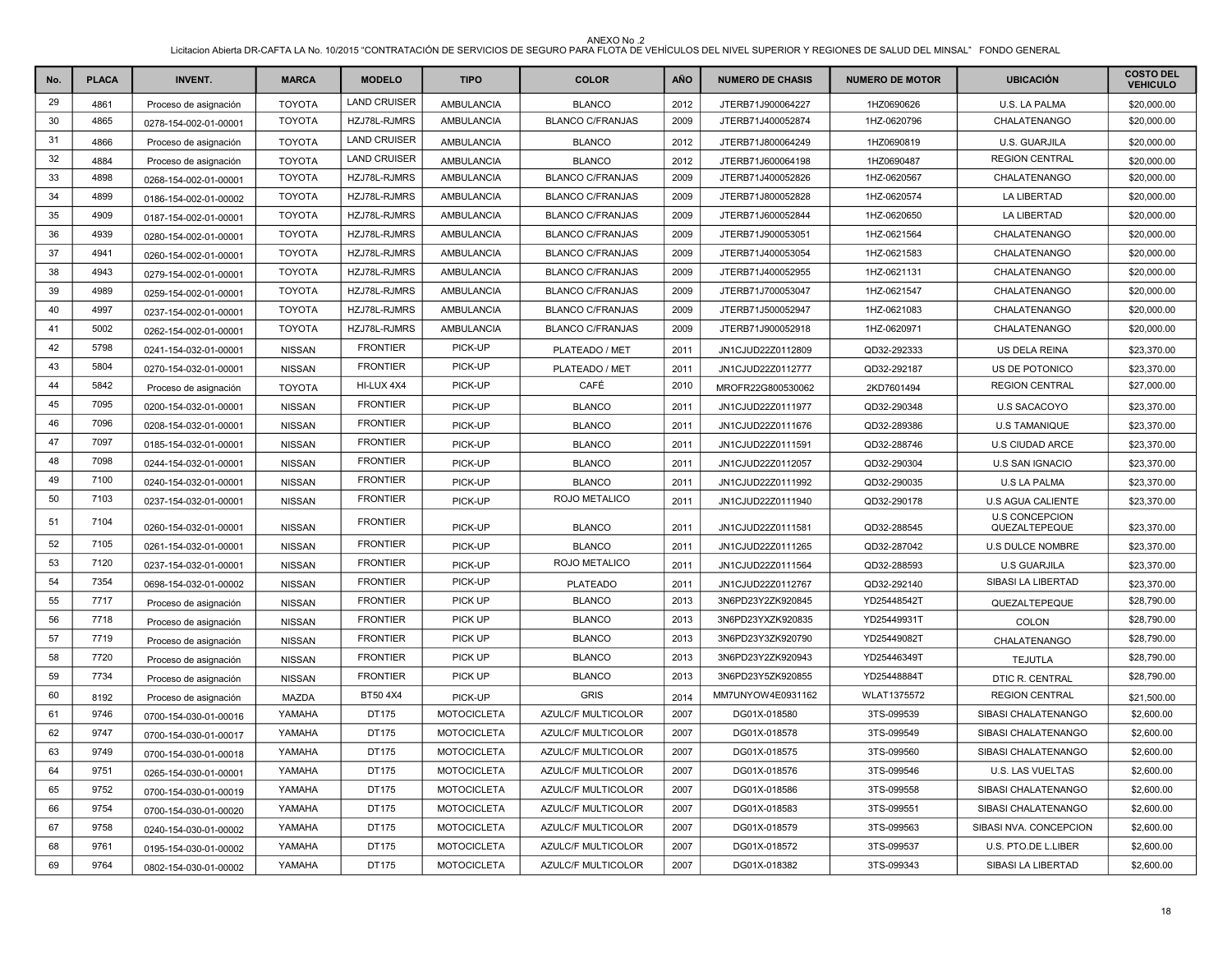| No. | <b>PLACA</b> | <b>INVENT.</b>        | <b>MARCA</b>      | <b>MODELO</b>   | <b>TIPO</b>         | <b>COLOR</b>                                   | AÑO  | <b>NUMERO DE CHASIS</b> | <b>NUMERO DE MOTOR</b> | <b>UBICACIÓN</b>          | <b>COSTO DEL</b><br><b>VEHICULO</b> |
|-----|--------------|-----------------------|-------------------|-----------------|---------------------|------------------------------------------------|------|-------------------------|------------------------|---------------------------|-------------------------------------|
| 70  | 9938         | Proceso de asignación | YAMAHA            | <b>XTZ125</b>   | <b>SCRAMBLER</b>    | AZUL FRANJAS MULTICOLOR                        | 2014 | LBPKE1804D0010691       | E3N2E-007899           | SIBASI CHALATENANGO       | \$2,600.00                          |
| 71  | 12275        | Proceso de asignación | YAMAHA            | <b>YBR125G</b>  | <b>TODO TERRENO</b> | <b>AZUL NEGRO FRANJAS</b><br><b>MULTICOLOR</b> | 2014 | LBPKE1314E0068575       | JYM154FMI*13026580*    | UCSF SITIO DEL NIÑO       | \$1,725.66                          |
| 72  | 12301        | Proceso de asignación | YAMAHA            | <b>YBR125G</b>  | <b>TODO TERRENO</b> | <b>AZUL NEGRU FRANJAS</b><br><b>MULTICOLOR</b> | 2014 | LBPKE1317E0068733       | JYM154FMI*13027155*    | <b>UCSF ZARAGOZA</b>      | \$1,725.66                          |
| 73  | 12777        | Proceso de asignación | YAMAHA            | <b>YBR125G</b>  | <b>TODO TERRENO</b> | <b>AZUL NEGRO FRANJAS</b><br><b>MULTICOLOR</b> | 2014 | LBPKE1312E0068591       | JYM154FMI*13026574*    | UCSF QUEZALTEPEQUE        | \$1,725.66                          |
| 74  | 12815        | Proceso de asignación | YAMAHA            | <b>YBR125G</b>  | <b>TODO TERRENO</b> | <b>AZUL NEGRU FRANJAS</b><br><b>MULTICOLOR</b> | 2014 | LBPKE1311E0068730       | JYM154FMI*13027215*    | <b>UCSF ARCATAO</b>       | \$1,725.66                          |
| 75  | 12951        | Proceso de asignación | YAMAHA            | <b>YBR125G</b>  | <b>TODO TERRENO</b> | NEGRU FRANJAS<br><b>MULTICOLOR</b>             | 2014 | LBPKE1312E0069661       | JYM154FMI*13026554*    | UCSF SAN JOSE LAS FLORES  | \$1,725.66                          |
| 76  | 13039        | Proceso de asignación | YAMAHA            | <b>YBR125G</b>  | <b>TODO TERRENO</b> | AZUL NEGRU FRANJAS<br><b>MULTICOLOR</b>        | 2014 | LBPKE1313E0068583       | JYM154FMI*13026616*    | <b>UCSF EL CARRIZAL</b>   | \$1,725.66                          |
| 77  | 13183        | Proceso de asignación | YAMAHA            | <b>YBR125G</b>  | <b>TODO TERRENO</b> | NEGRO FRANJAS<br><b>MULTICOLOR</b>             | 2014 | LBPKE1313E0069653       | JYM154FMI*13026671*    | <b>UCSF SANTA RITA</b>    | \$1,725.66                          |
| 78  | 11504        | 0802-154-032-01-00001 | <b>MAZDA</b>      | B2900           | PICK-UP             | <b>AZUL</b>                                    | 2007 | MM7UNY08200430555       | W9AT170557             | <b>REGION CENTRAL</b>     | \$21,500.00                         |
| 79  | 11566        | 0802-154-032-01-00002 | <b>MAZDA</b>      | B2900           | PICK-UP             | <b>BLANCO</b>                                  | 2007 | MM7UNY08200432934       | W9AT172372             | <b>REGION CENTRAL</b>     | \$21,500.00                         |
| 80  | 11574        | 0700-154-032-01-00004 | MAZDA             | B2900           | PICK-UP             | <b>BLANCO</b>                                  | 2007 | MM7UNY08200433188       | W9AT172735             | SIBASI CHALATENANGO       | \$21,500.00                         |
| 81  | 12070        | 0240-154-030-01-00003 | YAMAHA            | DT175           | <b>MOTOCICLETA</b>  | ROJO CON FRANJAS                               | 2007 | DG01X-018632            | 3TS-099577             | U. DE SALUD LA PALMA      | \$2,600.00                          |
| 82  | 12071        | 0195-154-030-01-00001 | YAMAHA            | DT175           | <b>MOTOCICLETA</b>  | ROJO CON FRANJAS                               | 2007 | DG01X-018633            | 3TS-099592             | U.DE S PTO. LA LIBERTAD   | \$2,600.00                          |
| 83  | 12073        | 0199-154-030-01-00001 | YAMAHA            | DT175           | <b>MOTOCICLETA</b>  | ROJO CON FRANJAS                               | 2007 | DG01X-018630            | 3TS-099542             | U.DE S. QUEZALTEPEQUE     | \$2,600.00                          |
| 84  | 13571        | 0802-154-032-01-00008 | <b>CHEVROLET</b>  | S-104X4         | PICK-UP             | <b>BLANCO</b>                                  | 2000 | 9BG138BTOYC415288       | 4A8A75B125664E         | <b>REGION CENTRAL</b>     | \$7,000.00                          |
| 85  | 15364        | Proceso de asignación | A.M.C.            | <b>CHEROKEE</b> | <b>CAMIONETA</b>    | <b>ROJO</b>                                    | 1992 | 1J4FU28B8NL237845       | 22R1173018             | <b>REGION CENTRAL</b>     | \$3,000.00                          |
| 86  | 15386        | 0038-154-018-01-00002 | A.M.C.            | CHEROKEE        | <b>CAMIONETA</b>    | <b>AZUL</b>                                    | 1996 | 1J4FJ28H7TL241600       | 604HX12                | <b>REGION CENTRAL</b>     | \$5,000.00                          |
| 87  | 15862        | 0802-154-032-01-00004 | <b>TOYOTA</b>     | HI-LUX 4X4      | PICK-UP             | <b>BLANCO</b>                                  | 1999 | LN166-0018937           | 3L-4651369             | <b>REGION CENTRAL</b>     | \$15,000.00                         |
| 88  | 16664        | 0060-154-032-01-00017 | <b>MAZDA</b>      | 2900CL          | PICK-UP             | <b>GRIS</b>                                    | 2003 | MM7UNY08100195900       | W9AT119811             | <b>SABASI LA LIBERTAD</b> | \$14,000.00                         |
| 89  | 17778        | 0700-154-032-01-00006 | <b>MITSUBISHI</b> | L-200 4X4 CD    | PICK-UP             | <b>AZUL</b>                                    | 2005 | MMBJNK7705D033309       | 4M4MA4210              | SIBASI CHALATENANGO       | \$18,000.00                         |
| 90  | 17825        | 0700-154-032-01-00005 | <b>MITSUBISHI</b> | L-200 4X4 CD    | PICK-UP             | <b>GRIS</b>                                    | 2005 | MMBJNK7705D033518       | 4M40MA4222             | SIBASI CHALATENANGO       | \$18,000.00                         |
| 91  | 21137        | 0802-154-030-01-00005 | YAMAHA            | DT175           | <b>MOTOCICLETA</b>  | <b>AZULC/F MULTICOLOR</b>                      | 2006 | DG01X-014077            | 3TS-095014             | SIBASI LA LIBERTAD        | \$2,600.00                          |
| 92  | 21157        | 0700-154-030-01-00012 | YAMAHA            | DT175           | <b>MOTOCICLETA</b>  | AZULC/F MULTICOLOR                             | 2006 | DG01X-014080            | 3TS-095051             | SIBASI NVA. CONCEPCION    | \$2,600.00                          |
| 93  | 21238        | 0802-154-030-01-00004 | YAMAHA            | DT175           | <b>MOTOCICLETA</b>  | <b>AZULC/F MULTICOLOR</b>                      | 2006 | DG01X-014087            | 3TS-095061             | SIBASI LA LIBERTAD        | \$2,600.00                          |
| 94  | 61355        | 0307-154-030-01-00002 | YAMAHA            | DT175           | <b>MOTOCICLETA</b>  | <b>AZUL</b>                                    | 2008 | DG01X021407             | 3TS102351              | U.S. DE APOPA             | \$2,600.00                          |
| 95  | 61928        | 0201-154-030-01-00001 | <b>YUMBO</b>      | DAKAR200        | <b>MOTOCICLETA</b>  | <b>ROJO</b>                                    | 2008 | LZSJCML0185002190       | ZS169FML58300117       | U.S. SN. JOSE LOS SITIOS  | \$1,700.00                          |
| 96  | 61931        | 0185-154-030-01-00001 | <b>YUMBO</b>      | DAKAR200        | <b>MOTOCICLETA</b>  | <b>ROJO</b>                                    | 2008 | LZSJCML0X85002169       | ZS169FML58300123       | U.S. CIUDAD ARCE          | \$1,700.00                          |
| 97  | 62260        | 0103-154-030-01-00001 | <b>SUZUKI</b>     | <b>TS185</b>    | <b>MOTOCICLETA</b>  | AZULC/F MULTICOLOR                             | 2008 | 9FSSG11A28C031104       | TS1852183506           | U.S. SN. JUAN OPICO       | \$2,600.00                          |
| 98  | 62262        | 0209-154-030-01-00001 | <b>SUZUKI</b>     | <b>TS185</b>    | <b>MOTOCICLETA</b>  | AZULC/F MULTICOLOR                             | 2008 | 9FSSG11A88C031091       | TS1852183531           | SIBASI LA LIBERTAD        | \$2,600.00                          |
| 99  | 67096        | 0698-154-030-01-00003 | YAMAHA            | DT-125          | <b>MOTOCICLETA</b>  | BLANCO C/F GRIS, ROJO                          | 2009 | DE02X047765             | 3TT170517              | SIBASI LA LIBERTAD        | \$2,600.00                          |
| 100 | 67100        | 0717-154-030-01-00016 | YAMAHA            | DT-125          | <b>MOTOCICLETA</b>  | <b>AZULC/F MULTICOLOR</b>                      | 2009 | DE02X048712             | 3TT171463              | SIBASI LA LIBERTAD        | \$2,600.00                          |
| 101 | 69247        | PENDIENT.             | YAMAHA            | DT 175          | <b>SCRAMBLER</b>    | ZUL/BCO/NEGC7F MULTICOLOF 2012                 |      | DGO1X035269             | 3TS116238              | <b>REGION CENTRAL</b>     | \$2,600.00                          |
| 102 | 75671        | 0237-154-030-01-00001 | YAMAHA            | DT175           | <b>MOTOCICLETA</b>  | <b>AZULC/F MULTICOLOR</b>                      | 2010 | DG01X0255180            | 3TS106151              | SIBASI CHALATENANGO       | \$2,600.00                          |
| 103 | 75678        | 0275-154-030-01-00002 | YAMAHA            | DT175           | <b>MOTOCICLETA</b>  | <b>AZULC/F MULTICOLOR</b>                      | 2010 | DG01X025359             | 3TS106337              | SIBASI CHALATENANGO       | \$2,600.00                          |
| 104 | 75709        | 0278-154-030-01-00001 | YAMAHA            | DT175           | <b>MOTOCICLETA</b>  | AZULC/F MULTICOLOR                             | 2010 | DG01X025179             | 3TS106149              | SIBASI CHALATENANGO       | \$2,600.00                          |
| 105 | 83856        | 0426-154-030-01-00002 | YAMAHA            | DT175           | <b>MOTOCICLETA</b>  | AZULC/F MULTICOLOR                             | 2010 | DG01X-031121            | 3TS-112084             | <b>U.S TEJUTEPEQUE</b>    | \$2,600.00                          |
| 106 | 83858        | 0406-154-030-01-00002 | YAMAHA            | DT175           | <b>MOTOCICLETA</b>  | <b>AZULC/F MULTICOLOR</b>                      | 2010 | DG01X-031133            | 3TS-112098             | <b>U.S VICTORIA</b>       | \$2,600.00                          |
| 107 | 83859        | 0400-154-030-01-00002 | YAMAHA            | DT175           | <b>MOTOCICLETA</b>  | AZULC/F MULTICOLOR                             | 2010 | DG01X-030788            | 3TS-111737             | <b>U.S DOLORES</b>        | \$2,600.00                          |
| 108 | 83861        | 0261-154-030-01-00001 | YAMAHA            | DT175           | <b>MOTOCICLETA</b>  | AZULC/F MULTICOLOR                             | 2010 | DG01X-030789            | 3TS-111733             | <b>U.S CITALA</b>         | \$2,600.00                          |
| 109 | 83862        | 0264-154-030-01-00002 | YAMAHA            | DT175           | <b>MOTOCICLETA</b>  | AZULC/F MULTICOLOR                             | 2010 | DG01X-031111            | 3TS-112091             | <b>U.S LA PALMA</b>       | \$2,600.00                          |
| 110 | 83863        | 0802-154-030-01-00006 | YAMAHA            | DT175           | <b>MOTOCICLETA</b>  | AZULC/F MULTICOLOR                             | 2010 | DG01X-031125            | 3TS-112101             | <b>U.S LA REINA</b>       | \$2,600.00                          |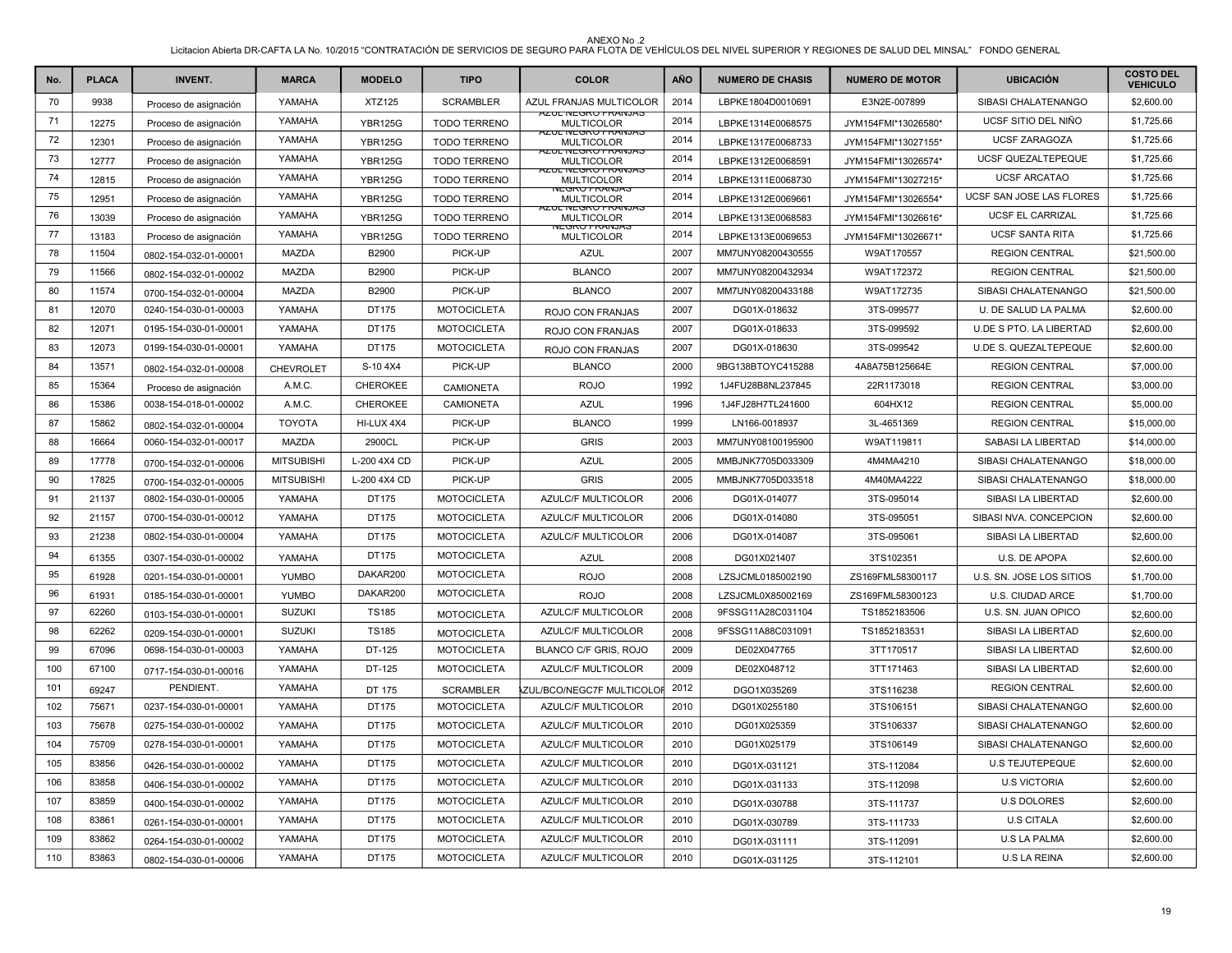| No. | <b>PLACA</b> | <b>INVENT.</b>        | <b>MARCA</b>  | <b>MODELO</b>    | <b>TIPO</b>         | <b>COLOR</b>                                  | <b>AÑO</b> | <b>NUMERO DE CHASIS</b> | <b>NUMERO DE MOTOR</b> | <b>UBICACIÓN</b>                             | <b>COSTO DEL</b><br><b>VEHICULO</b> |
|-----|--------------|-----------------------|---------------|------------------|---------------------|-----------------------------------------------|------------|-------------------------|------------------------|----------------------------------------------|-------------------------------------|
| 111 | 83864        | 0186-154-030-01-00001 | YAMAHA        | DT175            | <b>MOTOCICLETA</b>  | AZULC/F MULTICOLOR                            | 2010       | DG01X-031132            | 3TS-112114             | <b>U.S CONCEPCION</b><br>QUEZALTEPEQUE       | \$2,600.00                          |
| 112 | 87309        | PENDIENT.             | YAMAHA        | DT 175           | <b>SCRAMBLER</b>    | <b>BLANCO FRANJAS MULTICOLOF</b>              | 2011       | DGO1X032075             | 3TS113045              | <b>REGION CENTRAL</b>                        | \$2,600.00                          |
| 113 | 95001        | Proceso de asignación | <b>HONDA</b>  | <b>CGL125</b>    | <b>MOTOCICLETA</b>  | <b>AZUL</b>                                   | 2012       | LWBPCJ1FXC1019044       | WH156FMI212C74638      | U.S. CARLOS DIAZ DEL PINAL                   | \$1,910.00                          |
| 114 | 95003        | Proceso de asignación | <b>HONDA</b>  | <b>CGL125</b>    | <b>MOTOCICLETA</b>  | <b>NEGRO</b>                                  | 2012       | LWBPCJ1F8C1018796       | WH156FMI212C73907      | U.S. TALNIQUE Y LOS SITIOS                   | \$1,910.00                          |
| 115 | 95005        | Proceso de asignación | <b>HONDA</b>  | <b>CGL125</b>    | <b>MOTOCICLETA</b>  | <b>NEGRO</b>                                  | 2012       | LWBPCJ1F7C1018787       | WH156FMI212C73910      | U.S. CIUDAD ARCE                             | \$1,910.00                          |
| 116 | 95007        | Proceso de asignación | <b>HONDA</b>  | <b>CGL125</b>    | <b>MOTOCICLETA</b>  | <b>AZUL</b>                                   | 2012       | LWBPCJ1F7C1019017       | WH156FMI212C74613      | U.S. TAMANIQUE                               | \$1,910.00                          |
| 117 | 95009        | Proceso de asignación | <b>HONDA</b>  | <b>CGL125</b>    | <b>MOTOCICLETA</b>  | <b>AZUL</b>                                   | 2012       | LWBPCJ1F2C1019068       | WH156FMI212C74620      | U.S. DR. ALBERTO AGUILAR                     | \$1,910.00                          |
| 118 | 95011        | Proceso de asignación | <b>HONDA</b>  | <b>CGL125</b>    | <b>MOTOCICLETA</b>  | <b>AZUL</b>                                   | 2012       | LWBPCJ1F4C1019041       | WH156FMI212C74634      | SIBASI LA LIBERTAD                           | \$1,910.00                          |
| 119 | 95018        | Proceso de asignación | <b>HONDA</b>  | <b>CGL125</b>    | <b>MOTOCICLETA</b>  | <b>AZUL</b>                                   | 2012       | LWBPCJ1F3C1019015       | WH156FMI212C74610      | U.S. NUEVA CONCEPCION                        | \$1,910.00                          |
| 120 | 95019        | Proceso de asignación | <b>HONDA</b>  | <b>CGL125</b>    | <b>MOTOCICLETA</b>  | <b>ROJO</b>                                   | 2012       | LWBPCJ1F0C1018923       | WH156FMI212C74534      | U.S. SAN FRANCISCO LEMPA                     | \$1,910.00                          |
| 121 | 95020        | Proceso de asignación | <b>HONDA</b>  | <b>CGL125</b>    | <b>MOTOCICLETA</b>  | <b>ROJO</b>                                   | 2012       | LWBPCJ1F5C1019355       | WH156FMI212C75684      | <b>U.S. SAN ANTONIO LOS</b><br><b>RANCHO</b> | \$1,910.00                          |
| 122 | 95021        | Proceso de asignación | <b>HONDA</b>  | <b>CGL125</b>    | <b>MOTOCICLETA</b>  | <b>ROJO</b>                                   | 2012       | LWBPCJ1F4C1019332       | WH156FMI212C75639      | U.S. CHALATENANGO                            | \$1,910.00                          |
| 123 | 95022        | Proceso de asignación | <b>HONDA</b>  | <b>CGL125</b>    | <b>MOTOCICLETA</b>  | <b>ROJO</b>                                   | 2012       | LWBPCJ1F4C1018245       | WH156FMI212C72638      | U.S. TEJUTLA                                 | \$1,910.00                          |
| 124 | 95023        | Proceso de asignación | <b>HONDA</b>  | CGL125           | <b>MOTOCICLETA</b>  | <b>ROJO</b>                                   | 2012       | LWBPCJ1F1C1018249       | WH156FMI212C72648      | SIBASI CHALATENANGO                          | \$1,910.00                          |
| 125 | 103781       | Proceso de asignación | YAMAHA        | <b>YBR125G</b>   | <b>MOTOCICLETA</b>  | <u>LINEGRU CIT</u><br><b>MULTICOLOR</b>       | 2013       | LBPKE1310C0046232       | JYM154FMI*12004397*    | <b>UCSF Diaz del Pinal</b>                   | \$2,190.01                          |
| 126 | 103881       | Proceso de asignación | YAMAHA        | <b>YBR125G</b>   | <b>MOTOCICLETA</b>  | AZUL/INEGRU G/I<br><b>MULTICOLOR</b>          | 2013       | LBPKE1317C0046888       | JYM154FMI*12007424*    | <b>UCSF Opico</b>                            | \$2,190.01                          |
| 127 | 103885       | Proceso de asignación | YAMAHA        | <b>YBR125G</b>   | <b>MOTOCICLETA</b>  | 4ZUL/NEGRO C/<br><b>MULTICOLOR</b>            | 2013       | LBPKE1318C0046236       | JYM154FMI*12004465*    | UCSF Chalatenango                            | \$2,190.01                          |
| 128 | 103903       | Proceso de asignación | YAMAHA        | <b>YBR125G</b>   | <b>MOTOCICLETA</b>  | חס טאט איז איז איז איז א<br><b>MULTICOLOR</b> | 2013       | LBPKE1311C0046563       | JYM154FMI*12005525*    | UCSF Lourdes (2)                             | \$2,190.01                          |
| 129 | 103919       | Proceso de asignación | YAMAHA        | <b>YBR125G</b>   | <b>MOTOCICLETA</b>  | <u>VZUL/INEGRO C/</u><br><b>MULTICOLOR</b>    | 2013       | LBPKE1311C0046871       | JYM154FMI*12007552*    | <b>UCSF Guarjila</b>                         | \$2,190.01                          |
| 130 | 103921       | Proceso de asignación | YAMAHA        | <b>YBR125G</b>   | <b>MOTOCICLETA</b>  | <u>AZUL/INEGRU C/I</u><br><b>MULTICOLOR</b>   | 2013       | LBPKE1310C0046568       | JYM154FMI*12005548*    | UCSF Dulce Nombre de Maria                   | \$2,190.01                          |
| 131 | 103923       | Proceso de asignación | YAMAHA        | <b>YBR125G</b>   | <b>MOTOCICLETA</b>  | <u>KOLINEGRU G</u><br><b>MULTICOLOR</b>       | 2013       | LBPKE1317D0062302       | JYM154FMI*12056852*    | <b>UCSF La Palma</b>                         | \$2,190.01                          |
| 132 | 103925       | Proceso de asignación | YAMAHA        | <b>YBR125G</b>   | <b>MOTOCICLETA</b>  | AZUL/INEGRO G/<br><b>MULTICOLOR</b>           | 2013       | LBPKE1315D0062654       | JYM154FMI*12060217*    | <b>UCSF Tejutla</b>                          | \$2,190.01                          |
| 133 | 103932       | Proceso de asignación | YAMAHA        | <b>YBR125G</b>   | <b>MOTOCICLETA</b>  | <b>YZUL/INEGRU G</b><br><b>MULTICOLOR</b>     | 2013       | LBPKE1319D0062625       | JYM154FMI*12060198*    | <b>UCSF Nueva Concepcion</b>                 | \$2,190.01                          |
| 134 | 103964       | Proceso de asignación | YAMAHA        | <b>YBR125G</b>   | <b>MOTOCICLETA</b>  | <b>AZUL/INEGRU G</b><br><b>MULTICOLOR</b>     | 2013       | LBPKE1316D0062341       | JYM154FMI*12056814*    | UCSF Lourdes (2)                             | \$2,190.01                          |
| 135 | 103966       | Proceso de asignación | YAMAHA        | <b>YBR125G</b>   | <b>MOTOCICLETA</b>  | 4ZUL/INEGRO C/I<br><b>MULTICOLOR</b>          | 2013       | LBPKE1310D0062352       | JYM154FMI*12056800*    | UCSF Puerto de la Libertad                   | \$2,190.01                          |
| 136 | 109169       | Proceso de asignación | YAMAHA        | <b>YBR125G</b>   | SUPER-TRAIL         | <b>AZUL NEGRA</b>                             | 2013       | LBPKE1318D0071655       | JYM154FMI*13043089*    | <b>U.S CHILTIUPAN</b>                        | \$1,950.00                          |
| 137 | 120481       | Proceso de asignación | YAMAHA        | <b>XTZ125</b>    | <b>SCRAMBLER</b>    | <b>BLANCO FRANJAS</b><br><b>MULTICOLOR</b>    | 2014       | LBPKE1805D0006388       | E3N2E-009413           | <b>REGION CENTRAL</b>                        | \$2,600.00                          |
| 138 | 125917       | Proceso de asignación | YAMAHA        | XTZ125           | <b>SCRAMBLER</b>    | NEGRO FRANJAS MULTICOLOR 2014                 |            | LBPKE1803E0009940       | E3N2E-014378           | <b>UCSF TAQUILLO</b>                         | \$2,790.00                          |
| 139 | 125918       | Proceso de asignación | YAMAHA        | <b>XTZ125</b>    | <b>SCRAMBLER</b>    | NEGRO FRANJAS MULTICOLOR 2014                 |            | LBPKE1801E0009905       | E3N2E-014354           | <b>UCSF CHILTIUPAN</b>                       | \$2,790.00                          |
| 140 | 148963       | Proceso de asignación | YAMAHA        | <b>YBR125G</b>   | <b>TODO TERRENO</b> | JO NEGRO FRANJAS MULTICOL                     | 2014       | LBPKE1317E0073737       | JYM154FMI*13030953*    | <b>REGION CENTRAL</b>                        | \$1,900.00                          |
| 141 | 156098       | Proceso de asignación | <b>SUZUKI</b> | <b>EN 125 HU</b> | <b>MOTOCICLETA</b>  | NEGRO C/F. MULTIC.                            | 2015       | LC6PCJK65F0003199       | F461A2S10764           | <b>UCSF ANTIGUO</b>                          | \$1,857.72                          |
| 142 | 156100       | Proceso de asignación | <b>SUZUKI</b> | <b>EN 125 HU</b> | <b>MOTOCICLETA</b>  | AZUL C/F. MULTIC.                             | 2015       | LC6PCJK65E0006098       | F461A2S08999           | <b>UCSF ANTIGUO</b>                          | \$1,857.72                          |
| 143 | 156101       | Proceso de asignación | <b>SUZUKI</b> | <b>EN 125 HU</b> | <b>MOTOCICLETA</b>  | ROJO C/F MULTIC.                              | 2015       | LC6PCJK66F0003213       | F461A2S10747           | UCSF SAN JOSE VILLANUEVA                     | \$1,857.72                          |
| 144 | 156103       | Proceso de asignación | <b>SUZUKI</b> | <b>EN 125 HU</b> | <b>MOTOCICLETA</b>  | NEGRO C/F. MULTIC.                            | 2015       | LC6PCJK65E0006084       | F461A2S09013           | UCSF PUERTO LA LIBERTAD                      | \$1,857.72                          |
| 145 | 156107       | Proceso de asignación | <b>SUZUKI</b> | <b>EN 125 HU</b> | <b>MOTOCICLETA</b>  | AMARILLO C/F.MULT.                            | 2015       | LC6PCJK68E0006077       | F461A2S09015           | <b>UCSF COMASAGUA</b>                        | \$1,857.72                          |
| 146 | 156108       | Proceso de asignación | <b>SUZUKI</b> | <b>EN 125 HU</b> | <b>MOTOCICLETA</b>  | NEGRO C/F. MULTIC.                            | 2015       | LC6PCJK61E0006082       | F461A2S09017           | <b>UCSF LOURDES</b>                          | \$1,857.72                          |
| 147 | 156110       | Proceso de asignación | <b>SUZUKI</b> | <b>EN 125 HU</b> | <b>MOTOCICLETA</b>  | NEGRO C/F. MULTIC.                            | 2015       | LC6PCJK69E0006086       | F461A2S09009           | UCSF SAN FERNANDO                            | \$1,857.72                          |
| 148 | 156114       | Proceso de asignación | <b>SUZUKI</b> | <b>EN 125 HU</b> | <b>MOTOCICLETA</b>  | ROJO C/F MULTIC.                              | 2015       | LC6PCJK64F0003226       | F461A2S10726           | <b>UCSF SAN IGNACIO</b>                      | \$1,857.72                          |
| 149 | 156117       | Proceso de asignación | <b>SUZUKI</b> | <b>EN 125 HU</b> | <b>MOTOCICLETA</b>  | AZUL C/F. MULTIC.                             | 2015       | LC6PCJK66E0006076       | F461A2S09001           | <b>UCSF CHALATENANGO</b>                     | \$1,857.72                          |
| 150 | 156119       | Proceso de asignación | <b>SUZUKI</b> | <b>EN 125 HU</b> | <b>MOTOCICLETA</b>  | AZUL C/F. MULTIC.                             | 2015       | LC6PCJK61E0006096       | F461A2S08996           | SIBASI CHALATENANGO                          | \$1,857.72                          |
| 151 | 156120       | Proceso de asignación | <b>SUZUKI</b> | <b>EN 125 HU</b> | <b>MOTOCICLETA</b>  | NEGRO C/F. MULTIC.                            | 2015       | LC6PCJK67E0006085       | F461A2S09012           | <b>UCSF COMALAPA</b>                         | \$1,857.72                          |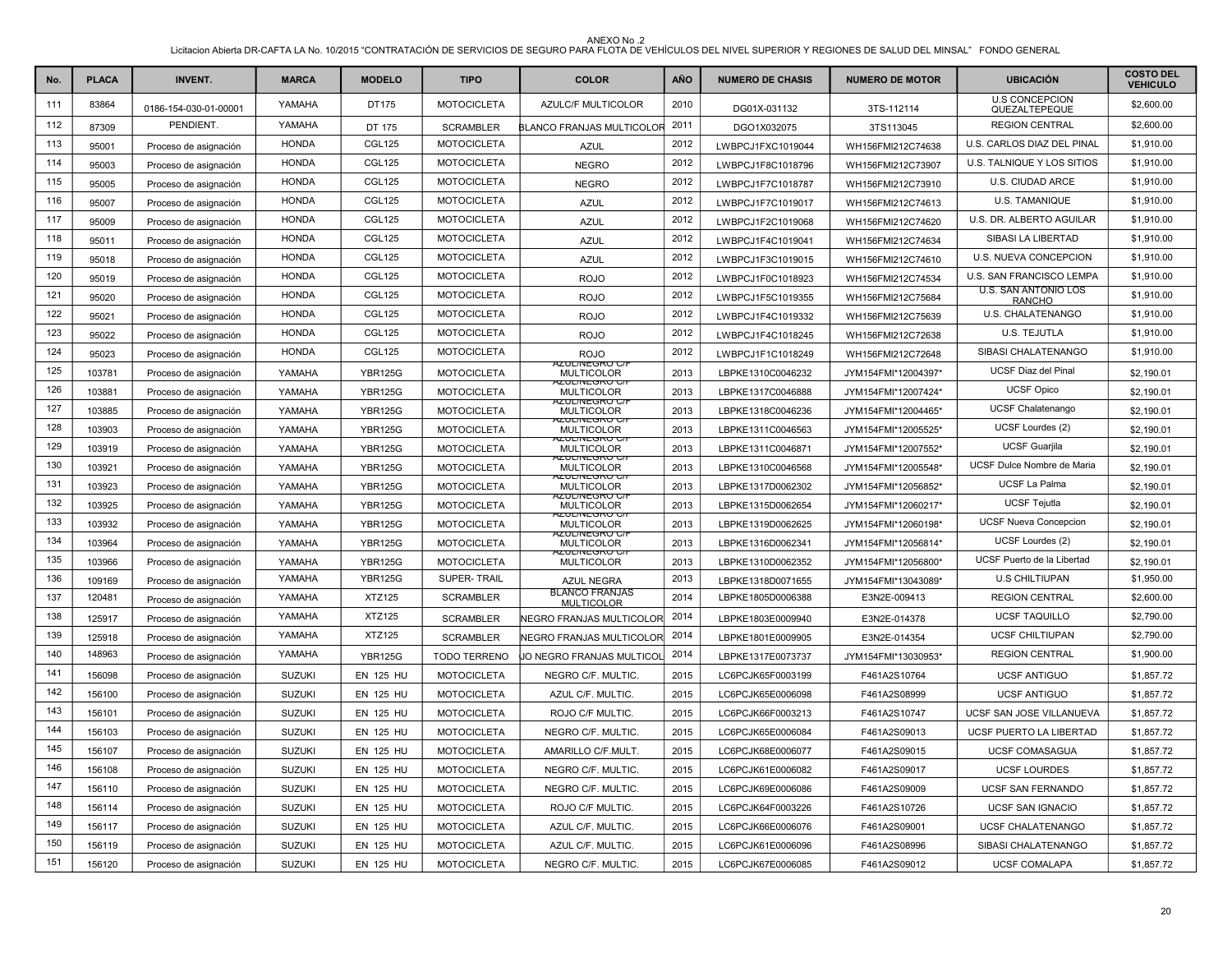| No. | <b>PLACA</b> | <b>INVENT.</b>        | <b>MARCA</b>  | <b>MODELO</b>    | <b>TIPO</b>        | <b>COLOR</b>       | <b>AÑO</b> | <b>NUMERO DE CHASIS</b> | <b>NUMERO DE MOTOR</b> | <b>UBICACIÓN</b>         | <b>COSTO DEL</b><br><b>VEHICULO</b> |
|-----|--------------|-----------------------|---------------|------------------|--------------------|--------------------|------------|-------------------------|------------------------|--------------------------|-------------------------------------|
| 152 | 156126       | Proceso de asignación | <b>SUZUKI</b> | <b>EN 125 HU</b> | <b>MOTOCICLETA</b> | NEGRO C/F. MULTIC. | 2015       | LC6PCJK60F0003210       | F461A2S10746           | <b>UCSF OJOS DE AGUA</b> | \$1,857.72                          |
| 153 | 156127       | Proceso de asignación | <b>SUZUKI</b> | <b>EN 125 HU</b> | <b>MOTOCICLETA</b> | NEGRO C/F. MULTIC. | 2015       | LC6PCJK64F0003193       | F461A2S10640           | <b>UCSF SAN RAFAEL</b>   | \$1,857.72                          |
| 154 | 156129       | Proceso de asignación | <b>SUZUKI</b> | <b>EN 125 HU</b> | <b>MOTOCICLETA</b> | ROJO C/F MULTIC.   | 2015       | LC6PCJK68F0003214       | F461A2S10749           | <b>UCSF CITALA</b>       | \$1,857.72                          |
|     |              |                       |               |                  |                    |                    |            |                         |                        |                          | \$1,696,597.81                      |

|                |              | <b>REGION ORIENTAL</b> |                   |                    |                    |                     |            |                         |                        |                             |                                     |
|----------------|--------------|------------------------|-------------------|--------------------|--------------------|---------------------|------------|-------------------------|------------------------|-----------------------------|-------------------------------------|
| No.            | <b>PLACA</b> | <b>INVENT.</b>         | <b>MARCA</b>      | <b>MODELO</b>      | <b>TIPO</b>        | <b>COLOR</b>        | <b>AÑO</b> | <b>NUMERO DE CHASIS</b> | <b>NUMERO DE MOTOR</b> | <b>UBICACIÓN</b>            | <b>COSTO DEL</b><br><b>VEHICULO</b> |
| 1              | 2097         | 0804-154-018-01-00002  | <b>TOYOTA</b>     | <b>FOUR RUNNER</b> | <b>CAMIONETA</b>   | <b>BLANCO</b>       | 1998       | KNZN1850053465          | 1KZ0604955             | <b>REGION ORIENTAL</b>      | \$12,000.00                         |
| $\overline{2}$ | 2099         | 0804-154-032-01-00010  | <b>MAZDA</b>      | B2500              | PICK-UP            | <b>AZUL OSCURO</b>  | 2000       | MM7UNY0W100130668       | <b>WLAT160112</b>      | <b>REGION ORIENTAL</b>      | \$15,000.00                         |
| 3              | 2136         | 0804-154-018-01-00004  | <b>NISSAN</b>     | <b>TERRANO II</b>  | CAMIONETA          | <b>BLANCO</b>       | 2002       | VSKTVUR20U0515815       | TD27249951Y            | <b>REGION ORIENTAL</b>      | \$20,000.00                         |
| $\overline{4}$ | 2984         | 0717-154-032-01-00004  | MAZDA             | BT-50              | PICK-UP            | <b>BLANCO</b>       | 2008       | MM7UNY0W380643265       | <b>WLAT809825</b>      | <b>SIBASI SAN MIGUEL</b>    | \$21,500.00                         |
| 5              | 3259         | 0621-154-002-01-00001  | <b>NISSAN</b>     | PATROL 4.2 DSL     | AMBULANCIA         | <b>BLANCO</b>       | 2008       | JN1TCSY61Z0566297       | TD42-197028            | U.S. DE JOATECA             | \$20,000.00                         |
| 6              | 3264         | 0620-154-002-01-00001  | <b>NISSAN</b>     | PATROL 4.2 DSL     | <b>AMBULANCIA</b>  | <b>BLANCO</b>       | 2008       | JN1TCSY61Z0566387       | TD42-197239            | <b>U.S DE GUATAJIAGUA</b>   | \$20,000.00                         |
| $\overline{7}$ | 3270         | 0277-154-002-01-00002  | <b>NISSAN</b>     | PATROL 4.2 DSL     | <b>AMBULANCIA</b>  | <b>BLANCO</b>       | 2008       | JN1TCSY61Z0566453       | TD42-197355            | U.S. DE CANCASQUE           | \$20,000.00                         |
| 8              | 3271         | 0276-154-002-01-00001  | <b>NISSAN</b>     | PATROL 4.2 DSL     | <b>AMBULANCIA</b>  | <b>BLANCO</b>       | 2008       | JN1TCSY61Z0566416       | TD42-196871            | U.S. DE SN. ISIDRO LABRADOR | \$20,000.00                         |
| 9              | 3274         | 0635-154-002-01-00001  | <b>NISSAN</b>     | PATROL 4.2 DSL     | <b>AMBULANCIA</b>  | <b>BLANCO</b>       | 2008       | JN1TCSY61Z0565629       | TD42-196038            | <b>U.S. TOROLA</b>          | \$20,000.00                         |
| 10             | 3277         | 0632-154-002-01-00001  | <b>NISSAN</b>     | PATROL 4.2 DSL     | <b>AMBULANCIA</b>  | <b>BLANCO</b>       | 2008       | JN1TCSY61Z0565683       | TD42-196142            | U.S. DE SAN SIMON           | \$20,000.00                         |
| 11             | 3278         | 0630-154-002-01-00001  | <b>NISSAN</b>     | PATROL 4.2 DSL     | <b>AMBULANCIA</b>  | <b>BLANCO</b>       | 2008       | JN1TCSY61Z0565723       | TD42-196129            | U.S. DE SAN ISIDRO          | \$20,000.00                         |
| 12             | 3279         | 0619-154-002-01-00001  | <b>NISSAN</b>     | PATROL 4.2 DSL     | <b>AMBULANCIA</b>  | <b>BLANCO</b>       | 2008       | JN1TCSY61Z0565767       | TD42-196152            | <b>U.S. DE GUALOCOCTI</b>   | \$20,000.00                         |
| 13             | 3280         | 0557-154-002-01-00002  | <b>NISSAN</b>     | PATROL 4.2 DSL     | AMBULANCIA         | <b>BLANCO</b>       | 2008       | JN1TCSY61Z0565788       | TD42-196288            | <b>U.S. DE CAROLINA</b>     | \$20,000.00                         |
| 14             | 3281         | 0514-154-002-01-00001  | <b>NISSAN</b>     | PATROL 4.2 DSL     | <b>AMBULANCIA</b>  | <b>BLANCO</b>       | 2008       | JN1TCSY61Z0565790       | TD42-196281            | U.S. DE NVA. GRANADA        | \$20,000.00                         |
| 15             | 3283         | 0113-154-002-01-00001  | <b>NISSAN</b>     | PATROL 4.2 DSL     | <b>AMBULANCIA</b>  | <b>BLANCO</b>       | 2008       | JN1TCSY61Z0566137       | TD42-196798            | U.S. MASAHUAT               | \$20,000.00                         |
| 16             | 3287         | 0421-154-002-01-00001  | <b>NISSAN</b>     | PATROL 4.2 DSL     | AMBULANCIA         | <b>BLANCO</b>       | 2008       | JN1TCSY61Z0566181       | TD42-196714            | U.S. DE CINQUERA            | \$20,000.00                         |
| 17             | 3288         | 0274-154-002-01-00001  | <b>NISSAN</b>     | PATROL 4.2 DSL     | AMBULANCIA         | <b>BLANCO</b>       | 2008       | JN1TCSY61Z0566223       | TD42-196780            | U.S. DE SN. FCO. MORAZAN    | \$20,000.00                         |
| 18             | 3289         | 0558-154-002-01-00001  | <b>NISSAN</b>     | PATROL 4.2 DSL     | <b>AMBULANCIA</b>  | <b>BLANCO</b>       | 2008       | JN1TCSY61Z0566224       | TD42-196960            | <b>U.S. SAN ANTONIO</b>     | \$20,000.00                         |
| 19             | 3294         | 0094-154-002-01-00001  | <b>NISSAN</b>     | PATROL 4.2 DSL     | <b>AMBULANCIA</b>  | <b>BLANCO</b>       | 2008       | JN1TCSY61Z0566240       | TD42-197019            | <b>U.S. GUAYMANGO</b>       | \$20,000.00                         |
| 20             | 3305         | 0194-154-032-01-00001  | <b>MAZDA</b>      | BT50 4X4           | PICK-UP            | <b>ROJO</b>         | 2008       | MM7UNY0W380677578       | <b>WLAT891793</b>      | U.S. DE JUCALAPA            | \$21,500.00                         |
| 21             | 3315         | 0187-154-032-01-00001  | <b>MAZDA</b>      | BT50 4X4           | PICK-UP            | <b>BLANCO</b>       | 2008       | MM7UNY0W380678107       | <b>WLAT893206</b>      | U.S. DE CHILTUIPAN          | \$21,500.00                         |
| 22             | 3322         | 0535-154-030-01-00011  | <b>MAZDA</b>      | BT50 4X4           | PICK-UP            | <b>GRIS</b>         | 2008       | MM7UNY0W380677166       | <b>WLAT891139</b>      | <b>REGION ORIENTAL</b>      | \$21,500.00                         |
| 23             | 3333         | 0757-154-032-01-00001  | <b>MAZDA</b>      | BT50 4X4           | PICK-UP            | <b>GRIS</b>         | 2008       | MM7UNY0W380677093       | <b>WLAT891078</b>      | U.S. DE SAN MIGUEL          | \$21,500.00                         |
| 24             | 3335         | 0715-154-032-01-00005  | <b>MAZDA</b>      | BT50 4X4           | PICK-UP            | <b>GRIS</b>         | 2008       | MM7UNY0W380677553       | <b>WLAT891864</b>      | <b>SIBASI USULUTAN</b>      | \$21,500.00                         |
| 25             | 3385         | 0668-154-032-01-00001  | <b>MAZDA</b>      | BT50 4X4           | PICK-UP            | <b>ROJO</b>         | 2008       | MM7UNY0W380672932       | <b>WLAT881733</b>      | SIBASI LA UNION             | \$21,500.00                         |
| 26             | 3416         | 0209-154-032-01-00001  | <b>MAZDA</b>      | BT50 4X4           | PICK-UP            | <b>ROJO</b>         | 2008       | MM7UNY0W380672941       | <b>WLAT881809</b>      | U.S. DE TEOTEPEQUE          | \$21,500.00                         |
| 27             | 3492         | 0804-154-032-01-00532  | <b>MITSUBISHI</b> | $L-200$            | PICK-UP            | <b>GRIS</b>         | 2005       | MMBJNK7705D032718       | 4M40MA4204             | <b>REGION ORIENTAL</b>      | \$18,000.00                         |
| 28             | 3587         | Proceso de asignación  | <b>ASIA HERO</b>  | CARGO125R          | <b>MOTOCICLETA</b> | AZUL C/F MULTICOLOR | 2010       | L5DPCJF12AZL00691       | 157FMI10L03556         | <b>REGION ORIENTAL</b>      | \$2,600.00                          |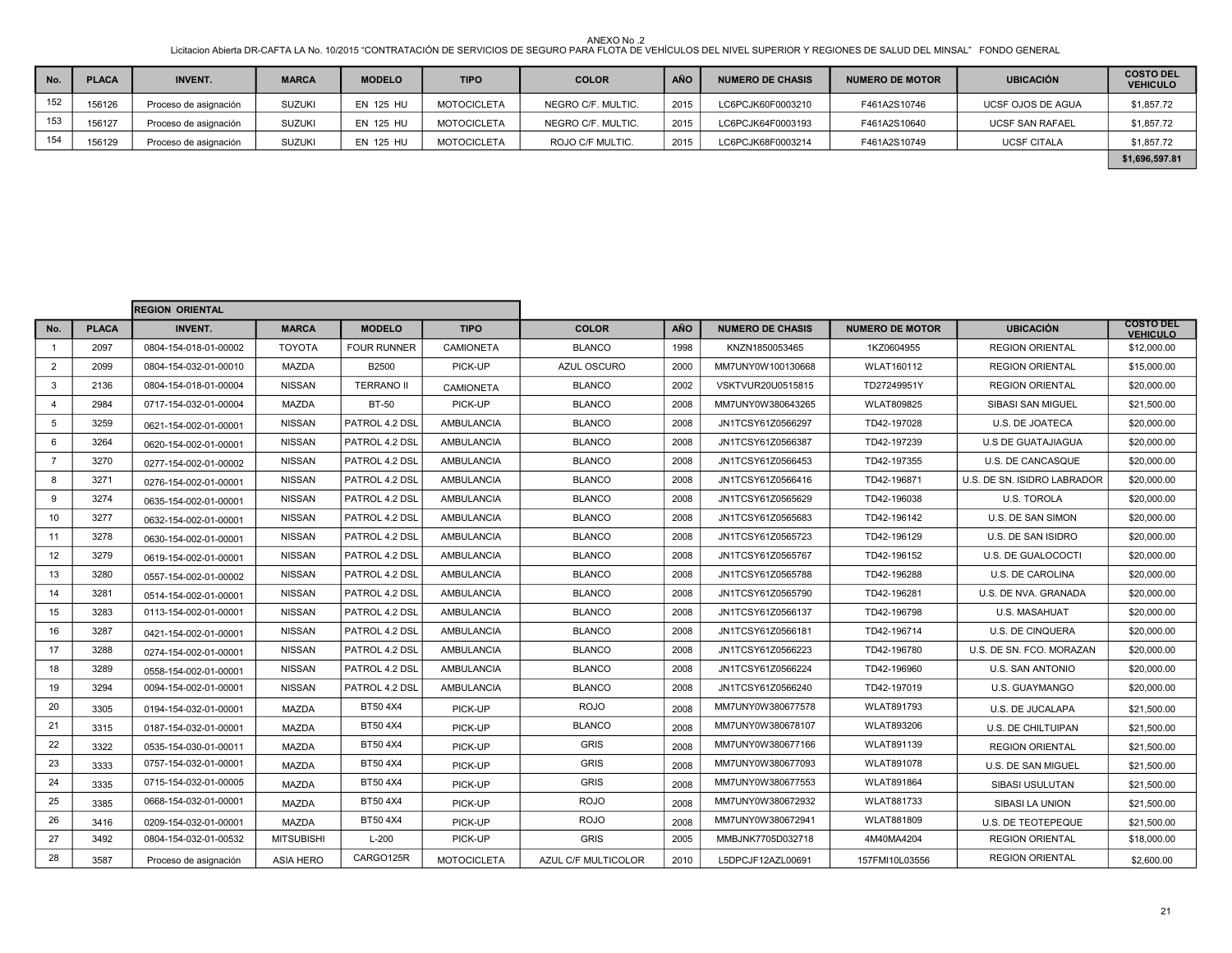| No. | <b>PLACA</b> | <b>INVENT.</b>        | <b>MARCA</b>         | <b>MODELO</b>       | <b>TIPO</b>        | <b>COLOR</b>            | AÑO  | <b>NUMERO DE CHASIS</b> | <b>NUMERO DE MOTOR</b> | <b>UBICACIÓN</b>            | <b>COSTO DEL</b><br><b>VEHICULO</b> |
|-----|--------------|-----------------------|----------------------|---------------------|--------------------|-------------------------|------|-------------------------|------------------------|-----------------------------|-------------------------------------|
| 29  | 3604         | Proceso de asignación | <b>ASIA HERO</b>     | CARGO125R           | <b>MOTOCICLETA</b> | AZUL C/F MULTICOLOR     | 2010 | L5DPCJF1XAZL00681       | 157FMI10L03504         | <b>REGION ORIENTAL</b>      | \$2,600.00                          |
| 30  | 3613         | Proceso de asignación | <b>ASIA HERO</b>     | CARGO125R           | <b>MOTOCICLETA</b> | AZUL C/F MULTICOLOR     | 2010 | L5DPCJF19AZL00669       | 157FMI10LO3477         | <b>REGION ORIENTAL</b>      | \$2,600.00                          |
| 31  | 3757         | 0719-154-032-01-00004 | MAZDA                | <b>BT50 HI3</b>     | PICK-UP            | <b>BLANCO</b>           | 2008 | MM7UN35648W682119       | <b>WEAT151411</b>      | SIBASI MORAZAN              | \$26,000.00                         |
| 32  | 3768         | 0174-154-002-01-00001 | <b>NISSAN</b>        | PATROL 4.2 DSL      | AMBULANCIA         | <b>BLANCO</b>           | 2008 | JN1TCSY61Z0568349       | TD42200600             | U.S. STO. DOMI. GUZMAN      | \$20,000.00                         |
| 33  | 3773         | 0496-154-002-01-00002 | <b>NISSAN</b>        | PATROL 4.2 DSL      | <b>AMBULANCIA</b>  | <b>BLANCO</b>           | 2008 | JN1TCSY61Z0568357       | TD42200628             | U.S. DE STA. CLARA          | \$20,000.00                         |
| 34  | 3797         | 0530-154-002-01-00001 | <b>NISSAN</b>        | PATROL 4.2 DSL      | AMBULANCIA         | <b>BLANCO</b>           | 2008 | JN1TCSY61Z0567959       | TD42199880             | U.S. SAN AGUSTIN            | \$20,000.00                         |
| 35  | 3798         | 0447-154-002-01-00001 | <b>NISSAN</b>        | PATROL 4.2 DSL      | AMBULANCIA         | <b>BLANCO</b>           | 2008 | JN1TCSY61Z0567967       | TD42199919             | U.S. DE PARAISO DE OSORIO   | \$20,000.00                         |
| 36  | 3803         | 0491-154-002-01-00001 | <b>NISSAN</b>        | PATROL 4.2 DSL      | AMBULANCIA         | <b>BLANCO</b>           | 2008 | JN1TCSY61Z0568314       | TD42200484             | U.S. DE SN. EST. CATARINA   | \$20,000.00                         |
| 37  | 3807         | 0512-154-002-01-00001 | <b>NISSAN</b>        | PATROL 4.2 DSL      | AMBULANCIA         | <b>BLANCO</b>           | 2008 | JN1TCSY61Z0568322       | TD42200509             | U.S. DE ESTANZUELAS         | \$20,000.00                         |
| 38  | 3817         | Proceso de asignación | <b>ASIA HERO</b>     | CARGO125R           | <b>MOTOCICLETA</b> | AZUL C/F MULTICOLOR     | 2010 | L5DPCJF19AZL00655       | 157FMI10LO3672         | <b>REGION ORIENTAL</b>      | \$2,600.00                          |
| 39  | 3944         | Proceso de asignación | <b>ASIA HERO</b>     | <b>ASIA HERO</b>    | <b>MOTOCICLETA</b> | AZUL C/F MULTICOLOR     | 2010 | L5DPCJF1XAZL00664       | 157FMI10LO3440         | R. ORIENTAL                 | \$2,600.00                          |
| 40  | 3951         | Proceso de asignación | <b>ASIA HERO</b>     | <b>ASIA HERO</b>    | <b>MOTOCICLETA</b> | AZUL C/F MULTICOLOR     | 2010 | L5DPCJF17AZL00704       | 157FMI10LO3469         | R. ORIENTAL                 | \$2,600.00                          |
| 41  | 3955         | Proceso de asignación | <b>ASIA HERO</b>     | <b>ASIA HERO</b>    | <b>MOTOCICLETA</b> | AZUL C/F MULTICOLOR     | 2010 | L5DPCJF12AZL00688       | 157FMI10LO3540         | R. ORIENTAL                 | \$2,600.00                          |
| 42  | 3968         | Proceso de asignación | <b>ASIA HERO</b>     | <b>ASIA HERO</b>    | <b>MOTOCICLETA</b> | AZUL C/F MULTICOLOR     | 2010 | L5DPCJF1XAZL00695       | 157FMI10LO3653         | R. ORIENTAL                 | \$2,600.00                          |
| 43  | 4293         | Proceso de asignación | <b>MITSUBISHI</b>    | L200                | PICK-UP            | <b>BLANCO</b>           | 2011 | MMBJNKB70BD044735       | 4M40UAC4131            | <b>MEANGUERA R OTAL</b>     | \$25,000.00                         |
| 44  | 4297         | Proceso de asignación | <b>MITSUBISHI</b>    | L200                | PICK-UP            | <b>BLANCO</b>           | 2011 | MMBJNKB70BD044739       | 4M40UAC4129            | SN L REINA R OTAL           | \$25,000.00                         |
| 45  | 4299         | Proceso de asignación | <b>MITSUBISHI</b>    | L200                | PICK-UP            | <b>BLANCO</b>           | 2011 | MMBJNKB70BD045471       | 4M40UAC4152            | SIB LA UNION R OTAL         | \$25,000.00                         |
| 46  | 4300         | Proceso de asignación | <b>MITSUBISHI</b>    | L200                | PICK-UP            | <b>BLANCO</b>           | 2011 | MMBJNKB70BD024790       | 4M40UAC2740            | SIB USUL ROTAL              | \$25,000.00                         |
| 47  | 4426         | Proceso de asignación | <b>INTERNATIONAL</b> | 4300                | <b>FURGON/REF</b>  | <b>BLANCO</b>           | 2012 | 3HAMMAAR8CL623057       | 470HM2U1586134         | <b>REGION ORIENTAL</b>      | \$104,500.00                        |
| 48  | 4430         | Proceso de asignación | INTERNATIONAL        | 4300                | <b>FURGON</b>      | <b>BLANCO</b>           | 2012 | 3HAMMAAR8CL120902       | 470HM2U1592387         | <b>REGION ORIENTAL</b>      | \$88,500.00                         |
| 49  | 4620         | 0172-154-002-01-00001 | <b>NISSAN</b>        | PATROL 4.2 DSL      | <b>AMBULANCIA</b>  | <b>BLANCO</b>           | 2009 | JN1TCSY61Z0572513       | TD42-208107            | U.S. STA. CATARINA MASAHUAT | \$20,000.00                         |
| 50  | 4622         | 0634-154-002-01-00001 | <b>NISSAN</b>        | PATROL 4.2 DSL      | <b>AMBULANCIA</b>  | <b>BLANCO</b>           | 2009 | JN1TCSY61Z0572495       | TD42-208413            | U.S. DE SENSEMBRA           | \$20,000.00                         |
| 51  | 4624         | 0402-154-018-01-00001 | <b>NISSAN</b>        | PATROL 4.2 DSL      | AMBULANCIA         | <b>BLANCO</b>           | 2009 | JN1TCSY61Z0572486       | TD42-208471            | U.S. NUEVO EDEN DE SAN JUAN | \$20,000.00                         |
| 52  | 4625         | 0209-154-002-01-00002 | <b>NISSAN</b>        | PATROL 4.2 DSL      | AMBULANCIA         | <b>BLANCO</b>           | 2009 | JN1TCSY61Z0572491       | TD42-208607            | U.S. DE TEOTEPEQUE          | \$20,000.00                         |
| 53  | 4690         | Proceso de asignación | <b>NISSAN</b>        | <b>FRONTIER</b>     | PICK-UP            | <b>BLANCO</b>           | 2013 | 3N6PD23Y7ZK924289       | YD25475835T            | EL SAUCE                    | \$25,000.00                         |
| 54  | 4692         | Proceso de asignación | <b>NISSAN</b>        | <b>FRONTIER</b>     | PICK-UP            | <b>BLANCO</b>           | 2013 | 3N6PD23YXZK924609       | YD25476578T            | SOCIEDAD                    | \$25,000.00                         |
| 55  | 4822         | Proceso de asignación | <b>TOYOTA</b>        | <b>LAND CRUISER</b> | <b>AMBULANCIA</b>  | <b>BLANCO</b>           | 2012 | JTERB71J20006453        | 1HZ0689482             | OSICALA R OTAL              | \$20,000.00                         |
| 56  | 4838         | Proceso de asignación | <b>TOYOTA</b>        | <b>LAND CRUISER</b> | AMBULANCIA         | <b>BLANCO</b>           | 2012 | JTERB71J200064148       | 1HZ0689982             | SN FCO GOT R OTAL           | \$20,000.00                         |
| 57  | 4840         | Proceso de asignación | <b>TOYOTA</b>        | <b>LAND CRUISER</b> | AMBULANCIA         | <b>BLANCO</b>           | 2012 | JTERB71J900064115       | 1HZ0689768             | <b>BAJO LEMPA R OTAL</b>    | \$20,000.00                         |
| 58  | 4846         | Proceso de asignación | <b>TOYOTA</b>        | <b>LAND CRUISER</b> | AMBULANCIA         | <b>BLANCO</b>           | 2012 | JTERB71J500064029       | 1HZ0689298             | <b>ANAMOROS R OTAL</b>      | \$20,000.00                         |
| 59  | 4859         | 0508-154-002-01-00003 | <b>TOYOTA</b>        | HZJ78L-RJMRS        | AMBULANCIA         | <b>BLANCO C/FRANJAS</b> | 2009 | JTERB71J200052906       | 1HZ-0620738            | <b>U.DE S.BERLIN</b>        | \$20,000.00                         |
| 60  | 4872         | 0660-154-002-01-00001 | <b>TOYOTA</b>        | HZJ78L-RJMRS        | AMBULANCIA         | <b>BLANCO C/FRANJAS</b> | 2009 | JTERB71J700052884       | 1HZ-0620854            | LA UNION                    | \$20,000.00                         |
| 61  | 4885         | 0543-154-002-01-00002 | <b>TOYOTA</b>        | HZJ78L-RJMRS        | <b>AMBULANCIA</b>  | <b>BLANCO C/FRANJAS</b> | 2009 | JTERB71JX00052880       | 1HZ-0620836            | <b>U.DE S.OZATLAN</b>       | \$20,000.00                         |
| 62  | 4887         | 0559-154-002-01-00002 | <b>TOYOTA</b>        | HZJ78L-RJMRS        | AMBULANCIA         | <b>BLANCO C/FRANJAS</b> | 2009 | JTERB71J800052764       | 1HZ-0620318            | <b>SAN MIGUEL</b>           | \$20,000.00                         |
| 63  | 4891         | 0624-154-002-01-00001 | <b>TOYOTA</b>        | HZJ78L-RJMRS        | AMBULANCIA         | <b>BLANCO C/FRANJAS</b> | 2009 | JTERB71J400052857       | 1HZ-0620716            | <b>MORAZAN</b>              | \$20,000.00                         |
| 64  | 4892         | 0507-154-002-01-00001 | <b>TOYOTA</b>        | HZJ78L-RJMRS        | AMBULANCIA         | <b>BLANCO C/FRANJAS</b> | 2009 | JTERB71J400052860       | 1HZ-0620726            | <b>U.DE S. ALEGRIA</b>      | \$20,000.00                         |
| 65  | 4897         | 0513-154-002-01-00001 | <b>TOYOTA</b>        | HZJ78L-RJMRS        | <b>AMBULANCIA</b>  | <b>BLANCO C/FRANJAS</b> | 2009 | JTERB71JX00052765       | 1HZ-0620327            | U.DE S.MERC.UMAÑA           | \$20,000.00                         |
| 66  | 4917         | 0587-154-002-01-00001 | <b>TOYOTA</b>        | HZJ78L-RJMRS        | AMBULANCIA         | <b>BLANCO C/FRANJAS</b> | 2009 | JTERB71J400052812       | 1HZ-0620508            | LA UNION                    | \$20,000.00                         |
| 67  | 4922         | 0547-154-002-01-00001 | <b>TOYOTA</b>        | HZJ78L-RJMRS        | <b>AMBULANCIA</b>  | <b>BLANCO C/FRANJAS</b> | 2009 | JTERB71J700052819       | 1HZ-0620537            | <b>SAN MIGUEL</b>           | \$20,000.00                         |
| 68  | 4935         | 0636-154-002-01-00001 | <b>TOYOTA</b>        | HZJ78L-RJMRS        | AMBULANCIA         | <b>BLANCO C/FRANJAS</b> | 2009 | JTERB71J300053076       | 1HZ-0621706            | <b>MORAZAN</b>              | \$20,000.00                         |
| 69  | 4942         | 0541-154-002-01-00002 | <b>TOYOTA</b>        | HZJ78L-RJMRS        | <b>AMBULANCIA</b>  | <b>BLANCO C/FRANJAS</b> | 2009 | JTERB71J600053055       | 1HZ-0621594            | <b>U.DE S.JUCUARAN</b>      | \$20,000.00                         |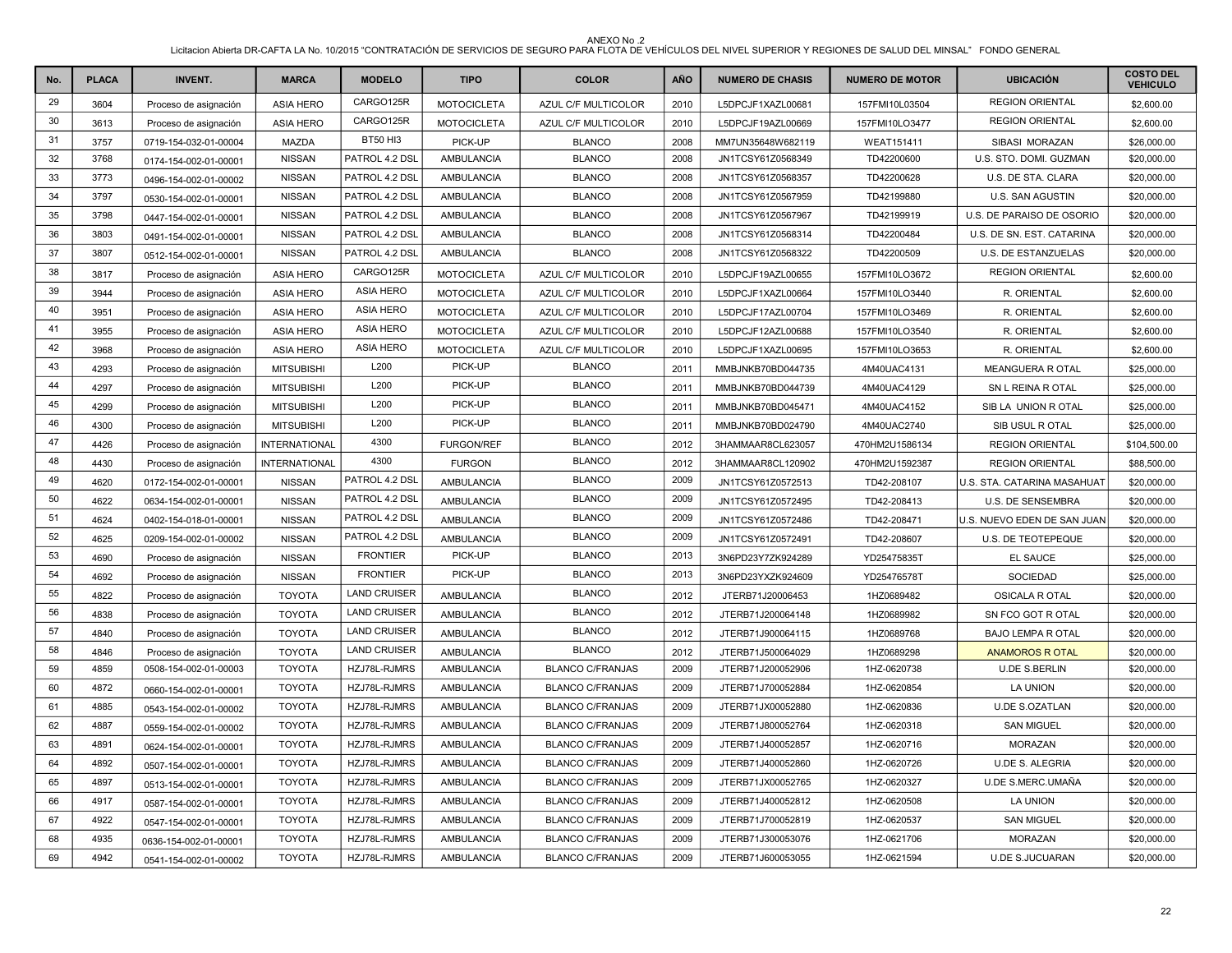| No. | <b>PLACA</b> | <b>INVENT.</b>        | <b>MARCA</b>  | <b>MODELO</b>   | <b>TIPO</b>       | <b>COLOR</b>            | AÑO  | <b>NUMERO DE CHASIS</b> | <b>NUMERO DE MOTOR</b> | <b>UBICACIÓN</b>             | <b>COSTO DEL</b><br><b>VEHICULO</b> |
|-----|--------------|-----------------------|---------------|-----------------|-------------------|-------------------------|------|-------------------------|------------------------|------------------------------|-------------------------------------|
| 70  | 4988         | 0549-154-002-01-00001 | <b>TOYOTA</b> | HZJ78L-RJMRS    | <b>AMBULANCIA</b> | <b>BLANCO C/FRANJAS</b> | 2009 | JTERB71J700052996       | 1HZ-0621321            | <b>U.DE S. STA ELENA</b>     | \$20,000.00                         |
| 71  | 4990         | 0515-154-002-01-00001 | <b>TOYOTA</b> | HZJ78L-RJMRS    | AMBULANCIA        | <b>BLANCO C/FRANJAS</b> | 2009 | JTERB71J900052921       | 1HZ-0620984            | <b>U.DE S. TECAPAN</b>       | \$20,000.00                         |
| 72  | 4991         | 0536-154-002-01-00001 | <b>TOYOTA</b> | HZJ78L-RJMRS    | AMBULANCIA        | <b>BLANCO C/FRANJAS</b> | 2009 | JTERB71J200052923       | 1HZ-0620993            | <b>U.DE S. CONC. BATRES</b>  | \$20,000.00                         |
| 73  | 4993         | 0773-154-002-01-00001 | <b>TOYOTA</b> | HZJ78L-RJMRS    | <b>AMBULANCIA</b> | <b>BLANCO C/FRANJAS</b> | 2009 | JTERB71J200052937       | 1HZ-0621048            | <b>SAN MIGUEL</b>            | \$20,000.00                         |
| 74  | 5000         | 0617-154-002-01-00001 | <b>TOYOTA</b> | HZJ78L-RJMRS    | AMBULANCIA        | <b>BLANCO C/FRANJAS</b> | 2009 | JTERB71J500052950       | 1HZ-0621108            | <b>MORAZAN</b>               | \$20,000.00                         |
| 75  | 5223         | 0804-154-024-01-00124 | <b>TOYOTA</b> | LJ70LV-MNX      | JEEP              | <b>GRIS</b>             | 1987 | LJ70-0003504            | 3L3272938              | <b>REGION ORIENTAL</b>       | \$5,000.00                          |
| 76  | 5773         | 0274-154-032-01-00001 | <b>NISSAN</b> | <b>FRONTIER</b> | PICK-UP           | <b>PLATEADO</b>         | 2011 | JN1CJUD22Z0112813       | QD32-292424            | U. DE S. SN FRANC. MOR.      | \$23,370.00                         |
| 77  | 5829         | 0804-154-032-01-00009 | <b>TOYOTA</b> | HI-LUX 4X4      | PICK-UP           | CAFÉ                    | 2010 | MROFR22GX00657878       | 2KD7633632             | <b>REGION ORIENTAL</b>       | \$27,000.00                         |
| 78  | 6773         | 0612-154-002-01-00001 | <b>TOYOTA</b> | HZJ78L-RJM      | <b>AMBULANCIA</b> | <b>BLANCO</b>           | 2004 | JTERB71J600018855       | 1HZ-0428009            | SIBASI MORAZAN               | \$20,000.00                         |
| 79  | 7160         | Proceso de asignación | <b>TOYOTA</b> | COROLLA         | <b>SEDAN</b>      | <b>BLANCO</b>           | 2010 | JTDBZ43E30J060376       | 3ZZ3310618             | <b>R.ORIENTAL</b>            | \$16,000.00                         |
| 80  | 7163         | 0705-154-032-01-00001 | <b>NISSAN</b> | <b>FRONTIER</b> | PICK-UP           | <b>BLANCO</b>           | 2011 | JN1CJUD22Z0112318       | QD32-290993            | U. ESPECIALIZADA BAJO LEMPA  | \$23,370.00                         |
| 81  | 7165         | 0528-154-032-01-00001 | <b>NISSAN</b> | <b>FRONTIER</b> | PICK-UP           | <b>BLANCO</b>           | 2011 | JN1CJUD22Z0112257       | QD32-290339            | <b>U.S PUERTO EL TRIUNFO</b> | \$23,370.00                         |
| 82  | 7166         | 0557-154-032-01-00001 | <b>NISSAN</b> | <b>FRONTIER</b> | PICK-UP           | <b>AZUL PERLA</b>       | 2011 | JN1CJUD22Z0112348       | QD32-291126            | <b>U.S CAROLINA</b>          | \$23,370.00                         |
| 83  | 7172         | 0559-154-032-01-00001 | <b>NISSAN</b> | <b>FRONTIER</b> | PICK-UP           | <b>AZUL PERLA</b>       | 2011 | JN1CJUD22Z0112215       | QD32-290530            | <b>U.S SAN GERARDO</b>       | \$23,370.00                         |
| 84  | 7173         | 0616-154-032-01-00001 | <b>NISSAN</b> | <b>FRONTIER</b> | PICK-UP           | <b>AZUL PERLA</b>       | 2011 | JN1CJUD22Z0112134       | QD32-290688            | <b>U.S CORINTO</b>           | \$23,370.00                         |
| 85  | 7185         | 0620-154-032-01-00001 | <b>NISSAN</b> | <b>FRONTIER</b> | PICK-UP           | <b>BLANCO</b>           | 2011 | JN1CJUD22Z0112168       | QD32-290678            | <b>U.S GUATAJIAGUA</b>       | \$23,370.00                         |
| 86  | 7186         | 0614-154-032-01-00001 | <b>NISSAN</b> | <b>FRONTIER</b> | PICK-UP           | <b>AZUL PERLA</b>       | 2011 | JN1CJUD22Z0112283       | QD32-290407            | U.S CACAOPERA                | \$23,370.00                         |
| 87  | 7187         | 0658-154-032-01-00001 | <b>NISSAN</b> | <b>FRONTIER</b> | PICK-UP           | <b>BLANCO</b>           | 2011 | JN1CJUD22Z0112372       | QD32-291214            | <b>U.S POLOROS</b>           | \$23,370.00                         |
| 88  | 7188         | 0654-154-032-01-00001 | <b>NISSAN</b> | <b>FRONTIER</b> | PICK-UP           | <b>BLANCO</b>           | 2011 | JN1CJUD22Z0112248       | QD32-290959            | <b>U.S NVA ESPARTA</b>       | \$23,370.00                         |
| 89  | 7192         | 0672-154-032-01-00001 | <b>NISSAN</b> | <b>FRONTIER</b> | PICK-UP           | <b>BLANCO</b>           | 2011 | JN1CJUD22Z0112095       | QD32-290684            | <b>U.S CONCHAGUA</b>         | \$23,370.00                         |
| 90  | 7262         | Proceso de asignación | <b>MAZDA</b>  | <b>BT-50</b>    | PICK UP           | <b>BLANCO</b>           | 2013 | MM7UNY0W4D0919585       | WLAT1347098            | U.S. GUALOCOCTI              | \$24,000.00                         |
| 91  | 7270         | Proceso de asignación | <b>MAZDA</b>  | <b>BT-50</b>    | PICK UP           | <b>BLANCO</b>           | 2013 | MM7UNY0W4D0919593       | WLAT1347143            | SIBASI MORAZAN               | \$24,000.00                         |
| 92  | 7271         | Proceso de asignación | MAZDA         | <b>BT-50</b>    | PICK UP           | <b>BLANCO</b>           | 2013 | MM7UNY0W4D0919404       | WLAT1346642            | CABEZA DE RED CAROLINA       | \$24,000.00                         |
| 93  | 7273         | Proceso de asignación | <b>MAZDA</b>  | <b>BT-50</b>    | PICK UP           | <b>BLANCO</b>           | 2013 | MM7UNY0W4D0919673       | WLAT1347364            | SIBASI SAN MIGUEL            | \$24,000.00                         |
| 94  | 7276         | Proceso de asignación | MAZDA         | <b>BT-50</b>    | PICK UP           | <b>BLANCO</b>           | 2013 | MM7UNY0W4D0919467       | WLAT1346788            | CACAOPERA                    | \$24,000.00                         |
| 95  | 7279         | Proceso de asignación | <b>MAZDA</b>  | <b>BT-50</b>    | PICK UP           | <b>BLANCO</b>           | 2013 | MM7UNY0W4D0919466       | WLAT1346434            | <b>LISLIQUE</b>              | \$24,000.00                         |
| 96  | 7280         | Proceso de asignación | <b>MAZDA</b>  | <b>BT-50</b>    | PICK UP           | <b>BLANCO</b>           | 2013 | MM7UNY0W4D0919494       | WLAT1346060            | SIBASI LA UNION              | \$24,000.00                         |
| 97  | 7296         | 0540-154-032-01-00001 | <b>NISSAN</b> | <b>FRONTIER</b> | PICK-UP           | <b>PLATEADO</b>         | 2011 | JN1CJUD22Z0112784       | QD32-292268            | US DE EREGUAYQUIN            | \$23,370.00                         |
| 98  | 7304         | 0512-154-032-01-00001 | <b>NISSAN</b> | <b>FRONTIER</b> | PICK-UP           | <b>BLANCO</b>           | 2011 | JN1CJUD22Z0112815       | QD32-292651            | US DE ESTANZUELA             | \$23,370.00                         |
| 99  | 7308         | 0565-154-032-01-00001 | <b>NISSAN</b> | <b>FRONTIER</b> | PICK-UP           | <b>PLATEADO</b>         | 2011 | JN1CJUD22Z0112799       | QD32-292394            | US DE CHAPELTIQUE            | \$23,370.00                         |
| 100 | 7310         | 0635-154-032-01-00001 | <b>NISSAN</b> | <b>FRONTIER</b> | PICK-UP           | <b>BLANCO</b>           | 2011 | JN1CJUD22Z0112647       | QD32-292155            | US DE TOROLA                 | \$23,370.00                         |
| 101 | 7315         | 0587-154-032-01-00001 | <b>NISSAN</b> | <b>FRONTIER</b> | PICK-UP           | <b>PLATEADO</b>         | 2011 | JN1CJUD22Z0112595       | QD32-291889            | <b>US DE YAYANTIQUE</b>      | \$23,370.00                         |
| 102 | 7322         | 0559-154-032-01-00002 | <b>NISSAN</b> | <b>FRONTIER</b> | PICK-UP           | <b>PLATEADO</b>         | 2011 | JN1CJUD22Z0112611       | QD32-292142            | US DE SAN GERARDO            | \$23,370.00                         |
| 103 | 7331         | 0617-154-032-01-00001 | <b>NISSAN</b> | <b>FRONTIER</b> | PICK-UP           | <b>PLATEADO</b>         | 2011 | JN1CJUD22Z0112750       | QD32-292145            | US DE DELICIAS               | \$23,370.00                         |
| 104 | 7333         | 0634-154-032-01-00001 | <b>NISSAN</b> | <b>FRONTIER</b> | PICK-UP           | <b>BLANCO</b>           | 2011 | JN1CJUD22Z0112775       | QD32-292241            | US DE SENSEMBRA              | \$23,370.00                         |
| 105 | 7334         | 0621-154-032-01-00001 | <b>NISSAN</b> | <b>FRONTIER</b> | PICK-UP           | <b>PLATEADO</b>         | 2011 | JN1CJUD22Z0112702       | QD32-292015            | US DE JOATECA                | \$23,370.00                         |
| 106 | 7335         | 0615-154-032-01-00002 | <b>NISSAN</b> | <b>FRONTIER</b> | PICK-UP           | <b>PLATEADO</b>         | 2011 | JN1CJUD22Z0112717       | QD32-292016            | US DE CHILANGA               | \$23,370.00                         |
| 107 | 7337         | 0683-154-032-01-00001 | <b>NISSAN</b> | <b>FRONTIER</b> | PICK-UP           | <b>PLATEADO</b>         | 2011 | JN1CJUD22Z0112709       | QD32-292402            | US DE EL LLANO DE LOS PATOS  | \$23,370.00                         |
| 108 | 7724         | Proceso de asignación | <b>NISSAN</b> | <b>FRONTIER</b> | PICK UP           | <b>BLANCO</b>           | 2013 | 3N6PD23Y9ZK920454       | YD25448822T            | SAN LUIS LA REINA            | \$28,790.00                         |
| 109 | 7725         | Proceso de asignación | <b>NISSAN</b> | <b>FRONTIER</b> | PICK UP           | <b>BLANCO</b>           | 2013 | 3N6PD23Y8ZK920963       | YD25442840T            | <b>SAN MIGUEL</b>            | \$28,790.00                         |
| 110 | 7735         | Proceso de asignación | <b>NISSAN</b> | <b>FRONTIER</b> | PICK UP           | <b>BLANCO</b>           | 2013 | 3N6PD23YXZK920883       | YD25442893T            | <b>DTIC</b>                  | \$28,790.00                         |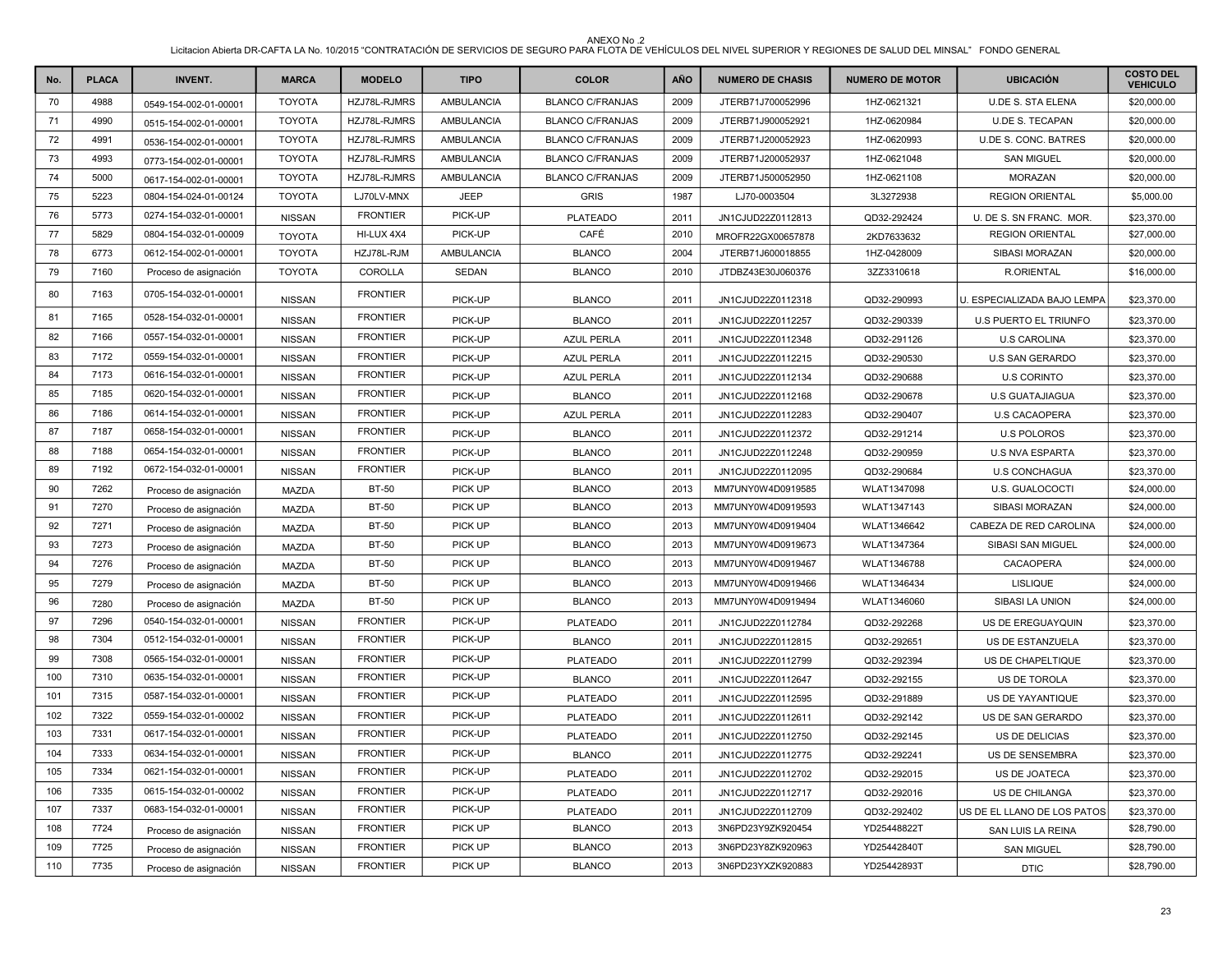| No. | <b>PLACA</b> | <b>INVENT.</b>        | <b>MARCA</b>   | <b>MODELO</b>       | <b>TIPO</b>       | <b>COLOR</b>          | AÑO  | <b>NUMERO DE CHASIS</b> | <b>NUMERO DE MOTOR</b> | <b>UBICACIÓN</b>             | <b>COSTO DEL</b><br><b>VEHICULO</b> |
|-----|--------------|-----------------------|----------------|---------------------|-------------------|-----------------------|------|-------------------------|------------------------|------------------------------|-------------------------------------|
| 111 | 7853         | 0804-154-032-01-00004 | <b>NISSAN</b>  | PYLG-00260          | PICK-UP           | <b>BLANCO</b>         | 1997 | VSKAYG260U0601402       | 3L1713847              | <b>REGION ORIENTAL</b>       | \$3,000.00                          |
| 112 | 8024         | Proceso de asignación | <b>HYUNDAI</b> | <b>COUNTY</b>       | <b>MICROBUS</b>   | <b>BEIGE</b>          | 2013 | KMJHG17BPDC058541       | D4DBC526731            | <b>SEDE REGIONAL</b>         | \$55,000.00                         |
| 113 | 8089         | Proceso de asignación | <b>TOYOTA</b>  | <b>LAND CRUISER</b> | AMBULANCIA        | <b>BLANCO</b>         | 2013 | JTERB71J700071435       | 1HZ0746091             | <b>UCSF SOCIEDAD</b>         | \$20,000.00                         |
| 114 | 8115         | Proceso de asignación | <b>NISSAN</b>  | <b>FRONTIER</b>     | PICK UP           | <b>BLANCO</b>         | 2013 | 3N6PD23Y8ZK925368       | YD25601876P            | <b>R.ORIENTAL</b>            | \$25,190.00                         |
| 115 | 8117         | Proceso de asignación | <b>NISSAN</b>  | <b>FRONTIER</b>     | PICK UP           | <b>BLANCO</b>         | 2013 | 3N6PD23Y1ZK923199       | YD25456334T            | <b>R.ORIENTAL</b>            | \$25,190.00                         |
| 116 | 8146         | Proceso de asignación | <b>MAZDA</b>   | <b>BT50</b>         | PICK UP           | <b>BLANCO</b>         | 2014 | MM7UNY0W4E0930699       | WLAT1374297            | <b>U.S CONCEPCION BATRES</b> | \$26,999.66                         |
| 117 | 8147         | Proceso de asignación | MAZDA          | <b>BT50</b>         | PICK UP           | <b>BLANCO</b>         | 2014 | MM7UNY0W4E0930710       | <b>WLAT1374472</b>     | SIBASI USULUTAN              | \$26,999.66                         |
| 118 | 8148         | Proceso de asignación | <b>MAZDA</b>   | <b>BT50</b>         | PICK UP           | <b>BLANCO</b>         | 2014 | MM7UNY0W4E0930698       | WLAT1374304            | <b>U.S CIUDAD BARRIOS</b>    | \$26,999.66                         |
| 119 | 8149         | Proceso de asignación | MAZDA          | <b>BT50</b>         | PICK UP           | <b>BLANCO</b>         | 2014 | MM7UNY0W4E0930700       | WLAT1374068            | <b>U.S BERLIN</b>            | \$26,999.66                         |
| 120 | 8502         | Proceso de asignación | <b>MAZDA</b>   | <b>BT50</b>         | PICK UP           | <b>BLANCO</b>         | 2014 | MM7UNYOW4E0931109       | WLAT1375364            | US. PUERTO EL TRIUNFO        | \$22,840.00                         |
| 121 | 8503         | Proceso de asignación | <b>MAZDA</b>   | <b>BT50</b>         | PICK UP           | <b>GRIS</b>           | 2014 | MM7UNYOW4E0933126       | WLAT1380097            | US TIERRA BLANCA             | \$22,840.00                         |
| 122 | 8504         | Proceso de asignación | MAZDA          | <b>BT50</b>         | PICK UP           | <b>GRIS</b>           | 2014 | MM7UNYOW4E0933339       | WLAT1380336            | US JIQUILISCO                | \$22,840.00                         |
| 123 | 8505         | Proceso de asignación | <b>MAZDA</b>   | <b>BT50</b>         | PICK UP           | <b>BLANCO</b>         | 2014 | MM7UNYOW4E0931128       | WLAT1375396            | US. PUERTO EL TRIUNFO        | \$22,840.00                         |
| 124 | 8506         | Proceso de asignación | <b>MAZDA</b>   | <b>BT50</b>         | PICK UP           | <b>GRIS</b>           | 2014 | MM7UNYOW4E0933337       | WLAT1380299            | US PUERTO PARADA             | \$22,840.00                         |
| 125 | 8507         | Proceso de asignación | MAZDA          | <b>BT50</b>         | PICK UP           | <b>BLANCO</b>         | 2014 | MM7UNYOW4E0931118       | WLAT1375370            | US JIQUILISCO                | \$22,840.00                         |
| 126 | 8604         | 0536-154-032-01-00001 | <b>MAZDA</b>   | BT-50 4X4           | PICK-UP           | ROJO METALICO         | 2009 | MM7UNY0W490812539       | <b>WLAT964242</b>      | U.De S Conc Batres           | \$21,500.00                         |
| 127 | 8605         | 0541-154-032-01-00001 | MAZDA          | BT-50 4X4           | PICK-UP           | <b>BLANCO</b>         | 2009 | MM7UNY0W390696820       | <b>WLAT944131</b>      | <b>U.DE S. JUCUARAN</b>      | \$21,500.00                         |
| 128 | 8610         | 0547-154-032-01-00001 | MAZDA          | BT-50 4X4           | PICK-UP           | <b>BEIGE METALICO</b> | 2009 | MM7UNY0W390694086       | <b>WLAT932545</b>      | U. DE S. SN JORGE            | \$21,500.00                         |
| 129 | 8612         | 0531-154-032-01-00001 | <b>MAZDA</b>   | BT-50 4X4           | PICK-UP           | AZUL CLARO METALICO   | 2009 | MM7UNY0W490810641       | WLAT961709             | U.De S Sn Fco JAVIER         | \$21,500.00                         |
| 130 | 8622         | 0507-154-032-01-00003 | MAZDA          | BT-50 4X4           | PICK-UP           | ROJO METALICO         | 2009 | MM7UNY0W490811546       | <b>WLAT962888</b>      | <b>U.DE S ALEGRIA</b>        | \$21,500.00                         |
| 131 | 8631         | 0804-154-032-01-00008 | <b>MAZDA</b>   | BT-50 4X4           | PICK-UP           | VERDE OSCURO METALICO | 2009 | MM7UNY0W490811885       | <b>WLAT963255</b>      | <b>REGION ORIENTAL</b>       | \$21,500.00                         |
| 132 | 8647         | 0804-154-032-01-00007 | <b>MAZDA</b>   | BT-50 4X4           | PICK-UP           | <b>BEIGE</b>          | 2009 | MM7UNY0W390696956       | <b>WLAT945291</b>      | <b>REGION ORIENTAL</b>       | \$21,500.00                         |
| 133 | 8648         | 0549-154-032-01-00002 | MAZDA          | BT-50 4X4           | PICK-UP           | <b>BLANCO</b>         | 2009 | MM7UNY0W390696436       | <b>WLAT942723</b>      | U. DE S. STA ELENA           | \$21,500.00                         |
| 134 | 8649         | 0583-154-032-01-00001 | <b>MAZDA</b>   | BT-50 4X4           | PICK-UP           | ROJO METALICO         | 2009 | MM7UNY0W490812705       | <b>WLAT964534</b>      | U.DE S. SESORI               | \$21,500.00                         |
| 135 | 8658         | 0715-154-032-01-00002 | <b>MAZDA</b>   | BT-50 4X4           | PICK-UP           | VERDE OSCURO METALICO | 2009 | MM7UNY0W490811767       | WLAT963190             | SIBASI USULUTAN              | \$21,500.00                         |
| 136 | 8683         | 0508-154-032-01-00002 | MAZDA          | BT-50 4X4           | PICK-UP           | <b>BLANCO</b>         | 2009 | MM7UNY0W390696970       | WLAT944610             | <b>U.DE S BERLIN</b>         | \$21,500.00                         |
| 137 | 8701         | 0629-154-002-01-00001 | <b>NISSAN</b>  | PATROL 4.2 DSL      | AMBULANCIA        | <b>BLANCO</b>         | 2009 | JN1TCSY61Z0571328       | TD42-205958            | U.S. SAN FERNANDO            | \$20,000.00                         |
| 138 | 8707         | 0616-154-002-01-00001 | <b>NISSAN</b>  | PATROL 4.2 DSL      | <b>AMBULANCIA</b> | <b>BLANCO</b>         | 2009 | JN1TCSY61Z0571512       | TD42-206182            | U.S. DE CORINTO              | \$20,000.00                         |
| 139 | 8711         | 0615-154-002-01-00001 | <b>NISSAN</b>  | PATROL 4.2 DSL      | AMBULANCIA        | <b>BLANCO</b>         | 2009 | JN1TCSY61Z0571521       | TD42-206170            | U.S. DE CHILANGA             | \$20,000.00                         |
| 140 | 8755         | 0613-154-002-01-00001 | <b>NISSAN</b>  | PATROL 4.2 DSL      | <b>AMBULANCIA</b> | <b>BLANCO</b>         | 2009 | JN1TCSY61Z0571508       | TD42-205852            | U.S. DE ARAMBALA             | \$20,000.00                         |
| 141 | 8772         | Proceso de asignación | <b>SUZUKI</b>  | APV GL              | <b>MICROBUS</b>   | <b>BLANCO</b>         | 2012 | MHYDN71V2CJ303507       | G16AID195122           | <b>SIBASI SN MIGUEL</b>      | \$18,000.00                         |
| 142 | 8814         | 0614-154-002-01-00001 | <b>NISSAN</b>  | PATROL 4.2 DSL      | AMBULANCIA        | <b>BLANCO</b>         | 2009 | JN1TCSY61Z0571372       | TD42-205861            | U.S. DE CACAOPERA            | \$20,000.00                         |
| 143 | 8849         | 0778-154-002-01-00001 | <b>NISSAN</b>  | PATROL 4.2 DSL      | <b>AMBULANCIA</b> | <b>BLANCO</b>         | 2009 | JN1TCSY61Z0571344       | TD42-206011            | U.S. DE YAMABAL              | \$20,000.00                         |
| 144 | 8857         | 0531-154-002-01-00001 | <b>NISSAN</b>  | PATROL 4.2 DSL      | AMBULANCIA        | <b>BLANCO</b>         | 2009 | JN1TCSY61Z0571430       | TD42-205864            | U.S. SAN FRANCISCO JAVIER    | \$20,000.00                         |
| 145 | 8868         | 0194-154-002-01-00001 | <b>NISSAN</b>  | PATROL 4.2 DSL      | AMBULANCIA        | <b>BLANCO</b>         | 2009 | JN1TCSY61Z0571455       | TD42-206141            | U.S DE JICALAPA              | \$20,000.00                         |
| 146 | 8870         | 0655-154-002-01-00001 | <b>NISSAN</b>  | PATROL 4.2 DSL      | <b>AMBULANCIA</b> | <b>BLANCO</b>         | 2009 | JN1TCSY61Z0571463       | TD42-206146            | <b>U.S. DE LISLIQUE</b>      | \$20,000.00                         |
| 147 | 8879         | 0173-154-002-01-00001 | <b>NISSAN</b>  | PATROL 4.2 DSL      | AMBULANCIA        | <b>BLANCO</b>         | 2009 | JN1TCSY61Z0571485       | TD42-205838            | U.S. SANTA ISABEL ISHUATAN   | \$20,000.00                         |
| 148 | 8917         | 0400-154-002-01-00001 | <b>NISSAN</b>  | PATROL 4.2 DSL      | AMBULANCIA        | <b>BLANCO</b>         | 2009 | JN1TCSY61Z0571428       | TD42-205987            | <b>U.S. DOLORES</b>          | \$20,000.00                         |
| 149 | 8918         | 0583-154-002-01-00001 | <b>NISSAN</b>  | PATROL 4.2 DSL      | <b>AMBULANCIA</b> | <b>BLANCO</b>         | 2009 | JN1TCSY61Z0571416       | TD42-206110            | U.S. DE SESORI               | \$20,000.00                         |
| 150 | 8923         | 0376-154-002-01-00001 | <b>NISSAN</b>  | PATROL 4.2 DSL      | AMBULANCIA        | <b>BLANCO</b>         | 2009 | JN1TCSY61Z0571391       | TD42-206027            | U.S. MONTE SAN JUAN          | \$20,000.00                         |
| 151 | 8985         | 0515-154-032-01-00001 | MAZDA          | BT-50 4X4           | PICK-UP           | ROJO METALICO         | 2009 | MM7UNY0W490811727       | WLAT963120             | <b>U.DE S. TECAPAN</b>       | \$21,500.00                         |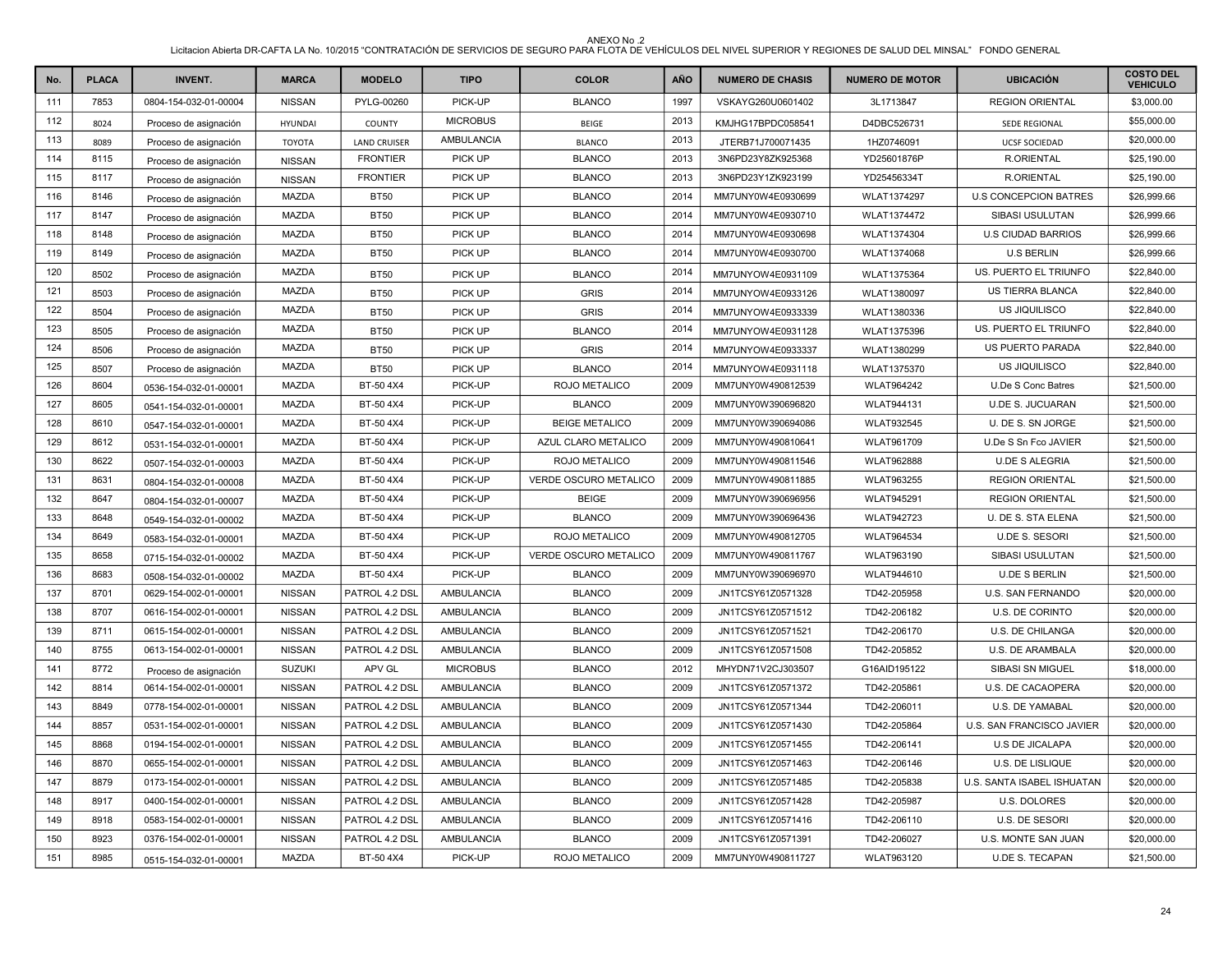| No. | <b>PLACA</b> | <b>INVENT.</b>        | <b>MARCA</b>  | <b>MODELO</b>     | <b>TIPO</b>        | <b>COLOR</b>              | <b>AÑO</b> | <b>NUMERO DE CHASIS</b> | <b>NUMERO DE MOTOR</b> | <b>UBICACIÓN</b>          | <b>COSTO DEL</b><br><b>VEHICULO</b> |
|-----|--------------|-----------------------|---------------|-------------------|--------------------|---------------------------|------------|-------------------------|------------------------|---------------------------|-------------------------------------|
| 152 | 9007         | 0513-154-032-01-00002 | <b>MAZDA</b>  | BT-50 4X4         | PICK-UP            | <b>BLANCO</b>             | 2009       | MM7UNY0W390696823       | <b>WLAT944086</b>      | U.DE S. MER UMAÑA         | \$21,500.00                         |
| 153 | 9017         | 0773-154-032-01-00002 | <b>MAZDA</b>  | BT-50 4X4         | PICK-UP            | <b>BEIGE METALICO</b>     | 2009       | MM7UNY0W390693730       | <b>WLAT931584</b>      | <b>U.DE S. C.BARRIOS</b>  | \$21,500.00                         |
| 154 | 9031         | 0717-154-032-01-00003 | MAZDA         | BT-50 4X4         | PICK-UP            | <b>BLANCO</b>             | 2009       | MM7UNY0W390696349       | <b>WLAT942412</b>      | SIBASI SN MIGUEL          | \$21,500.00                         |
| 155 | 9041         | 0530-154-032-01-00001 | <b>MAZDA</b>  | BT-50 4X4         | PICK-UP            | AZUL CLARO METALICO       | 2009       | MM7UNY0W490811347       | WLAT962669             | <b>U.DE S SN AGUSTIN</b>  | \$21,500.00                         |
| 156 | 9045         | 0543-154-032-01-00001 | <b>MAZDA</b>  | BT-50 4X4         | PICK-UP            | <b>BLANCO</b>             | 2009       | MM7UNY0W390696884       | <b>WLAT944326</b>      | <b>U.DE S. OZATLAN</b>    | \$21,500.00                         |
| 157 | 9073         | 0773-154-032-01-00001 | <b>MAZDA</b>  | BT-50 4X4         | PICK-UP            | <b>GRIS METALICO</b>      | 2009       | MM7UNY0W390693935       | <b>WLAT932122</b>      | U DE S C. BARRIOS         | \$21,500.00                         |
| 158 | 9076         | 0508-154-032-01-00001 | <b>MAZDA</b>  | BT-50 4X4         | PICK-UP            | <b>BLANCO</b>             | 2009       | MM7UNY0W390696887       | <b>WLAT944336</b>      | <b>U.DE S. BERLIN</b>     | \$21,500.00                         |
| 159 | 9768         | 0804-154-030-01-00001 | YAMAHA        | DT175             | <b>MOTOCICLETA</b> | <b>BLANCO C/FRANJAS</b>   | 2007       | DG01X-018337            | 3TS-099305             | <b>REGION ORIENTAL</b>    | \$2,600.00                          |
| 160 | 9769         | 0635-154-030-01-00002 | YAMAHA        | DT175             | <b>MOTOCICLETA</b> | <b>BLANCO C/FRANJAS</b>   | 2007       | DG01X-018334            | 3TS-099304             | <b>U.S. ARAMBALA</b>      | \$2,600.00                          |
| 161 | 9787         | 0620-154-030-01-00001 | YAMAHA        | DT175             | <b>MOTOCICLETA</b> | <b>AZULC/F MULTICOLOR</b> | 2007       | DG01X-018573            | 3TS-099552             | <b>U.S. GUATAJIAGUA</b>   | \$2,600.00                          |
| 162 | 9788         | 0719-154-030-01-00008 | YAMAHA        | DT175             | <b>MOTOCICLETA</b> | AZULC/F MULTICOLOR        | 2007       | DG01X-018593            | 3TS-099565             | SIBASI DE MORAZAN         | \$2,600.00                          |
| 163 | 9789         | 0557-154-030-01-00002 | YAMAHA        | DT175             | <b>MOTOCICLETA</b> | AZULC/F MULTICOLOR        | 2007       | DG01X-018590            | 3TS-099535             | U.S. DE CAROLINA          | \$2,600.00                          |
| 164 | 9792         | 0717-154-030-01-00008 | YAMAHA        | DT175             | <b>MOTOCICLETA</b> | <b>AZULC/F MULTICOLOR</b> | 2007       | DG01X-018588            | 3TS-099538             | SIBASI CDAD, BARRI        | \$2,600.00                          |
| 165 | 9796         | 0608-154-030-01-00001 | YAMAHA        | DT175             | <b>MOTOCICLETA</b> | AZULC/F MULTICOLOR        | 2007       | DG01X-018383            | 3TS-099354             | US.SN.BUENA VENTURA       | \$2,600.00                          |
| 166 | 9799         | 0532-154-030-01-00001 | YAMAHA        | DT175             | <b>MOTOCICLETA</b> | <b>BLANCO C/FRANJAS</b>   | 2007       | DG01X-018609            | 3TS-099596             | <b>US.TIERRA BLANCA</b>   | \$2,600.00                          |
| 167 | 9803         | 0715-154-030-01-00014 | YAMAHA        | DT175             | <b>MOTOCICLETA</b> | AZULC/F MULTICOLOR        | 2007       | DG01X-018591            | 3TS-099547             | SIBASI DE JIQUILISCO      | \$2,600.00                          |
| 168 | 9806         | 0541-154-030-01-00002 | YAMAHA        | DT175             | <b>MOTOCICLETA</b> | ROJO CON FRANJAS          | 2007       | DG01X-018635            | 3TS-099609             | U.S. DE JUCUARAN          | \$2,600.00                          |
| 169 | 9811         | 0549-154-030-01-00002 | YAMAHA        | DT175             | <b>MOTOCICLETA</b> | ROJO CON FRANJAS          | 2007       | DG01X-018638            | 3TS-099608             | U.S. SANTA ELENA          | \$2,600.00                          |
| 170 | 9815         | 0715-154-030-01-00011 | YAMAHA        | DT175             | <b>MOTOCICLETA</b> | ROJO CON FRANJAS          | 2007       | DG01X-018641            | 3TS-099612             | SIBASI DE USULUTAN        | \$2,600.00                          |
| 171 | 9823         | 0715-154-030-01-00013 | YAMAHA        | DT175             | <b>MOTOCICLETA</b> | ROJO CON FRANJAS          | 2007       | DG01X-018636            | 3TS-099568             | SIBASI DE USULUTAN        | \$2,600.00                          |
| 172 | 9824         | 0512-154-030-01-00002 | YAMAHA        | DT175             | <b>MOTOCICLETA</b> | ROJO CON FRANJAS          | 2007       | DG01X-018639            | 3TS-099572             | <b>U.S.DE ESTANZUELAS</b> | \$2,600.00                          |
| 173 | 9830         | 0569-154-030-01-00001 | YAMAHA        | DT175             | <b>MOTOCICLETA</b> | <b>BLANCO C/FRANJAS</b>   | 2007       | DG01X-018608            | 3TS-099594             | U.S. DE EL CUCO           | \$2,600.00                          |
| 174 | 9834         | 0717-154-030-01-00004 | YAMAHA        | DT175             | <b>MOTOCICLETA</b> | AZULC/F MULTICOLOR        | 2007       | DG01X-018587            | 3TS-099548             | SIBASI DE SAN MIGUEL      | \$2,600.00                          |
| 175 | 9840         | 0717-154-030-01-00006 | YAMAHA        | DT175             | <b>MOTOCICLETA</b> | AZULC/F MULTICOLOR        | 2007       | DG01X-018584            | 3TS-099555             | SIBASI DE SAN MIGUEL      | \$2,600.00                          |
| 176 | 9844         | 0772-154-030-01-00001 | YAMAHA        | DT175             | <b>MOTOCICLETA</b> | AZULC/F MULTICOLOR        | 2007       | DG01X-018589            | 3TS-099540             | US.STA.ROSA D.LIMA        | \$2,600.00                          |
| 177 | 9847         | 0668-154-030-01-00002 | YAMAHA        | DT175             | <b>MOTOCICLETA</b> | AZULC/F MULTICOLOR        | 2007       | DG01X-018599            | 3TS-099579             | SIBASI STA.R.D.LIMA       | \$2,600.00                          |
| 178 | 9869         | 0678-154-030-01-00001 | YAMAHA        | DT175             | <b>MOTOCICLETA</b> | AZULC/F MULTICOLOR        | 2007       | DG01X-018596            | 3TS-099581             | <b>U.S. DE MEANGUERA</b>  | \$2,600.00                          |
| 179 | 9870         | 0691-154-030-01-00001 | YAMAHA        | DT175             | <b>MOTOCICLETA</b> | AZULC/F MULTICOLOR        | 2007       | DG01X-018592            | 3TS-099566             | SIBASI DE LA UNION        | \$2,600.00                          |
| 180 | 9878         | 0668-154-030-01-00003 | YAMAHA        | DT175             | <b>MOTOCICLETA</b> | AZULC/F MULTICOLOR        | 2007       | DG01X-018585            | 3TS-099559             | SIBASI DE LA UNION        | \$2,600.00                          |
| 181 | 9880         | 0668-154-030-01-00004 | YAMAHA        | DT175             | <b>MOTOCICLETA</b> | <b>AZULC/F MULTICOLOR</b> | 2007       | DG01X-018594            | 3TS-099573             | SIBASI DE LA UNION        | \$2,600.00                          |
| 182 | 10118        | 0804-154-010-01-00001 | <b>ISUZU</b>  | <b>FSR</b>        | CAMION             | <b>BLANCO</b>             | 2007       | JALFSR33L77000053       | 6HHI-419550            | <b>REGION ORIENTAL</b>    | \$30,000.00                         |
| 183 | 10223        | 0668-154-030-01-00006 | YAMAHA        | DT175             | <b>MOTOCICLETA</b> | ROJO CON FRANJAS          | 2007       | DG01X-018328            | 3TS-099297             | SIBASI DE LA UNION        | \$2,600.00                          |
| 184 | 10238        | 0496-154-030-01-00001 | YAMAHA        | DT175             | <b>MOTOCICLETA</b> | <b>AZULC/F MULTICOLOR</b> | 2007       | DG01X-018381            | 3TS-099364             | U.S. DE SANTA CLARA       | \$2,600.00                          |
| 185 | 10273        | 0491-154-030-01-00001 | YAMAHA        | DT175             | <b>MOTOCICLETA</b> | AZULC/F MULTICOLOR        | 2007       | DG01X-018384            | 3TS-099347             | US.SN.ESTEBAN CATA        | \$2,600.00                          |
| 186 | 10998        | 0804-154-018-01-00001 | <b>NISSAN</b> | <b>TERRANO II</b> | CAMIONETA          | <b>ROJO</b>               | 2002       | VSKTVUR20U0483399       | TD27243975Y            | <b>REGION ORIENTAL</b>    | \$20,000.00                         |
| 187 | 11575        | 0804-154-032-01-00001 | <b>MAZDA</b>  | B2900             | PICK-UP            | <b>BEIGE</b>              | 2007       | MM7UNY08200430453       | W9AT170484             | <b>REGION ORIENTAL</b>    | \$21,500.00                         |
| 188 | 11576        | 0804-154-032-01-00002 | MAZDA         | B2900             | PICK-UP            | <b>BLANCO</b>             | 2007       | MM7UNY08200430597       | W9AT170553             | <b>REGION ORIENTAL</b>    | \$21,500.00                         |
| 189 | 11577        | 0719-154-032-01-00005 | MAZDA         | B2900             | PICK-UP            | <b>BLANCO</b>             | 2007       | MM7UNY08200433185       | W9AT172718             | SIBASI MORAZAN            | \$21,500.00                         |
| 190 | 11579        | 0715-154-032-01-00001 | MAZDA         | B2900             | PICK-UP            | <b>BLANCO</b>             | 2007       | MM7UNY08200433021       | W9AT172515             | SIBASI USULUTAN           | \$21,500.00                         |
| 191 | 12287        | 0714-154-032-01-00001 | <b>MAZDA</b>  | B2900             | PICK-UP            | <b>VERDE</b>              | 2006       | MM7UNY08200412157       | W9AT161285             | SIBASI USULUTAN           | \$21,500.00                         |
| 192 | 12288        | 0514-154-032-01-00001 | MAZDA         | B2900             | PICK-UP            | <b>BEIGE</b>              | 2006       | MM7UNY08200412233       | W9AT161128             | SIBASI USULUTAN           | \$21,500.00                         |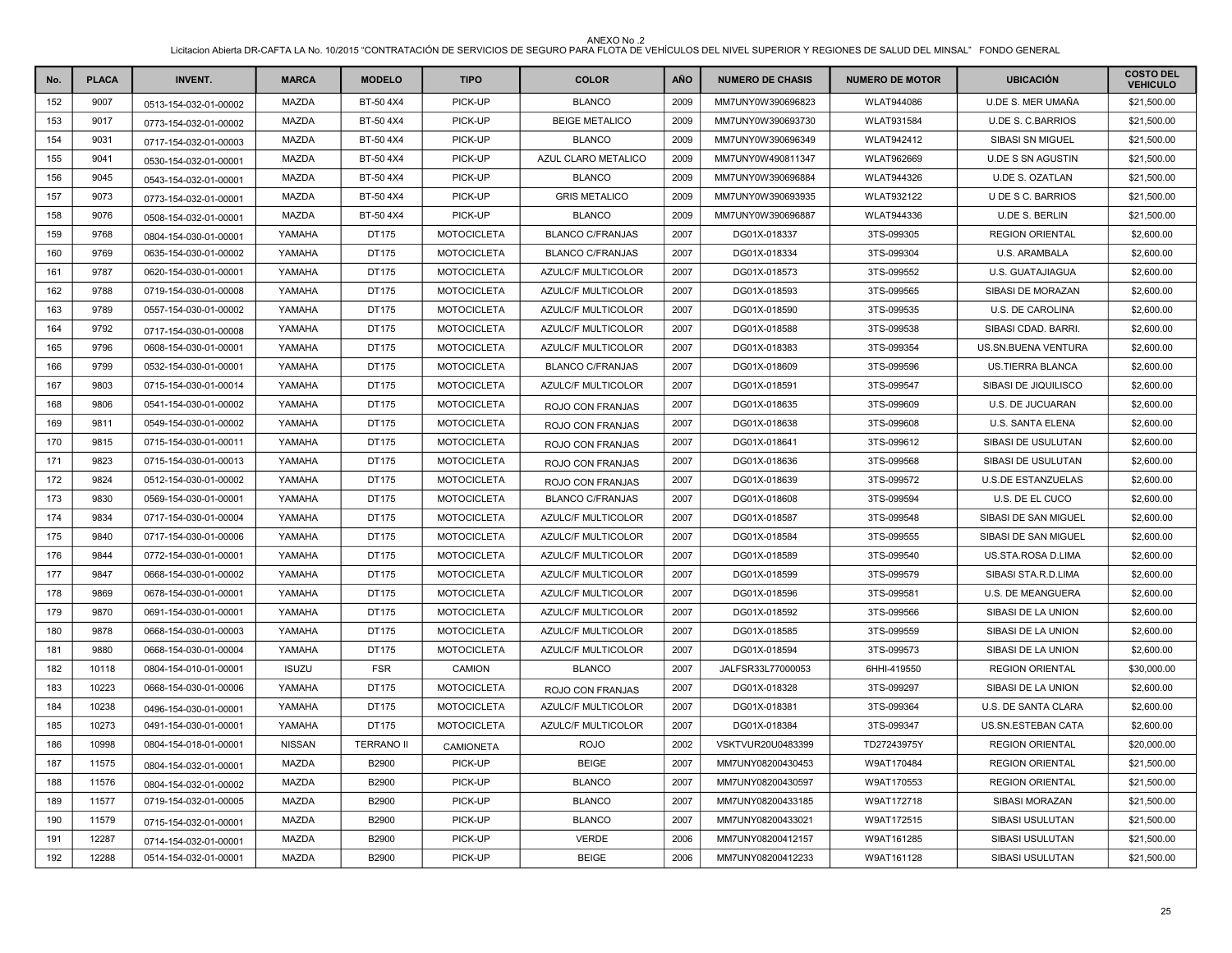| No. | <b>PLACA</b> | <b>INVENT.</b>        | <b>MARCA</b>      | <b>MODELO</b>       | <b>TIPO</b>         | <b>COLOR</b>                                   | <b>AÑO</b> | <b>NUMERO DE CHASIS</b> | <b>NUMERO DE MOTOR</b> | <b>UBICACIÓN</b>                | <b>COSTO DEL</b><br><b>VEHICULO</b> |
|-----|--------------|-----------------------|-------------------|---------------------|---------------------|------------------------------------------------|------------|-------------------------|------------------------|---------------------------------|-------------------------------------|
| 193 | 12372        | 0721-154-032-01-00004 | <b>TOYOTA</b>     | HI-LUX              | PICK-UP             | <b>BLANCO</b>                                  | 1998       | LN166-008976            | 314530813              | SIBASI LA UNION                 | \$12,000.00                         |
| 194 | 13913        | 0804-154-002-01-00001 | <b>TOYOTA</b>     | <b>LAND CRUISER</b> | <b>CAMIONETA</b>    | <b>BLANCO</b>                                  | 1994       | HZJ75-0019459           | 1HZ-0113063            | <b>REGION ORIENTAL</b>          | \$5,000.00                          |
| 195 | 14708        | Proceso de asignación | YAMAHA            | <b>YBR125G</b>      | <b>TODO TERRENO</b> | IVEGRU FRAIVJAS<br><b>MULTICOLOR</b>           | 2014       | LBPKE1316E0069646       | JYM154FMI*13026477*    | <b>UCSF SAN CARLOS</b>          | \$1,725.66                          |
| 196 | 14751        | Proceso de asignación | YAMAHA            | <b>YBR125G</b>      | <b>TODO TERRENO</b> | <b>NEGRU FRANJAS</b><br><b>MULTICOLOR</b>      | 2014       | LBPKE1311E0069652       | JYM154FMI*13026670*    | <b>UCSF GOTERA</b>              | \$1,725.66                          |
| 197 | 14894        | Proceso de asignación | YAMAHA            | <b>YBR125G</b>      | <b>TODO TERRENO</b> | <u>INEGRU FRAINJAS</u><br><b>MULTICOLOR</b>    | 2014       | LBPKE1318E0069616       | JYM154FMI*13026594*    | <b>UCSF CORINTO</b>             | \$1,725.66                          |
| 198 | 14948        | Proceso de asignación | YAMAHA            | <b>YBR125G</b>      | <b>TODO TERRENO</b> | IVEGRU FRAIVJAS<br><b>MULTICOLOR</b>           | 2014       | LBPKE1315E0069590       | JYM154FMI*13026610*    | <b>UCSF SAN MIGUEL</b>          | \$1,725.66                          |
| 199 | 14962        | Proceso de asignación | YAMAHA            | <b>YBR125G</b>      | <b>TODO TERRENO</b> | NEGRU FRANJAS<br><b>MULTICOLOR</b>             | 2014       | LBPKE1315E0069623       | JYM154FMI*13026611*    | UCSF MILAGRO DE LA PAZ          | \$1,725.66                          |
| 200 | 15059        | Proceso de asignación | YAMAHA            | <b>YBR125G</b>      | <b>TODO TERRENO</b> | AZUL NEGRU FRANJAS<br><b>MULTICOLOR</b>        | 2014       | LBPKE1317E0068571       | JYM154FMI*13026642*    | <b>UCSF EL ZAMORAN</b>          | \$1,725.66                          |
| 201 | 15312        | Proceso de asignación | YAMAHA            | <b>YBR125G</b>      | <b>TODO TERRENO</b> | NEGRU FRANJAS<br><b>MULTICOLOR</b>             | 2014       | LBPKE1318E0069647       | JYM154FMI*13026678*    | <b>UCSF LA CARRILLO</b>         | \$1,725.66                          |
| 202 | 15376        | Proceso de asignación | YAMAHA            | <b>YBR125G</b>      | <b>TODO TERRENO</b> | NEGRU FRANJAS<br><b>MULTICOLOR</b>             | 2014       | LBPKE131XE0069648       | JYM154FMI*13026675*    | <b>UCSF MONCAGUA</b>            | \$1,725.66                          |
| 203 | 15436        | Proceso de asignación | YAMAHA            | <b>YBR125G</b>      | <b>TODO TERRENO</b> | <u>AZUL NEGRU FRANJAS</u><br><b>MULTICOLOR</b> | 2014       | LBPKE1310E0068590       | JYM154FMI*13026577*    | UCSF EL PLATANAR                | \$1,725.66                          |
| 204 | 15501        | Proceso de asignación | YAMAHA            | <b>YBR125G</b>      | <b>TODO TERRENO</b> | <b>VEGRU FRAIVJAS</b><br><b>MULTICOLOR</b>     | 2014       | LBPKE1312E0069658       | JYM154FMI*13026690*    | <b>UCSF SESORI</b>              | \$1,725.66                          |
| 205 | 15633        | Proceso de asignación | YAMAHA            | <b>YBR125G</b>      | <b>TODO TERRENO</b> | <u>NEGRU FRAINJAS</u><br><b>MULTICOLOR</b>     | 2014       | LBPKE1317E0069560       | JYM154FMI*13026332*    | <b>UCSF TECAPAN</b>             | \$1,725.66                          |
| 206 | 15795        | 0715-154-030-01-00015 | <b>HONDA</b>      | <b>XR125L</b>       | <b>MOTOCICLETA</b>  | <b>NEGRO</b>                                   | 2010       | LTMJD19AXA5102084       | JC30E6502192           | SIBASI USULUTAN                 | \$2,600.00                          |
| 207 | 15857        | 0603-154-030-01-00005 | YAMAHA            | DT175               | <b>MOTO</b>         | AZUL C/F MULTICOLOR                            | 2007       | DG01X-019386            | 3TS-100372             | U. DE SALUD JUCUAPA             | \$2,600.00                          |
| 208 | 15864        | Proceso de asignación | YAMAHA            | <b>YBR125G</b>      | <b>TODO TERRENO</b> | AZUL NEGRU FRANJAS<br><b>MULTICOLOR</b>        | 2014       | LBPKE1316E0068741       | JYM154FMI*13027149*    | SIBASI SAN MIGUEL               | \$1,725.66                          |
| 209 | 15985        | Proceso de asignación | YAMAHA            | <b>YBR125G</b>      | <b>TODO TERRENO</b> | NEGRU FRANJAS<br><b>MULTICOLOR</b>             | 2014       | LBPKE1314E0069659       | JYM154FMI*13026667*    | <b>UCSF YAYANTIQUE</b>          | \$1,725.66                          |
| 210 | 16454        | 0721-154-032-01-00003 | <b>MAZDA</b>      | B2900               | PICK-UP             | <b>BLANCO</b>                                  | 2005       | MM7UNY08200353724       | W9AT140547             | SIBASI LA UNION                 | \$15,000.00                         |
| 211 | 16477        | Proceso de asignación | YAMAHA            | <b>YBR125G</b>      | <b>TODO TERRENO</b> | AZUL NEGRU FRANJAS<br><b>MULTICOLOR</b>        | 2014       | LBPKE1319E0068636       | JYM154FMI*13027092*    | <b>UCSF NUEVA GRANADA</b>       | \$1,725.66                          |
| 212 | 16593        | Proceso de asignación | YAMAHA            | <b>YBR125G</b>      | <b>TODO TERRENO</b> | NEGRU FRANJAS<br><b>MULTICOLOR</b>             | 2014       | LBPKE1316E0069615       | JYM154FMI*13026553*    | SIBASI USULUTAN                 | \$1,725.66                          |
| 213 | 16662        | 0060-154-032-01-00016 | <b>MAZDA</b>      | 2900CL              | PICK-UP             | <b>GRIS</b>                                    | 2003       | MM7UNY08100190487       | W9AT118499             | SIBASI LA UNION                 | \$14,000.00                         |
| 214 | 16667        | 0060-154-032-01-00019 | <b>MAZDA</b>      | 2900CL              | PICK-UP             | <b>GRIS</b>                                    | 2003       | MM7UNY08100200360       | W9AT121810             | SIBASI SAN MIGUEL               | \$14,000.00                         |
| 215 | 16701        | Proceso de asignación | YAMAHA            | <b>YBR125G</b>      | <b>TODO TERRENO</b> | <b>NEGRU FRANJAS</b><br><b>MULTICOLOR</b>      | 2014       | LBPKE1317E0069655       | JYM154FMI*13026666*    | <b>UCSF SAN JORGE</b>           | \$1,725.66                          |
| 216 | 16725        | 0719-154-032-01-00001 | <b>TOYOTA</b>     | LN166L-PRM          | PICK-UP             | <b>BLANCO</b>                                  | 2004       | JTFDE626800110809       | 3L-5370232             | SIBASI MORAZAN                  | \$21,500.00                         |
| 217 | 16752        | 0652-154-032-01-00001 | <b>TOYOTA</b>     | LN166L-PRM          | PICK-UP             | <b>BLANCO</b>                                  | 2004       | JTFDE626400110807       | 3L-5370177             | U.S.CONCEP.DE ORIENT.           | \$21,500.00                         |
| 218 | 16753        | 0627-154-032-01-00001 | <b>TOYOTA</b>     | LN166L-TRM          | PICK-UP             | <b>BLANCO</b>                                  | 2004       | JTFKE626000110598       | 3L-5368810             | U.S. PERQUIN (SIBA.MORAZAN)     | \$21,500.00                         |
| 219 | 16754        | 0626-154-032-01-00001 | <b>TOYOTA</b>     | LN166L-TRM          | PICK-UP             | <b>BLANCO</b>                                  | 2004       | JTFKE626200110702       | 3L-5369340             | U.S OSCICALA (SIBA.MORAZAN)     | \$21,500.00                         |
| 220 | 16755        | 0615-154-032-01-00001 | <b>TOYOTA</b>     | LN166L-TRM          | PICK-UP             | <b>BLANCO</b>                                  | 2004       | JTFKE626700110758       | 3L-5369959             | U.S. CHILANGA<br>(SIBA.MORAZAN) | \$21,500.00                         |
| 221 | 16757        | 0618-154-032-01-00001 | <b>TOYOTA</b>     | LN166L-TRM          | PICK-UP             | <b>BLANCO</b>                                  | 2004       | JTFKE626000110861       | 3L-5368254             | <b>U.S.EL DIVISADERO</b>        | \$21,500.00                         |
| 222 | 16758        | 0772-154-032-01-00001 | <b>TOYOTA</b>     | LN166L-PRM          | PICK-UP             | <b>BLANCO</b>                                  | 2004       | JTFDE626200110885       | 3L-5370755             | SIBA.L.UNION (STA.R.LIMA)       | \$21,500.00                         |
| 223 | 16759        | 0655-154-032-01-00001 | <b>TOYOTA</b>     | LN166L-PRM          | PICK-UP             | <b>BLANCO</b>                                  | 2004       | JTFDE626900110897       | 3L-5370848             | U.S. LISLIQUE (SIBA.L.UNION)    | \$21,500.00                         |
| 224 | 16761        | 0535-154-030-01-00007 | <b>TOYOTA</b>     | HZJ78L-RJM          | AMBULANCIA          | <b>BLANCO</b>                                  | 2004       | JTERB71J200018836       | 1HZ-0427863            | SIBA.L.UNION (STA.R.LIMA)       | \$20,000.00                         |
| 225 | 16791        | Proceso de asignación | YAMAHA            | <b>YBR125G</b>      | <b>TODO TERRENO</b> | <b>AZUL NEGRO FRANJAS</b><br><b>MULTICOLOR</b> | 2014       | LBPKE1319E0068720       | JYM154FMI*13027203*    | <b>UCSF CONCHAGUA</b>           | \$1,725.66                          |
| 226 | 16881        | Proceso de asignación | YAMAHA            | <b>YBR125G</b>      | <b>TODO TERRENO</b> | NEGRU FRANJAS<br><b>MULTICOLOR</b>             | 2014       | LBPKE1315E0069668       | JYM154FMI*13026695*    | <b>UCSF LA PLAYA</b>            | \$1,725.66                          |
| 227 | 17004        | Proceso de asignación | YAMAHA            | <b>YBR125G</b>      | TODO TERRENO        | <b>AZUL NEGRO FRANJAS</b><br>MULTICOLOR        | 2014       | LBPKE1312E0068624       | JYM154FMI*13027145*    | UCSF SANTA ROSA DE LIMA         | \$1,725.66                          |
| 228 | 17015        | 0535-154-004-01-00010 | <b>TOYOTA</b>     | HI-LUX              | PICK-UP             | <b>ROJO</b>                                    | 2004       | JTFDE62626500094348     | 3L-5289459             | SIBASI USULUTAN                 | \$21,500.00                         |
| 229 | 17217        | Proceso de asignación | YAMAHA            | <b>YBR125G</b>      | TODO TERRENO        | <b>AZUL NEGRO FRANJAS</b><br><b>MULTICOLOR</b> | 2014       | LBPKE1310E0068587       | JYM154FMI*13026626*    | SIBASI LA UNION                 | \$1,725.66                          |
| 230 | 17682        | 0717-154-032-01-00002 | <b>MITSUBISHI</b> | L-200 4X4 CD        | PICK-UP             | <b>AZUL</b>                                    | 2005       | MMBJNK7705D032645       | 4M40MA4207             | SIBASI SN. MIGUEL               | \$18,000.00                         |
| 231 | 20152        | 0719-154-030-01-00009 | YAMAHA            | DT175               | <b>MOTOCICLETA</b>  | AZULC/F MULTICOLOR                             | 2006       | DG01X-014083            | 3TS-095054             | SIBASI MORAZAN                  | \$2,600.00                          |
| 232 | 20157        | 0721-154-030-01-00009 | YAMAHA            | DT175               | <b>MOTOCICLETA</b>  | AZULC/F MULTICOLOR                             | 2006       | DG01X-014084            | 3TS-095053             | SIBASI LA UNION                 | \$2,600.00                          |
| 233 | 20164        | 0721-154-030-01-00011 | YAMAHA            | DT175               | <b>MOTOCICLETA</b>  | AZULC/F MULTICOLOR                             | 2006       | DG01X-014266            | 3TS-095246             | SIBASI LA UNION                 | \$2,600.00                          |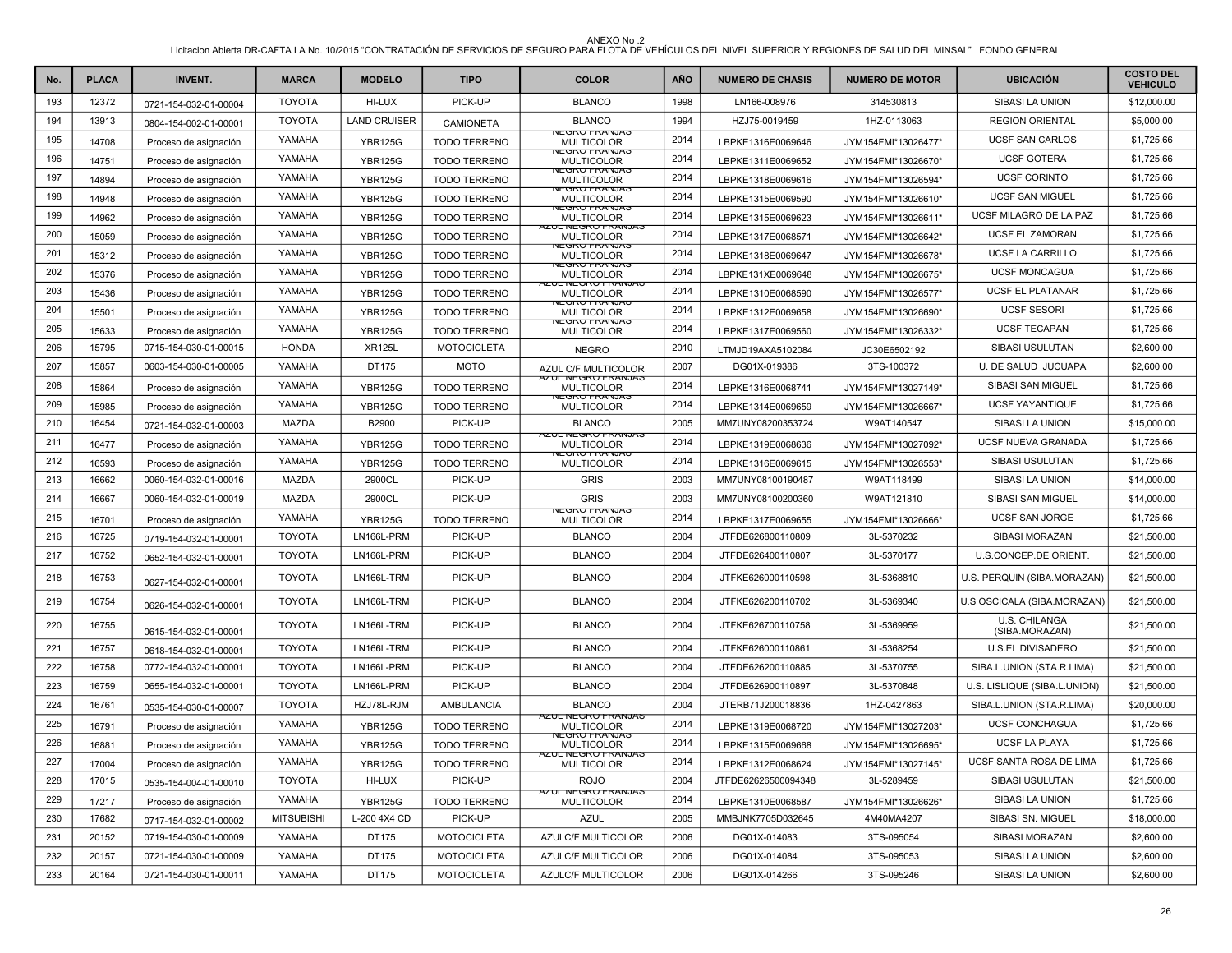| No. | <b>PLACA</b> | <b>INVENT.</b>        | <b>MARCA</b> | <b>MODELO</b> | <b>TIPO</b>        | <b>COLOR</b>                               | <b>AÑO</b> | <b>NUMERO DE CHASIS</b> | <b>NUMERO DE MOTOR</b> | <b>UBICACIÓN</b>          | <b>COSTO DEL</b><br><b>VEHICULO</b> |
|-----|--------------|-----------------------|--------------|---------------|--------------------|--------------------------------------------|------------|-------------------------|------------------------|---------------------------|-------------------------------------|
| 234 | 21110        | 0717-154-030-01-00003 | YAMAHA       | DT175         | <b>MOTOCICLETA</b> | AZULC/F MULTICOLOR                         | 2006       | DG01X-014075            | 3TS-094994             | SIBASI SN.MIGUEL          | \$2,600.00                          |
| 235 | 21132        | 0717-154-030-01-00002 | YAMAHA       | DT175         | <b>MOTOCICLETA</b> | <b>AZULC/F MULTICOLOR</b>                  | 2006       | DG01X-014265            | 3TS-095249             | SIBASI SN.MIGUEL          | \$2,600.00                          |
| 236 | 21250        | 0535-154-030-01-00017 | YAMAHA       | DT175         | <b>MOTOCICLETA</b> | <b>AZULC/F MULTICOLOR</b>                  | 2006       | DG01X-014069            | 3TS-095044             | <b>SIBASI USULUTAN</b>    | \$2,600.00                          |
| 237 | 21273        | Proceso de asignación | YAMAHA       | DT175         | <b>MOTOCICLETA</b> | <b>AZULC/F MULTICOLOR</b>                  | 2006       | DG01X-014072            | 3TS-095004             | SIBASI STA.R.LIMA         | \$2,600.00                          |
| 238 | 21278        | 0717-154-030-01-00007 | YAMAHA       | DT175         | <b>MOTOCICLETA</b> | <b>AZULC/F MULTICOLOR</b>                  | 2006       | DG01X-014067            | 3TS-095037             | SIBASI NVA.GUADALU        | \$2,600.00                          |
| 239 | 21279        | 0721-154-030-01-00010 | YAMAHA       | DT175         | <b>MOTOCICLETA</b> | <b>AZULC/F MULTICOLOR</b>                  | 2006       | DG01X-014073            | 3TS-095047             | <b>SIBASI LA UNION</b>    | \$2,600.00                          |
| 240 | 23506        | Proceso de asignación | YAMAHA       | <b>XTZ125</b> | <b>MOTOCICLETA</b> | <b>AZUL FRANJAS MULTICOLOR</b>             | 2014       | LBPKE1805D0011753       | E3N2E-009519           | <b>US. CALIFORNIA</b>     | \$2,650.00                          |
| 241 | 24892        | 0531-154-030-01-00003 | <b>HONDA</b> | <b>XL-200</b> | <b>MOTOCICLETA</b> | <b>BLANCO</b>                              | 2005       | 9C2MD28925R201545       | MD28E95201545          | U.S. SN.FCO. JAVIER       | \$2,600.00                          |
| 242 | 25385        | Proceso de asignación | YAMAHA       | <b>XTZ125</b> | <b>MOTOCICLETA</b> | AZUL FRANJAS MULTICOLOR                    | 2014       | LBPKE1801D0011748       | E3N2E-009620           | US. COMUNIDA SAN HILARIO  | \$2,650.00                          |
| 243 | 25586        | Proceso de asignación | YAMAHA       | <b>XTZ125</b> | <b>MOTOCICLETA</b> | AZUL FRANJAS MULTICOLOR                    | 2014       | LBPKE1809D0011738       | E3N2E-009522           | US CRUZADILLA SAN JUAN    | \$2,650.00                          |
| 244 | 25602        | Proceso de asignación | YAMAHA       | XTZ125        | <b>MOTOCICLETA</b> | AZUL FRANJAS MULTICOLOR                    | 2014       | LBPKE180XD0011750       | E3N2E-009622           | <b>US EL PARAISO</b>      | \$2,650.00                          |
| 245 | 26175        | Proceso de asignación | YAMAHA       | XTZ125        | <b>MOTOCICLETA</b> | YEGRU FRAINJAO<br><b>MULTICOLOR</b>        | 2014       | LBPKE1805D0012630       | E3N2E-009043           | US EL QUEBRADO            | \$2,650.00                          |
| 246 | 26186        | Proceso de asignación | YAMAHA       | XTZ125        | <b>MOTOCICLETA</b> | AZUL FRANJAS MULTICOLOR                    | 2014       | LBPKE1803D0011752       | E3N2E-009515           | US LA CONCORDIA           | \$2,650.00                          |
| 247 | 26709        | Proceso de asignación | YAMAHA       | <b>XTZ125</b> | <b>MOTOCICLETA</b> | EGRU FRANJAS<br><b>MULTICOLOR</b>          | 2014       | LBPKE1802D0012410       | E3N2E-008998           | <b>US LAS FLORES</b>      | \$2,650.00                          |
| 248 | 26996        | Proceso de asignación | YAMAHA       | XTZ125        | <b>MOTOCICLETA</b> | <b>YEGRU FRAINJAS</b><br><b>MULTICOLOR</b> | 2014       | LBPKE1806D0012409       | E3N2E-008980           | <b>US ROQUINTE</b>        | \$2,650.00                          |
| 249 | 27010        | Proceso de asignación | YAMAHA       | XTZ125        | <b>MOTOCICLETA</b> | <b>NEGRU FRAINJAS</b><br><b>MULTICOLOR</b> | 2014       | LBPKE1800D0012535       | E3N2E-009065           | US SAN MARCOS LEMPA       | \$2,650.00                          |
| 250 | 27265        | Proceso de asignación | YAMAHA       | <b>XTZ125</b> | <b>MOTOCICLETA</b> | IEGRU FRANJAS<br><b>MULTICOLOR</b>         | 2014       | LBPKE1801D0012575       | E3N2E-009117           | US EL SITIO               | \$2,650.00                          |
| 251 | 27398        | Proceso de asignación | YAMAHA       | <b>XTZ125</b> | <b>MOTOCICLETA</b> | <b>JEGRU FRANJAS</b><br><b>MULTICOLOR</b>  | 2014       | LBPKE1808D0012637       | E3N2E-009007           | US JOYA ANCHA ARRIBA      | \$2,650.00                          |
| 252 | 27574        | Proceso de asignación | YAMAHA       | XTZ125        | <b>MOTOCICLETA</b> | AZUL FRANJAS MULTICOLOR                    | 2014       | LBPKE1808D0010774       | E3N2E-007682           | US LOS DESMONTES          | \$2,650.00                          |
| 253 | 28979        | 0603-154-030-01-00004 | <b>YUMBO</b> | DAKAR200      | <b>MOTOCICLETA</b> | <b>NEGRO</b>                               | 2010       | LZSJCML04A5201108       | ZS169FML5A300202       | <b>U.S JUCUAPA</b>        | \$1,375.00                          |
| 254 | 32577        | Proceso de asignación | YAMAHA       | XTZ125        | <b>MOTOCICLETA</b> | <b>NEGRO FRANJAS MULTICOLOR</b>            | 2013       | LBPKE1803D0007619       | E3N2E-005390           | <b>U.S CIUDAD BARRIOS</b> | \$2,790.00                          |
| 255 | 32692        | Proceso de asignación | YAMAHA       | XTZ125        | <b>MOTOCICLETA</b> | NEGRO FRANJAS MULTICOLOR                   | 2013       | LBPKE180XD0007603       | E3N2E-005393           | <b>U.S CIUDAD BARRIOS</b> | \$2,790.00                          |
| 256 | 35660        | Proceso de asignación | YAMAHA       | <b>XTZ125</b> | <b>MOTOCICLETA</b> | AZUL FRANJAS MULTICOLOR                    | 2014       | LBPKE180XD0011747       | E3N2E-009613           | <b>TOROLA</b>             | \$2,790.00                          |
| 257 | 35728        | Proceso de asignación | YAMAHA       | <b>XTZ125</b> | <b>MOTOCICLETA</b> | BLANCO FRANJAS MULTICOLOR                  | 2014       | LBPKE1804D0006379       | E3N2E-009420           | ECO CAB RED PERQUIN       | \$2,790.00                          |
| 258 | 35763        | Proceso de asignación | YAMAHA       | XTZ125        | <b>MOTOCICLETA</b> | AZUL FRANJAS MULTICOLOR                    | 2014       | LBPKE1800D0011742       | E3N2E-009496           | CACAOPERA                 | \$2,790.00                          |
| 259 | 37995        | Proceso de asignación | YAMAHA       | <b>XTZ125</b> | <b>MOTOCICLETA</b> | <b>BLANCO FRANJAS MULTICOLOR</b>           | 2014       | LBPKE1806D0006352       | E3N2E-009341           | CAROLINA                  | \$2,790.00                          |
| 260 | 38158        | Proceso de asignación | YAMAHA       | <b>XTZ125</b> | <b>MOTOCICLETA</b> | BLANCO FRANJAS MULTICOLOR                  | 2014       | LBPKE1800D0006380       | E3N2E-009455           | CACAOPERA                 | \$2,790.00                          |
| 261 | 38242        | Proceso de asignación | YAMAHA       | <b>XTZ125</b> | <b>MOTOCICLETA</b> | BLANCO FRANJAS MULTICOLOR                  | 2014       | LBPKE1809D0006474       | E3N2E-009454           | <b>CACAOPERA</b>          | \$2,790.00                          |
| 262 | 38252        | Proceso de asignación | YAMAHA       | XTZ125        | <b>MOTOCICLETA</b> | BLANCO FRANJAS MULTICOLOR                  | 2014       | LBPKE1808D0006272       | E3N2E-009374           | CACAOPERA                 | \$2,790.00                          |
| 263 | 39456        | Proceso de asignación | YAMAHA       | <b>XTZ125</b> | <b>MOTOCICLETA</b> | AZUL FRANJAS MULTICOLOR                    | 2014       | LBPKE1801D0011751       | E3N2E-009618           | <b>CAROLINA</b>           | \$2,790.00                          |
| 264 | 41536        | Proceso de asignación | YAMAHA       | <b>XTZ125</b> | <b>MOTOCICLETA</b> | BLANCO FRANJAS MULTICOLOR                  | 2014       | LBPKE1802D0006381       | E3N2E-009452           | <b>LISLIQUE</b>           | \$2,790.00                          |
| 265 | 41555        | Proceso de asignación | YAMAHA       | <b>XTZ125</b> | <b>MOTOCICLETA</b> | AZUL FRANJAS MULTICOLOR                    | 2014       | LBPKE180XD0011716       | E3N2E-009502           | <b>LISLIQUE</b>           | \$2,790.00                          |
| 266 | 41559        | Proceso de asignación | YAMAHA       | <b>XTZ125</b> | <b>MOTOCICLETA</b> | AZUL FRANJAS MULTICOLOR                    | 2014       | LBPKE1800D0011756       | E3N2E-009501           | <b>LISLIQUE</b>           | \$2,790.00                          |
| 267 | 41594        | Proceso de asignación | YAMAHA       | <b>XTZ125</b> | <b>MOTOCICLETA</b> | AZUL FRANJAS MULTICOLOR                    | 2014       | LBPKE1804D0011758       | E3N2E-009663           | <b>LISLIQUE</b>           | \$2,790.00                          |
| 268 | 41641        | Proceso de asignación | YAMAHA       | <b>XTZ125</b> | <b>MOTOCICLETA</b> | BLANCO FRANJAS MULTICOLOR                  | 2014       | LBPKE1806D0006383       | E3N2E-009450           | <b>LISLIQUE</b>           | \$2,790.00                          |
| 269 | 41649        | Proceso de asignación | YAMAHA       | <b>XTZ125</b> | <b>MOTOCICLETA</b> | AZUL FRANJAS MULTICOLOR                    | 2014       | LBPKE1807D0011690       | E3N2E-009535           | ECO CAB RED ANAMOROS      | \$2,790.00                          |
| 270 | 41706        | Proceso de asignación | YAMAHA       | <b>XTZ125</b> | <b>MOTOCICLETA</b> | AZUL FRANJAS MULTICOLOR                    | 2014       | LBPKE1808D0011746       | E3N2E-009624           | NVO EDEN DE SAN JUAN      | \$2,790.00                          |
| 271 | 42929        | Proceso de asignación | YAMAHA       | <b>XTZ125</b> | <b>MOTOCICLETA</b> | AZUL FRANJAS MULTICOLOR                    | 2014       | LBPKE1807D0011754       | E3N2E-009495           | NVO EDEN DE SAN JUAN      | \$2,790.00                          |
| 272 | 49450        | 0026-154-030-01-00001 | <b>HONDA</b> | XL-200        | <b>MOTOCICLETA</b> | <b>ROJO</b>                                | 2003       | 9C2MD28923R000676       | MDD28E93000676         | U. DE S. BERLIN           | \$2,600.00                          |
| 273 | 55362        | 0717-154-030-01-00020 | YAMAHA       | DT175         | <b>MOTOCICLETA</b> | <b>BLANCO C/FRANJAS</b>                    | 2007       | DG01X-019420            | 3TS-100388             | SIBASI SAN MIGUEL         | \$2,600.00                          |
| 274 | 55378        | 0715-154-030-01-00016 | YAMAHA       | DT175         | <b>MOTOCICLETA</b> | <b>AZULC/F MULTICOLOR</b>                  | 2007       | DG01X-019150            | 3TS-100117             | <b>SIBASI USULUTAN</b>    | \$2,600.00                          |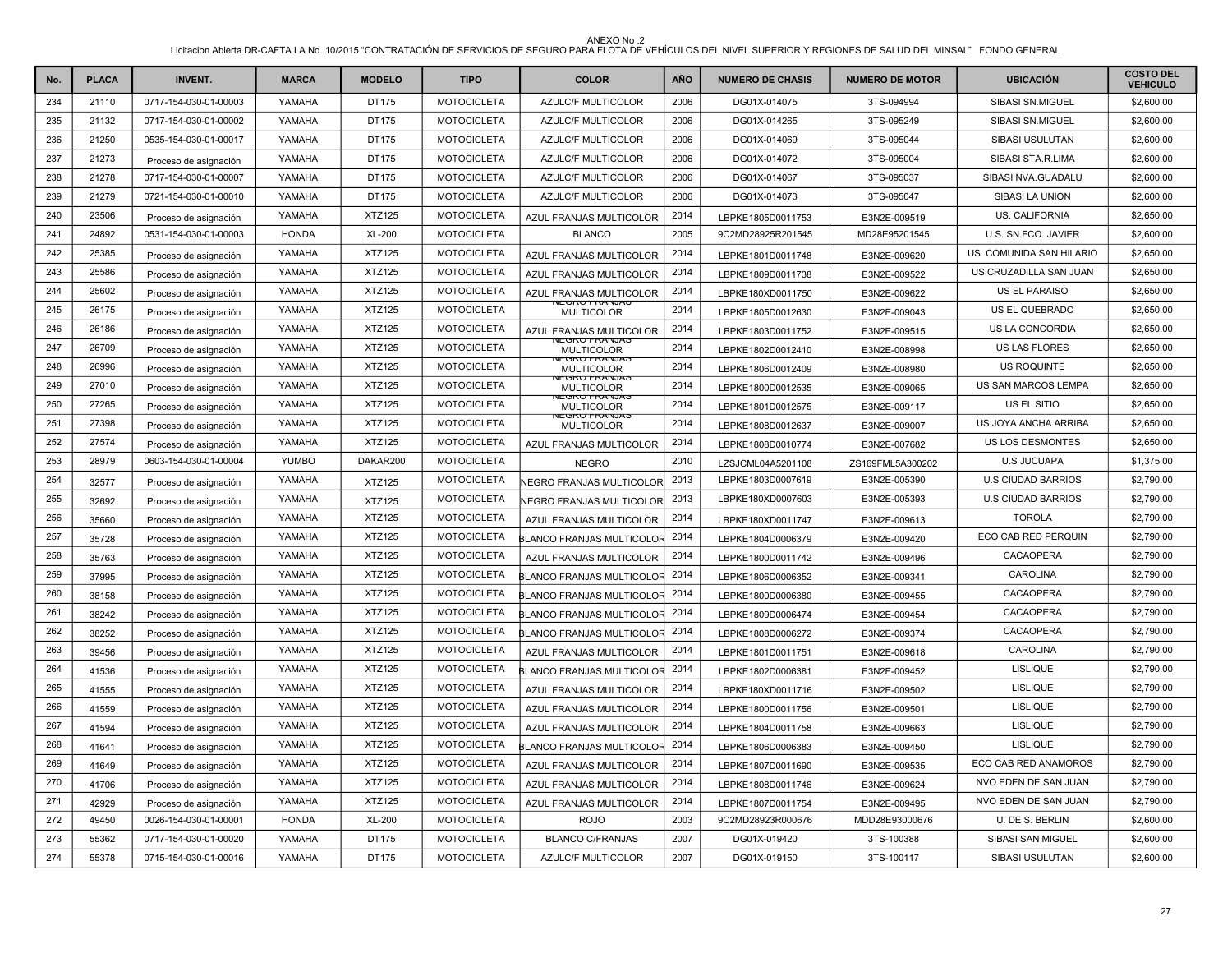| No. | <b>PLACA</b> | <b>INVENT.</b>        | <b>MARCA</b>  | <b>MODELO</b>  | <b>TIPO</b>         | <b>COLOR</b>                              | AÑO  | <b>NUMERO DE CHASIS</b> | <b>NUMERO DE MOTOR</b> | <b>UBICACIÓN</b>        | <b>COSTO DEL</b><br><b>VEHICULO</b> |
|-----|--------------|-----------------------|---------------|----------------|---------------------|-------------------------------------------|------|-------------------------|------------------------|-------------------------|-------------------------------------|
| 275 | 56162        | Proceso de asignación | YAMAHA        | <b>YBR125G</b> | <b>TODO TERRENO</b> | <b>NEGRU FRANJAS</b><br><b>MULTICOLOR</b> | 2014 | LBPKE1314E0069662       | JYM154FMI*13026686*    | UCSF NUEVA ESPARTA      | \$1,725.66                          |
| 276 | 61359        | Proceso de asignación | YAMAHA        | DT175          | <b>MOTOCICLETA</b>  | <b>AZUL</b>                               | 2008 | DG01X021406             | 3TS102358              | SIBASI USULUTAN         | \$2,600.00                          |
| 277 | 61926        | 0668-154-030-01-00001 | <b>YUMBO</b>  | DAKAR200       | <b>MOTOCICLETA</b>  | <b>ROJO</b>                               | 2008 | LZSJCML0885002168       | ZS169FML58300119       | U.S. CUTUCO             | \$1,700.00                          |
| 278 | 61927        | 0465-154-030-01-00002 | <b>YUMBO</b>  | DAKAR200       | <b>MOTOCICLETA</b>  | <b>ROJO</b>                               | 2008 | LZSJCML0585002158       | ZS169FML58300112       | U.S. SAN FCO. CHINAMECA | \$1,700.00                          |
| 279 | 61935        | 0606-154-030-01-00002 | <b>YUMBO</b>  | DAKAR200       | <b>MOTOCICLETA</b>  | <b>ROJO</b>                               | 2008 | LZSJCML0785002176       | ZS169FML58300122       | U.S. LOLOTIQUE          | \$1,700.00                          |
| 280 | 62251        | 0603-154-030-01-00003 | <b>SUZUKI</b> | <b>TS185</b>   | <b>MOTOCICLETA</b>  | <b>AZULC/F MULTICOLOR</b>                 | 2008 | 9FSSG11A08C031098       | TS1852183523           | U.S. GUAYMANGO          | \$2,600.00                          |
| 281 | 62253        | 0715-154-030-01-00001 | <b>SUZUKI</b> | <b>TS185</b>   | <b>MOTOCICLETA</b>  | AZULC/F MULTICOLOR                        | 2008 | 9FSSG11A58C031095       | TS1852183528           | U.S. SAN LORENZO        | \$2,600.00                          |
| 282 | 50738        | 0122-154-030-01-00001 | <b>SUZUKI</b> | <b>TS185</b>   | <b>MOTOCICLETA</b>  | <b>AZULC/F MULTICOLOR</b>                 | 2008 | 9FSSG11A68C031106       | TS1852183512           | U. DE S. EL CONGO       | \$2,600.00                          |
| 283 | 62261        | 0157-154-030-01-00001 | <b>SUZUKI</b> | <b>TS185</b>   | <b>MOTOCICLETA</b>  | AZULC/F MULTICOLOR                        | 2008 | 9FSSG11A98C031116       | TS1852183590           | U.S. TECAPAN            | \$2,600.00                          |
| 284 | 62264        | 0602-154-030-01-00001 | <b>SUZUKI</b> | <b>TS185</b>   | <b>MOTOCICLETA</b>  | AZULC/F MULTICOLOR                        | 2008 | 9FSSG11A88C031107       | TS1852183513           | U.S. CHINAMECA          | \$2,600.00                          |
| 285 | 62265        | 0101-154-030-01-00001 | <b>SUZUKI</b> | <b>TS185</b>   | <b>MOTOCICLETA</b>  | <b>AZULC/F MULTICOLOR</b>                 | 2008 | 9FSSG11A88C031088       | TS1852183529           | U.S. SN. PABL. TACA.    | \$2,600.00                          |
| 286 | 62266        | 0715-154-030-01-00002 | <b>SUZUKI</b> | <b>TS185</b>   | <b>MOTOCICLETA</b>  | AZULC/F MULTICOLOR                        | 2008 | 9FSSG11A48C031105       | TS1852183507           | U.S. CDAD. BARRIOS      | \$2,600.00                          |
| 287 | 62269        | 0096-154-030-01-00001 | <b>SUZUKI</b> | <b>TS185</b>   | <b>MOTOCICLETA</b>  | <b>AZULC/F MULTICOLOR</b>                 | 2008 | 9FSSG11A08C031103       | TS1852183511           | <b>U.S. TEOTEPEQUE</b>  | \$2,600.00                          |
| 288 | 62271        | 0136-154-030-01-00001 | <b>SUZUKI</b> | <b>TS185</b>   | <b>MOTOCICLETA</b>  | <b>AZULC/F MULTICOLOR</b>                 | 2008 | 9FSSG11A18C031109       | TS1852183518           | <b>U.S. SAN RAFAEL</b>  | \$2,600.00                          |
| 289 | 124839       | 0150-154-030-01-00001 | <b>SUZUKI</b> | <b>TS185</b>   | <b>MOTOCICLETA</b>  | <b>AZULC/F MULTICOLOR</b>                 | 2008 | 9FSSG11A18C031112       | TS1852183591           | U.S. STA, CATA, MASA    | \$2,600.00                          |
| 290 | 113007       | 0113-154-030-01-00001 | <b>SUZUKI</b> | <b>TS185</b>   | <b>MOTOCICLETA</b>  | AZUL C/F                                  | 2008 | 9FSSG11A38C031113       | TS1852183586           | U.S. MASAHUAT           | \$2,600.00                          |
| 291 | 62275        | 0507-154-030-01-00001 | <b>SUZUKI</b> | <b>TS185</b>   | <b>MOTOCICLETA</b>  | AZULC/F MULTICOLOR                        | 2008 | 9FSSG11A78C031115       | TS1852183592           | U.S. CHINAMECA          | \$2,600.00                          |
| 292 | 62276        | 0167-154-030-01-00001 | <b>SUZUKI</b> | <b>TS185</b>   | <b>MOTOCICLETA</b>  | <b>AZULC/F MULTICOLOR</b>                 | 2008 | 9FSSG11A18C031093       | TS1852183532           | U.S. CACAOPERA          | \$2,600.00                          |
| 293 | 62279        | 0159-154-030-01-00001 | <b>SUZUKI</b> | <b>TS185</b>   | <b>MOTOCICLETA</b>  | AZULC/F MULTICOLOR                        | 2008 | 9FSSG11A28C031085       | TS1852183520           | U.S. CUISNAHUAT         | \$2,600.00                          |
| 294 | 62280        | 0695-154-030-01-00001 | <b>SUZUKI</b> | <b>TS185</b>   | <b>MOTOCICLETA</b>  | AZULC/F MULTICOLOR                        | 2008 | 9FSSG11A68C031090       | TS1852183525           | U.S. STA. ISABEL IS.    | \$2,600.00                          |
| 295 | 66205        | 0525-154-030-01-00001 | YAMAHA        | DT175          | <b>MOTOCICLETA</b>  | BLANCO C/F GRIS, ROJO                     | 2008 | DG01X022763             | 3TS103719              | SIBASI USULUTAN         | \$2,600.00                          |
| 296 | 67098        | 0717-154-030-01-00016 | YAMAHA        | DT-125         | <b>MOTOCICLETA</b>  | <b>BLANCO C/F GRIS, ROJO</b>              | 2009 | DE02X048209             | 3TT170954              | SIBASI SN MIGUEL        | \$2,600.00                          |
| 297 | 67101        | 0717-154-030-01-00018 | YAMAHA        | DT-125         | <b>MOTOCICLETA</b>  | AZUL C/F MULTICOLOR                       | 2009 | DE02X049198             | 3TT171950              | SIBASI SN MIGUEL        | \$2,600.00                          |
| 298 | 67103        | 0717-154-030-01-00017 | YAMAHA        | DT-125         | <b>MOTOCICLETA</b>  | BLANCO C/F GRIS, ROJO                     | 2009 | DE02X048204             | 3TT170945              | SIBASI SN MIGUEL        | \$2,600.00                          |
| 299 | 67110        | 0715-154-030-01-00003 | YAMAHA        | DT-125         | <b>MOTOCICLETA</b>  | BLANCO C/F GRIS, ROJO                     | 2009 | DE02X048207             | 3TT170924              | SIBASI USULUTAN         | \$2,600.00                          |
| 300 | 67111        | 0715-154-030-01-00004 | YAMAHA        | DT-125         | <b>MOTOCICLETA</b>  | AZUL C/F MULTICOLOR                       | 2009 | DE02X048711             | 3TT171456              | SIBASI SN MIGUEL        | \$2,600.00                          |
| 301 | 67113        | 0715-154-030-01-00005 | YAMAHA        | DT-125         | <b>MOTOCICLETA</b>  | AZUL C/F MULTICOLOR                       | 2009 | DE02X048708             | 3TT171455              | SIBASI USULUTAN         | \$2,600.00                          |
| 302 | 67114        | 0715-154-030-01-00007 | YAMAHA        | DT-125         | <b>MOTOCICLETA</b>  | AZUL C/F MULTICOLOR                       | 2009 | DE02X049200             | 3TT171934              | SIBASI USULUTAN         | \$2,600.00                          |
| 303 | 67116        | 0719-154-030-01-00004 | YAMAHA        | DT-125         | <b>MOTOCICLETA</b>  | AZUL C/F MULTICOLOR                       | 2009 | DE02X049201             | 3TT171963              | SIBASI MORAZAN          | \$2,600.00                          |
| 304 | 67117        | 0719-154-030-01-00005 | YAMAHA        | DT-125         | <b>MOTOCICLETA</b>  | BLANCO C/F GRIS, ROJO                     | 2009 | DE02X048208             | 3TT170923              | SIBASI MORAZAN          | \$2,600.00                          |
| 305 | 67119        | 0719-154-030-01-00006 | YAMAHA        | DT-125         | <b>MOTOCICLETA</b>  | BLANCO C/F GRIS, ROJO                     | 2009 | DE02X048206             | 3TT170947              | SIBASI MORAZAN          | \$2,600.00                          |
| 306 | 68719        | 0715-154-030-01-00007 | YAMAHA        | DT175          | <b>MOTOCICLETA</b>  | AZULC/F MULTICOLOR                        | 2009 | DG01X-014070            | 3TS-095017             | SIBASI USULUTAN         | \$2,600.00                          |
| 307 | 70203        | 0717-154-030-01-00001 | YAMAHA        | DT175          | <b>MOTOCICLETA</b>  | AZULC/F MULTICOLOR                        | 2006 | DG01X-014261            | 3TS-095244             | SIBASI SN.MIGUEL        | \$2,600.00                          |
| 308 | 70389        | 0715-154-030-01-00008 | YAMAHA        | DT-175         | <b>MOTOCICLETA</b>  | AZUL C/F MULTICOLOR                       | 2009 | DG01X024214             | 3TS105148              | SIBASI USULUTAN         | \$2,600.00                          |
| 309 | 70391        | 0538-154-030-01-00002 | YAMAHA        | DT-175         | <b>MOTOCICLETA</b>  | AZUL C/F MULTICOLOR                       | 2009 | DG01X024215             | 3TS105180              | SIBASI USULUTAN         | \$2,600.00                          |
| 310 | 70392        | 0545-154-030-01-00001 | YAMAHA        | DT-175         | <b>MOTOCICLETA</b>  | AZUL C/F MULTICOLOR                       | 2009 | DG01X024332             | 3TS105300              | SIBASI USULUTAN         | \$2,600.00                          |
| 311 | 71703        | 0540-154-030-01-00002 | <b>YUMBO</b>  | DAKAR200       | <b>MOTOCICLETA</b>  | <b>ROJO</b>                               | 2008 | LZSJCML0385210233       | ZS169FML58101219       | U.S. EREGUAYQUIN        | \$1,700.00                          |
| 312 | 75679        | 0512-154-030-01-00001 | YAMAHA        | DT175          | <b>MOTOCICLETA</b>  | AZUL C/F MULTICOLOR                       | 2010 | DG01X025181             | 3TS106163              | SIBASI USULUTAN         | \$2,600.00                          |
| 313 | 75710        | 0615-154-030-01-00001 | YAMAHA        | DT175          | <b>MOTOCICLETA</b>  | AZUL C/F MULTICOLOR                       | 2010 | DG01X025173             | 3TS106143              | SIBASI MORAZAN          | \$2,600.00                          |
| 314 | 75711        | 0530-154-030-01-00001 | YAMAHA        | DT175          | <b>MOTOCICLETA</b>  | AZUL C/F MULTICOLOR                       | 2010 | DG01X025176             | 3TS106145              | SIBASI USULUTAN         | \$2,600.00                          |
| 315 | 75712        | 0514-154-030-01-00002 | YAMAHA        | <b>DT175</b>   | <b>MOTOCICLETA</b>  | AZUL C/F MULTICOLOR                       | 2010 | DG01X025177             | 3TS106156              | SIBASI USULUTAN         | \$2,600.00                          |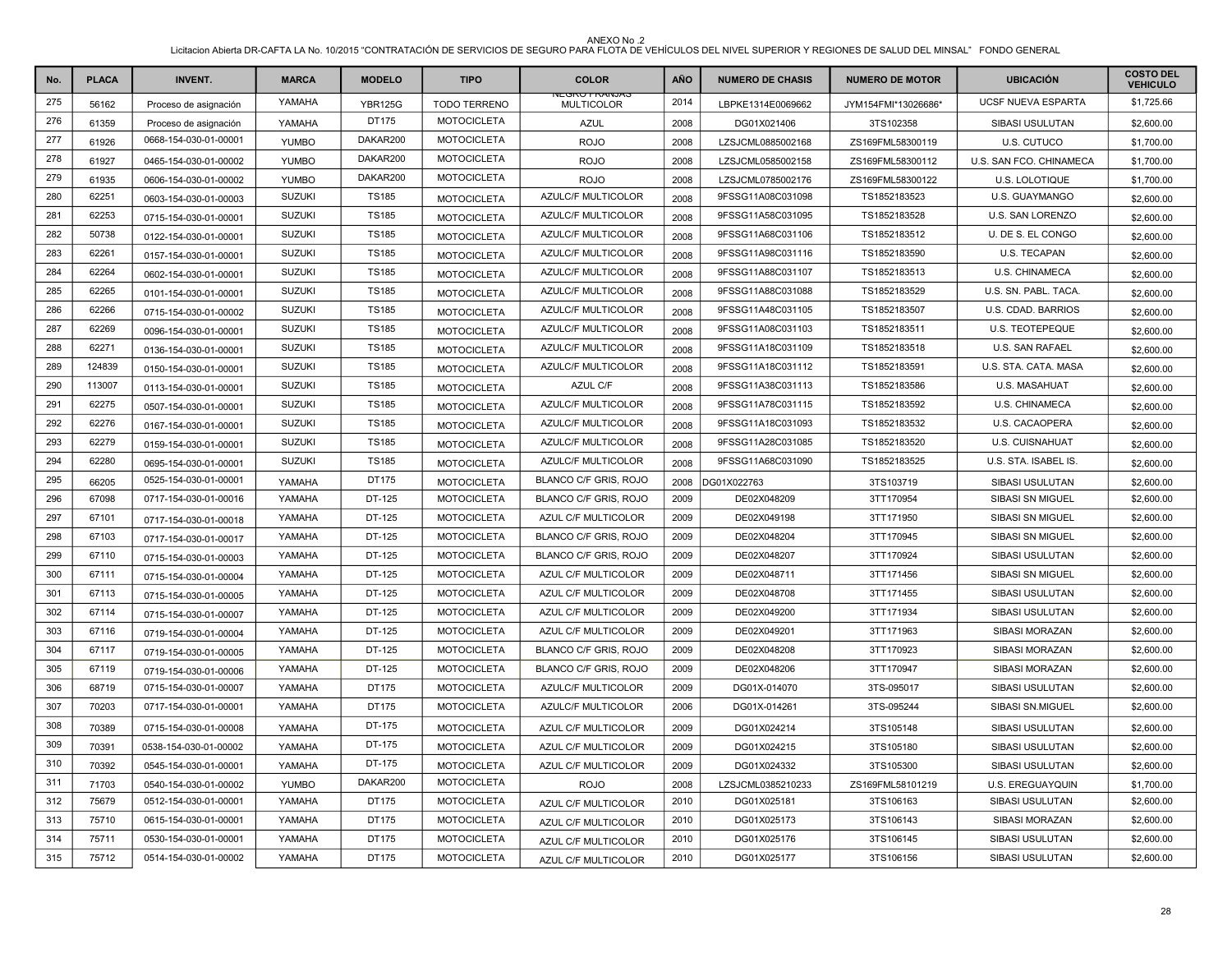| No. | <b>PLACA</b> | <b>INVENT.</b>        | <b>MARCA</b>  | <b>MODELO</b> | <b>TIPO</b>        | <b>COLOR</b>              | AÑO  | <b>NUMERO DE CHASIS</b> | <b>NUMERO DE MOTOR</b> | <b>UBICACIÓN</b>              | <b>COSTO DEL</b><br><b>VEHICULO</b> |
|-----|--------------|-----------------------|---------------|---------------|--------------------|---------------------------|------|-------------------------|------------------------|-------------------------------|-------------------------------------|
| 316 | 76576        | 0716-154-030-01-00005 | YAMAHA        | DT175         | <b>MOTOCICLETA</b> | ROJO CON FRANJAS          | 2007 | DG01X-018629            | 3TS-099575             | HOS.CDAD.BARRIOS              | \$2,600.00                          |
| 317 | 77848        | 0773-154-030-01-00003 | YAMAHA        | DT175         | <b>MOTOCICLETA</b> | AZULC/F MULTICOLOR        | 2010 | DG01X025345             | 3TS106310              | <b>U.DE S. STA ELENA</b>      | \$2,600.00                          |
| 318 | 77850        | 0583-154-030-01-00001 | YAMAHA        | DT175         | <b>MOTOCICLETA</b> | <b>AZULC/F MULTICOLOR</b> | 2010 | DG01X025338             | 3TS106314              | <b>U.DES. SN FRANCISCO JA</b> | \$2,600.00                          |
| 319 | 77851        | 0543-154-030-01-00001 | YAMAHA        | DT175         | <b>MOTOCICLETA</b> | <b>AZULC/F MULTICOLOR</b> | 2010 | DG01X025335             | 3TS106305              | <b>U.DES.SN JORGE</b>         | \$2,600.00                          |
| 320 | 77852        | 0536-154-030-01-00002 | YAMAHA        | DT175         | <b>MOTOCICLETA</b> | <b>AZULC/F MULTICOLOR</b> | 2010 | DG01X025303             | 3TS106272              | <b>BERLIN</b>                 | \$2,600.00                          |
| 321 | 77859        | 0531-154-030-01-00002 | YAMAHA        | DT175         | <b>MOTOCICLETA</b> | AZULC/F MULTICOLOR        | 2010 | DG01X025306             | 3TS106264              | <b>OZATLAN</b>                | \$2,600.00                          |
| 322 | 77860        | 0549-154-030-01-00001 | YAMAHA        | DT175         | <b>MOTOCICLETA</b> | AZULC/F MULTICOLOR        | 2010 | DG01X025304             | 3TS106279              | C. BARRIOS                    | \$2,600.00                          |
| 323 | 77861        | 0513-154-030-01-00001 | YAMAHA        | DT175         | <b>MOTOCICLETA</b> | AZULC/F MULTICOLOR        | 2010 | DG01X025341             | 3TS106318              | MERC. UMAÑA                   | \$2,600.00                          |
| 324 | 77862        | 0547-154-030-01-00001 | YAMAHA        | DT175         | <b>MOTOCICLETA</b> | AZULC/F MULTICOLOR        | 2010 | DG01X025305             | 3TS106277              | <b>SESORI</b>                 | \$2,600.00                          |
| 325 | 80797        | 0717-154-030-01-00009 | YAMAHA        | DT175         | <b>MOTOCICLETA</b> | ROJO CON FRANJAS          | 2007 | DG01X-018634            | 3TS-099598             | SIBASI NVA.GUADA              | \$2,600.00                          |
| 326 | 83833        | 0558-154-030-01-00002 | YAMAHA        | DT175         | <b>MOTOCICLETA</b> | <b>AZULC/F MULTICOLOR</b> | 2010 | DG01X-031122            | 3TS-112100             | U.S SAN ANTONIO DEL MOSCO     | \$2,600.00                          |
| 327 | 83834        | 0559-154-030-01-00002 | YAMAHA        | DT175         | <b>MOTOCICLETA</b> | AZULC/F MULTICOLOR        | 2010 | DG01X-031114            | 3TS-112080             | <b>U.S SAN GERARDO</b>        | \$2,600.00                          |
| 328 | 83835        | 0620-154-030-01-00002 | YAMAHA        | DT175         | <b>MOTOCICLETA</b> | <b>AZULC/F MULTICOLOR</b> | 2010 | DG01X-031112            | 3TS-112089             | <b>U.S GUATAJIAGUA</b>        | \$2,600.00                          |
| 329 | 83837        | 0616-154-030-01-00003 | YAMAHA        | DT175         | <b>MOTOCICLETA</b> | AZULC/F MULTICOLOR        | 2010 | DG01X-030989            | 3TS-111948             | <b>U.S CORINTO</b>            | \$2,600.00                          |
| 330 | 83838        | 0616-154-030-01-00004 | YAMAHA        | DT175         | <b>MOTOCICLETA</b> | AZULC/F MULTICOLOR        | 2010 | DG01X-030790            | 3TS-111743             | <b>U.S CORINTO</b>            | \$2,600.00                          |
| 331 | 83839        | 0632-154-030-01-00001 | YAMAHA        | DT175         | <b>MOTOCICLETA</b> | <b>VERDE CON FRANJAS</b>  | 2010 | DG01X-030990            | 3TS-111949             | <b>U.S SAN SIMON</b>          | \$2,600.00                          |
| 332 | 83840        | 0614-154-030-01-00001 | YAMAHA        | DT175         | <b>MOTOCICLETA</b> | <b>AZULC/F MULTICOLOR</b> | 2010 | DG01X-031457            | 3TS-112426             | <b>U.S CACAOPERA</b>          | \$2,600.00                          |
| 333 | 83841        | 0614-154-030-01-00002 | YAMAHA        | DT175         | <b>MOTOCICLETA</b> | AZULC/F MULTICOLOR        | 2010 | DG01X-031458            | 3TS-112427             | <b>U.S CACAOPERA</b>          | \$2,600.00                          |
| 334 | 83842        | 0655-154-030-01-00001 | YAMAHA        | DT175         | <b>MOTOCICLETA</b> | AZULC/F MULTICOLOR        | 2010 | DG01X-031120            | 3TS-112094             | <b>U.S LISLIQUE</b>           | \$2,600.00                          |
| 335 | 83843        | 0655-154-030-01-00002 | YAMAHA        | DT175         | <b>MOTOCICLETA</b> | AZULC/F MULTICOLOR        | 2010 | DG01X-031113            | 3TS-112081             | <b>U.S LISLIQUE</b>           | \$2,600.00                          |
| 336 | 83849        | 0658-154-030-01-00001 | YAMAHA        | DT175         | <b>MOTOCICLETA</b> | AZULC/F MULTICOLOR        | 2010 | DG01X-031123            | 3TS-112110             | <b>U.S POLOROS</b>            | \$2,600.00                          |
| 337 | 83850        | 0658-154-030-01-00002 | YAMAHA        | DT175         | <b>MOTOCICLETA</b> | ROJO CON FRANJAS          | 2010 | DG01X-030910            | 3TS-111878             | <b>U.S POLOROS</b>            | \$2,600.00                          |
| 338 | 83851        | 0654-154-030-01-00001 | YAMAHA        | DT175         | <b>MOTOCICLETA</b> | AZULC/F MULTICOLOR        | 2010 | DG01X-030787            | 3TS-111759             | U.S NUEVA ESPARTA             | \$2,600.00                          |
| 339 | 87321        | PENDIENT.             | YAMAHA        | DT 175        | <b>SCRAMBLER</b>   | BLANCO FRANJAS MULTICOLOR | 2011 | DGO1X032113             | 3TS113082              | <b>REGION ORIENTAL</b>        | \$2,600.00                          |
| 340 | 87323        | PENDIENT.             | YAMAHA        | DT 175        | <b>SCRAMBLER</b>   | BLANCO FRANJAS MULTICOLOR | 2011 | DGO1X032118             | 3TS113087              | <b>REGION ORIENTAL</b>        | \$2,600.00                          |
| 341 | 87324        | PENDIENT.             | YAMAHA        | DT 175        | <b>SCRAMBLER</b>   | BLANCO FRANJAS MULTICOLOR | 2011 | DGO1X032117             | 3TS113086              | <b>REGION ORIENTAL</b>        | \$2,600.00                          |
| 342 | 87325        | PENDIENT.             | YAMAHA        | DT 175        | <b>SCRAMBLER</b>   | BLANCO FRANJAS MULTICOLOR | 2011 | DGO1X032112             | 3TS113081              | <b>REGION ORIENTAL</b>        | \$2,600.00                          |
| 343 | 87704        | 0719-154-030-01-00003 | YAMAHA        | DT-125        | <b>MOTOCICLETA</b> | AZUL C/F MULTICOLOR       | 2009 | DE02X049199             | 3TT171969              | SIBASI MORAZAN                | \$2,600.00                          |
| 344 | 87706        | 0668-154-030-01-00005 | YAMAHA        | DT175         | <b>MOTOCICLETA</b> | AZULC/F MULTICOLOR        | 2007 | DG01X-018582            | 3TS-099556             | SIBASI DE LA UNION            | \$2,600.00                          |
| 345 | 87709        | 0613-154-030-01-00001 | YAMAHA        | DT175         | <b>MOTOCICLETA</b> | AZULC/F MULTICOLOR        | 2007 | DG01X-018597            | 3TS-099586             | U.S. CACAOPERA                | \$2,600.00                          |
| 346 | 87710        | 0622-154-030-01-00001 | YAMAHA        | DT175         | <b>MOTOCICLETA</b> | <b>BLANCO C/FRANJAS</b>   | 2007 | DG01X-018335            | 3TS-099300             | U.S. DE JOCOATIQUE            | \$2,600.00                          |
| 347 | 87786        | 0719-154-030-01-00002 | <b>SUZUKI</b> | <b>TS185</b>  | <b>MOTOCICLETA</b> | AZULC/F MULTICOLOR        | 2008 | 9FSSG11A58C031100       | TS1852183516           | U.S. JUCUAPA                  | \$2,600.00                          |
| 348 | 88085        | 0528-154-030-01-00001 | <b>YUMBO</b>  | DAKAR200      | <b>MOTOCICLETA</b> | <b>NEGRO</b>              | 2011 | LZSJCML01B5202712       | ZS169FML5B100840       | <b>REGION ORIENTAL</b>        | \$1,375.00                          |
| 349 | 88087        | 0513-154-030-01-00002 | <b>YUMBO</b>  | DAKAR200      | <b>MOTOCICLETA</b> | <b>NEGRO</b>              | 2011 | LZSJCML01B5203548       | ZS169FML5B101048       | <b>REGION ORIENTAL</b>        | \$1,375.00                          |
| 350 | 88091        | 0579-154-030-01-00001 | <b>YUMBO</b>  | DAKAR200      | <b>MOTOCICLETA</b> | <b>NEGRO</b>              | 2011 | LZSJCML01B5202465       | ZS169FML5B100530       | <b>REGION ORIENTAL</b>        | \$1,375.00                          |
| 351 | 88094        | 0657-154-030-01-00001 | <b>YUMBO</b>  | DAKAR200      | <b>MOTOCICLETA</b> | <b>NEGRO</b>              | 2011 | LZSJCML01B5203525       | ZS169FML5B101040       | <b>REGION ORIENTAL</b>        | \$1,375.00                          |
| 352 | 88095        | 0528-154-030-01-00001 | <b>YUMBO</b>  | DAKAR200      | <b>MOTOCICLETA</b> | <b>NEGRO</b>              | 2011 | LZSJCML01B5203512       | ZS169FML5B101074       | <b>REGION ORIENTAL</b>        | \$1,375.00                          |
| 353 | 88097        | 0602-154-030-01-00002 | <b>YUMBO</b>  | DAKAR200      | <b>MOTOCICLETA</b> | <b>NEGRO</b>              | 2011 | LZSJCML01B5202512       | ZS169FML5B100555       | <b>REGION ORIENTAL</b>        | \$1,375.00                          |
| 354 | 88106        | 0757-154-030-01-00001 | <b>YUMBO</b>  | DAKAR200      | <b>MOTOCICLETA</b> | <b>NEGRO</b>              | 2011 | LZSJCML01B5203515       | ZS169FML5B101077       | <b>REGION ORIENTAL</b>        | \$1,375.00                          |
| 355 | 95055        | Proceso de asignación | <b>HONDA</b>  | <b>CGL125</b> | <b>MOTOCICLETA</b> | <b>PLATEADO</b>           | 2012 | LWBPCJ1F8C1018913       | WH156FMI212C74523      | U.S. SAN CARLOS BORROMEO      | \$1,910.00                          |
| 356 | 95060        | Proceso de asignación | <b>HONDA</b>  | <b>CGL125</b> | <b>MOTOCICLETA</b> | <b>NEGRO</b>              | 2012 | LWBPCJ1F5C1018819       | WH156FMI212C73931      | U.S. JOCORO                   | \$1,910.00                          |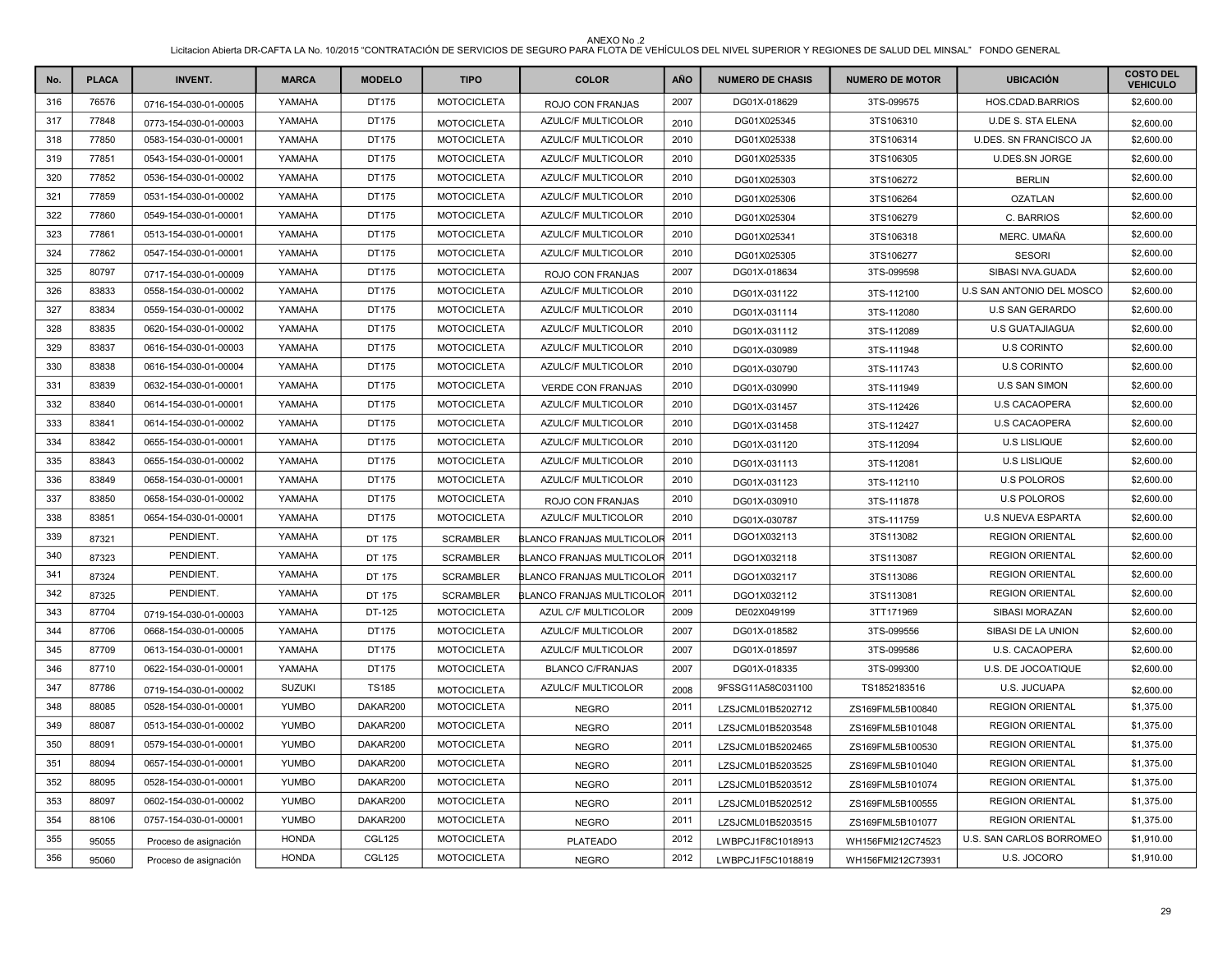| No. | <b>PLACA</b> | <b>INVENT.</b>        | <b>MARCA</b> | <b>MODELO</b>  | <b>TIPO</b>        | <b>COLOR</b>                                 | AÑO  | <b>NUMERO DE CHASIS</b> | <b>NUMERO DE MOTOR</b> | <b>UBICACIÓN</b>                 | <b>COSTO DEL</b><br><b>VEHICULO</b> |
|-----|--------------|-----------------------|--------------|----------------|--------------------|----------------------------------------------|------|-------------------------|------------------------|----------------------------------|-------------------------------------|
| 357 | 95062        | Proceso de asignación | <b>HONDA</b> | <b>CGL125</b>  | <b>MOTOCICLETA</b> | <b>NEGRO</b>                                 | 2012 | LWBPCJ1F3C1019192       | WH156FMI212C75525      | U.S. SOCIEDAD                    | \$1,910.00                          |
| 358 | 95063        | Proceso de asignación | <b>HONDA</b> | <b>CGL125</b>  | <b>MOTOCICLETA</b> | <b>NEGRO</b>                                 | 2012 | LWBPCJ1F0C1019182       | WH156FMI212C75505      | SIBASI MORAZAN                   | \$1,910.00                          |
| 359 | 95064        | Proceso de asignación | <b>HONDA</b> | <b>CGL125</b>  | <b>MOTOCICLETA</b> | <b>NEGRO</b>                                 | 2012 | LWBPCJ1F8C1019172       | WH156FMI212C74789      | U.S. MILAGRO DE LA PAZ           | \$1,910.00                          |
| 360 | 95068        | Proceso de asignación | <b>HONDA</b> | <b>CGL125</b>  | <b>MOTOCICLETA</b> | <b>ROJO</b>                                  | 2012 | LWBPCJ1F2C1019331       | WH156FMI212C75659      | U.S. SAN MIGUEL                  | \$1,910.00                          |
| 361 | 95069        | Proceso de asignación | <b>HONDA</b> | <b>CGL125</b>  | <b>MOTOCICLETA</b> | <b>ROJO</b>                                  | 2012 | LWBPCJ1FXC1019352       | WH156FMI212C75693      | SABASI SAN MIGUEL                | \$1,910.00                          |
| 362 | 95071        | Proceso de asignación | <b>HONDA</b> | <b>CGL125</b>  | <b>MOTOCICLETA</b> | <b>PLATEADO</b>                              | 2012 | LWBPCJ1FXC1019223       | WH156FMI212C74729      | U.S. JIQUILISCO                  | \$1,910.00                          |
| 363 | 95072        | Proceso de asignación | <b>HONDA</b> | <b>CGL125</b>  | <b>MOTOCICLETA</b> | <b>NEGRO</b>                                 | 2012 | LWBPCJ1F4C1018830       | WH156FMI212C73943      | <b>U.S. EL TRANSITO</b>          | \$1,910.00                          |
| 364 | 95073        | Proceso de asignación | <b>HONDA</b> | <b>CGL125</b>  | <b>MOTOCICLETA</b> | <b>NEGRO</b>                                 | 2012 | LWBPCJ1F6C1018795       | WH156FMI212C73901      | SIBASI USULUTAN                  | \$1,910.00                          |
| 365 | 95074        | Proceso de asignación | <b>HONDA</b> | <b>CGL125</b>  | <b>MOTOCICLETA</b> | <b>PLATEADO</b>                              | 2012 | LWBPCJ1F5C1019372       | WH156FMI212C75611      | U.S. BOLIVAR                     | \$1,910.00                          |
| 366 | 95077        | Proceso de asignación | <b>HONDA</b> | <b>CGL125</b>  | <b>MOTOCICLETA</b> | <b>PLATEADO</b>                              | 2012 | LWBPCJ1F0C1019392       | WH156FMI212C75687      | U.S. NUEVA ESPARTA               | \$1,910.00                          |
| 367 | 102922       | Proceso de asignación | YAMAHA       | <b>XTZ125</b>  | <b>MOTOCICLETA</b> | NEGRO FRANJAS MULTICOLOR                     | 2013 | LBPKE1801D0007599       | E3N2E-005444           | <b>U.S CIUDAD BARRIOS</b>        | \$2,790.00                          |
| 368 | 103764       | Proceso de asignación | YAMAHA       | <b>XTZ125</b>  | <b>MOTOCICLETA</b> | NEGRO FRANJAS MULTICOLOR                     | 2013 | LBPKE1806D0007582       | E3N2E-005426           | <b>U.S SESORI</b>                | \$2,790.00                          |
| 369 | 103778       | Proceso de asignación | YAMAHA       | <b>YBR125G</b> | <b>MOTOCICLETA</b> | <u>YZUL/INEGRU UZ</u><br><b>MULTICOLOR</b>   | 2013 | LBPKE1315C0046243       | JYM154FMI*12004463*    | <b>UCSF San Miguel</b>           | \$2,190.01                          |
| 370 | 103779       | Proceso de asignación | YAMAHA       | <b>YBR125G</b> | <b>MOTOCICLETA</b> | 4ZUL/INEGRU G<br><b>MULTICOLOR</b>           | 2013 | LBPKE1319C0046231       | JYM154FMI*12004458*    | UCSF El Zamorano                 | \$2,190.01                          |
| 371 | 103784       | Proceso de asignación | YAMAHA       | <b>YBR125G</b> | <b>MOTOCICLETA</b> | 920L/NEGRO G<br><b>MULTICOLOR</b>            | 2013 | LBPKE1317C0046566       | JYM154FMI*12005549*    | <b>UCSF La Presita</b>           | \$2,190.01                          |
| 372 | 103898       | Proceso de asignación | YAMAHA       | <b>YBR125G</b> | <b>MOTOCICLETA</b> | AZUL/INEGRU U/<br><b>MULTICOLOR</b>          | 2013 | LBPKE1311D0062490       | JYM154FMI*12060040*    | <b>UCSF Chinameca</b>            | \$2,190.01                          |
| 373 | 103900       | Proceso de asignación | YAMAHA       | <b>YBR125G</b> | <b>MOTOCICLETA</b> | KUL/INEGRU G<br><b>MULTICOLOR</b>            | 2013 | LBPKE1318D0062275       | JYM154FMI*12057084*    | UCSF Ciudad Barrios (2)          | \$2,190.01                          |
| 374 | 103908       | Proceso de asignación | YAMAHA       | <b>YBR125G</b> | <b>MOTOCICLETA</b> | AZUL/INEGRU U/<br><b>MULTICOLOR</b>          | 2013 | LBPKE131XC0046836       | JYM154FMI*12007297*    | <b>UCSF Berlin</b>               | \$2,190.01                          |
| 375 | 103909       | Proceso de asignación | YAMAHA       | <b>YBR125G</b> | <b>MOTOCICLETA</b> | ע סאס אינטע<br><b>MULTICOLOR</b>             | 2013 | LBPKE1315C0046873       | JYM154FMI*12007553*    | <b>UCSFConcepcion Batres</b>     | \$2,190.01                          |
| 376 | 103916       | Proceso de asignación | YAMAHA       | <b>YBR125G</b> | <b>MOTOCICLETA</b> | AZUL/INEGRO G/<br><b>MULTICOLOR</b>          | 2013 | LBPKE1318D0062499       | JYM154FMI*12060055*    | <b>UCSF Jocoro</b>               | \$2,190.01                          |
| 377 | 103920       | Proceso de asignación | YAMAHA       | <b>YBR125G</b> | <b>MOTOCICLETA</b> | <b>ZUL/INEGRU G</b><br><b>MULTICOLOR</b>     | 2013 | LBPKE1314C0046895       | JYM154FMI*12007538*    | <b>UCSF Perquin</b>              | \$2,190.01                          |
| 378 | 103922       | Proceso de asignación | YAMAHA       | <b>YBR125G</b> | <b>MOTOCICLETA</b> | יתרוואבפוגם מי<br><b>MULTICOLOR</b>          | 2013 | LBPKE1319D0062592       | JYM154FMI*12060161*    | <b>UCSF Oscicala</b>             | \$2,190.01                          |
| 379 | 103924       | Proceso de asignación | YAMAHA       | <b>YBR125G</b> | <b>MOTOCICLETA</b> | <b>4ZUL/INEGRU G/</b><br><b>MULTICOLOR</b>   | 2013 | LBPKE1316D0062582       | JYM154FMI*12060135*    | <b>UCSF San Francisco Gotera</b> | \$2,190.01                          |
| 380 | 103930       | Proceso de asignación | YAMAHA       | <b>YBR125G</b> | <b>MOTOCICLETA</b> | <b>KZUL/INEGRU G</b><br><b>MULTICOLOR</b>    | 2013 | LBPKE1319D0070885       | JYM154FMI*12061109*    | <b>UCSF Corinto</b>              | \$2,190.01                          |
| 381 | 103931       | Proceso de asignación | YAMAHA       | <b>YBR125G</b> | <b>MOTOCICLETA</b> | YANTI TARA A<br><b>MULTICOLOR</b>            | 2013 | LBPKE1313D0062488       | JYM154FMI*12060013*    | <b>UCSF Sensembra</b>            | \$2,190.01                          |
| 382 | 103938       | Proceso de asignación | YAMAHA       | <b>YBR125G</b> | <b>MOTOCICLETA</b> | 920L/NEGRO G<br><b>MULTICOLOR</b>            | 2013 | LBPKE1312D0062269       | JYM154FMI*12056892*    | UCSF Santa Rosa de Lima          | \$2,190.01                          |
| 383 | 103941       | Proceso de asignación | YAMAHA       | <b>YBR125G</b> | <b>MOTOCICLETA</b> | <b>ZUL/INEGRU G</b><br><b>MULTICOLOR</b>     | 2013 | LBPKE1314D0062273       | JYM154FMI*12056889*    | <b>UCSF Anamoros</b>             | \$2,190.01                          |
| 384 | 103942       | Proceso de asignación | YAMAHA       | <b>YBR125G</b> | <b>MOTOCICLETA</b> | AZUL/INEGRU UI<br><b>MULTICOLOR</b>          | 2013 | LBPKE1313D0062295       | JYM154FMI*12056862*    | UCSF San Carlos Borromeo         | \$2,190.01                          |
| 385 | 103948       | Proceso de asignación | YAMAHA       | <b>YBR125G</b> | <b>MOTOCICLETA</b> | <u>YZUL/INEGRU C/</u><br><b>MULTICOLOR</b>   | 2013 | LBPKE1314D0062340       | JYM154FMI*12056813*    | <b>UCSF Llano los Patos</b>      | \$2,190.01                          |
| 386 | 103949       | Proceso de asignación | YAMAHA       | <b>YBR125G</b> | <b>MOTOCICLETA</b> | YZUL/INEGRU G/<br><b>MULTICOLOR</b>          | 2013 | LBPKE1312D0062627       | JYM154FMI*12060199*    | UCSF Ciudad Barrios (2)          | \$2,190.01                          |
| 387 | 103951       | Proceso de asignación | YAMAHA       | <b>YBR125G</b> | <b>MOTOCICLETA</b> | הבטבחזיבטולט <i>ט</i> ו<br><b>MULTICOLOR</b> | 2013 | LBPKE1315C0046887       | JYM154FMI*12007564*    | <b>UCSF Jiquilisco</b>           | \$2,190.01                          |
| 388 | 103952       | Proceso de asignación | YAMAHA       | <b>YBR125G</b> | <b>MOTOCICLETA</b> | 4ZUL/INEGRU G/I<br><b>MULTICOLOR</b>         | 2013 | LBPKE1317C0046650       | JYM154FMI*12007301*    | UCSF Santiago de Maria           | \$2,190.01                          |
| 389 | 103953       | Proceso de asignación | YAMAHA       | <b>YBR125G</b> | <b>MOTOCICLETA</b> | י <i>ו</i> ט טאט אינטרא<br><b>MULTICOLOR</b> | 2013 | LBPKE131XC0046433       | JYM154FMI*12005437*    | <b>UCSF Usulutan</b>             | \$2,190.01                          |
| 390 | 104541       | Proceso de asignación | YAMAHA       | <b>XTZ125</b>  | <b>MOTOCICLETA</b> | AZUL FRANJAS MULTICOLOR                      | 2013 | LBPKE1805D0010277       | E3N2E-005880           | <b>U.S ALEGRIA</b>               | \$2,790.00                          |
| 391 | 104542       | Proceso de asignación | YAMAHA       | <b>XTZ125</b>  | <b>MOTOCICLETA</b> | NEGRO FRANJAS MULTICOLOR                     | 2013 | LBPKE1806D0003645       | E3N2E-003039           | <b>U.S ALEGRIA</b>               | \$2,790.00                          |
| 392 | 109170       | Proceso de asignación | YAMAHA       | <b>YBR125G</b> | SUPER-TRAIL        | <b>AZUL NEGRA</b>                            | 2013 | LBPKE1319D0071647       | JYM154FMI*13043103*    | <b>U.S EL SAUCE</b>              | \$1,950.00                          |
| 393 | 109171       | Proceso de asignación | YAMAHA       | <b>YBR125G</b> | SUPER-TRAIL        | <b>AZUL NEGRA</b>                            | 2013 | LBPKE1315D0071693       | JYM154FMI*13043170*    | <b>U.S SOCIEDAD</b>              | \$1,950.00                          |
| 394 | 109172       | Proceso de asignación | YAMAHA       | <b>YBR125G</b> | <b>SUPER-TRAIL</b> | <b>AZUL NEGRA</b>                            | 2013 | LBPKE1316D0071685       | JYM154FMI*13043125*    | <b>U.S EL SAUCE</b>              | \$1,950.00                          |
| 395 | 117105       | Proceso de asignación | YAMAHA       | <b>XTZ125</b>  | <b>MOTOCICLETA</b> | BLANCO FRANJAS MULTICOLOR                    | 2013 | LBPKE180XD0005429       | E3N2E-005841           | <b>U.S BERLIN</b>                | \$2,790.00                          |
| 396 | 117106       | Proceso de asignación | YAMAHA       | <b>XTZ125</b>  | <b>MOTOCICLETA</b> | AZUL FRANJAS MULTICOLOR                      | 2013 | LBPKE1802D0004338       | E3N2E-002538           | <b>U.S BERLIN</b>                | \$2,790.00                          |
| 397 | 117107       | Proceso de asignación | YAMAHA       | <b>XTZ125</b>  | <b>MOTOCICLETA</b> | NEGRO FRANJAS MULTICOLOR                     | 2013 | LBPKE1804D0007578       | E3N2E-005472           | <b>U.S SESORI</b>                | \$2,790.00                          |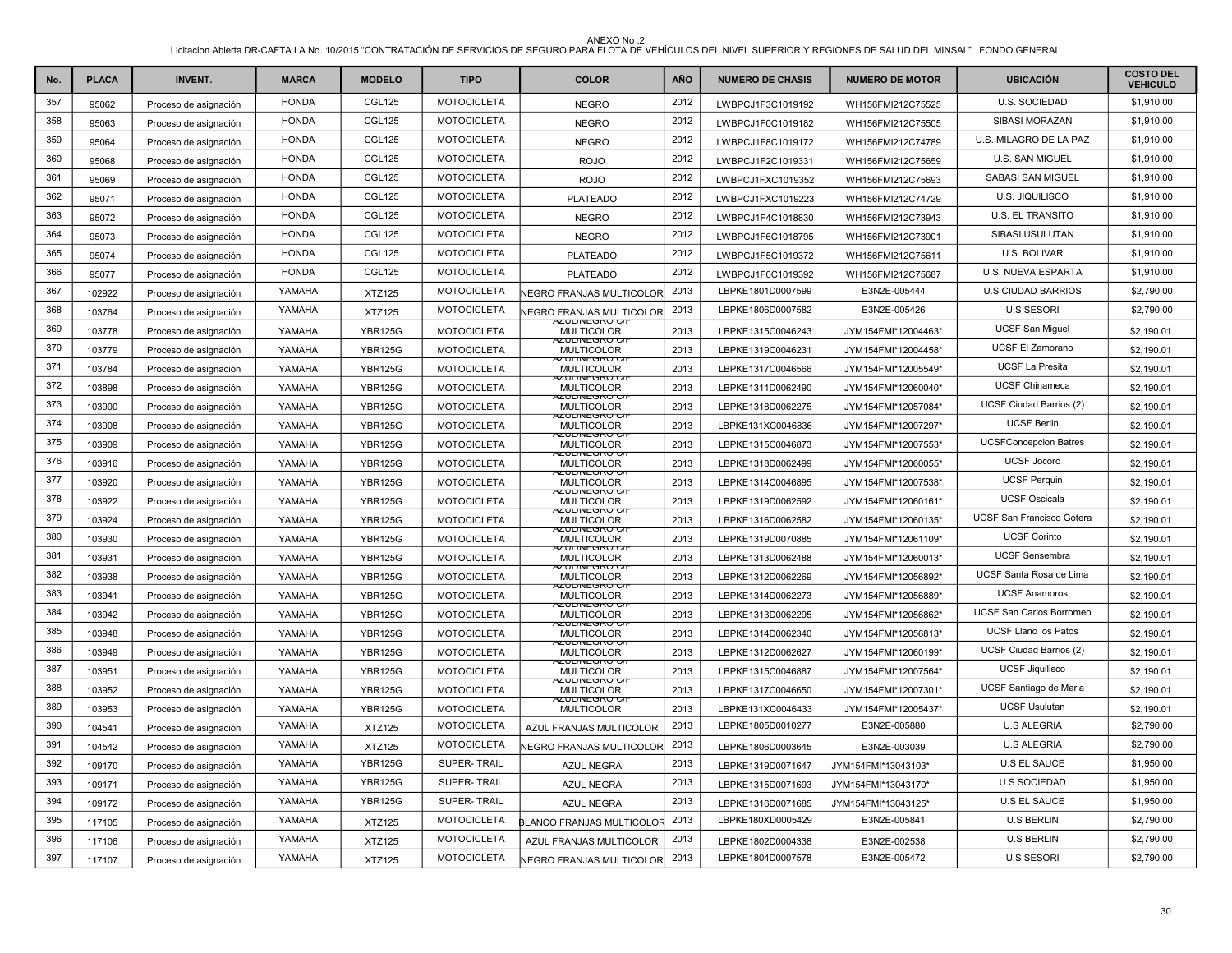| No. | <b>PLACA</b> | <b>INVENT.</b>        | <b>MARCA</b>  | <b>MODELO</b>    | <b>TIPO</b>         | <b>COLOR</b>                               | <b>AÑO</b> | <b>NUMERO DE CHASIS</b> | <b>NUMERO DE MOTOR</b> | <b>UBICACIÓN</b>           | <b>COSTO DEL</b><br><b>VEHICULO</b> |
|-----|--------------|-----------------------|---------------|------------------|---------------------|--------------------------------------------|------------|-------------------------|------------------------|----------------------------|-------------------------------------|
| 398 | 117108       | Proceso de asignación | YAMAHA        | <b>XTZ125</b>    | <b>MOTOCICLETA</b>  | <b>NEGRO FRANJAS MULTICOLOR</b>            | 2013       | LBPKE1802D0003268       | E3N2E-001182           | <b>U.S CON. BATRES</b>     | \$2,790.00                          |
| 399 | 117109       | Proceso de asignación | YAMAHA        | <b>XTZ125</b>    | <b>MOTOCICLETA</b>  | NEGRO FRANJAS MULTICOLOR                   | 2013       | LBPKE1808D0007597       | E3N2E-005443           | <b>U.S SESORI</b>          | \$2,790.00                          |
| 400 | 117110       | Proceso de asignación | YAMAHA        | <b>XTZ125</b>    | <b>MOTOCICLETA</b>  | NEGRO FRANJAS MULTICOLOR                   | 2013       | LBPKE1800D0007576       | E3N2E-005474           | <b>U.S CHILANGA</b>        | \$2,790.00                          |
| 401 | 117112       | Proceso de asignación | YAMAHA        | <b>XTZ125</b>    | <b>MOTOCICLETA</b>  | LANCO FRANJAS MULTICOLOR                   | 2013       | LBPKE1807D0002228       | E3N2E-001481           | <b>U.S CON. BATRES</b>     | \$2,790.00                          |
| 402 | 117113       | Proceso de asignación | YAMAHA        | <b>XTZ125</b>    | <b>MOTOCICLETA</b>  | AZUL FRANJAS MULTICOLOR                    | 2013       | LBPKE1808D0010273       | E3N2E-005675           | <b>U.S ESTANZUELA</b>      | \$2,790.00                          |
| 403 | 117114       | Proceso de asignación | YAMAHA        | <b>XTZ125</b>    | <b>MOTOCICLETA</b>  | <b>VEGRO FRANJAS MULTICOLOR</b>            | 2013       | LBPKE1804D0003658       | E3N2E-003052           | <b>U.S ESTANZUELA</b>      | \$2,790.00                          |
| 404 | 117115       | Proceso de asignación | YAMAHA        | <b>XTZ125</b>    | <b>MOTOCICLETA</b>  | NEGRO FRANJAS MULTICOLOR                   | 2013       | LBPKE180XD0007309       | E3N2E-004548           | <b>U.S CHILANGA</b>        | \$2,790.00                          |
| 405 | 117116       | Proceso de asignación | YAMAHA        | <b>XTZ125</b>    | <b>MOTOCICLETA</b>  | AZUL FRANJAS MULTICOLOR                    | 2013       | LBPKE1809D0010282       | E3N2E-005616           | <b>U.S JUCUARAN</b>        | \$2,790.00                          |
| 406 | 117117       | Proceso de asignación | YAMAHA        | <b>XTZ125</b>    | <b>MOTOCICLETA</b>  | <b>NEGRO FRANJAS MULTICOLOR</b>            | 2013       | LBPKE1804D0007581       | E3N2E-005477           | <b>U.S CHILANGA</b>        | \$2,790.00                          |
| 407 | 117149       | Proceso de asignación | YAMAHA        | <b>XTZ125</b>    | <b>MOTOCICLETA</b>  | NEGRO FRANJAS MULTICOLOR                   | 2013       | LBPKE1804D0007564       | E3N2E-005496           | <b>U.S JUCUARAN</b>        | \$2,790.00                          |
| 408 | 117150       | Proceso de asignación | YAMAHA        | <b>XTZ125</b>    | <b>MOTOCICLETA</b>  | BLANCO FRANJAS MULTICOLOR                  | 2013       | LBPKE180XD0005446       | E3N2E-005799           | U.S MERCEDES UMAÑA         | \$2,790.00                          |
| 409 | 117151       | Proceso de asignación | YAMAHA        | <b>XTZ125</b>    | <b>MOTOCICLETA</b>  | BLANCO FRANJAS MULTICOLOR                  | 2013       | LBPKE1803D0005465       | E3N2E-005957           | U.S MERCEDES UMAÑA         | \$2,790.00                          |
| 410 | 117152       | Proceso de asignación | YAMAHA        | <b>XTZ125</b>    | <b>MOTOCICLETA</b>  | <b>ILANCO FRANJAS MULTICOLOF</b>           | 2013       | LBPKE1801D0005433       | E3N2E-005832           | <b>U.S NUEVA GRANADA</b>   | \$2,790.00                          |
| 411 | 117153       | Proceso de asignación | YAMAHA        | <b>XTZ125</b>    | <b>MOTOCICLETA</b>  | AZUL FRANJAS MULTICOLOR                    | 2013       | LBPKE1804D0010156       | E3N2E-005649           | <b>U.S NUEVA GRANADA</b>   | \$2,790.00                          |
| 412 | 117157       | Proceso de asignación | YAMAHA        | <b>XTZ125</b>    | <b>MOTOCICLETA</b>  | <b>NEGRO FRANJAS MULTICOLOR</b>            | 2013       | LBPKE1805D0003667       | E3N2E-003033           | <b>U.S OZATLAN</b>         | \$2,790.00                          |
| 413 | 117158       | Proceso de asignación | YAMAHA        | <b>XTZ125</b>    | <b>MOTOCICLETA</b>  | BLANCO FRANJAS MULTICOLOR                  | 2013       | LBPKE1803D0002212       | E3N2E-001630           | <b>U. S SANTA ELENA</b>    | \$2,790.00                          |
| 414 | 119885       | 0630-154-030-01-00001 | YAMAHA        | DT175            | <b>MOTOCICLETA</b>  | <b>AZULC/F MULTICOLOR</b>                  | 2007       | DG01X-018598            | 3TS-099585             | <b>U.S. SAN ISIDRO</b>     | \$2,600.00                          |
| 415 | 120457       | Proceso de asignación | YAMAHA        | <b>XTZ125</b>    | <b>SCRAMBLER</b>    | <b>BLANCO FRANJAS</b><br><b>MULTICOLOR</b> | 2014       | LBPKE1804D0011744       | E3N2E-009491           | <b>REGION ORIENTAL</b>     | \$2,600.00                          |
| 416 | 120771       | Proceso de asignación | YAMAHA        | <b>XTZ125</b>    | <b>MOTOCICLETA</b>  | <b>BLANCO FRANJAS MULTICOLOF</b>           | 2014       | LBPKE1807D0006456       | E3N2E-009201           | <b>GUALOCOCTI</b>          | \$2,790.00                          |
| 417 | 120772       | Proceso de asignación | YAMAHA        | <b>XTZ125</b>    | <b>MOTOCICLETA</b>  | BLANCO FRANJAS MULTICOLOR                  | 2014       | LBPKE1801D0006355       | E3N2E-009353           | <b>TOROLA</b>              | \$2,790.00                          |
| 418 | 125919       | Proceso de asignación | YAMAHA        | <b>XTZ125</b>    | <b>SCRAMBLER</b>    | NEGRO FRANJAS MULTICOLOR                   | 2014       | LBPKE1804E0009901       | E3N2E-014332           | <b>UCSF TALPETATE</b>      | \$2,790.00                          |
| 419 | 125921       | Proceso de asignación | YAMAHA        | <b>XTZ125</b>    | <b>SCRAMBLER</b>    | NEGRO FRANJAS MULTICOLOR                   | 2014       | LBPKE1806E0009902       | E3N2E-014353           | <b>UCSF SANTA ROSITA</b>   | \$2,790.00                          |
| 420 | 125923       | Proceso de asignación | YAMAHA        | <b>XTZ125</b>    | <b>SCRAMBLER</b>    | BLANCO FRANJAS MULTICOLOR                  | 2014       | LBPKE1800E0017753       | E3N2E-014399           | <b>UCSF EL SAUSE</b>       | \$2,790.00                          |
| 421 | 125924       | Proceso de asignación | YAMAHA        | <b>XTZ125</b>    | <b>SCRAMBLER</b>    | BLANCO FRANJAS MULTICOLOR                  | 2014       | LBPKE1809E0017718       | E3N2E-014452           | <b>UCSF SOCIEDAD</b>       | \$2,790.00                          |
| 422 | 125925       | Proceso de asignación | YAMAHA        | <b>XTZ125</b>    | <b>SCRAMBLER</b>    | AZUL FRANJAS MULTICOLOR                    | 2014       | LBPKE1808E0018715       | E3N2E-014334           | UCSF CAS. TROMPINA         | \$2,790.00                          |
| 423 | 148957       | Proceso de asignación | YAMAHA        | <b>YBR125G</b>   | <b>TODO TERRENO</b> | JO NEGRO FRANJAS MULTICOL                  | 2014       | LBPKE131XE0078687       | JYM154FMI*14014426*    | <b>REGION ORIENTAL</b>     | \$1,900.00                          |
| 424 | 156219       | Proceso de asignación | <b>SUZUKI</b> | <b>EN 125 HU</b> | <b>MOTOCICLETA</b>  | AMARILLO C/F.MULT.                         | 2015       | LC6PCJK6XE0006078       | F461A2S09018           | <b>UCSF JOCOAITIQUE</b>    | \$1,857.72                          |
| 425 | 156220       | Proceso de asignación | <b>SUZUKI</b> | <b>EN 125 HU</b> | <b>MOTOCICLETA</b>  | AZUL C/F. MULTIC.                          | 2015       | LC6PCJK66E0006093       | F461A2S09004           | UCSF EL DIVISADERO         | \$1,857.72                          |
| 426 | 156223       | Proceso de asignación | <b>SUZUKI</b> | <b>EN 125 HU</b> | <b>MOTOCICLETA</b>  | NEGRO C/F. MULTIC.                         | 2015       | LC6PCJK63F0003198       | F461A2S10722           | <b>UCSF SAN SIMON</b>      | \$1,857.72                          |
| 427 | 156224       | Proceso de asignación | <b>SUZUKI</b> | <b>EN 125 HU</b> | <b>MOTOCICLETA</b>  | ROJO C/F MULTIC.                           | 2015       | LC6PCJK61F0003216       | F461A2S10741           | <b>SIBASI MORAZAN</b>      | \$1,857.72                          |
| 428 | 156225       | Proceso de asignación | <b>SUZUKI</b> | <b>EN 125 HU</b> | <b>MOTOCICLETA</b>  | ROJO C/F MULTIC.                           | 2015       | LC6PCJK6XF0003229       | F461A2S10731           | <b>UCSF CHAPELTIQUE</b>    | \$1,857.72                          |
| 429 | 156226       | Proceso de asignación | <b>SUZUKI</b> | <b>EN 125 HU</b> | <b>MOTOCICLETA</b>  | AZUL C/F. MULTIC.                          | 2015       | LC6PCJK64F0003257       | F461A2S10625           | <b>UCSF CIUDAD BARRIOS</b> | \$1,857.72                          |
| 430 | 156228       | Proceso de asignación | <b>SUZUKI</b> | <b>EN 125 HU</b> | <b>MOTOCICLETA</b>  | AZUL C/F. MULTIC.                          | 2015       | LC6PCJK66F0003258       | F461A2S10683           | UCSF NVA GUADALUPE         | \$1,857.72                          |
| 431 | 156230       | Proceso de asignación | <b>SUZUKI</b> | <b>EN 125 HU</b> | <b>MOTOCICLETA</b>  | ROJO C/F MULTIC.                           | 2015       | LC6PCJK68F0003231       | F461A2S10720           | SIBASI SAN MIGUEL          | \$1,857.72                          |
| 432 | 156234       | Proceso de asignación | <b>SUZUKI</b> | <b>EN 125 HU</b> | <b>MOTOCICLETA</b>  | ROJO C/F MULTIC.                           | 2015       | LC6PCJK6XF0003232       | F461A2S10723           | <b>SIBASI SAN MIGUEL</b>   | \$1,857.72                          |
| 433 | 156235       | Proceso de asignación | <b>SUZUKI</b> | <b>EN 125 HU</b> | <b>MOTOCICLETA</b>  | NEGRO C/F. MULTIC.                         | 2015       | LC6PCJK6XF0003196       | F461A2S10763           | UCSF SAN GERARDO           | \$1,857.72                          |
| 434 | 156355       | Proceso de asignación | <b>SUZUKI</b> | <b>EN 125 HU</b> | <b>MOTOCICLETA</b>  | AZUL C/F. MULTIC.                          | 2015       | LC6PCJK68F0003262       | F461A2S10677           | <b>UCSF CALIFORNIA</b>     | \$1,857.72                          |
| 435 | 156357       | Proceso de asignación | <b>SUZUKI</b> | <b>EN 125 HU</b> | <b>MOTOCICLETA</b>  | AZUL C/F. MULTIC.                          | 2015       | LC6PCJK64F0003260       | F461A2S10676           | <b>UCSF EL CARMEN</b>      | \$1,857.72                          |
| 436 | 156359       | Proceso de asignación | <b>SUZUKI</b> | <b>EN 125 HU</b> | <b>MOTOCICLETA</b>  | AZUL C/F. MULTIC.                          | 2015       | LC6PCJK6XF0003263       | F461A2S10678           | <b>UCSF LA PLAYA</b>       | \$1,857.72                          |
| 437 | 156360       | Proceso de asignación | <b>SUZUKI</b> | <b>EN 125 HU</b> | <b>MOTOCICLETA</b>  | AZUL C/F. MULTIC.                          | 2015       | LC6PCJK61F0003264       | F461A2S10679           | <b>UCSF INTIPUCA</b>       | \$1,857.72                          |
| 438 | 156362       | Proceso de asignación | <b>SUZUKI</b> | <b>EN 125 HU</b> | <b>MOTOCICLETA</b>  | AZUL C/F. MULTIC.                          | 2015       | LC6PCJK67F0003267       | F461A2S10670           | <b>UCSF ANAMOROS</b>       | \$1,857.72                          |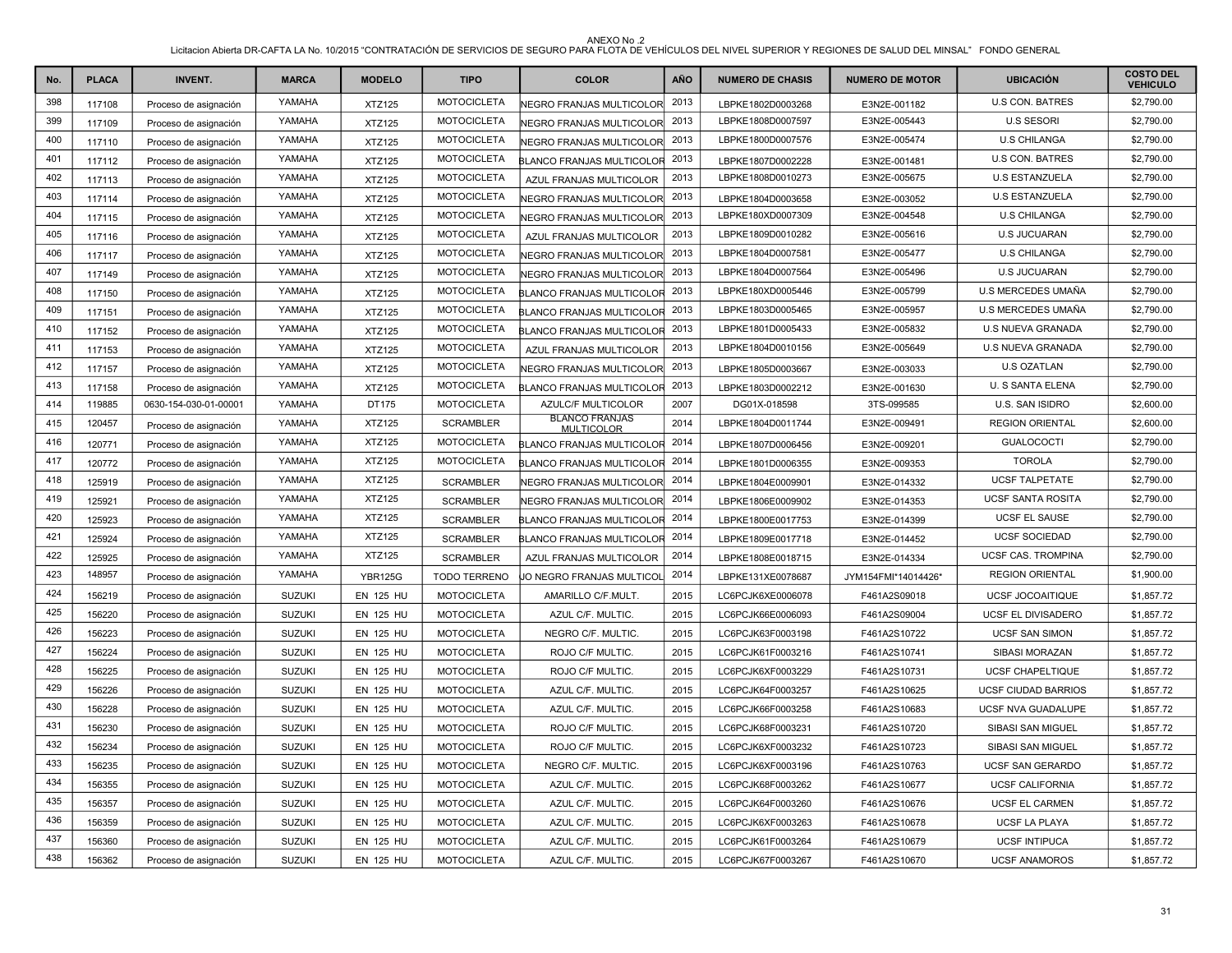| No. | <b>PLACA</b> | <b>INVENT.</b>        | <b>MARCA</b>   | <b>MODELO</b>    | <b>TIPO</b>        | <b>COLOR</b>      | <b>AÑO</b> | <b>NUMERO DE CHASIS</b> | <b>NUMERO DE MOTOR</b> | <b>UBICACIÓN</b>        | <b>COSTO DEL</b><br><b>VEHICULO</b> |
|-----|--------------|-----------------------|----------------|------------------|--------------------|-------------------|------------|-------------------------|------------------------|-------------------------|-------------------------------------|
| 439 | 156364       | Proceso de asignación | <b>SUZUKI</b>  | <b>EN 125 HU</b> | <b>MOTOCICLETA</b> | AZUL C/F. MULTIC. | 2015       | LC6PCJK69F0003271       | F461A2S10666           | <b>UCSF EL SAUCE</b>    | \$1,857.72                          |
| 440 | 156366       | Proceso de asignación | <b>SUZUKI</b>  | <b>EN 125 HU</b> | <b>MOTOCICLETA</b> | AZUL C/F. MULTIC. | 2015       | LC6PCJK68F0003276       | F461A2S10700           | <b>UCSF LISLIQUE</b>    | \$1,857.72                          |
| 441 | 156368       | Proceso de asignación | <b>SUZUKI</b>  | <b>EN 125 HU</b> | <b>MOTOCICLETA</b> | AZUL C/F. MULTIC. | 2015       | LC6PCJK60F0003269       | F461A2S10668           | <b>UCSF PASAQUINA</b>   | \$1,857.72                          |
| 442 | 219293       | Proceso de asignación | <b>HYUNDAI</b> | H1               | <b>AMBULANCIA</b>  | <b>BLANCO</b>     | 2014       | KMJWA37HAEU608344       | D4BHD041535            | <b>UCSF ISLA MENDEZ</b> | \$35,000.00                         |
| 443 | 156371       | Proceso de asignación | <b>SUZUKI</b>  | <b>EN 125 HU</b> | <b>MOTOCICLETA</b> | AZUL C/F. MULTIC. | 2015       | LC6PCJK66F0003275       | F461A2S10702           | SIBASI LA UNION         | \$1,857.72                          |
|     |              |                       |                |                  |                    |                   |            |                         |                        |                         | \$4,549,044.39                      |

|                         | <b>REGION METROPOLITANA</b> |                       |                      |                     |                    |                           |      |                         |                        |                             |                                     |
|-------------------------|-----------------------------|-----------------------|----------------------|---------------------|--------------------|---------------------------|------|-------------------------|------------------------|-----------------------------|-------------------------------------|
| No.                     | <b>PLACA</b>                | <b>INVENT.</b>        | <b>MARCA</b>         | <b>MODELO</b>       | <b>TIPO</b>        | <b>COLOR</b>              | AÑO  | <b>NUMERO DE CHASIS</b> | <b>NUMERO DE MOTOR</b> | <b>UBICACIÓN</b>            | <b>COSTO DEL</b><br><b>VEHICULO</b> |
|                         | 2043                        | Proceso de asignación | <b>NISSAN</b>        | <b>FRONTIER</b>     | PICK UP            | <b>BLANCO</b>             | 2013 | 3N6PD23Y0ZK925400       | YD25601878P            | R.METROP.                   | \$25,190.00                         |
| $\overline{2}$          | 3067                        | 0004-154-032-01-00001 | <b>NISSAN</b>        | <b>FRONTIER</b>     | PICK-UP            | <b>AZUL</b>               | 2011 | JN1CJUD22Z0112553       | QD32-291624            | <b>SIBASI NORTE</b>         | \$23,370.00                         |
| 3                       | 3316                        | 0805-154-032-01-00001 | <b>MAZDA</b>         | BT50 4X4            | PICK-UP            | <b>BLANCO</b>             | 2008 | MM7UNY0W380678236       | <b>WLAT891898</b>      | <b>REGION METROPOLITANA</b> | \$21,500.00                         |
| $\overline{\mathbf{4}}$ | 3884                        | 0805-154-028-01-00001 | <b>ASIA</b>          | <b>TOWNER</b>       | <b>MICROBUS</b>    | <b>BLANCO</b>             | 1996 | KN2ANM8D1TK028321       | CD800-060333           | <b>REGION METROPO.</b>      | \$3,000.00                          |
| 5                       | 3943                        | Proceso de asignación | <b>ASIA HERO</b>     | CARGO125R           | <b>MOTOCICLETA</b> | <b>AZULC/F MULTICOLOR</b> | 2010 | L5DPCJF11AZL00679       | 157FMI10LO3625         | R. METROPOLITANA            | \$2,600.00                          |
| 6                       | 4270                        | Proceso de asignación | <b>MITSUBISHI</b>    | L200                | PICK-UP            | <b>BLANCO</b>             | 2011 | MMBJNKB70BD024779       | 4M40UAC2750            | SIB OTE R. MET              | \$25,000.00                         |
|                         | 4271                        | Proceso de asignación | <b>MITSUBISHI</b>    | L200                | PICK-UP            | <b>BLANCO</b>             | 2011 | MMBJNKB70BD045473       | 4M40UAC4151            | SIB NTE R.MET               | \$25,000.00                         |
| 8                       | 4346                        | 0013-154-004-02-00001 | <b>NISSAN</b>        | <b>PRIMERA</b>      | CARRO              | <b>BLANCO</b>             | 1997 | SJNBAAP11U0139121       | GA16-411946Q           | R. METROPOPOLITANA          | \$5,000.00                          |
| 9                       | 4350                        | 0060-154-004-02-00001 | <b>NISSAN</b>        | <b>PRIMERA</b>      | CARRO              | <b>BLANCO</b>             | 1997 | SJNBAAP11U0139122       | GA16-411852Q           | <b>DISTRIBUCION DE VEH</b>  | \$5,000.00                          |
| 10                      | 4360                        | 0033-154-004-02-00001 | <b>NISSAN</b>        | PRIMERA             | CARRO              | <b>BLANCO</b>             | 1997 | SJNBAAP11U0139346       | GA16-412151Q           | <b>DISTRIBUCION DE VEH</b>  | \$5,000.00                          |
| 11                      | 4435                        | Proceso de asignación | <b>INTERNATIONAL</b> | 4300                | <b>FURGON</b>      | <b>BLANCO</b>             | 2012 | 3HAMMAAR8CL120901       | 470HM2U1592326         | <b>REGION METROP.</b>       | \$88,500.00                         |
| 12 <sup>2</sup>         | 5006                        | Proceso de asignación | <b>TOYOTA</b>        | <b>LAND CRUISER</b> | <b>AMBULANCIA</b>  | <b>BLANCO</b>             | 2012 | JTERB71J000064228       | 1HZ0690735             | SN MARTIN R METR            | \$20,000.00                         |
| 13                      | 5250                        | 0348-154-032-01-00001 | <b>TOYOTA</b>        | YN55L-KR            | PICK-UP            | <b>BLANCO</b>             | 1986 | YN55-0009535            | 1Y-0173212             | <b>U.DE S. MONSERRAT</b>    | \$3,000.00                          |
| 14                      | 5807                        | 0360-154-032-01-00003 | <b>NISSAN</b>        | <b>FRONTIER</b>     | PICK-UP            | <b>BLANCO</b>             | 2011 | JN1CJUD22Z0112758       | QD32-292224            | US DE PANCHIMALCO           | \$23,370.00                         |
| 15                      | 5808                        | Proceso de asignación | <b>NISSAN</b>        | <b>FRONTIER</b>     | PICK-UP            | <b>BLANCO</b>             | 2011 | JN1CJUD22Z0112760       | QD32-292348            | US DE ROSARIO DE MORA       | \$23,370.00                         |
| 16                      | 5809                        | 0332-154-032-01-00002 | <b>NISSAN</b>        | <b>FRONTIER</b>     | PICK-UP            | <b>BLANCO</b>             | 2011 | JN1CJUD22Z0112771       | QD32-292177            | US DE SAN MARTIN            | \$23,370.00                         |
| 17                      | 5822                        | 0306-154-032-01-00001 | <b>NISSAN</b>        | <b>FRONTIER</b>     | PICK-UP            | <b>BLANCO</b>             | 2011 | JN1CJUD22Z0112587       | QD32-291707            | <b>US DE AGUILARES</b>      | \$23,370.00                         |
| 18                      | 6019                        | 0701-154-032-01-00010 | <b>NISSAN</b>        | <b>FRONTIER</b>     | PICK-UP            | <b>PLATEADO</b>           | 2011 | JN1CJUD22Z0112787       | QD32-292276            | SIBASI CENTRO               | \$23,370.00                         |
| 19                      | 6477                        | Proceso de asignación | <b>JEEP</b>          | <b>CHEROKEE</b>     | <b>CAMIONETA</b>   | <b>AZUL</b>               | 2007 | 1J4GL48K27W628145       | N/T                    | <b>REGION METROPOLITANA</b> | \$14,000.00                         |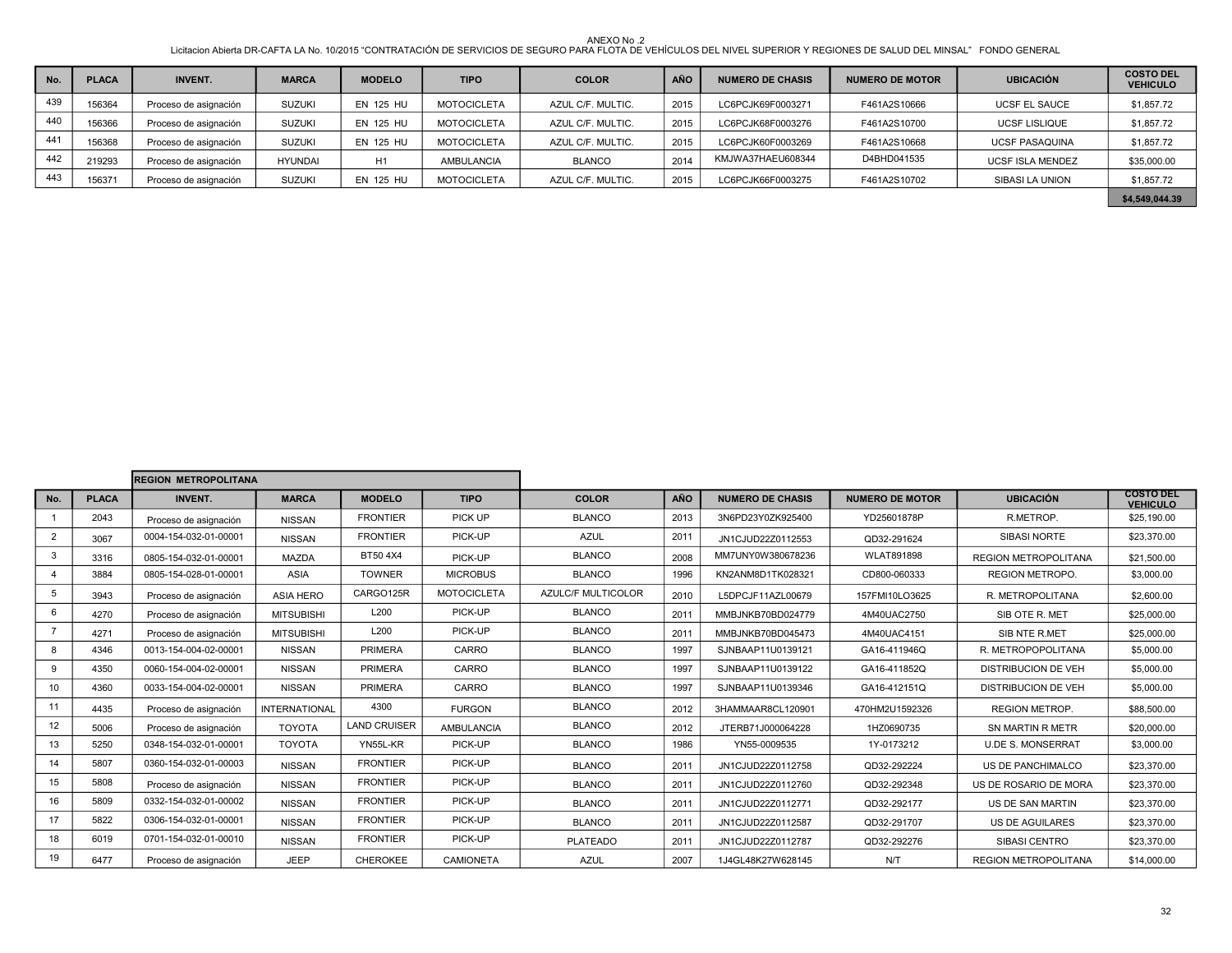| No. | <b>PLACA</b> | <b>INVENT.</b>        | <b>MARCA</b>     | <b>MODELO</b>   | <b>TIPO</b>         | <b>COLOR</b>                            | <b>AÑO</b> | <b>NUMERO DE CHASIS</b> | <b>NUMERO DE MOTOR</b> | <b>UBICACIÓN</b>                        | <b>COSTO DEL</b><br><b>VEHICULO</b> |
|-----|--------------|-----------------------|------------------|-----------------|---------------------|-----------------------------------------|------------|-------------------------|------------------------|-----------------------------------------|-------------------------------------|
| 20  | 6977         | 0053-154-018-01-00001 | <b>JEEP</b>      | CHEROKEE        | <b>CAMIONETA</b>    | <b>BLANCO</b>                           | 1986       | 1JEYX7819GT203956       | 60H16                  | <b>REGION METROPOLITANA</b>             | \$5,000.00                          |
| 21  | 7107         | 0361-154-032-01-00001 | <b>NISSAN</b>    | <b>FRONTIER</b> | PICK-UP             | <b>GRIS MET</b>                         | 2011       | JN1CJUD22Z0112040       | QD32-290342            | <b>U.S PANCHIMALCO</b>                  | \$23,370.00                         |
| 22  | 7109         | 0332-154-032-01-00001 | <b>NISSAN</b>    | <b>FRONTIER</b> | PICK-UP             | <b>BLANCO</b>                           | 2011       | JN1CJUD22Z0111842       | QD32-289836            | <b>U.S SAN MARTIN</b>                   | \$23,370.00                         |
| 23  | 7111         | 0310-154-032-01-00001 | <b>NISSAN</b>    | <b>FRONTIER</b> | PICK-UP             | <b>GRIS MET</b>                         | 2011       | JN1CJUD22Z0111955       | QD32-290290            | <b>U.S EL PAISNAL</b>                   | \$23,370.00                         |
| 24  | 7347         | Proceso de asignación | <b>NISSAN</b>    | <b>FRONTIER</b> | PICK-UP             | <b>PLATEADO</b>                         | 2011       | JN1CJUD22Z0112822       | QD32-292582            | <b>REGION METROPOLITANA</b>             | \$23,370.00                         |
| 25  | 7348         | 0706-154-032-01-00002 | <b>NISSAN</b>    | <b>FRONTIER</b> | PICK-UP             | <b>BLANCO</b>                           | 2011       | JN1CJUD22Z0112789       | QD32-292286            | US DE SIBASI SUR                        | \$23,370.00                         |
| 26  | 7352         | 0702-154-032-01-00002 | <b>NISSAN</b>    | <b>FRONTIER</b> | PICK-UP             | <b>BLANCO</b>                           | 2011       | JN1CJUD22Z0112804       | QD32-292373            | SIBASI NORTE                            | \$23,370.00                         |
| 27  | 7366         | 0338-154-018-01-00001 | <b>JEEP</b>      | CHEROKEE        | <b>CAMIONETA</b>    | <b>BLANCO</b>                           | 1990       | 1J4FJ28B1LL246562       | FO52424                | <b>U.DE S. AMATEPEC</b>                 | \$5,000.00                          |
| 28  | 7721         | Proceso de asignación | <b>NISSAN</b>    | <b>FRONTIER</b> | PICK UP             | <b>BLANCO</b>                           | 2013       | 3N6PD23Y8ZK920624       | YD25427668T            | ZACAMIL                                 | \$28,790.00                         |
| 29  | 7722         | Proceso de asignación | <b>NISSAN</b>    | <b>FRONTIER</b> | PICK UP             | <b>BLANCO</b>                           | 2013       | 3N6PD23YXZK920785       | YD25448881T            | SIBASI CENTRO                           | \$28,790.00                         |
| 30  | 7723         | Proceso de asignación | <b>NISSAN</b>    | <b>FRONTIER</b> | PICK UP             | <b>BLANCO</b>                           | 2013       | 3N6PD23Y1ZK920402       | YD25435641T            | <b>SIBASI ORIENTE</b>                   | \$28,790.00                         |
| 31  | 7727         | Proceso de asignación | <b>NISSAN</b>    | <b>FRONTIER</b> | PICK UP             | <b>BLANCO</b>                           | 2013       | 3N6PD23Y5ZK920595       | YD25427686T            | DTIC R. METRO                           | \$28,790.00                         |
| 32  | 7844         | 0701-154-032-01-00004 | <b>NISSAN</b>    | AYLG-00260      | PICK-UP             | <b>BLANCO</b>                           | 1997       | VSKAYG260U0601627       | RD28-03969C            | <b>REGION METROPO.</b>                  | \$3,000.00                          |
| 33  | 7920         | Proceso de asignación | <b>NISSAN</b>    | NIMI-00379      | <b>FURGON</b>       | <b>BLANCO</b>                           | 1997       | WWAM141FATA3868265A     | FE6-108127D            | <b>REGION METROPO.</b>                  | \$10,000.00                         |
| 34  | 8481         | 0701-154-018-01-00004 | A.M.C.           | CHEROKEE        | CAMIOTA             | <b>AZUL</b>                             | 1993       | J4FJ288PL603925         | 181698422R             | <b>REGION METROPO.</b>                  | \$5,000.00                          |
| 35  | 9240         | 0043-154-032-01-00009 | <b>NISSAN</b>    | 2500            | PICK-UP             | <b>GRIS</b>                             | 1992       | M8Z-2J0239              | 2TL720M-000311         | U. DE S CDD DELGADO                     | \$3,000.00                          |
| 36  | 11690        | 0701-154-032-01-00008 | <b>MAZDA</b>     | B2900           | PICK-UP             | <b>BLANCO</b>                           | 2007       | MM7UNY08200433264       | W9AT172895             | <b>REGION METROPO.</b>                  | \$21,500.00                         |
| 37  | 11692        | 0701-154-032-01-00007 | <b>MAZDA</b>     | B2900           | PICK-UP             | <b>BLANCO</b>                           | 2007       | MM7UNY08200433255       | W9AT172846             | <b>REGION METROPO.</b>                  | \$21,500.00                         |
| 38  | 11694        | 0302-154-032-01-00001 | <b>MAZDA</b>     | B2900           | PICK-UP             | <b>BLANCO</b>                           | 2007       | MM7UNY08200433298       | W9AT172930             | U.S. DE ZACAMIL                         | \$21,500.00                         |
| 39  | 11695        | 0299-154-032-01-00001 | <b>MAZDA</b>     | B2900           | PICK-UP             | <b>BLANCO</b>                           | 2007       | MM7UNY08200433256       | W9AT172847             | U.S.CD.DELGADO Y U.S.<br><b>MILINGO</b> | \$21,500.00                         |
| 40  | 11696        | 0702-154-032-01-00003 | MAZDA            | B2900           | PICK-UP             | <b>BLANCO</b>                           | 2007       | MM7UNY08200433263       | W9AT172869             | U.S. DE APOPA                           | \$21,500.00                         |
| 41  | 11697        | 0703-154-032-01-00001 | MAZDA            | B2900           | PICK-UP             | <b>BLANCO</b>                           | 2007       | MM7UNY08200433207       | W9AT172765             | <b>REGION METROPO.</b>                  | \$21,500.00                         |
| 42  | 12215        | Proceso de asignación | YAMAHA           | <b>YBR125G</b>  | <b>TODO TERRENO</b> | NEGRU FRANJAS<br><b>MULTICOLOR</b>      | 2014       | LBPKE131XE0069665       | JYM154FMI*13026691*    | <b>UCSF NEJAPA</b>                      | \$1,725.66                          |
| 43  | 12258        | Proceso de asignación | YAMAHA           | <b>YBR125G</b>  | <b>TODO TERRENO</b> | AZUL NEGRU FRANJAS<br><b>MULTICOLOR</b> | 2014       | LBPKE131XE0068581       | JYM154FMI*13026602*    | <b>UCSF DISTRITO ITALIA</b>             | \$1,725.66                          |
| 44  | 12356        | Proceso de asignación | <b>NISSAN</b>    | VANETTE         | <b>MICROBUS</b>     | <b>BEIGE</b>                            | 93         | 3BJLGC120M-000593       | KA24-019023M           | <b>U.DE S. BARRIOS</b>                  | \$5,000.00                          |
| 45  | 14546        | 0043-154-032-01-00007 | <b>NISSAN</b>    | UTL720T         | PICK-UP             | <b>BLANCO</b>                           | 1989       | UTL720ME47502           | M8Z910205              | R.METROPOLITANA                         | \$5,000.00                          |
| 46  | 15177        | Proceso de asignación | <b>NISSAN</b>    | <b>PATROL</b>   | <b>CAMIONETA</b>    | <b>OCRE</b>                             | 1995       | VSKAYG260U0590517       | RD28-03296A            | UCSF ILOPANGO                           | \$3,000.00                          |
| 47  | 14994        | 0701-154-018-01-00005 | <b>LROVER</b>    | DEFENDER 110    | <b>CAMIONETA</b>    | <b>BLANCO</b>                           | 1993       | SALLDHMF8K928727        | 11L32569A              | <b>REGION METROPO.</b>                  | \$5,000.00                          |
| 48  | 15091        | 0306-154-030-01-00003 | <b>YUMBO</b>     | DAKAR200        | <b>MOTOCICLETA</b>  | <b>NEGRO</b>                            | 2010       | LZSJCML04A5201112       | ZS169FML5A300240       | <b>U.S AGUILARES</b>                    | \$1,375.00                          |
| 49  | 16353        | 0065-154-032-01-00002 | <b>NISSAN</b>    | SD 23           | PICK-UP             | <b>GRIS</b>                             | 1994       | 3ALG720M-001137         | SD23-2844718           | <b>U.DE S. LOURDES</b>                  | \$5,000.00                          |
| 50  | 17368        | Proceso de asignación | <b>HONDA</b>     | <b>XR125L</b>   | <b>MOTOCICLETA</b>  | <b>ROJO</b>                             | 2011       | LTMJD19A6B5218612       | JC30E6605454           | R. METROPOLITANA                        | \$2,600.00                          |
| 51  | 21134        | 0363-154-030-01-00005 | YAMAHA           | DT175           | <b>MOTOCICLETA</b>  | AZULC/F MULTICOLOR                      | 2006       | DG01X-014078            | 3TS-094992             | SIBASI Z.SUR S.S.                       | \$2,600.00                          |
| 52  | 21239        | 0330-154-030-01-00015 | YAMAHA           | DT175           | <b>MOTOCICLETA</b>  | AZULC/F MULTICOLOR                      | 2006       | DG01X-014074            | 3TS-095019             | SIBASI Z.NTE.S.S.                       | \$2,600.00                          |
| 53  | 71867        | Proceso de asignación | <b>ASIA HERO</b> | CARGO125R       | <b>MOTOCICLETA</b>  | <b>AZULC/F MULTICOLOR</b>               | 2009       | L5DPCJF1X9ZL00188       | 157FMI09L00252         | R. METROPOLITANA                        | \$2,600.00                          |
| 54  | 80796        | 0706-154-030-01-00001 | YAMAHA           | DT175           | <b>MOTOCICLETA</b>  | AZULC/F MULTICOLOR                      | 2007       | DG01X-018373            | 3TS-099349             | SIBASI ZONA SUR                         | \$2,600.00                          |
| 55  | 83865        | Proceso de asignación | YAMAHA           | DT175           | <b>MOTOCICLETA</b>  | AZULC/F MULTICOLOR                      | 2010       | DG01X-031128            | 3TS-112115             | <b>U.S EL PAISNAL</b>                   | \$2,600.00                          |
| 56  | 83866        | Proceso de asignación | YAMAHA           | DT175           | <b>MOTOCICLETA</b>  | AZULC/F MULTICOLOR                      | 2010       | DG01X-031124            | 3TS-112109             | <b>U.S PANCHIMALCO</b>                  | \$2,600.00                          |
| 57  | 87310        | PENDIENT.             | YAMAHA           | DT 175          | <b>SCRAMBLER</b>    | 2011<br>BLANCO FRANJAS MULTICOLOR       |            | DGO1X032076             | 3TS113046              | <b>REGION METROPOLITANA</b>             | \$2,600.00                          |
| 58  | 87312        | PENDIENT.             | YAMAHA           | DT 175          | <b>SCRAMBLER</b>    | BLANCO FRANJAS MULTICOLOR               | 2011       | DGO1X03080              | 3TS113050              | <b>REGION METROPOLITANA</b>             | \$2,600.00                          |
| 59  | 87314        | PENDIENT.             | YAMAHA           | DT 175          | <b>SCRAMBLER</b>    | BLANCO FRANJAS MULTICOLOR 2011          |            | DGO1X032104             | 3TS113073              | <b>REGION METROPOLITANA</b>             | \$2,600.00                          |
| 60  | 87315        | PENDIENT.             | YAMAHA           | DT 175          | <b>SCRAMBLER</b>    | BLANCO FRANJAS MULTICOLOR 2011          |            | DGO1X032082             | 3TS113052              | <b>REGION METROPOLITANA</b>             | \$2,600.00                          |